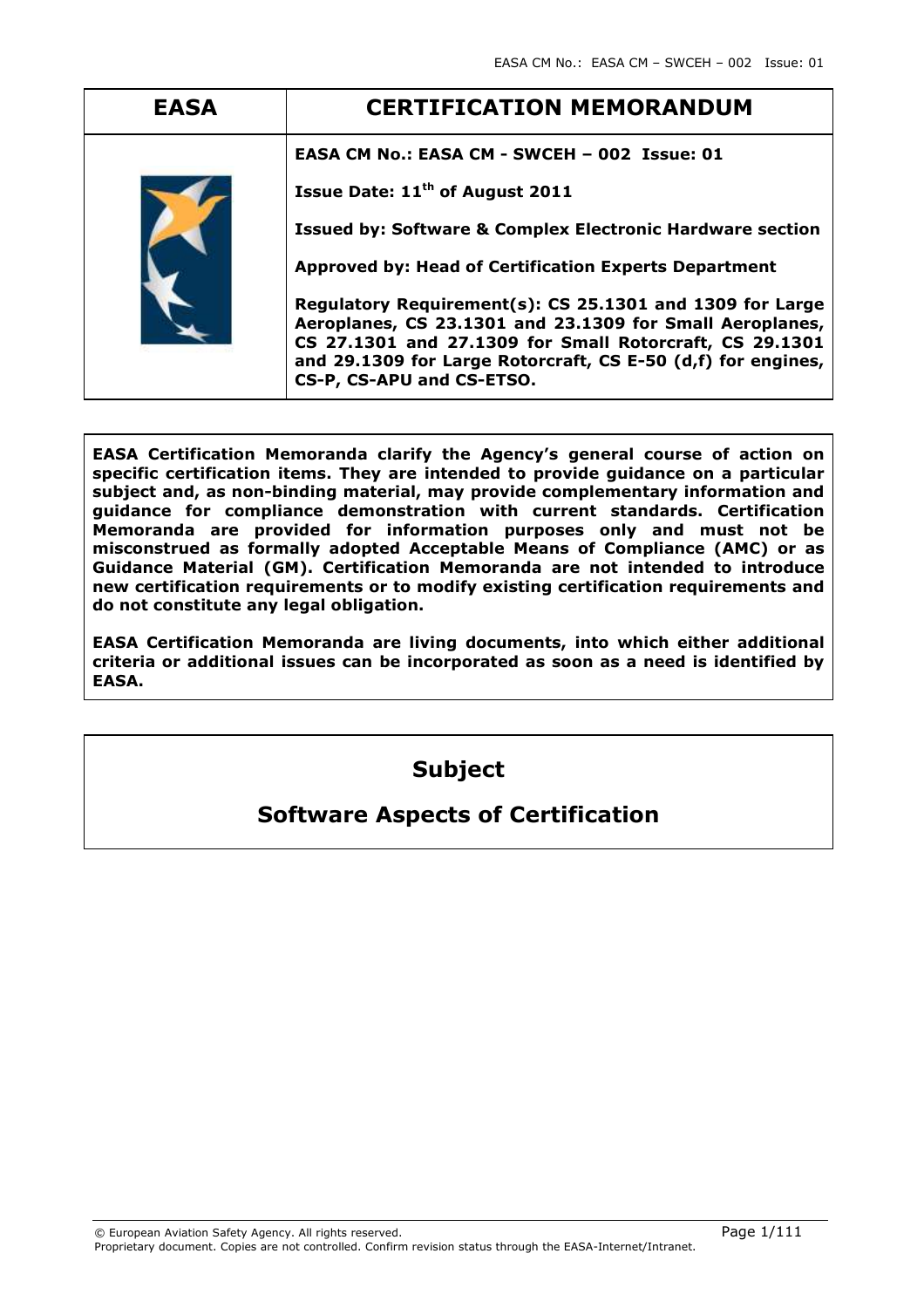## Log of Issues

| <b>Issue</b> | <b>Issue date</b> | <b>Change description</b> |
|--------------|-------------------|---------------------------|
|              | 11.08.2011        | First issue.              |
|              |                   |                           |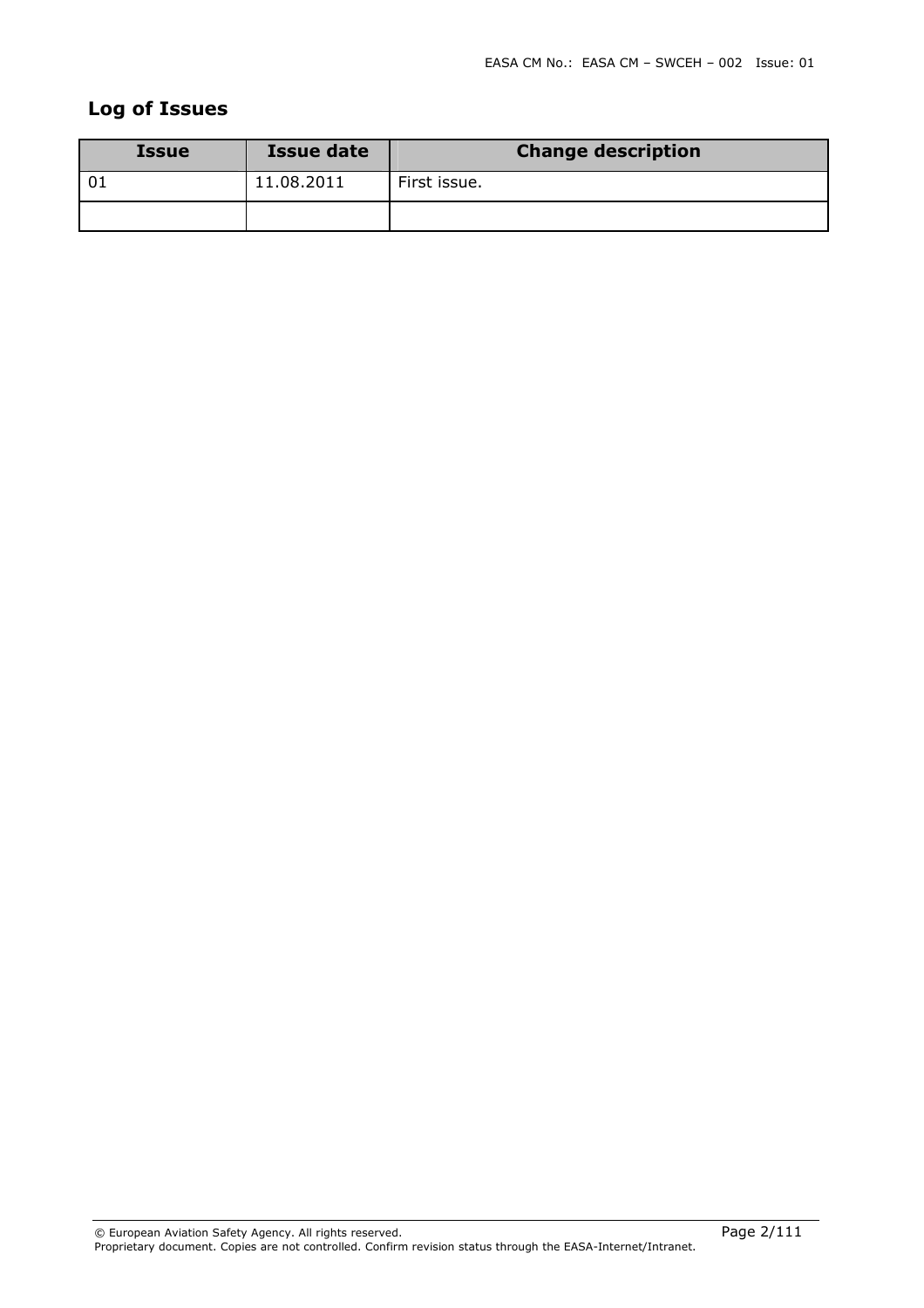# Table of Contents

| 1            |                         |                                                                                |  |
|--------------|-------------------------|--------------------------------------------------------------------------------|--|
|              | 1.1                     |                                                                                |  |
|              | 1.2                     |                                                                                |  |
|              | 1.3                     |                                                                                |  |
|              | 1.4                     |                                                                                |  |
|              | $2^{\circ}$             |                                                                                |  |
|              | 2.1                     | Comparison Between the Contents of this Document and the Content of Existing   |  |
|              |                         |                                                                                |  |
| $\mathbf{3}$ |                         |                                                                                |  |
|              | 3.1                     |                                                                                |  |
|              | 3.2                     |                                                                                |  |
|              | 3.3                     |                                                                                |  |
|              | 3.4                     |                                                                                |  |
|              | $\overline{\mathbf{a}}$ |                                                                                |  |
|              | 4.1                     |                                                                                |  |
|              | 4.2                     |                                                                                |  |
|              | 4.3                     |                                                                                |  |
|              | 4.4                     |                                                                                |  |
|              | 4.5                     | Interaction between the Software Review Process and the Software Life Cycle 16 |  |
|              | 4.5.1                   |                                                                                |  |
|              | 4.5.2                   |                                                                                |  |
|              | 4.5.3                   |                                                                                |  |
|              | 4.5.4                   |                                                                                |  |
|              | 4.5.5                   |                                                                                |  |
|              | 4.6                     |                                                                                |  |
|              | 4.7                     |                                                                                |  |
| 5            |                         | ORGANISATION, ROLE AND LEVEL OF INVOLVEMENT OF EASA AND                        |  |
|              |                         |                                                                                |  |
|              | 5.1                     |                                                                                |  |
|              |                         |                                                                                |  |
|              | 5.2                     |                                                                                |  |
|              | 5.3                     |                                                                                |  |
|              | 5.3.1                   |                                                                                |  |
|              | 5.3.2                   | Determination of EASA Panel 10 level of involvement (LOI)  28                  |  |
|              | 5.3.3                   |                                                                                |  |
|              | 5.3.4                   |                                                                                |  |
|              | 5.4                     |                                                                                |  |
|              | 6                       | <b>RESERVED</b>                                                                |  |
| 7            |                         | GUIDELINES FOR THE APPROVAL OF FIELD LOADABLE SOFTWARE (FLS) 32                |  |
|              | 7.1                     |                                                                                |  |
|              | 7.2                     |                                                                                |  |
|              | 7.3                     |                                                                                |  |
|              | 7.4                     |                                                                                |  |
|              | 7.5                     |                                                                                |  |
|              | 7.6                     |                                                                                |  |
| 8<br>9       |                         |                                                                                |  |
|              |                         | GUIDELINES FOR THE APPROVAL OF AIRBORNE SYSTEMS AND EQUIPMENT                  |  |
|              | 9.1                     |                                                                                |  |
|              | 9.2                     |                                                                                |  |
|              | 9.3                     |                                                                                |  |
|              | 9.4                     |                                                                                |  |
|              | 9.5                     |                                                                                |  |
|              | 9.6                     | Modification of Aircraft and/or Engine Performance Parameters 37               |  |
|              | 9.7                     |                                                                                |  |
|              | 9.8                     |                                                                                |  |
|              | 9.9                     |                                                                                |  |

 $\circ$  European Aviation Safety Agency. All rights reserved.  $\bullet$  Page 3/111  $\bullet$  Page 3/111

Proprietary document. Copies are not controlled. Confirm revision status through the EASA-Internet/Intranet.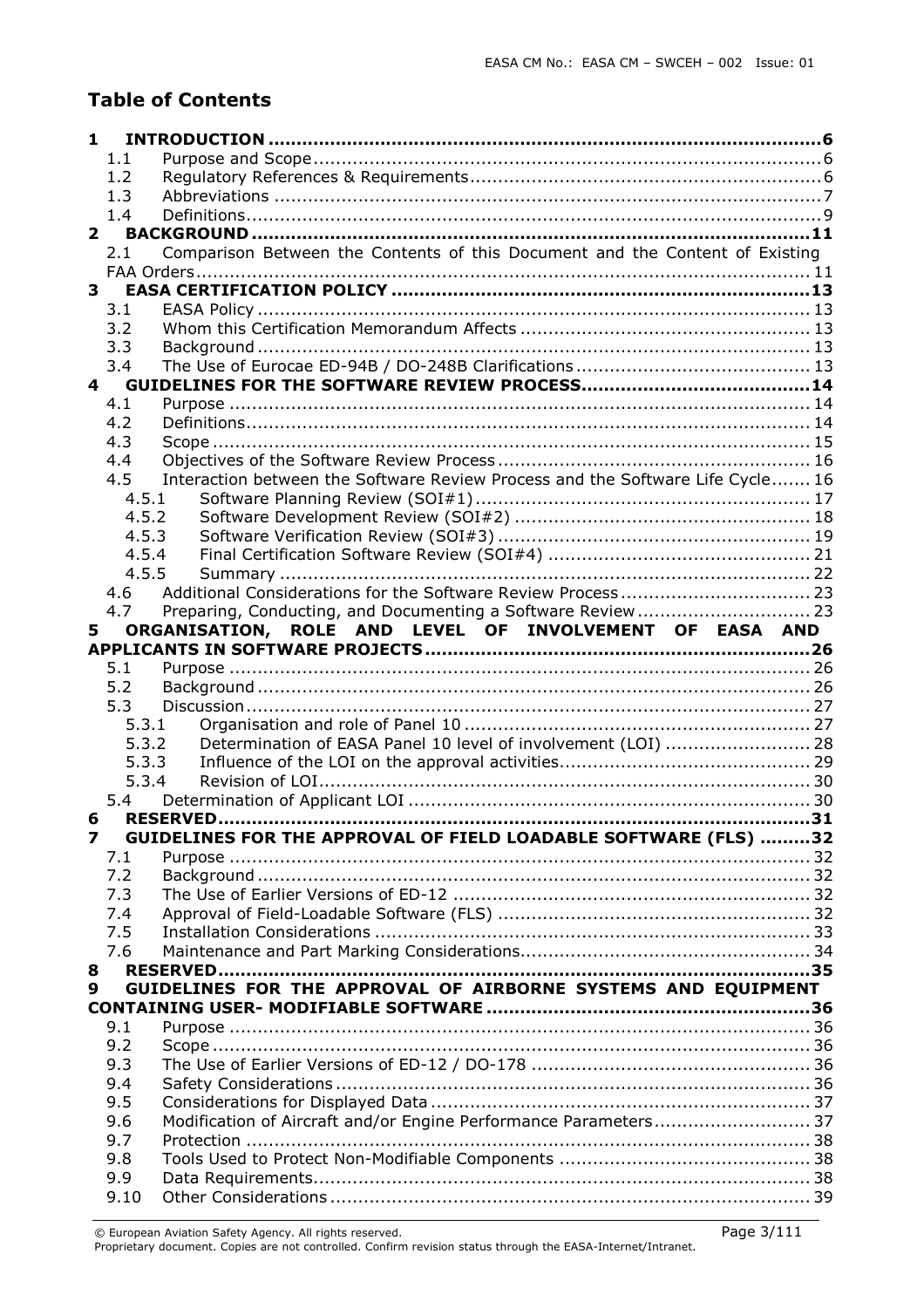|        | 10 GUIDELINES FOR APPLYING THE ED-12B / DO-178B LEVEL D CRITERIA TO   |  |
|--------|-----------------------------------------------------------------------|--|
|        |                                                                       |  |
| 10.1   |                                                                       |  |
| 10.2   |                                                                       |  |
| 10.3   |                                                                       |  |
| 10.4   |                                                                       |  |
|        | 11 GUIDELINES FOR THE QUALIFICATION OF SOFTWARE TOOLS USING ED-12B /  |  |
| 11.1   |                                                                       |  |
| 11.2   |                                                                       |  |
| 11.3   |                                                                       |  |
| 11.4   |                                                                       |  |
|        | 12 GUIDELINES FOR THE CERTIFICATION OF SOFTWARE CHANGES IN LEGACY     |  |
|        |                                                                       |  |
| 12.1   |                                                                       |  |
| 12.2   |                                                                       |  |
| 12.3   |                                                                       |  |
| 12.4   |                                                                       |  |
|        | 13 OVERSIGHT OF SOFTWARE CHANGE IMPACT ANALYSES USED TO CLASSIFY      |  |
|        |                                                                       |  |
| 13.1   |                                                                       |  |
| 13.2   |                                                                       |  |
|        | 14 GUIDELINES FOR APPROVING REUSED SOFTWARE LIFE CYCLE DATA 59        |  |
| 14.1   |                                                                       |  |
| 14.2   |                                                                       |  |
| 14.2.1 |                                                                       |  |
|        |                                                                       |  |
|        | 14.2.3                                                                |  |
|        |                                                                       |  |
|        |                                                                       |  |
| 15.1   |                                                                       |  |
|        |                                                                       |  |
|        |                                                                       |  |
|        |                                                                       |  |
|        |                                                                       |  |
| 16.1   |                                                                       |  |
| 16.2   |                                                                       |  |
| 16.3   |                                                                       |  |
| 16.4   |                                                                       |  |
| 16.5   |                                                                       |  |
| 16.6   |                                                                       |  |
| 16.7   |                                                                       |  |
| 16.8   |                                                                       |  |
| 16.9   |                                                                       |  |
| 16.9.1 |                                                                       |  |
| 16.9.2 |                                                                       |  |
|        |                                                                       |  |
| 17.1   |                                                                       |  |
| 17.2   |                                                                       |  |
| 17.3   |                                                                       |  |
| 17.4   |                                                                       |  |
| 17.5   |                                                                       |  |
| 17.6   |                                                                       |  |
| 17.7   | 18 MANAGING THE SOFTWARE DEVELOPMENT AND VERIFICATION ENVIRONMENT75   |  |
|        |                                                                       |  |
| 18.1   |                                                                       |  |
| 18.2   | 19 THE USE OF OBJECT ORIENTED TECHNIQUES AT THE DESIGN OR SOURCE CODE |  |
|        |                                                                       |  |
|        |                                                                       |  |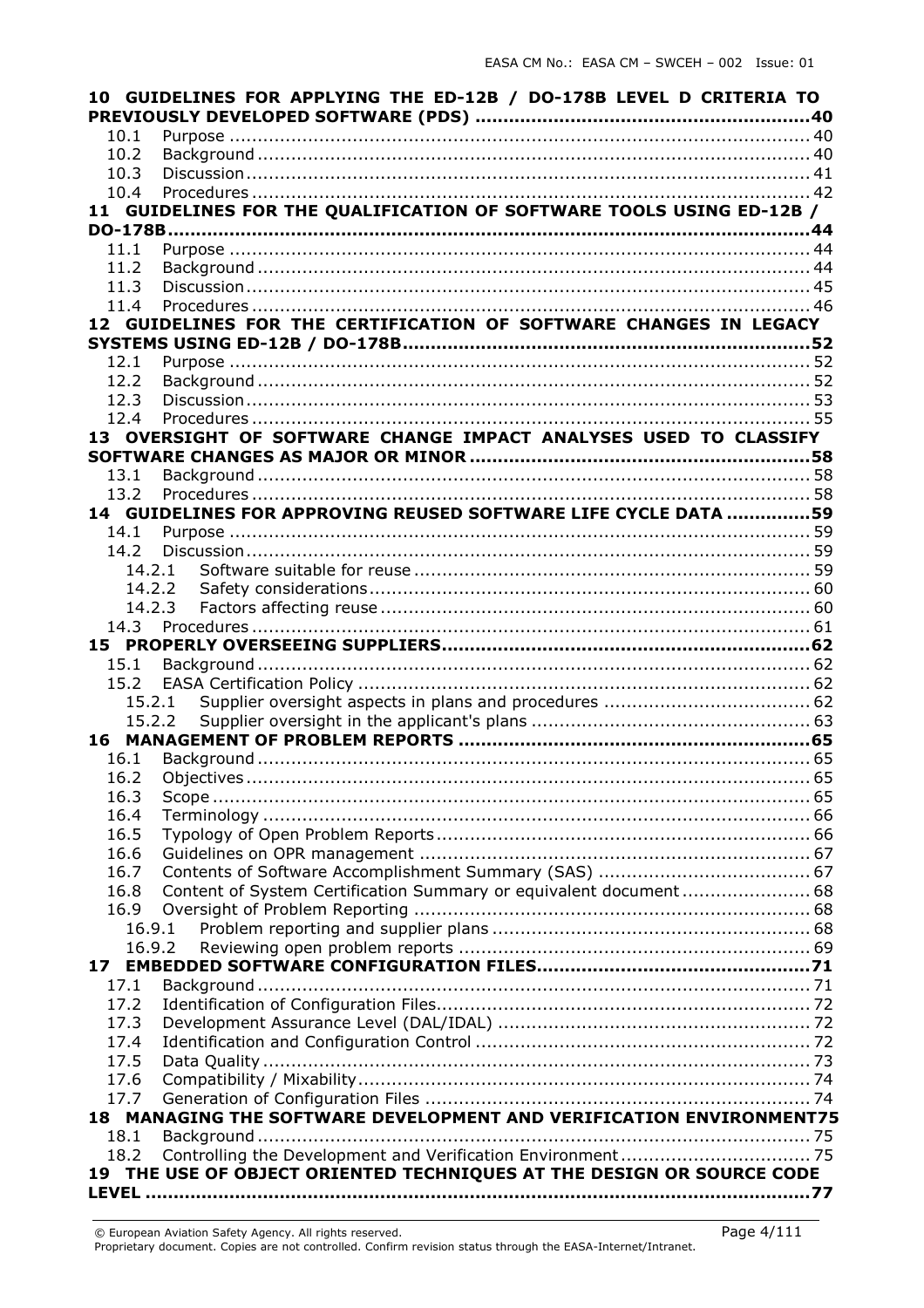| 19.1       |        |                                                                                          |     |
|------------|--------|------------------------------------------------------------------------------------------|-----|
| 19.2       |        |                                                                                          |     |
|            |        | 20 THE USE OF (OCC) OBJECT CODE COVERAGE FOR EQUIVALENCE TO MODIFIED                     |     |
|            |        |                                                                                          |     |
| 20.1       |        |                                                                                          |     |
| 20.2       |        |                                                                                          |     |
|            |        | 21 MERGING HIGH-LEVEL AND LOW-LEVEL REQUIREMENTS 84                                      |     |
| 21.1       |        |                                                                                          |     |
|            | 21.1.1 |                                                                                          |     |
|            | 21.1.2 |                                                                                          |     |
|            | 21.1.3 | Re-verification concerns (modification of the airborne software) 85                      |     |
|            |        |                                                                                          |     |
|            |        | 22 CLARIFICATION OF STRUCTURAL COVERAGE ANALYSES OF DATA COUPLING                        |     |
|            |        |                                                                                          |     |
| 22.1       |        |                                                                                          |     |
| 22.2       |        |                                                                                          |     |
|            | 22.2.1 | Purpose of data coupling and control coupling analyses 87                                |     |
|            | 22.2.2 |                                                                                          |     |
|            | 22.2.3 | EASA perspective on the purpose of data coupling analysis 88                             |     |
|            | 22.2.4 | EASA Perspective on the purpose of control coupling analysis  89                         |     |
|            |        | 22.3 Common Benefits With Applying Data Coupling and Control Coupling Analyses  89       |     |
|            |        | 22.4 Guidance for Satisfying the Data Coupling and Control Coupling Analyses Objective89 |     |
|            |        | 23 THE VALIDATION AND VERIFICATION OF MODEL-BASED SOFTWARE                               |     |
|            |        |                                                                                          |     |
|            |        |                                                                                          |     |
| 23.1       |        |                                                                                          |     |
|            |        |                                                                                          |     |
|            | 23.2.1 | Design Models, Specification Models and higher-level requirements  91                    |     |
|            | 23.2.2 |                                                                                          |     |
|            | 23.2.3 |                                                                                          |     |
|            | 23.2.4 | Type 1 - Design Model replaces conventional ED-12B / DO-178B software                    |     |
|            | design | 95                                                                                       |     |
|            | 23.2.5 | Types 2a and 2b - Design Model replaces software high-level requirements                 |     |
|            |        |                                                                                          |     |
|            | 23.2.6 | Types 3a and 3b - Specification Model replaces software high-level                       |     |
|            |        |                                                                                          |     |
|            | 23.2.7 |                                                                                          |     |
|            | 23.2.8 |                                                                                          |     |
|            | 23.2.9 |                                                                                          | 103 |
|            |        |                                                                                          |     |
|            |        | 24 THE USE OF PSEUDOCODE AS LOW-LEVEL REQUIREMENTS 107                                   |     |
| 24.1       |        |                                                                                          |     |
| 24.2       |        |                                                                                          |     |
|            |        | 25 STACK OVERFLOWS ……………………………………………………………………………109                                      |     |
| 25.1       |        |                                                                                          |     |
| 25.2       |        |                                                                                          |     |
| 25.3<br>26 |        |                                                                                          |     |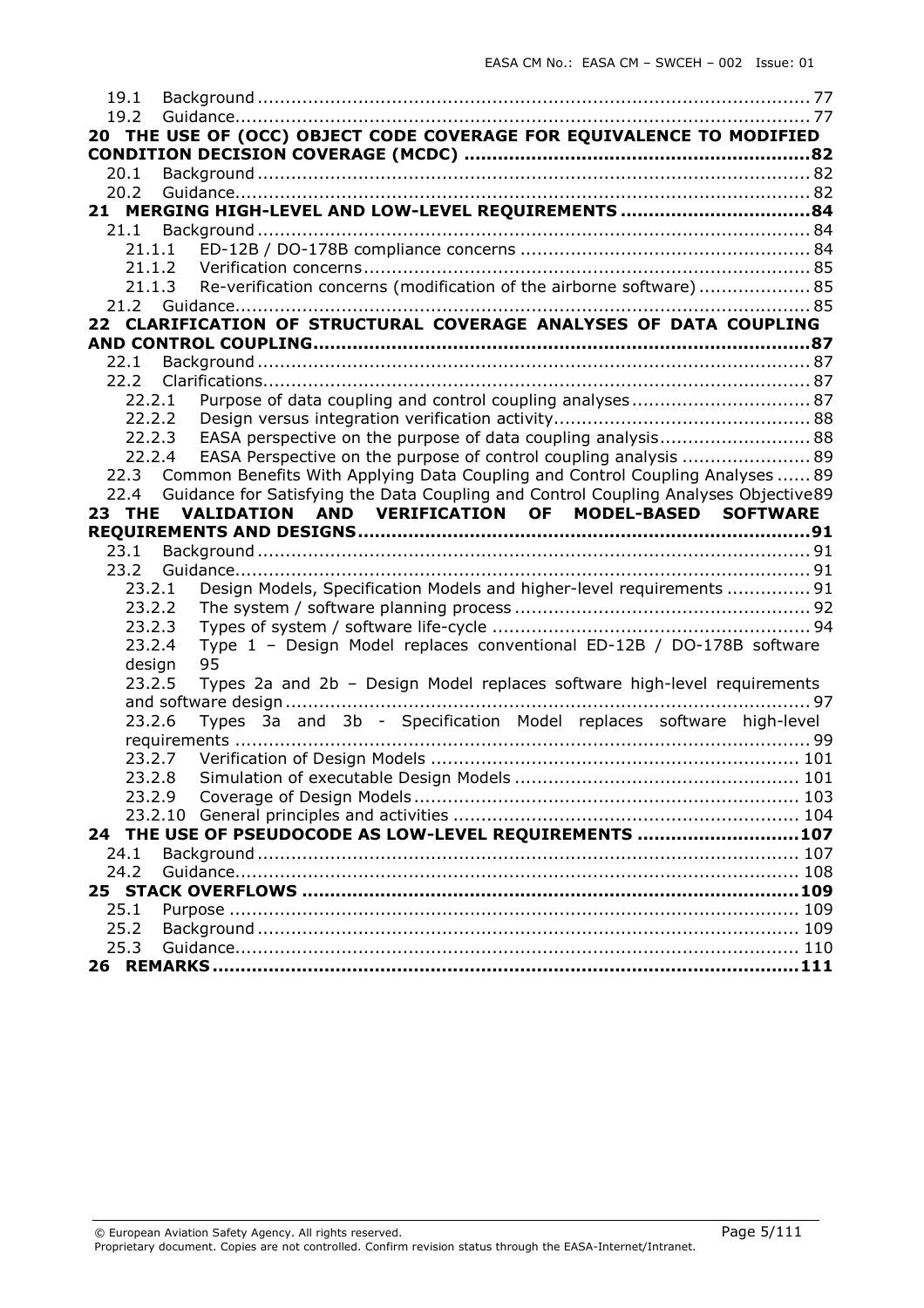# 1 INTRODUCTION

## 1.1 PURPOSE AND SCOPE

The purpose of this Certification Memorandum is to provide specific guidance material to applicants on various aspects complementary to ED-12B / DO-178B.

## 1.2 REGULATORY REFERENCES & REQUIREMENTS

It is intended that the following reference materials be used in conjunction with this Certification Memorandum:

| <b>Reference</b>            | <b>Title</b>                                                                       | Code                            | Issue          | Date             |
|-----------------------------|------------------------------------------------------------------------------------|---------------------------------|----------------|------------------|
| ED-12B / DO-<br>178B        | Software Considerations In Airborne<br>Systems and Equipment Certification         | <b>EUROCAE</b><br>$ED-12B$      | <sub>B</sub>   | December<br>1992 |
|                             |                                                                                    | RTCA DO-<br>178B                |                |                  |
| ED-94B / DO-<br>248B        | Final report for clarification of ED12B /<br>DO178B "Software Considerations in    | <b>EUROCAE</b><br>$ED-94B$      | <sub>R</sub>   | October<br>2001  |
|                             | Airborne Systems and Equipment<br>Certification".                                  | RTCA DO-<br>248B                |                |                  |
| ED-79 /<br>ARP4754          | Certification Considerations for Highly<br>Integrated or Complex Aircraft Systems. | <b>EUROCAE</b><br>ED-79         |                | November<br>1996 |
|                             |                                                                                    | <b>SAE</b><br>ARP4754           |                |                  |
| ED-79A /<br><b>ARP4754A</b> | Guidelines for Development of Civil<br>Aircraft and Systems.                       | <b>EUROCAE</b><br><b>ED-79A</b> | $\overline{A}$ | December<br>2010 |
|                             |                                                                                    | <b>SAF</b><br>ARP4754A          |                |                  |
| AMC 20-115B                 | Recognition of EUROCAE ED-12B / RTCA<br><b>DO-178B</b>                             | <b>AMC-20</b>                   | Initial        | November<br>2003 |

NOTE - Wherever this Certification Memorandum refers to a section of ED-79 / ARP4754 or ED-79A / ARP4574A, EASA requests any applicants that have neither ED-79 / ARP4754 nor ED-79A / ARP4754A as part of their certification basis to describe and provide evidence for the parts of their processes that are equivalent to the ED-79 / ARP4754 or ED-79A / ARP4574A processes to which this document refers.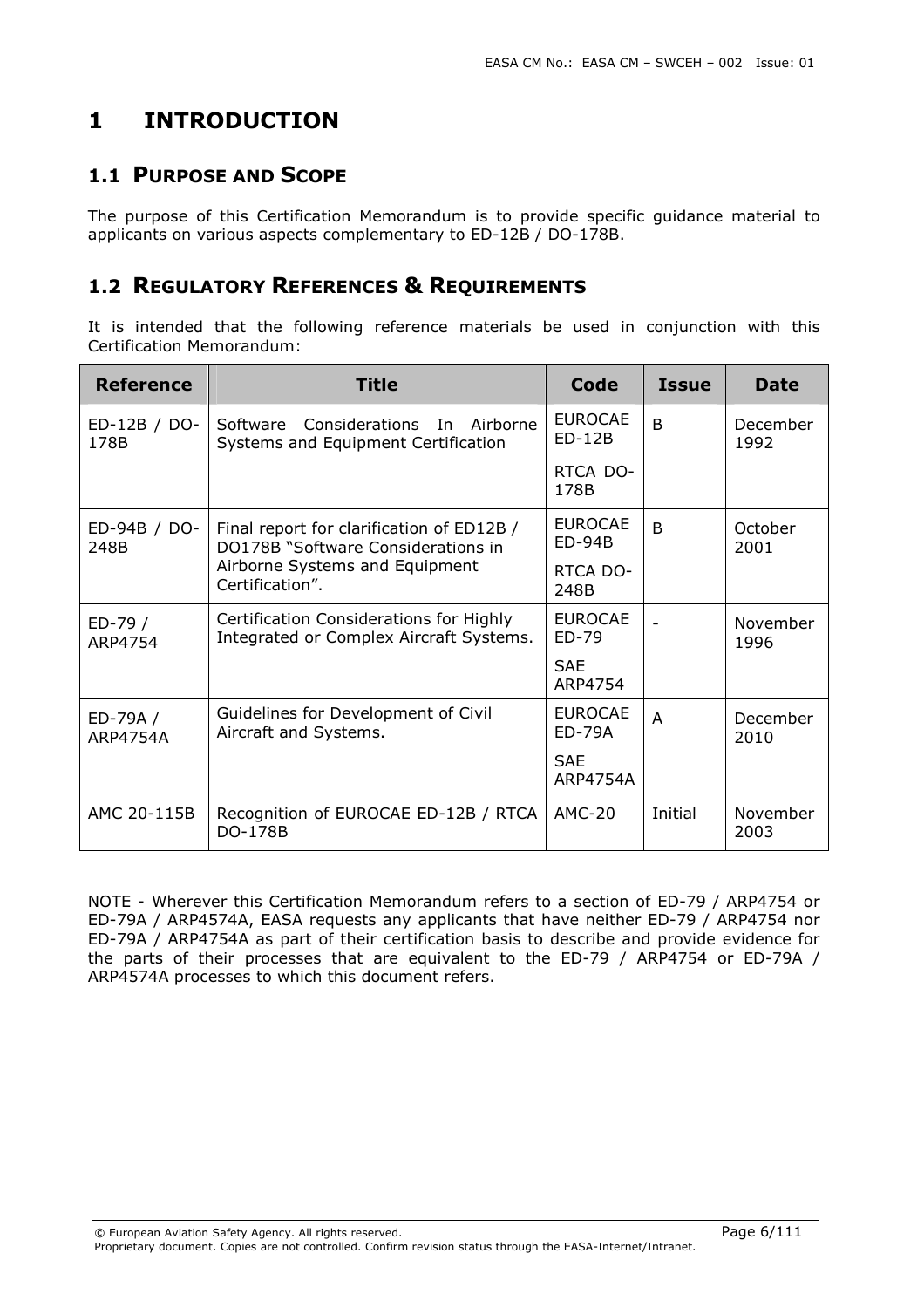### 1.3 ABBREVIATIONS

| <b>Abbreviation</b> | <b>Meaning</b>                                   |
|---------------------|--------------------------------------------------|
| A/C                 | Aircraft                                         |
| <b>ABC</b>          | Assembly Branch Coverage                         |
| <b>AEH</b>          | Airborne Electronic Hardware                     |
| <b>AMC</b>          | Acceptable Means of Compliance                   |
| <b>CAST</b>         | Certification Authorities Software Team          |
| <b>CEH</b>          | Complex Electronic Hardware                      |
| <b>CF</b>           | Configuration File                               |
| <b>CM</b>           | <b>Certification Memorandum</b>                  |
| <b>COTS</b>         | Commercial Off-the-shelf                         |
| <b>CRC</b>          | <b>Cyclic Redundancy Check</b>                   |
| <b>CRI</b>          | Certification Review Item                        |
| <b>CS</b>           | Certification Specification(s)                   |
| <b>CSCI</b>         | Computer Software Configuration Item             |
| <b>CVE</b>          | <b>Compliance Verification Engineer</b>          |
| <b>DAL</b>          | Development Assurance Level                      |
| <b>DOA</b>          | Design Organisation Approval                     |
| <b>EASA</b>         | European Aviation Safety Agency                  |
| <b>EIS</b>          | Entry Into Service                               |
| <b>FAA</b>          | Federal Aviation Administration                  |
| <b>FAQ</b>          | Frequently Asked Question                        |
| <b>FDAL</b>         | Functional Development Assurance Level           |
| <b>FHA</b>          | <b>Functional Hazard Assessment</b>              |
| <b>FLS</b>          | Field-Loadable Software                          |
| <b>GM</b>           | <b>Guidance Material</b>                         |
| <b>HLR</b>          | High-level Requirement                           |
| <b>ICA</b>          | <b>Instructions for Continued Airworthiness</b>  |
| <b>IDAL</b>         | Item Development Assurance Level                 |
| IMA                 | <b>Integrated Modular Avionics</b>               |
| <b>JAA</b>          | Joint Aviation Authorities (predecessor of EASA) |
| <b>LLR</b>          | Low-level Requirement                            |
| LOI                 | Level of Involvement                             |
| MC/DC               | Modified Condition / Decision Coverage           |

The following abbreviations are used in this Certification Memorandum:

© European Aviation Safety Agency. All rights reserved. Page 7/111

Proprietary document. Copies are not controlled. Confirm revision status through the EASA-Internet/Intranet.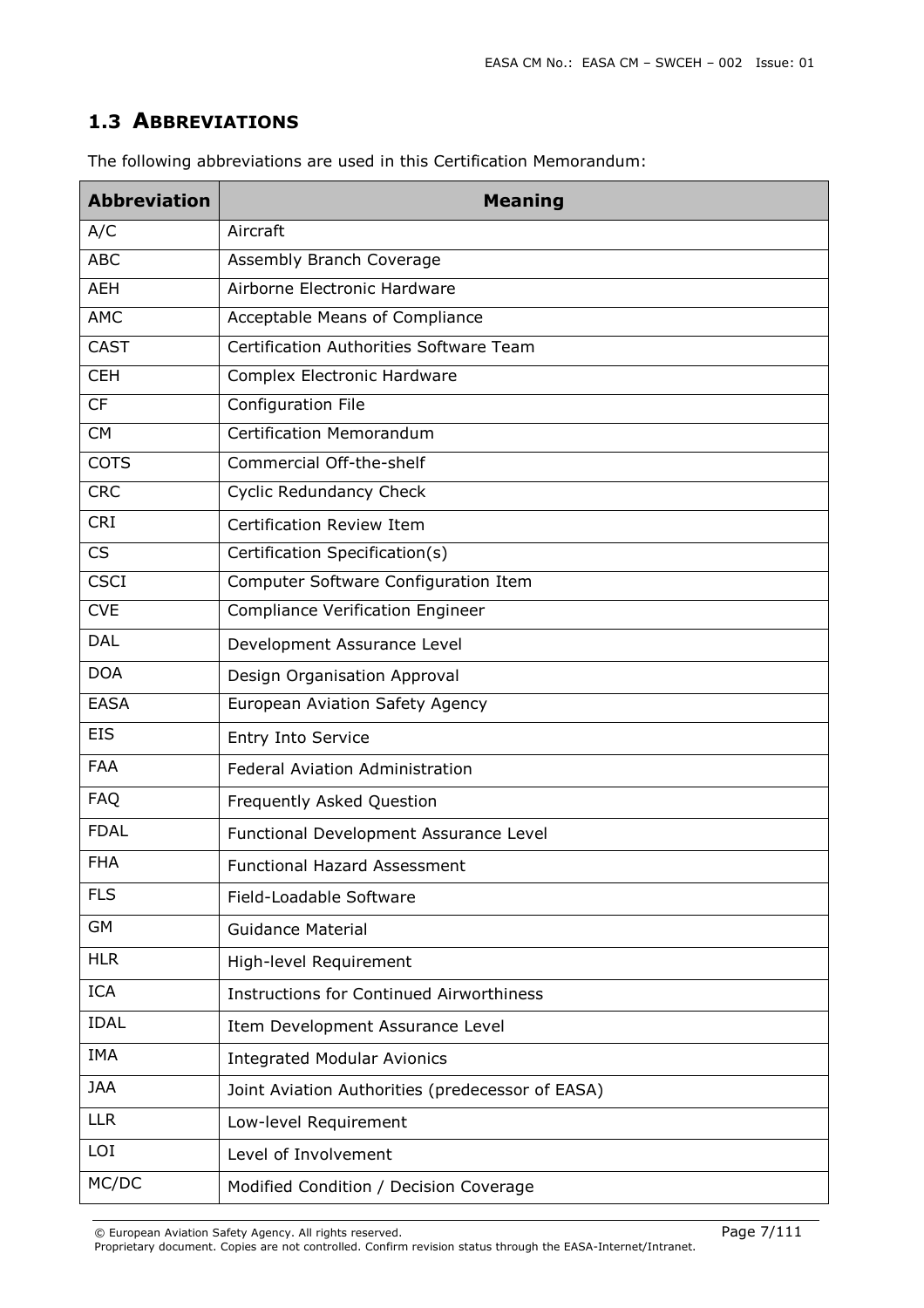| <b>Abbreviation</b> | <b>Meaning</b>                                      |
|---------------------|-----------------------------------------------------|
| <b>MEL</b>          | Minimum Equipment List                              |
| OCC                 | Object Code Coverage                                |
| <b>OOT</b>          | Object-Oriented Technique                           |
| <b>OPR</b>          | Open Problem Report                                 |
| P/N                 | Part Number                                         |
| <b>PCM</b>          | Project Certification Manager                       |
| <b>PDS</b>          | Previously-Developed Software                       |
| PID                 | <b>Project Information Document</b>                 |
| <b>PSAC</b>         | Plan for Software Aspects of Certification          |
| <b>PSSA</b>         | Preliminary System Safety Assessment                |
| <b>RBT</b>          | Requirement-based Testing                           |
| <b>RTC</b>          | <b>Restricted Type Certificate</b>                  |
| SAS                 | Software Accomplishment Summary                     |
| <b>SCI</b>          | Software Configuration Index                        |
| <b>SCMP</b>         | Software Configuration Management Plan              |
| <b>SDP</b>          | Software Development Plan                           |
| <b>SECI</b>         | Software Life Cycle Environment Configuration Index |
| SOI                 | Stage of Involvement                                |
| <b>SQAP</b>         | Software Quality Assurance Plan                     |
| SW                  | Software                                            |
| <b>STC</b>          | Supplemental Type Certificate                       |
| <b>SVP</b>          | Software Verification Plan                          |
| <b>TAS</b>          | Tool Accomplishment Summary                         |
| <b>TC</b>           | Type Certificate                                    |
| <b>TGL</b>          | Temporary Guidance Leaflet                          |
| <b>TOR</b>          | <b>Tool Operational Requirements</b>                |
| <b>TQP</b>          | <b>Tool Qualification Plan</b>                      |
| <b>UMS</b>          | User-Modifiable Software                            |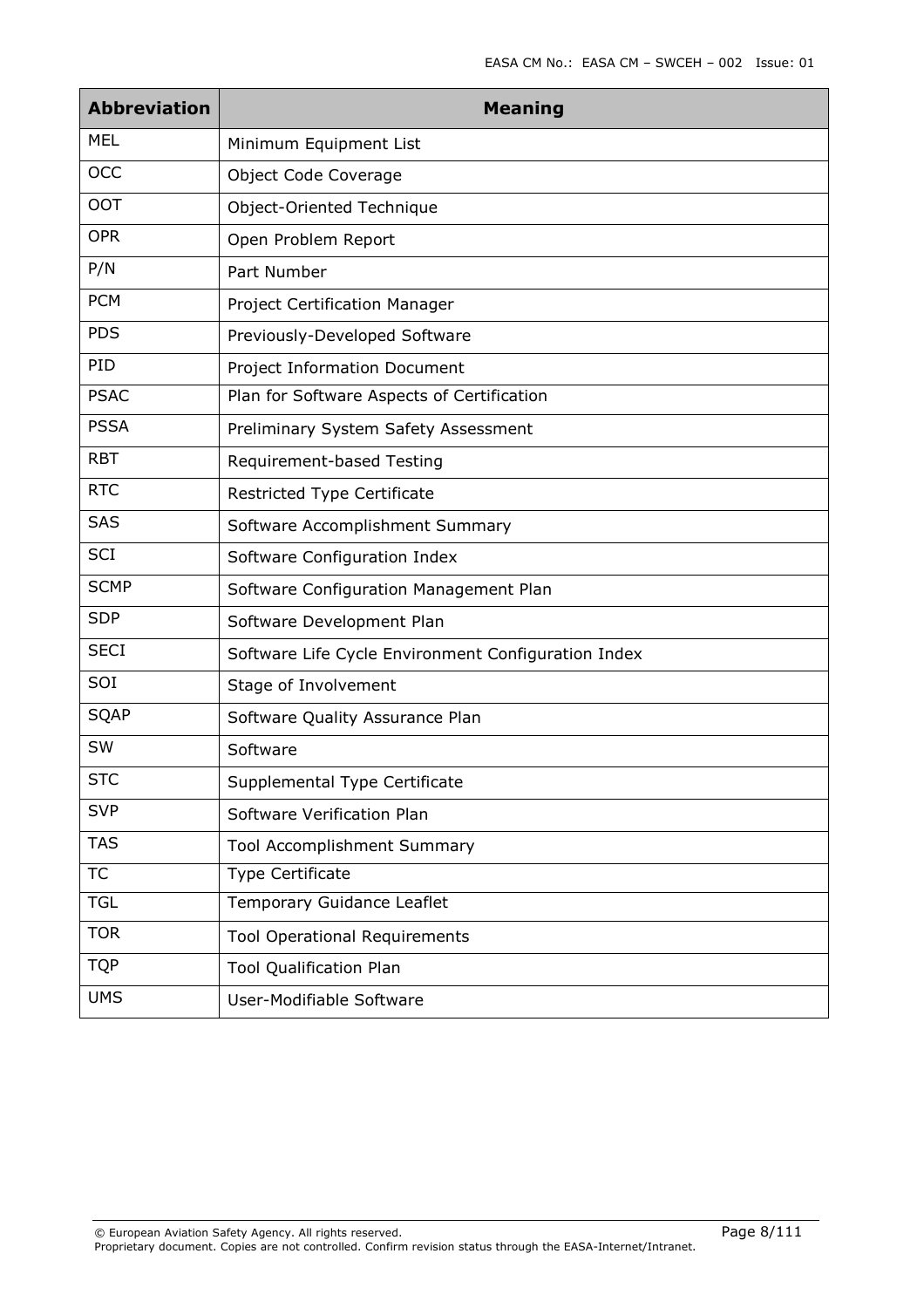## 1.4 DEFINITIONS

Some terms of this CM are defined below; however, in order to improve the readability of this CM, some sections contain specific definitions (e.g. section 2). The reader may also need to refer to the definitions contained in certain Eurocae standards (e.g. ED-12B/DO-178B) as they are not repeated below.

| <b>Definition</b>                                          | <b>Meaning</b>                                                                                                                                                                                                                                                                                                                                                                                                                                                                                                                            |
|------------------------------------------------------------|-------------------------------------------------------------------------------------------------------------------------------------------------------------------------------------------------------------------------------------------------------------------------------------------------------------------------------------------------------------------------------------------------------------------------------------------------------------------------------------------------------------------------------------------|
| <b>Aeronautical</b><br>Data<br>$(ED-$<br>76/DO-200A)       | Data used for aeronautical applications such as navigation, flight<br>planning, flight simulators, terrain awareness and other purposes, which<br>comprises navigation data and terrain and obstacle data.                                                                                                                                                                                                                                                                                                                                |
| <b>Aeronautical</b><br><b>Database</b> (ED-<br>76/DO-200A) | An Aeronautical Database is any data that is stored electronically in a<br>system that supports airborne or ground based aeronautical applications.<br>An Aeronautical Database may be updated at regular intervals.                                                                                                                                                                                                                                                                                                                      |
| Configuration<br><b>Files</b>                              | Files embedding parameters used by an operational software program as<br>computational data, or to activate / deactivate software components (e.g.<br>to adapt the software to one of several aircraft/engine configurations).<br>The terms 'registry' or 'definition file' are sometimes used for a<br>Configuration File. Configuration files such as symbology data, bus<br>specifications or aircraft/engine configuration files are segregated from<br>the rest of the embedded software for modularity and portability<br>purposes. |
| <b>Database</b> (ED-<br>12B/DO-178B)                       | A set of data, part or the whole of another set of data, consisting of at<br>least one file that is sufficient for a given purpose or for a given data<br>processing system.                                                                                                                                                                                                                                                                                                                                                              |
| <b>Field-loadable</b><br>software                          | Software that can be loaded without removal of the equipment from the<br>installation. Field-loadable software can refer to either executable code or<br>data. (Refer to ED-12B / DO-178B, Section 2.5.)                                                                                                                                                                                                                                                                                                                                  |
| <b>Higher-level</b><br><b>Requirements</b>                 | In order to produce either a Specification Model or a Design Model, a set<br>of requirements at a higher-level of abstraction is needed in order to<br>capture the requirements for the Specification Model or Design Model and<br>to describe what the resulting formalized item should contain. Such<br>requirements are therefore known hereafter in this Certification<br>Memorandum as 'higher-level requirements'. The data item(s) that act as<br>higher-level requirements should be identified during the planning<br>process.   |
| Option-<br>selectable<br>software                          | Software that contains approved and validated components and<br>combinations of components that may be activated by the user, either<br>through selection by the flight crew or activation by ground personnel.<br>(Refer to ED-12B / DO-178B, Section 2.4.). See also the definition of<br>Configuration Files, which may be used to activate options in airborne<br>software.                                                                                                                                                           |
| Panel 10                                                   | The EASA panel in charge of software and AEH aspects of certification.<br>This panel includes at least one software and AEH expert (who is the<br>coordinator) and, depending on the size of the project, may include<br>additional software and AEH experts.                                                                                                                                                                                                                                                                             |
| User-<br><b>Modifiable</b><br><b>Software</b>              | As the term is used in ED-12B / DO-178B, this is software intended for<br>modification by the aircraft operator without review by the certification<br>authority, the airframe manufacturer, or the equipment vendor.                                                                                                                                                                                                                                                                                                                     |

© European Aviation Safety Agency. All rights reserved. Page 9/111

Proprietary document. Copies are not controlled. Confirm revision status through the EASA-Internet/Intranet.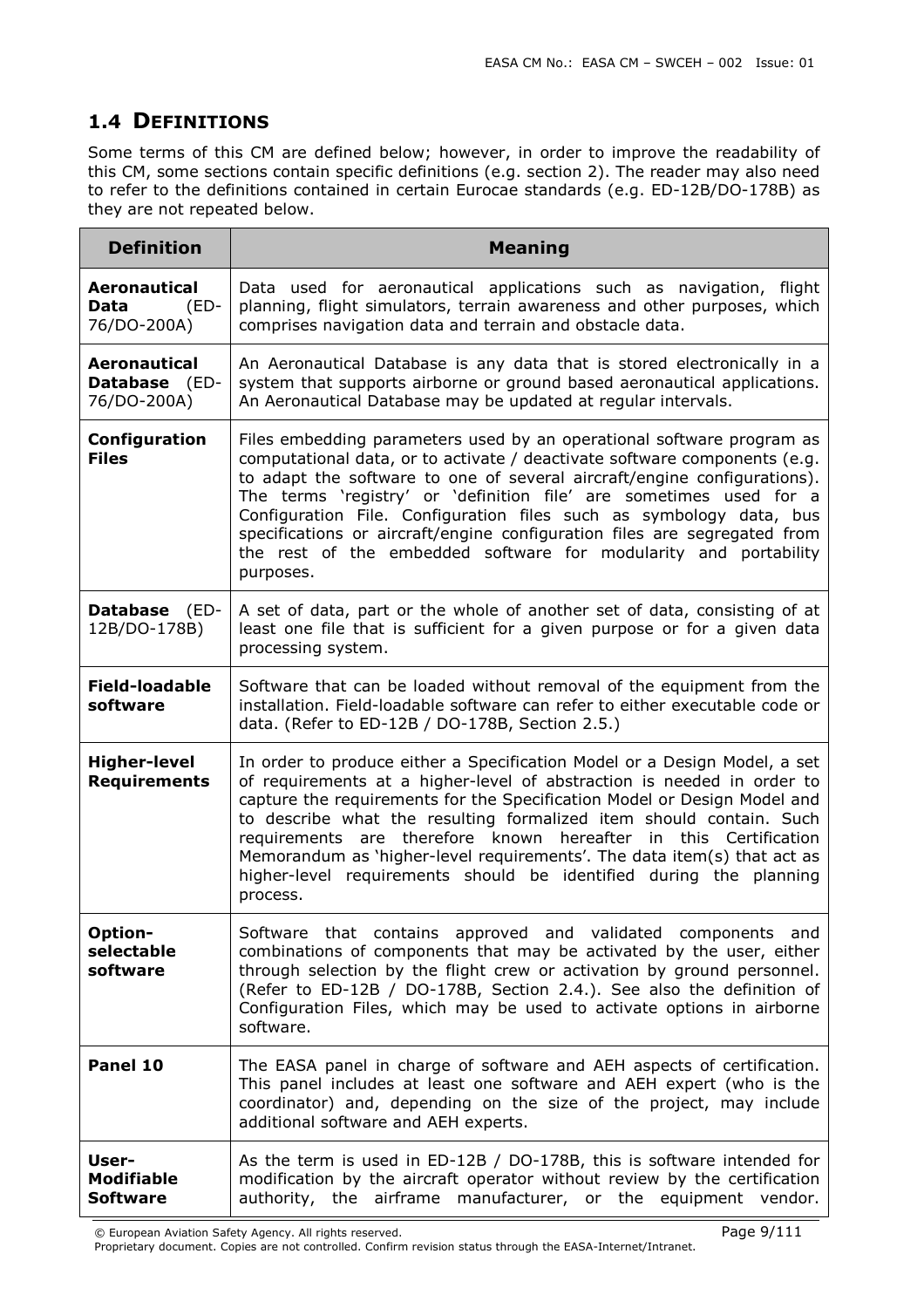| <b>Definition</b> | <b>Meaning</b>                                                                                                                                                                                                                                                                                                                                                                                           |
|-------------------|----------------------------------------------------------------------------------------------------------------------------------------------------------------------------------------------------------------------------------------------------------------------------------------------------------------------------------------------------------------------------------------------------------|
|                   | Modifications by the user may include modifications to data, modifications<br>to executable code, or both. (Refer to ED-12B / DO-178B, Section 2.4.)<br>NOTE: Modifications by the user to user-modifiable software may include<br>modifications to data, modifications to executable code, or both, if within<br>the modification constraints established during the original certification<br>program. |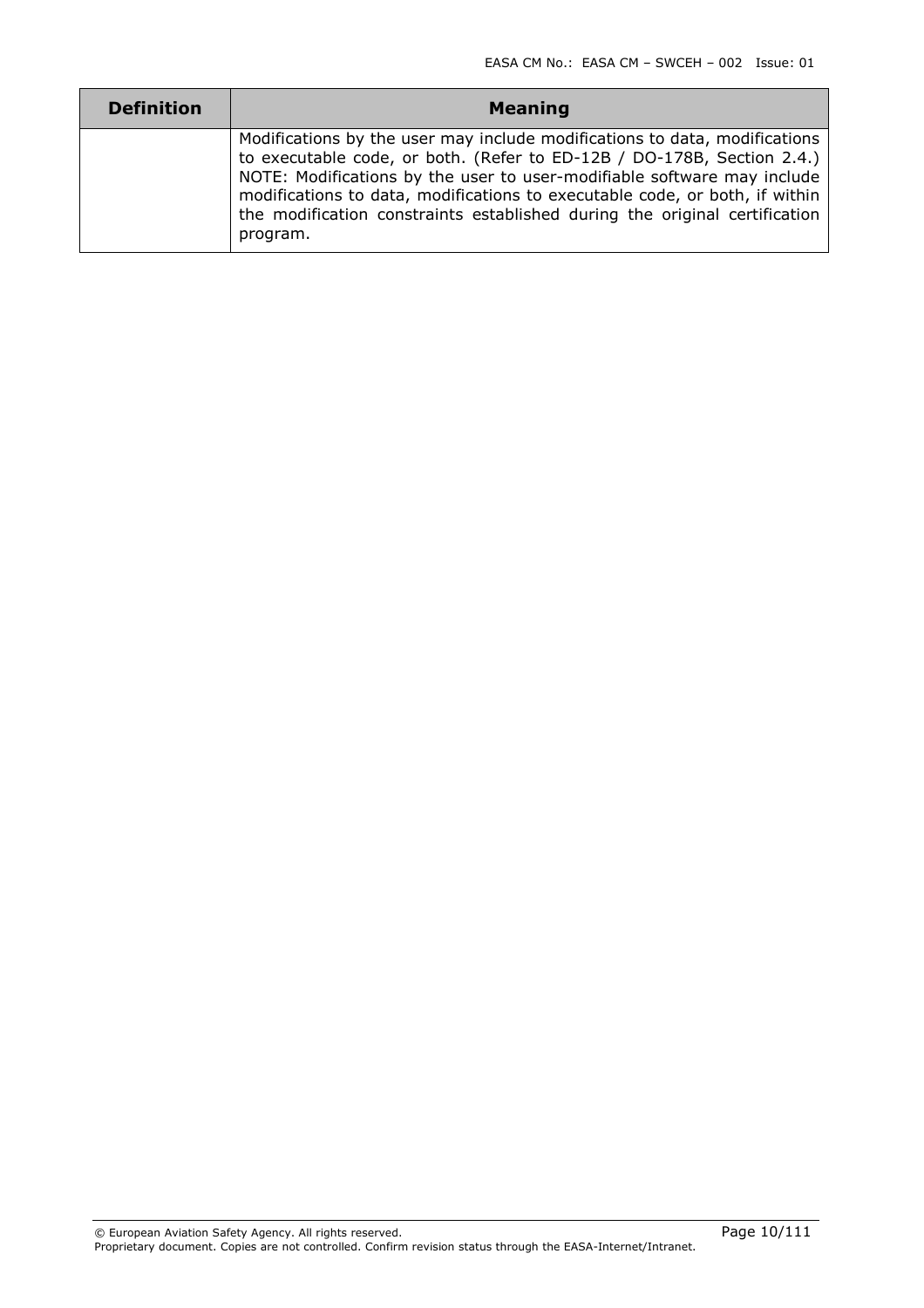# 2 BACKGROUND

 $\overline{a}$ 

Current aircraft systems include items of digital equipment that contain software components. Compliance with CS 25.1301 and 1309<sup>1</sup> is partly addressed through development assurance activities conducted on the system itself. Additionally, in accordance with AMC 20-115B, the applicant may choose EUROCAE ED-12B/RTCA DO-178B as an approved method to secure software approval.

The EUROCAE ED-12B /RTCA DO-178B document does not, however, provide sufficient guidance regarding some important aspects such as the software review process, field loadable software, user-modifiable software, software changes in legacy systems, software tool qualification, software change classification or the re-use of life cycle data. Other items that require further guidance include the use of configuration files, object-oriented techniques, the use of object code coverage in structural coverage analysis, the management of open problem reports, the oversight of suppliers, the use of pseudo-code as low-level requirements, stack overflows and model based requirements and designs.

The aim of this Certification Memorandum is to provide additional guidelines to the applicant on these aspects.

There are a number of specific issues that are either not addressed by ED-12B/DO-178B or are in need of some additional discussion and explanation.

## 2.1 COMPARISON BETWEEN THE CONTENTS OF THIS DOCUMENT AND THE CONTENT OF EXISTING FAA ORDERS

The format of this Certification Memorandum in terms of the order of the sections is intended to harmonise this EASA guidance material with the existing FAA guidance material. Sections 3 – 14 of this Certification Memorandum correspond to chapters 1 – 12 of FAA Order 8110.49. Sections 15 – 18 of this Certification Memorandum correspond to chapters  $1 - 4$  of FAA Notice 8110.110. This may facilitate recognition of the various sections of the guidance when certification credit is requested.

Applicants should note, however, that apart from some minor differences in wording and paragraph numbering, in some cases, the content of the guidance contained in this Certification Memorandum is different from the guidance contained in FAA Order 8110.49 and Notice N8110.110. The major differences are described below.

- a) The following sections of this Certification Memorandum contain some significant differences from the guidance provided by the equivalent chapters of the FAA Orders and Notices that exist at the time of publication of this document –
	- Section 4.3 b this section contains additional information and mentions specific paragraphs of the Part 21 regulations that affect EASA policy.
	- Section 4.5 a. and 4.5.5 (which is additional information) the threshold percentages of work completed by the time of each review are higher than in those requested by the FAA.
	- Section 4.5.1 b this section asks for a Supplier Management Plan so as to be consistent with the content of section 15.2.2 of this Certification Memorandum.
	- Section 4.5.2 and Table 4-2 the System Requirements Allocated to Software are also requested during the Software Development Review. Tool Qualification data are

<sup>&</sup>lt;sup>1</sup> This applies for Large Aeroplanes. For other products, please refer to CS23.1301 and 23.1309 for Small Aeroplanes, CS27.1301 and 27.1309 for Small Rotorcraft, CS29.1301 and 29.1309 for Large Rotorcraft, CS E-50 (d,f) for engines, CS-P, CS-APU and CS-ETSO.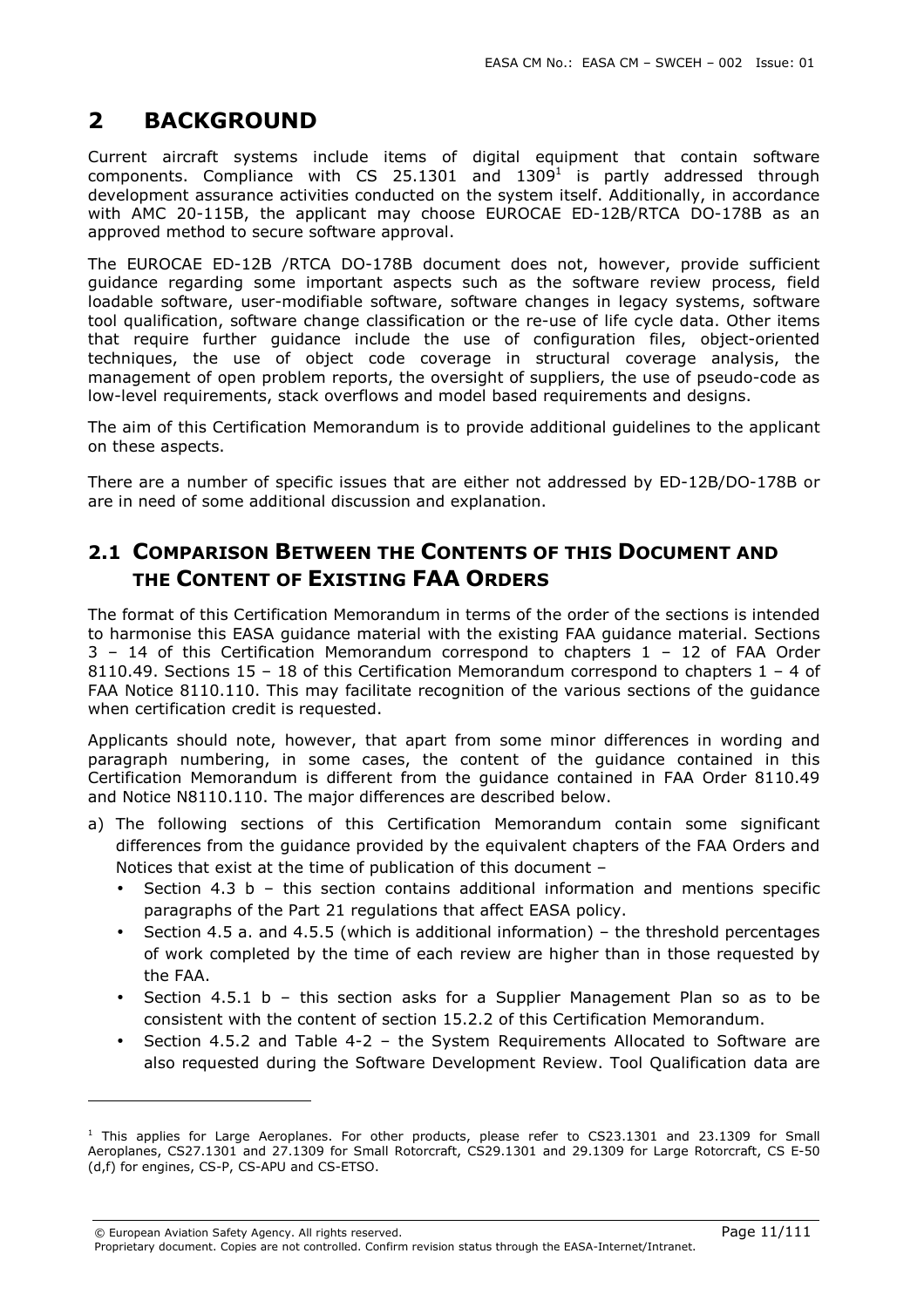requested (where applicable) and the text asks for Development Tool data to be reviewed where applicable.

- Section 5 5.3.2, Organization, Role and Level of Involvement of EASA and Applicants in Software Projects – these sub-sections differ from the contents of chapter 3 of FAA Order 8110.49 in that they describe the role of EASA software Panel 10 and they also include the determination and documentation by an applicant of their level of involvement in the software of each system on an aircraft.
- Section 6 this section has no content in this Certification Memorandum, whereas chapter 4 of FAA Order 8110.49 covers Software Conformity Inspection.
- Section 7 the note on MEL in chapter 5 of FAA Order 8110.49 has been deleted from this section, as the MEL considerations are developed according to specific EASA guidance.
- Section 8 this section has no content in this Certification Memorandum, whereas chapter 6 of 8110.49 covers Approval of Field-Loadable Software (FLS) by Finding Identicality through the Parts Manufacturer Approval (PMA) Process.
- Section 13 this section on the Oversight of Software Change Impact Analyses Used to Classify Software Changes as Major or Minor differs considerably from the content of chapter 11 of 8110.49.
- Section 16.1 -16.8 Management of Open Problem Reports the contents of these parts of this section differ from the contents of chapter 2 of Notice 8110.110, which is entitled Software Problem Reporting.
- Section 17 this section on Embedded Software Configuration Files is based on a previous EASA Certification Memorandum, so this section differs considerably from chapter 3 of Notice 8110.110, which is entitled Assuring System Databases and Aeronautical Databases. Unlike the FAA Notice, Section 17 of this Certification Memorandum does not deal with Aeronautical Databases.
- Section 18.2 2) the wording of this sub-section differs from the wording in chapter 4 of Notice 8110.110 on Managing the Software Development and Verification Environment.
- b) The following sections of the guidance of this Certification Memorandum do not correspond to the contents of the existing FAA Orders or Notices, but they do correspond to the contents of existing CAST Papers -
	- Section 20, The Use of Object Code Coverage for Equivalence To Modified Condition Decision Coverage (CAST 17). (This section is a combination of a previous EASA Certification Memorandum and CAST 17.)
	- Section 21, Merging High-Level and Low-Level Requirements (CAST 15).
	- Section 22, Clarification of Structural Coverage Analyses of Data Coupling and Control Coupling (CAST 19).
- c) The sections of this Certification Memorandum whose contents neither directly correspond to the contents of the existing FAA Orders or Notices available at the time of publication of this document nor to the contents of any existing CAST Papers are as follows –
	- Section 19, The Use of Object-Oriented Techniques at the Design or Source Code Level.
	- Section 23, The Validation and Verification of Model-based Software Requirements and Designs.
	- Section 24, The Use of Pseudo-Code as Low-level requirements.
	- Section 25, Stack Overflows.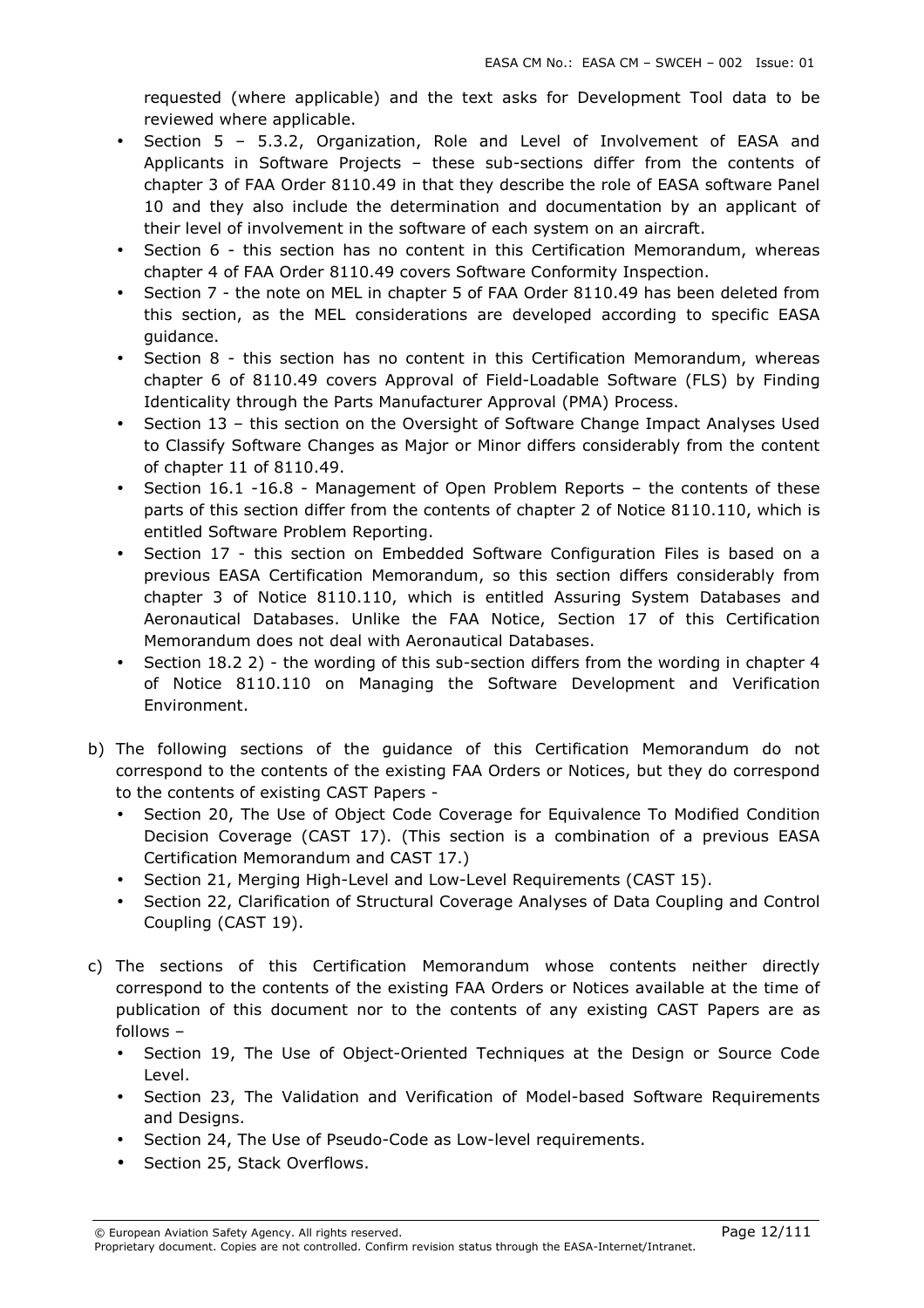# 3 EASA CERTIFICATION POLICY

## 3.1 EASA POLICY

AMC 20-115B recognises Eurocae ED-12B / RTCA DO-178B as an acceptable means of compliance with EASA Certification Specifications. Accordingly, EASA policy on software aspects of certification is to permit applicants to use ED-12B / DO-178B as an acceptable means of compliance against chapters 1301 and 1309 of the various Certification Specifications or CS-E 50 (d,f), supplemented by the guidance provided in this Certification Memorandum.

### 3.2 WHOM THIS CERTIFICATION MEMORANDUM AFFECTS

The guidance contained in this Certification Memorandum applies to any applicants seeking approval from EASA for software embedded in aircraft systems or engines that is intended to comply with ED-12B / DO-178B. It also applies to any personnel involved in the ED-12B / DO-178B activities related to the airborne software of those applicants.

For TCs and STCs, applicants should ensure that they use the appropriate version of the Certification Memorandum called up in the applicable CRI.

For an ETSO, the applicant may decide to take into account all or part of this guidance contained herein, and may substantiate the details of their compliance in specific documentation (i.e. Declaration of Design and Performance, Software Accomplishment Summary, Hardware Accomplishment Summary or equivalent). Caution should be taken as the content of Certification Memoranda may have changed by the time the equipment is installed in the Aircraft/Engine. In any case, the installed equipment should finally comply with the Aircraft/Engine Certification Basis (including certain Certification Review Items).

When this Certification Memorandum is used outside of the scope of a TC, STC or ETSO (e.g. for pre-consultancy, pre-application , etc.), this guidance is provided for information only and caution should be taken as the content of the Certification Memorandum may have changed by the time of the application.

## 3.3 BACKGROUND

This Certification Memorandum was originally extracted from JAA leaflet n°5 (JAA interim guidance material on Software Aspects of Certification in addition to Eurocae ED-12B / RTCA DO-178B) and updated to take EASA requirements and procedures into account. It also incorporates some material that was formerly provided in separate Certification Memoranda and Certification Authorities Software Team (CAST) papers.

It should be noted that the term 'Type Certificate' (TC) in this Certification Memorandum refers both to Type Certificates (TCs) and to Restricted Type Certificates (RTCs).

## 3.4 THE USE OF EUROCAE ED-94B / DO-248B CLARIFICATIONS

The purpose of ED-94B / DO-248B is to provide clarification of the guidance material in ED-12B / DO-178B.

ED-94B / DO-248B may be used for any or all of the following purposes:

- Resolution of content errors in ED-12B / DO-178B.
- Clarification of a specific section or topic of ED-12B / DO-178B.
- Resolution of an inconsistency between ED-12B / DO-178B and any other relevant civil aviation standards.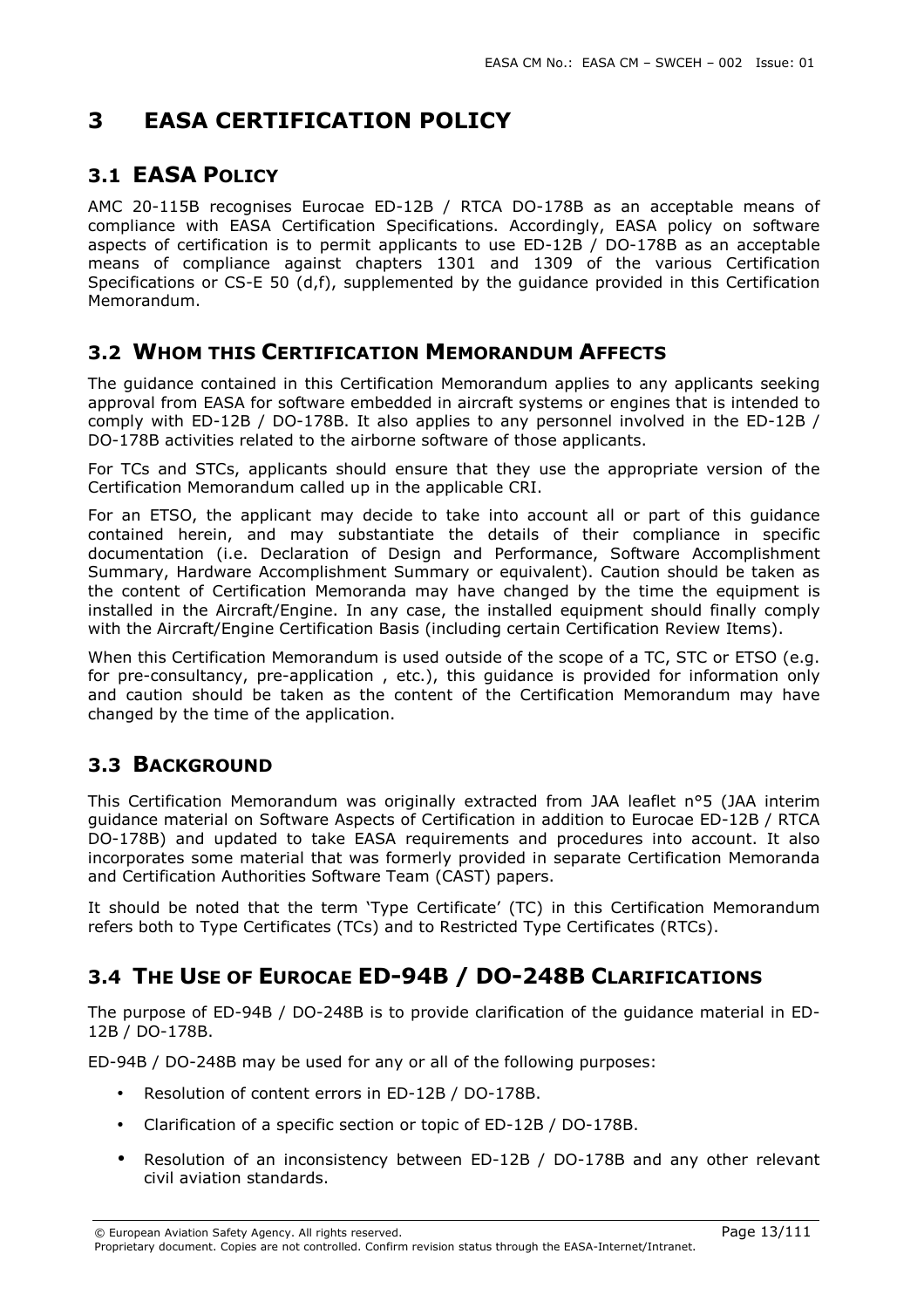# 4 GUIDELINES FOR THE SOFTWARE REVIEW PROCESS

### 4.1 PURPOSE

This section provides guidelines for conducting software reviews during the software development life cycle of airborne systems and equipment that are developed to meet the objectives of ED-12B/DO-178B and applicable CRIs. The guidelines below are used by Panel 10 experts and may be used by the applicant as indicated in section 4.3.

### 4.2 DEFINITIONS

For the purpose of this section, the following definitions apply:

- **Review** is the act of inspecting or examining software life cycle data, software project progress and records, and other evidence produced with the intent of finding compliance with ED-12B/DO-178B objectives. Review is an encompassing term and may consist of a combination of reading, interviewing project personnel, witnessing activities, sampling data, and participating in presentations. A review may be conducted at one's own desk (desktop review), at an applicant's facility (on-site review), or at an applicant's supplier's facility (on-site review).
- **Sampling** is selecting a representative set of software life cycle data for inspection or analysis to attempt to determine the compliance of all the software life cycle data developed up to that point in time in the project. Sampling is the primary means of assessing the compliance of the software processes and data. Examples of sampling may include any or all of the following:
	- Inspecting the traceability from system requirements to software high-level requirements to software low-level requirements to source code and from software requirements to test cases and procedures to test results.
	- Reviewing any analyses used to determine the system safety classification and the software level or any reviews or analyses used to meet any ED-12B/DO-178B objective (e.g., timing analysis or code review).
	- Examining the structural coverage of source code modules.
	- Examining software quality assurance records and configuration management records.
- **Finding** is the identification of a failure to show compliance with one or more of the objectives of ED-12B/DO-178B or with applicable Certification Review Items (CRIs).
- Action is the description of the activity to be performed by the applicant/supplier in order to resolve a finding or any other deficiency detected by the auditor. Actions should be closed before a mutually agreed closure date. By default, all actions should be completed and closed before approval.
- **Observation** is the identification of a potential software life cycle process improvement. An observation is not an ED-12B/DO-178B compliance issue and does not need to be addressed before software approval.
- Recommendation is the description of the activity to be performed by the applicant/supplier in order to resolve an observation identified by the auditor. Implementation of recommendations is not mandatory prior to approval.
- **Panel 10** is the EASA panel in charge of software and AEH aspects of certification. This panel includes at least one software and AEH expert (who is the coordinator) and, depending on the size of the project, may include additional software and AEH experts.

<sup>©</sup> European Aviation Safety Agency. All rights reserved. Page 14/111 Proprietary document. Copies are not controlled. Confirm revision status through the EASA-Internet/Intranet.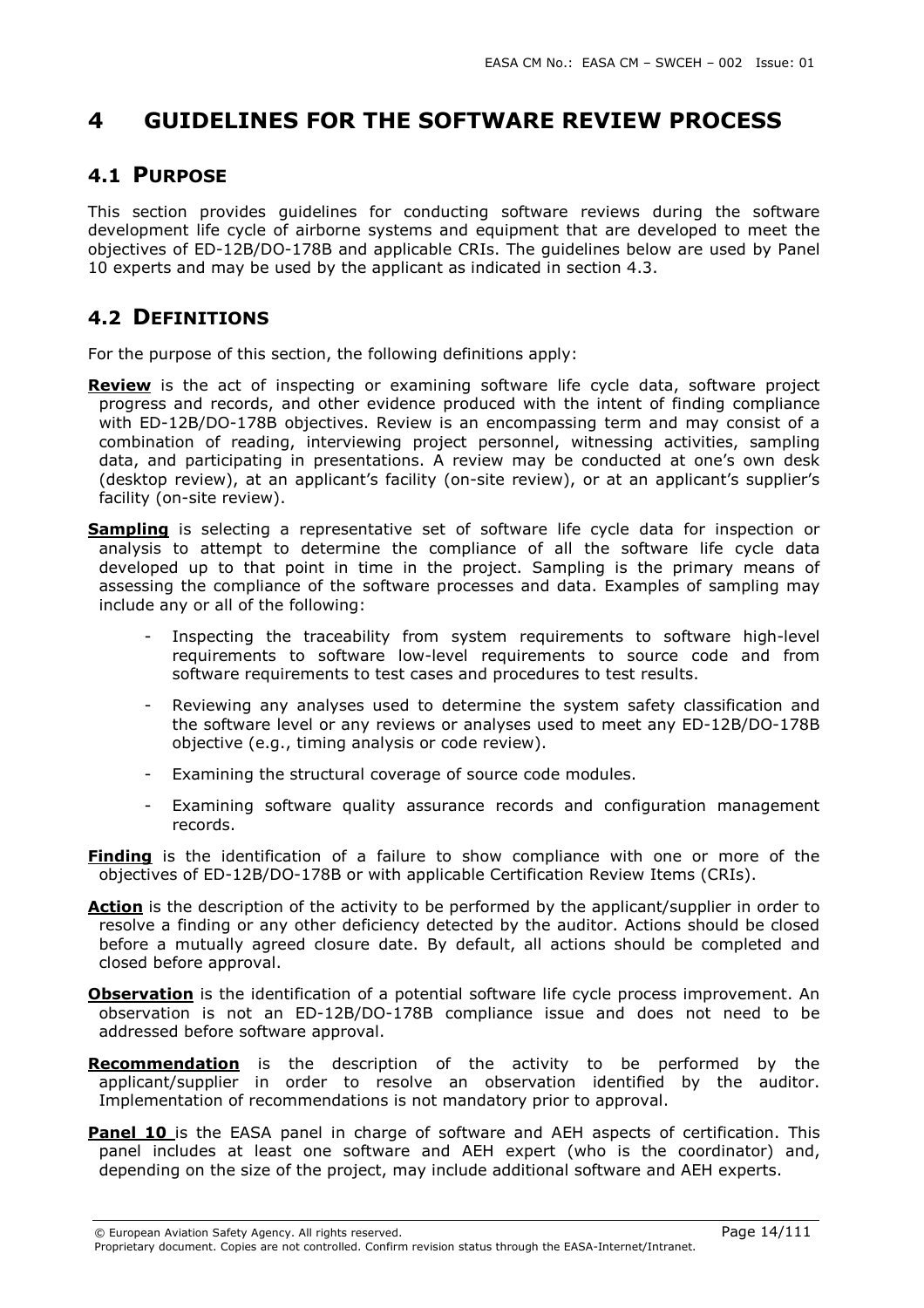## 4.3 SCOPE

- a. Section 9 of ED-12B / DO-178B describes the certification liaison process. The certification liaison process is the vehicle to establish communication and understanding between the applicant and the certification authorities. Sections 9.2 and 10.3 of ED-12B / DO-178B state that the certification authority may review the software life cycle processes and data to assess compliance with ED-12B / DO-178B. This section does not change the intent of ED-12B / DO-178B with regard to the software review process, but it clarifies the application of ED-12B / DO-178B.
- b. The applicant should plan and perform his/her own software review process (independently from the EASA LOI defined in the CM section 5); this software review process may be tailored taking into account similar criteria defined in the CM section 5.

Indeed, per Commission Regulation (EC) No 1702/2003 and its annex (part 21), a design assurance system should be maintained for the control and supervision of the design [paragraph 21A.239(a)], and should include an independent checking function [paragraph 21A.239(b)]. Per GM No. 1 to 21A.239(a), 'design assurance' means all those planned and systematic actions necessary to provide adequate confidence that the organisation has the capability to design products or parts).

As part of its investigations (per 21A.257), EASA may request the reports of the reviews performed by the applicant.

In case of a validation project, where the applicant is not DOA holder (or AP to DOA holder), it is expected that the applicant also performs an equivalent set of reviews per the requirements of his/her national equivalent to part 21.

Note: the reviews described in this section are basically separate from the software quality assurance (as described in ED-12B/DO-178B section 8). Nevertheless the software quality assurance team may be involved or take an active part to the establishment of the software review reports.

- c. Although desktop reviews may be used to successfully accomplish the software review process, this section of the Certification Memorandum primarily focuses on on-site reviews. Nevertheless, the preparation, performance, and reporting of desktop reviews is similar to on-site reviews. The desktop review uses similar techniques to those of the onsite review but does not have the advantages of being on-site (e.g., access to software personnel, access to all automation, access to the test set-up). Both on-site and desktop reviews may be delegated to the properly authorised staff responsible for conducting certification-related activities. Practical arrangements with the software developer for onsite reviews by certification authorities should include:
	- (1) Agreement on the type of review(s) that will be conducted (i.e. planning, development, verification or final certification)
	- (2) Agreement on the date(s) and location(s) of the review(s).
	- (3) Identification of the certification authority personnel involved.
	- (4) Identification of any staff responsible for conducting certification-related activities who are involved.
	- (5) Development of the agenda(s) and expectations.
	- (6) Listing of the software data to be made available (both prior to the review(s) and at the review(s)).
	- (7) Clarification of the procedures intended to be used.
	- (8) Identification of any required resources.
	- (9) Specification of date(s) and means for communicating review results (may include corrective actions and other required post-review activities).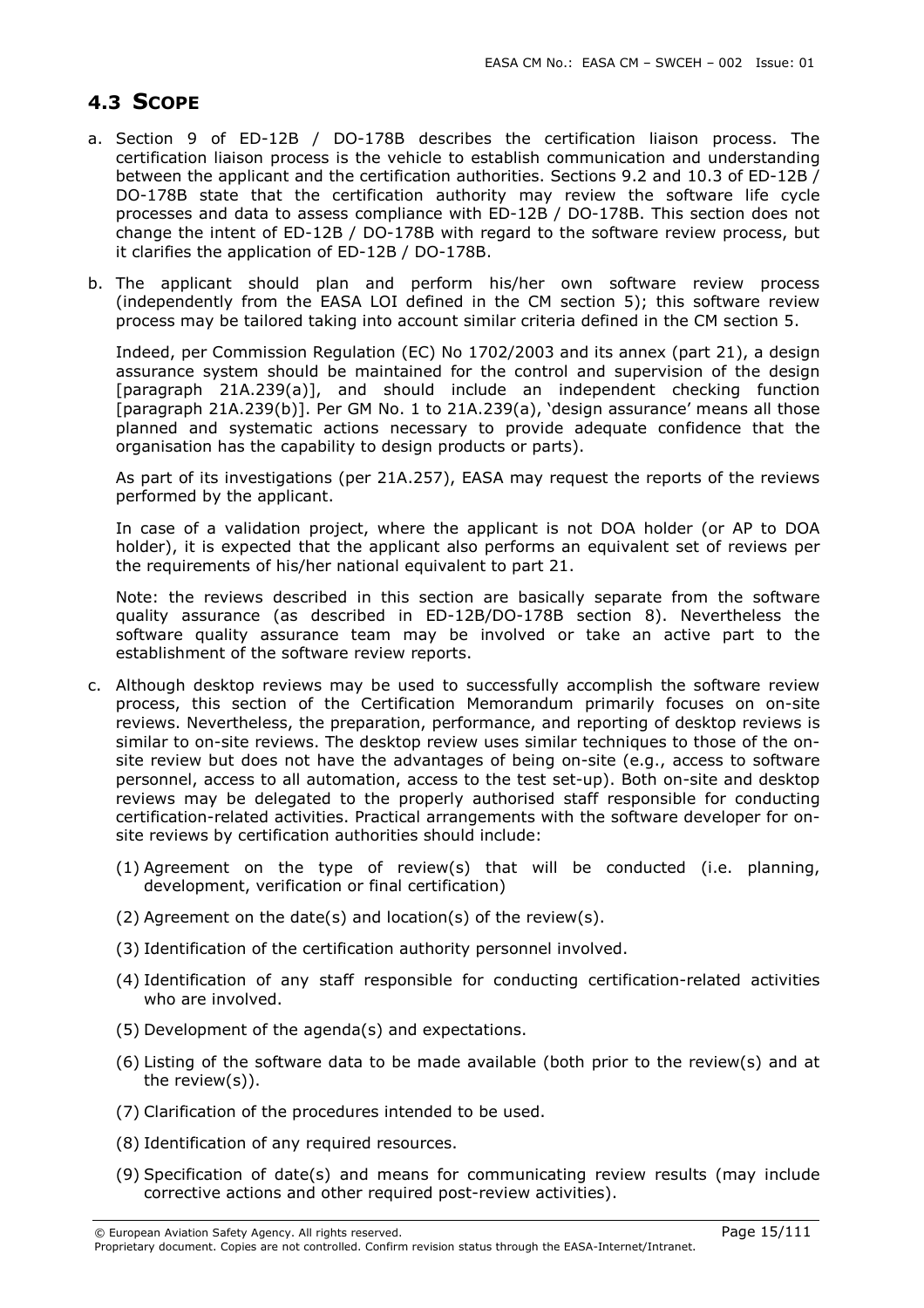d. The objectives of the software review process are found in paragraph 4.4 of this section. Paragraph 4.5 of this section primarily addresses the integration of the software review process with the software development life cycle. Paragraph 4.5 also identifies the four types of reviews and the software life cycle data and data assessment criteria for each type. Paragraph 4.6 of this section addresses additional considerations for the software review process. Paragraph 4.7 of this section provides guidelines for preparing, conducting, and documenting a software review.

### 4.4 OBJECTIVES OF THE SOFTWARE REVIEW PROCESS

- a. The certification authorities may review the software life cycle processes and associated data at their discretion to obtain assurance that a software product submitted as part of a certification application complies with the certification basis and the objectives of ED-12B / DO-178B. The software review process assists both the certification authorities and the applicant in determining whether a particular project will meet the certification basis and ED-12B / DO-178B objectives by providing:
	- (1) Timely technical interpretation of the certification basis, the ED-12B / DO-178B objectives and CRIs.
	- (2) Visibility into the compliance of the implementation and the applicable data.
	- (3) Objective evidence that the software project adheres to its approved software plans and procedures.
	- (4) The opportunity for the certification authorities to monitor the activities of staff responsible for conducting certification-related activities under the applicant's DOA system.
- b. The amount of certification authority involvement in a software project should be determined and documented as early as possible in the project life cycle. The type and number of software reviews will depend on the software level of the project, the amount and quality of support from the staff responsible for conducting software approval-related activities, the experience and history of the applicant and/or software developer, any history of service difficulties, and several other factors. Section 5 of this Certification Memorandum provides specific guidelines for determining the EASA level of involvement.

## 4.5 INTERACTION BETWEEN THE SOFTWARE REVIEW PROCESS AND THE SOFTWARE LIFE CYCLE

- a. The review process should begin early in the software life cycle. Early certification authority involvement will mitigate the risk that the system, software, and planning decisions will not comply with the ED-12B / DO-178B objectives. This requires timely communication between the applicant and the certification authorities regarding those planning decisions that may impact the software product and processes. Typically, the development of software associated with an aircraft/ engine component may take several months or years. Since the guidance of ED-12B / DO-178B is process-orientated, then if it is to be meaningful, the review process should be integrated throughout the software life cycle. This means that regular contact between the applicant and certification authorities should be established. This regular contact should provide gradually increasing confidence in the software life cycle processes and in the resultant product to both the applicant and the certification authorities. The four types of reviews are described as follows:
	- (1) A software planning review should be conducted when the initial software planning process is complete (i.e. when most of the plans and standards are complete and reviewed). This review is commonly referred to as stage of involvement (SOI) #1.
	- (2) A software development review should be conducted when all actions from the software planning review (SOI#1) have been proposed for closure and at least 75%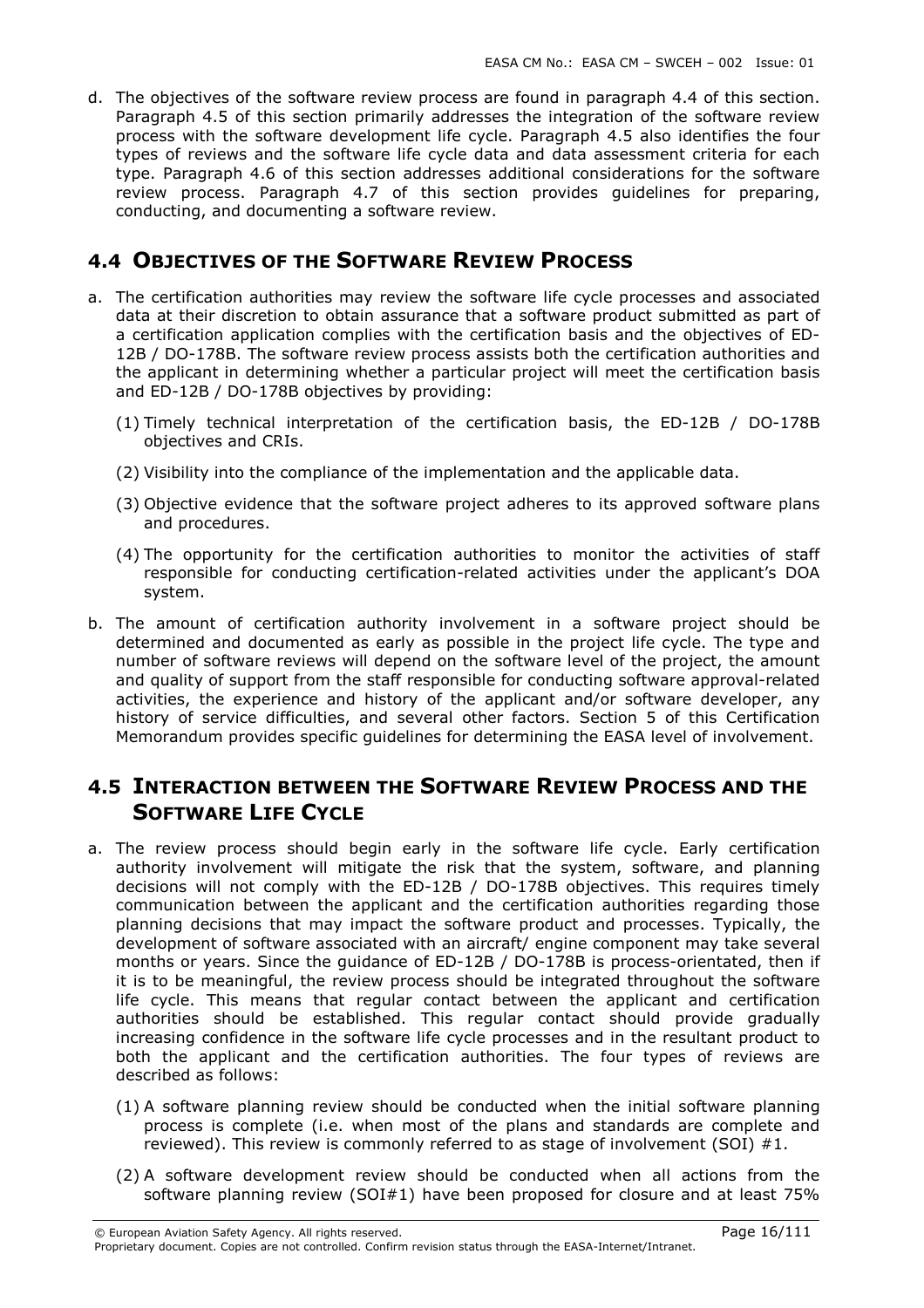of the software development data (i.e. requirements, design and code) are complete and reviewed. This review is commonly referred to as SOI #2.

- (3) A software verification review should be conducted when at least 75% of the software verification and testing data are complete and reviewed. This review is commonly referred to as SOI #3.
- (4) A final certification software review should be conducted after the final software build is completed, the software verification is completed, a software conformity review has been conducted, and the software product is ready for formal system approval. This review is commonly referred to as SOI #4.
- b. The availability of software life cycle data does not imply that the data is always complete. However, the data should be sufficiently mature so that a reasonable review can be conducted. Similarly, not all transition criteria may necessarily be complete at that time in the project, but sufficient transition criteria evidence should exist to ensure they are being applied to the project.
- c. Discussions between the applicant and the certification authorities should occur early in the project life cycle and should determine the types, need, number, depth, and format of the software reviews. For the purpose of this section of the Certification Memorandum, four reviews are identified to assess compliance with ED-12B / DO-178B objectives.
- d. The following paragraphs define the basic goals of each of the four types of software reviews, the criteria for each type of review (e.g., type and availability of data, type of transition criteria), and the appropriate evaluation criteria. Paragraph 4.6 of this Certification Memorandum identifies additional considerations that may impact the type and timing of reviews.
- e. Per ED-12B / DO-178B, Appendix A, some software life cycle data listed in the following tables may not apply to certain software DALs/IDALs.

#### 4.5.1 Software Planning Review (SOI#1)

- a. **Identification of the Software Planning Review.** The software planning process is the initial process in the software life cycle for any software project. The planning process establishes the various software plans, standards, procedures, activities, methods, and tools required to develop, verify, control, assure, and produce the software life cycle data. The intent of the software planning review is to determine whether the applicant's plans and standards provide an acceptable means for complying with the objectives of ED-12B / DO-178B. This review can also reduce the risk of an applicant producing a software product that does not comply with the ED-12B / DO-178B objectives or with the certification criteria and which will not support the continued airworthiness requirements of the product. The software planning review should take place after the initial completion of the software planning process. Although the software planning process may continue throughout the software life cycle, and plans and standards may change as the project progresses, it is generally considered complete when the associated initial transition criteria are satisfied. The following transition criteria are indicative of typical software planning process completion criteria:
	- (1) Software plans and standards have been internally reviewed, based on company specified criteria and deficiencies have been resolved.
	- (2) Software plans and standards have been evaluated by software quality assurance and deficiencies have been resolved.
	- (3) Software plans and standards have been approved and placed under configuration control.
	- (4) The objectives of ED-12B / DO-178B, Annex A, Table A-1 have been satisfied.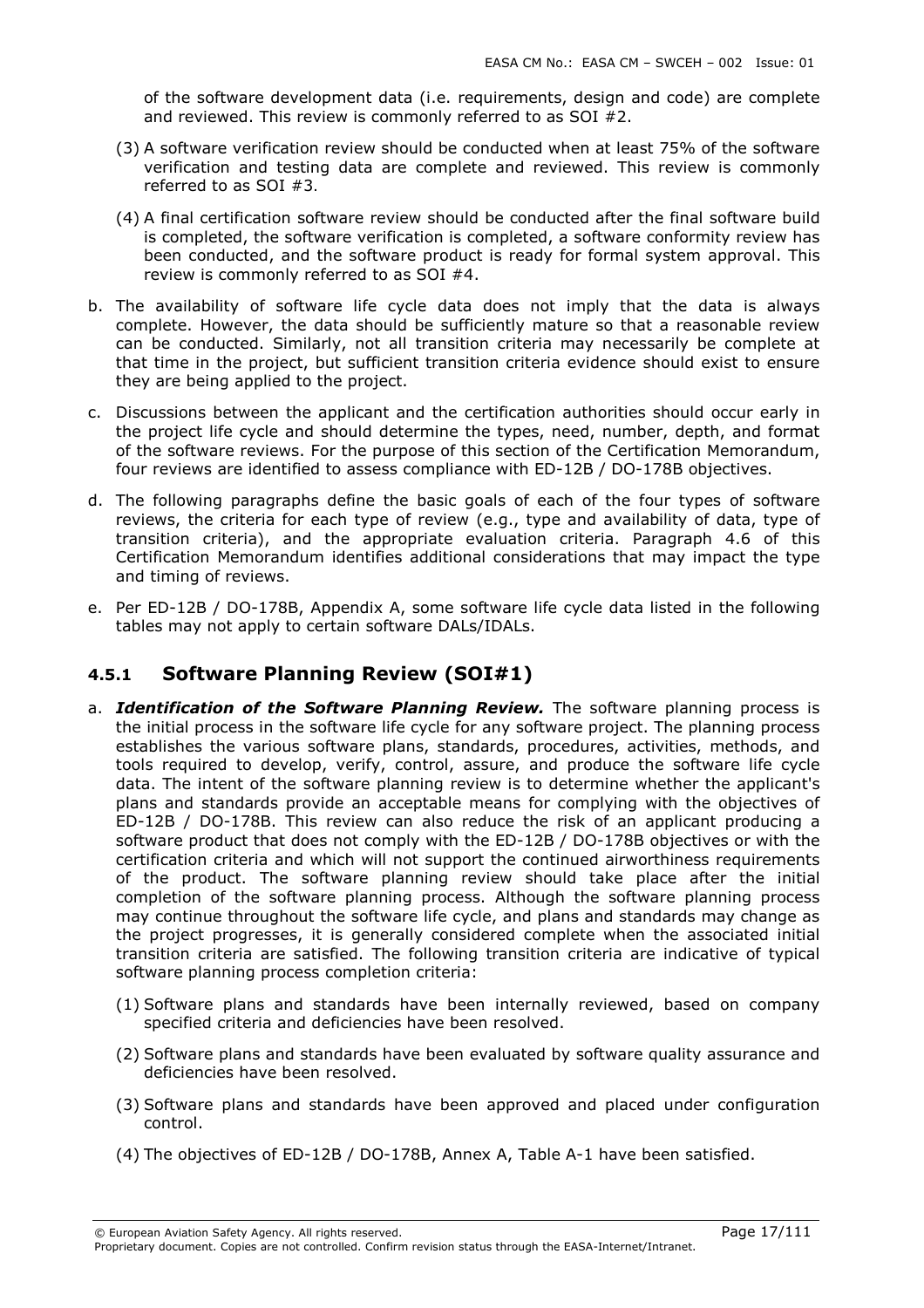b. **Data Required for the Software Planning Review.** The applicant should make the software plans and standards shown in Table 4-1 available to the certification authorities. The supporting software data should be under configuration control, appropriate for the software level, prior to the software planning review.

| Software Data                                                               | ED-12B / DO-<br><b>178B Section</b> |
|-----------------------------------------------------------------------------|-------------------------------------|
| Plan for Software Aspects of Certification*                                 | 11.1                                |
| Software Development Plan*                                                  | 11.2                                |
| Software Verification Plan*                                                 | 11.3                                |
| Software Configuration Management Plan*                                     | 11.4                                |
| Software Quality Assurance Plan*                                            | 11.5                                |
| Software Requirements, Design, and Code Standards                           | 11.6, 11.7, 11.8                    |
| Tool Qualification Plans*, if applicable                                    | 12.2, 12.2.3.1                      |
| Supplier Management Plan (may be merged with other<br>planning documents)   | See Section 15.2.2<br>of this CM    |
| Software Quality Assurance Records as applied to the<br>planning activities | 4.6, 11.19                          |

\* To be submitted to the authorities at least 15 working days before the review.

#### Table 4-1 Data Availability for Software Planning Review

c. Evaluation Criteria for the Software Planning Review. The objectives that apply to planning in ED-12B / DO-178B Annex A, namely Tables A-1 (all objectives), A-8 (objectives 1-3), A-9 (objective 1), and A-10 (objectives 1-2), should be used as the evaluation criteria for the software planning review. The plans should also be evaluated to ensure that, when they are followed, all applicable RTCA/DO-178B objectives would be satisfied. Additionally, the proposed software level(s) and the justification provided by the Safety Assessment Process, including potential software contributions to failure conditions should be assessed. The relevance of the software plans and standards to the software level should also be evaluated.

## 4.5.2 Software Development Review (SOI#2)

- a. Identification of the Software Development Review. The software development processes are the software requirements, design, code, and integration processes. The development processes are supported by the integral processes of software verification, configuration management, quality assurance, and certification liaison processes. Therefore, the software development review should assess the effective implementation of the applicant's plans and standards through examination of the software life cycle data, particularly the software development data and integral processes' data associated with it. During this review, the applicant and certification authority representatives may come to agreement on changes to or deviations from plans and standards that are discovered during the review. Before conducting a software development review, the software development data should be sufficiently complete and mature to ensure that enough evidence exists that the developer is complying with their approved plans, standards, and transition criteria. The following are typical transition criteria for a sufficiently mature software development process:
	- (1) High-level requirements are documented, reviewed, and traceable to system requirements.
	- (2) The software architecture is defined, and reviews and analyses have been completed.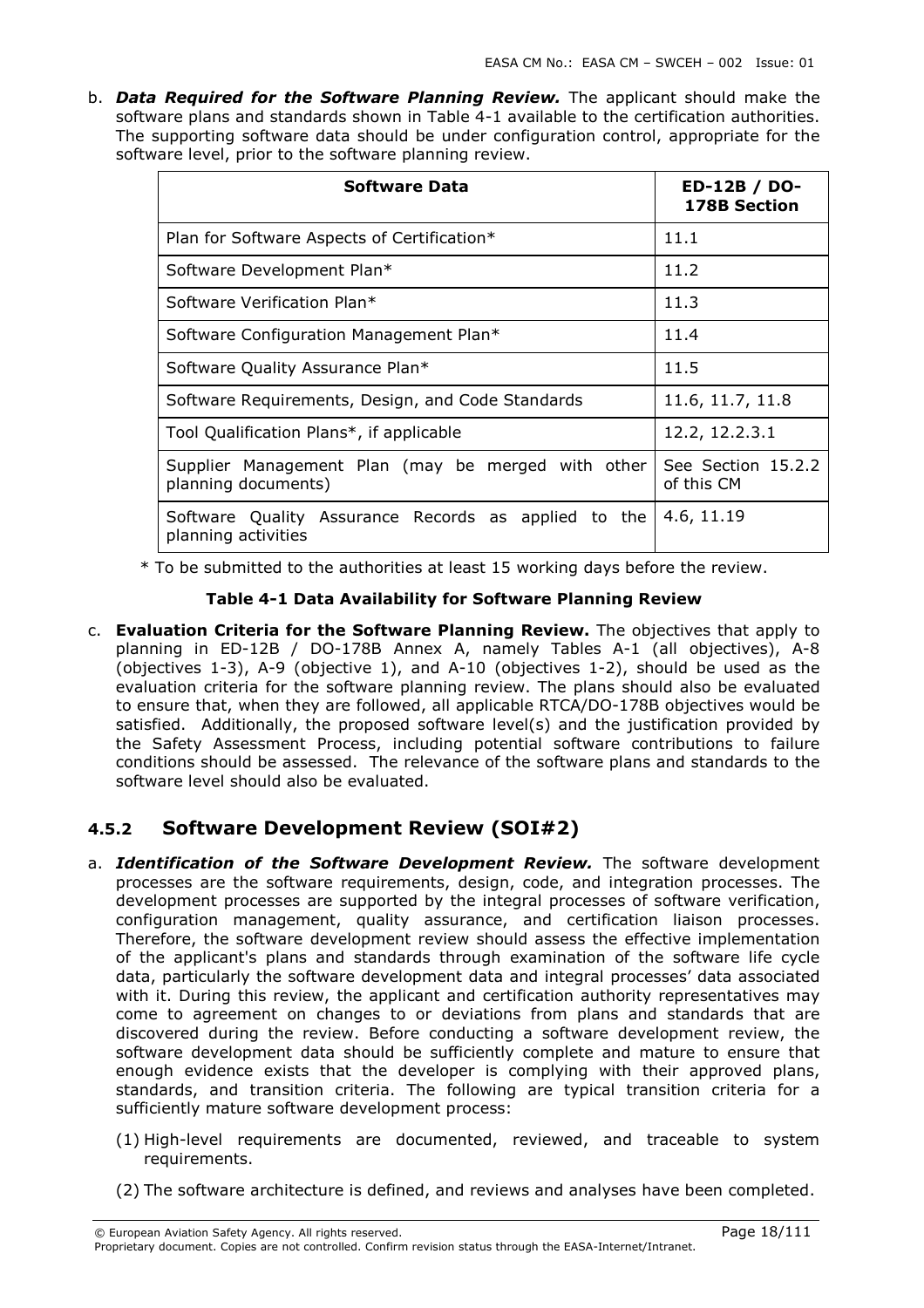- (3) Low-level requirements are documented, reviewed, and traceable to high-level requirements.
- (4) The source code implements the low-level requirements, is traceable to the low-level requirements and has been reviewed.
- b. **Data Required for the Software Development Review.** For a software development review, the software data shown in Table 4-2 should be made available to the certification authorities. The supporting software data should be under configuration control, as appropriate for the software level, prior to the review. The data listed in table 4-1 should also be available during the development review.

| <b>Software Data</b>                                                                                     | ED-12B / DO-<br><b>178B Section</b>           |
|----------------------------------------------------------------------------------------------------------|-----------------------------------------------|
| Software Requirements, Design and Code Standards                                                         | 11.6, 11.7, 11.8                              |
| System Requirements allocated to the software                                                            | 2.1.1                                         |
| Software Requirements Data                                                                               | 11.9                                          |
| Design Description                                                                                       | 11.10                                         |
| Source Code and software loading procedure                                                               | 11.11                                         |
| Software Verification Procedures (as applied to ED-12B / DO-<br>178B, Annex A, Tables A-3 through A-5)   | 6.3.2,<br>6.3.1,<br>6.3.3,<br>6.3.4,<br>11.13 |
| Software Verification Results (as applied to ED-12B / DO-178B,<br>Annex A, Tables A-3 through A-5)       | 6.3.1, 6.3.2,<br>6.3.3, 6.3.4,<br>11.14       |
| Life<br>Cycle<br>Configuration<br>Software<br>Environment<br>Index<br>(development environment aspects)  | 11.15                                         |
| Problem Reports                                                                                          | 11.17                                         |
| Software Configuration Management Records                                                                | 11.18                                         |
| Software Quality Assurance Records (as applied to ED-12B / DO-<br>178B, Annex A, Tables A-2 through A-6) | 11.19                                         |
| Tool qualification data, if applicable                                                                   | 12.2.3                                        |

Table 4-2 Data Availability for the Software Development Review

c. Evaluation Criteria for the Software Development Review. The objectives which apply to development in ED-12B / DO-178B, Annex A, namely Tables A-2 (objectives 1- 6), A-3 (all objectives), A-4 (all objectives), A-5 (objectives 1-6), A-8 (objectives 1-3, 6), and A-9 (objectives 1-2), should be used as evaluation criteria for this review. Additionally, the software life cycle data should be evaluated to determine the effectiveness of the applicant's implementation of the plans and standards in the development process. Where applicable, development tool qualification data should be assessed.

## 4.5.3 Software Verification Review (SOI#3)

a. Identification of the Software Verification Review. The software verification process is typically a combination of inspections, demonstrations, reviews, analyses, tests, and test coverage analysis. As with the other reviews, the software configuration management and quality assurance processes are also active during these verification activities. The verification activities confirm that the software product that was specified is the software product that was built. The software verification review should, therefore,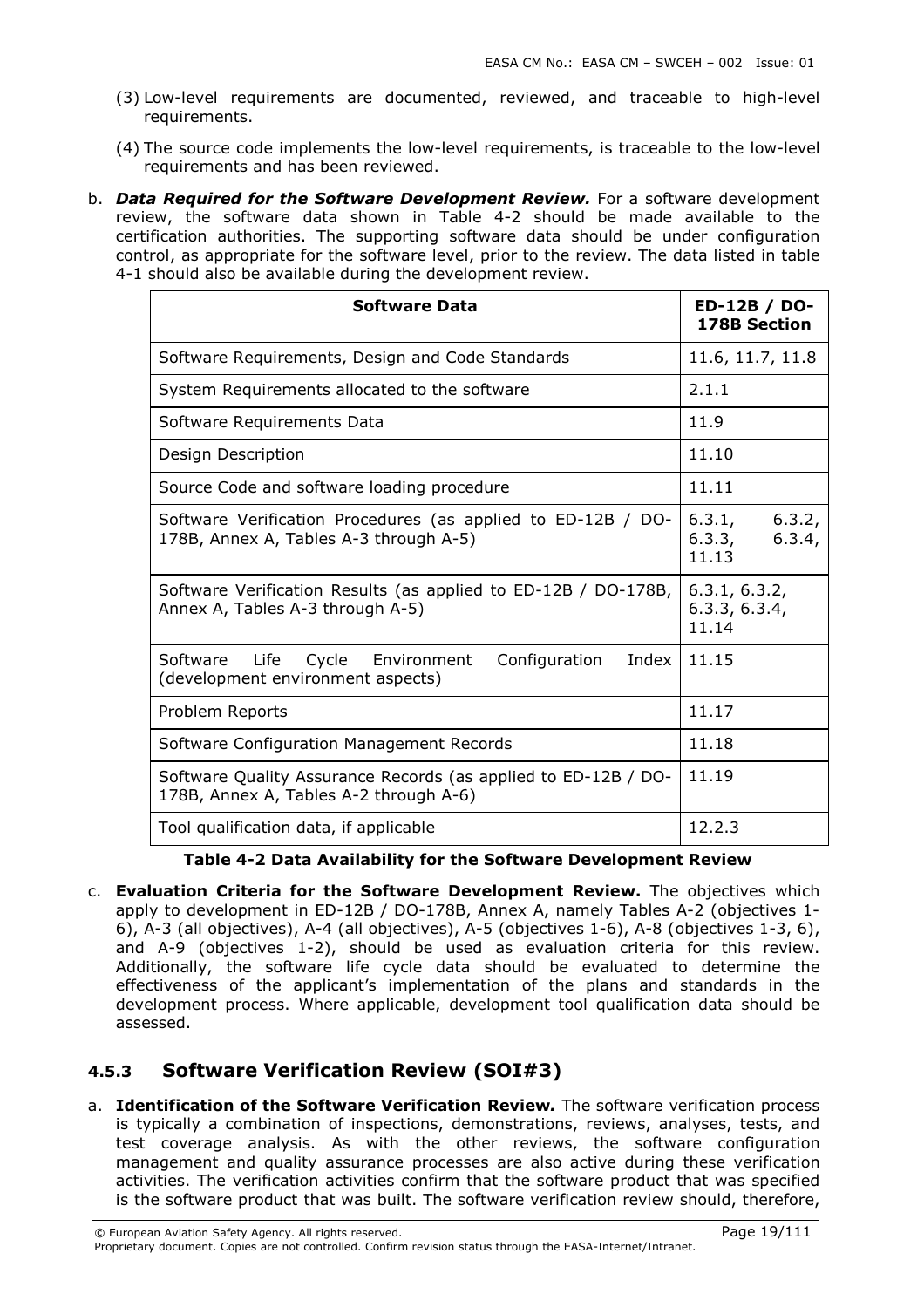ensure that the software verification processes will provide this confirmation and will result in objective evidence that the product has been sufficiently tested and is the intended product. The purpose of the software verification review is to: assess the effectiveness and implementation of the applicant's verification plans and procedures; ensure the completion of all associated software configuration management and quality assurance tasks; ensure that the software requirements, design and the integration of the code have been verified; and ensure that the software verification process will achieve the requirement-based test coverage and structural coverage criteria of ED-12B / DO-178B, Annex A, Table A-7. Before conducting a software verification review, the software verification process should be sufficiently complete and mature to ensure that representative verification data exists to assess that the applicant's approved plans and standards are being complied with and evidence exists that transition criteria have been met. The following transition criteria are indicative of a mature verification process:

- (1) All development data items (e.g., requirements, design, source code, object code, linking and loading data, executable image) are complete, have been reviewed, and are under configuration control.
- (2) Test cases and procedures are documented, reviewed, and placed under configuration control.
- (3) Test cases and procedures have been executed.
- (4) Completed test results are documented, as agreed to in the planning documents.
- (5) The software testing environment is documented and controlled.
- b. Data Required for the Software Verification Review. For the purpose of compliance findings for the software verification review, the software data shown in Table 4-3 should be made available to the certification authorities. The supporting software data should be under configuration control, as appropriate for the software level, prior to the review. The data listed in tables 4-1 and 4-2 should also be available during the verification review.

| <b>Software Data</b>                                                      | ED-12B / DO-178B<br><b>Section</b> |
|---------------------------------------------------------------------------|------------------------------------|
| Software Requirements Data                                                | 11.9                               |
| Design Description                                                        | 11.10                              |
| Source Code                                                               | 11.11                              |
| Object Code                                                               | 11.12                              |
| Software Verification Cases and Procedures                                | $6.3.1 - 6.3.6, 11.13$             |
| Software Verification Results                                             | 11.14                              |
| Software Life Cycle Environment Configuration Index (test<br>environment) | 11.15                              |
| Software Configuration Index (test baseline)                              | 11.16                              |
| Problem Reports                                                           | 11.17                              |
| Software Configuration Management Records                                 | 11.18                              |
| Software Quality Assurance Records                                        | 11.19                              |
| Tool Qualification Data, if available                                     | 12.2.3                             |

#### Table 4-3 Data Availability for Software Verification Review

c. Evaluation Criteria for Software Verification Review. The following ED-12B / DO-178B, Annex A, objectives apply to the software verification review and should be used as the evaluation criteria for the review: Tables A-5 (objective 7), A-6 (all objectives), A-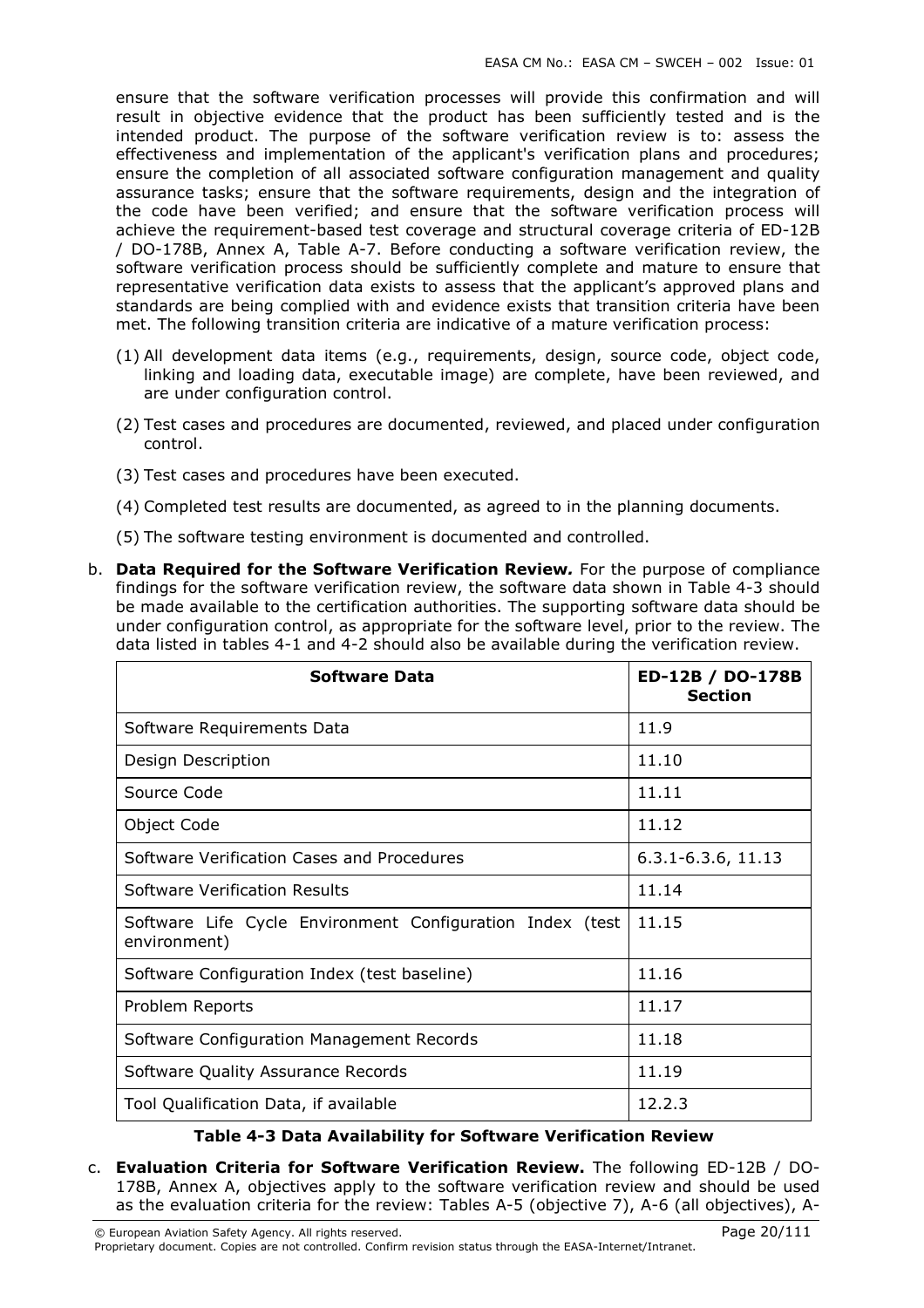7 (all objectives), A-8 (all objectives) and A-9 (objectives 1-2). Where applicable, verification tool qualification data should be assessed.

### 4.5.4 Final Certification Software Review (SOI#4)

- a. Identification of Final Certification Software Review. The final software build establishes the configuration of the software product considered by the applicant to comply with all the objectives of ED-12B / DO-178B. It is the version of the software that is intended to be used in the airborne application. The purpose of this review is to: determine compliance of the final software product with the objectives of ED-12B / DO-178B, as defined by the software level and other software policy and guidance; ensure that all software development, verification, quality assurance, configuration management, and certification liaison activities are complete; ensure a software conformity review has been completed and the software complies; and review the final Software Configuration Index documents (SCIs) and the Software Accomplishment Summary (SAS). The final certification software review should take place when the software project is completed and includes the following criteria:
	- (1) The Software Planning, Software Development and Software Verification reviews (as described in the previous subsections of this Certification Memo) have been performed and any deficiencies resolved.
	- (2) The Software conformity review has been performed and any deficiencies resolved.
	- (3) The Software Accomplishment Summary and Software Configuration Indexes have been completed and reviewed.
	- (4) All software life cycle data items have been completed, approved, and placed under configuration control.
- b. Data Required for Final Certification Software Review. For the purpose of this review, all the software life cycle data items of ED-12B / DO-178B should be available to the certification authorities. However, only the data shown in Table 4-4 is of special interest for this review. The supporting software data should be under configuration control, appropriate for the software level, prior to the review.

| <b>Software Data</b>                                                                    | ED-12B / DO-178B<br><b>Section</b> |
|-----------------------------------------------------------------------------------------|------------------------------------|
| Software Verification Results                                                           | 11.14                              |
| Software Life Cycle Environment Configuration Index                                     | 11.15                              |
| Software Configuration index                                                            | 11.16                              |
| Software Configuration Management Records                                               | 11.18                              |
| Problem Reports                                                                         | 11.17                              |
| Software Quality Assurance Records (including the Software<br>Conformity Review Report) | 11.19                              |
| Software Accomplishment Summary*                                                        | 11.20                              |

\* To be submitted to the authorities at least 15 working days before the review

#### Table 4-4 Data Availability for Final Certification Software Review

c. Evaluation Criteria for Final Certification Software Review. Evaluation criteria for this review include all the objectives of ED-12B / DO-178B, Annex A. Additionally, all software-related problem reports, action items, certification issues, etc. should be addressed prior to certification or authorisation.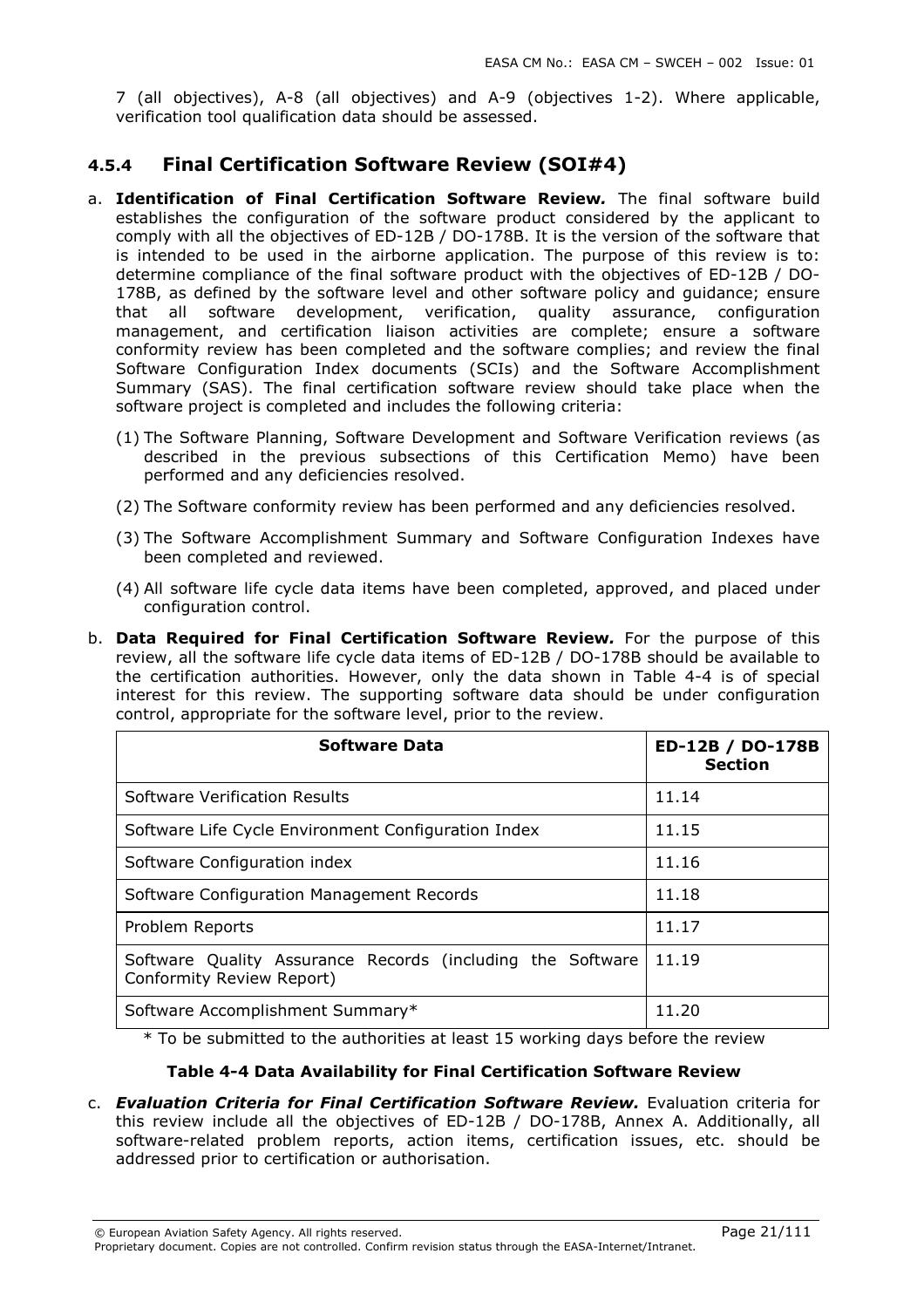### 4.5.5 Summary

The following table provides an overview of the information presented in the preceding subsections in relation with the scope of the various software reviews.

| Review N°                                                      | Major Reviewed Items                                                                                                                                                                                                                                                                                                                                                 | Documentation available<br>during the review                                                                                                                                                                                                                                 | Entry Criteria                                                                                              |
|----------------------------------------------------------------|----------------------------------------------------------------------------------------------------------------------------------------------------------------------------------------------------------------------------------------------------------------------------------------------------------------------------------------------------------------------|------------------------------------------------------------------------------------------------------------------------------------------------------------------------------------------------------------------------------------------------------------------------------|-------------------------------------------------------------------------------------------------------------|
| $\mathbf{1}$<br>Software<br>Planning<br>Review                 | Planning.<br>SW partitioning.<br>Safety objectives.<br>Software tools policy.<br>QA policy.                                                                                                                                                                                                                                                                          | PSAC*, SDP*, SVP*, SCMP*,<br>SQAP*.<br>Software requirements,<br>design and code standards.<br>TQP*.<br>Supplier Management Plan<br>(may be merged with other<br>planning documents).<br>Configuration management<br>and process assurance<br>records.                       | As soon as<br>possible.                                                                                     |
| 2<br>Software<br>Design<br>Review                              | Software Requirements<br>vs. System Requirements<br>and Requirements<br>Standards.<br>Software Design vs.<br>Software Requirements<br>and Design standards.<br>Source Code vs. Software<br>Design and Coding<br>Standards.<br>Software Requirements,<br>Software Design and<br>Source Code verification<br>activity.<br>Follow-up of the<br>previously open actions. | System requirements data.<br>Software requirements data.<br>Software design data.<br>All life cycle data down to<br>code.<br>Verification, configuration<br>management and process<br>assurance records.<br>All data previously<br>mentioned.                                | When at least<br>75% of the<br>design life cycle<br>data is available<br>at maintained in<br>configuration. |
| 3<br>Software<br>Verification<br>Review                        | Software verification<br>cases and procedures vs.<br>Software Requirements<br>and Design.<br>Software requirements<br>coverage by tests<br>(correctness and<br>robustness).<br>Software tools<br>qualification<br>Follow-up of the<br>previously open actions.                                                                                                       | <b>Software Verification Cases</b><br>and Procedures<br><b>Software Verification Results</b><br>Verification, configuration<br>management and process<br>assurance records<br>Problem reports<br>Life cycle data of qualified<br>tools.<br>All data previously<br>mentioned. | When at least<br>75% of the<br>verification data<br>is available at<br>maintained in<br>configuration.      |
| $\overline{4}$<br>Final<br>Software<br>Certification<br>Review | Completeness of all<br>processes.<br>Traceability of the final<br>documentation package<br>Traceability of change<br>request / Problem<br>Reports<br>Status of open actions.                                                                                                                                                                                         | Problem reports.<br>SAS*.<br>SCI <sup>*</sup> .<br>SECI.<br>Verification, configuration<br>management and quality<br>assurance records.                                                                                                                                      | Once the<br>software<br>application(s) is<br>ready for formal<br>certification<br>approval.                 |

\* To be submitted to the authorities at least 15 working days before the review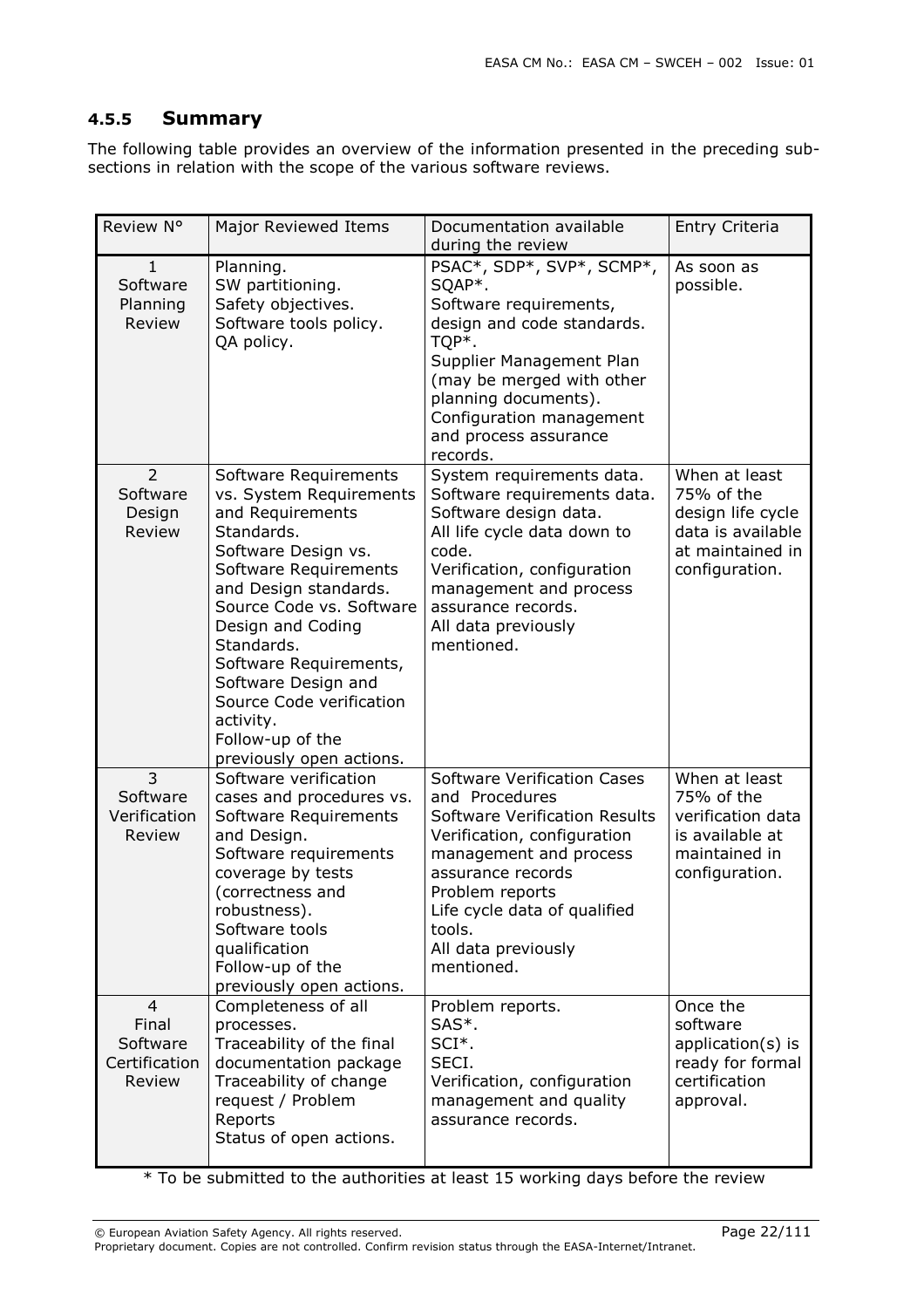### 4.6 ADDITIONAL CONSIDERATIONS FOR THE SOFTWARE REVIEW **PROCESS**

a. Although this section of the Certification Memorandum proposes four types of on-site reviews, the type, number, and extent of those reviews may not be suitable for every certification project and applicant. Additional considerations and alternative approaches may be appropriate. The following list of considerations may influence the level of involvement of the certification authorities in the software review process:

(1) The software level (s), as determined by the Safety Assessment Process.

- (2) The product attributes (e.g. size, complexity, system functionality, software design).
- (3) The use of new technologies or unusual design features.
- (4) Proposals for novel software methods or life cycle model(s).
- (5) The knowledge and previous success of the applicant in software development to comply with the objectives of ED-12B / DO-178B.
- (6) The availability, experience, and authorisation of staff responsible for conducting software approval activities.
- (7) The existence of issues associated with Section 12 of ED-12B / DO-178B in the project.
- (8) The issuance of CRIs for software-specific aspects of the certification project.

Section 5 of this CM provides specific guidelines for determining the EASA level of involvement.

b. On-site software reviews may be increased or decreased in number. Four reviews is a typical number for a Level A or Level B project. Fewer or no reviews may be appropriate for some equipment manufacturers. Furthermore, reviews may be merged into a combined review. It is the responsibility of the certification authority representative to determine the desired level of investigation, to plan the reviews, and to co-ordinate with the applicant.

## 4.7 PREPARING, CONDUCTING, AND DOCUMENTING A SOFTWARE REVIEW

This paragraph of the Certification Memorandum provides guidelines for preparing for an onsite review, conducting an on-site review, and recording and communicating the results of the review:

- a. Prepare for the On-Site Review. The EASA review team includes at least the EASA Panel 10 expert who may be supported by the corresponding system panel expert (see CM section 5.2). The applicant should co-ordinate with the EASA review team regarding the upcoming software review at least four weeks in advance and propose an agenda. To optimise the efficiency of the review team while on-site, the applicant should send each EASA review team member the software plans identified in ED-12B / DO-178B, Section 4.3, 15 working days prior to the review (if not agreed differently between EASA and the applicant). Each EASA review team member should review the plans prior to arriving at the applicant's facility. After the purpose of the review and the agenda have been restated, the applicant should provide a short briefing to facilitate an understanding of the system under review, the software life-cycle model, processes, tools used, and any additional considerations.
- b. Notification. The applicant should notify the EASA review team in writing regarding the details of the software review. The following information should be included in the notification letter: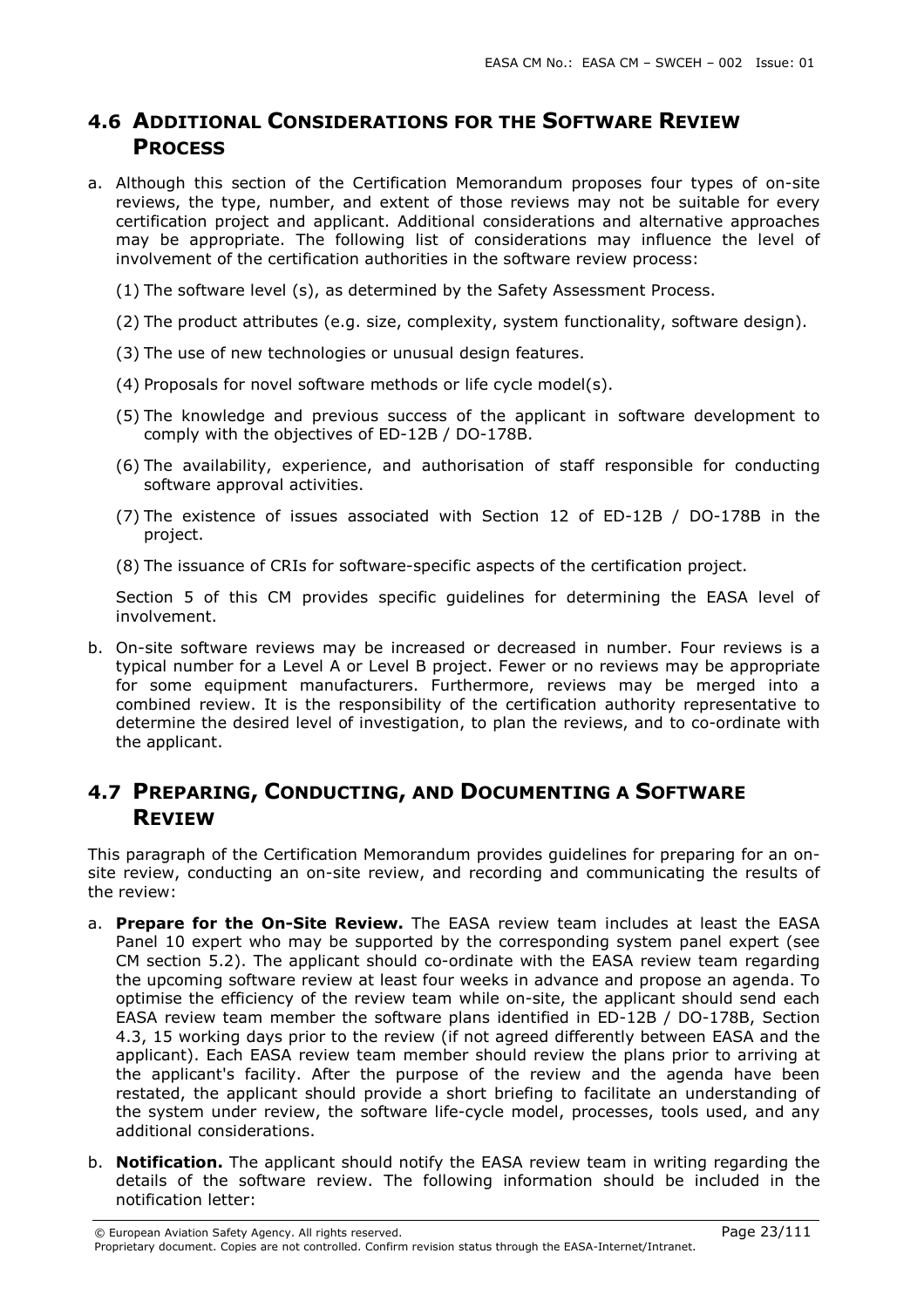- (1) The purpose of the review and the type of review (i.e. planning, development, verification or final).
- (2) The date and duration of the review.
- (3) A list of review participants.
- (4) A confirmation that the software plans identified in ED-12B / DO-178B, Section 4.3, have been sent to each review participant.
- (5) A confirmation that all pertinent life cycle data will be made available at time of review.
- (6) An indication of which ED-12B / DO-178B objectives will be assessed.
- (7) An indication of the applicant's own self-assessment conducted prior to the review.
- (8) A confirmation that the responsible managers, developers, verification, configuration management, and quality assurance personnel be available for questions.
- c. Conduct the On-site Review. A typical on-site review includes the following elements:
	- (1) Certification Authority Entry Briefing to Include: introduction of review team members; restatement of purpose of the review; and overview of the review agenda.
	- (2) Software Developer's Briefing to Include: availability of facilities; availability of life cycle data; personnel schedule constraints; overview of the system; interaction of the system with other systems; system architecture; software architecture; software life cycle model (including tools and methods); progress against previous actions or CRIs (if appropriate); current status of the development; and any additional considerations (per ED-12B / DO-178B, Section 12).
	- (3) Certification authorities' review of the applicant/developer's processes.
	- (4) Certification authorities' review of the product.
	- (5) Certification authorities' review of the oversight of suppliers.
- d. Record the Review Results. The review results should be recorded; the records should include the following, as a minimum:
	- (1) A list of the each life cycle data item reviewed to include: document name; control identity; version and date; requirement identification (where applicable); source code module (where applicable); paragraph number (where applicable); and review results.
	- (2) The approach taken to establish the finding or observation.
	- (3) An explanation of the findings or observations as related to the objectives of ED-12B / DO-178B (documented with detailed notes). Each unsatisfied objective requires a summary of what was done and a discussion as to why the objective was not satisfied. Examples should be included, when necessary. This will ensure that the approach and findings can be understood and reconstructed at some future date.
	- (4) Any necessary actions for either the applicant or the certification authorities.
	- (5) Listing of all current or potential CRIs.
- e. **Deliver an Exit Briefing.** The final briefing to the applicant and / or the developer under review should be factual and positive and should summarise the findings and observations from the review. Findings and observations should be presented with specific reference to ED-12B / DO-178B, the certification basis, policy, guidance, or other certification documentation. The applicant and/or developer should be given the opportunity to respond to the findings and observations.
- f. Prepare a Review Report**.** During the review, the applicant should produce a review report to summarize all the review findings, observations, and required actions. The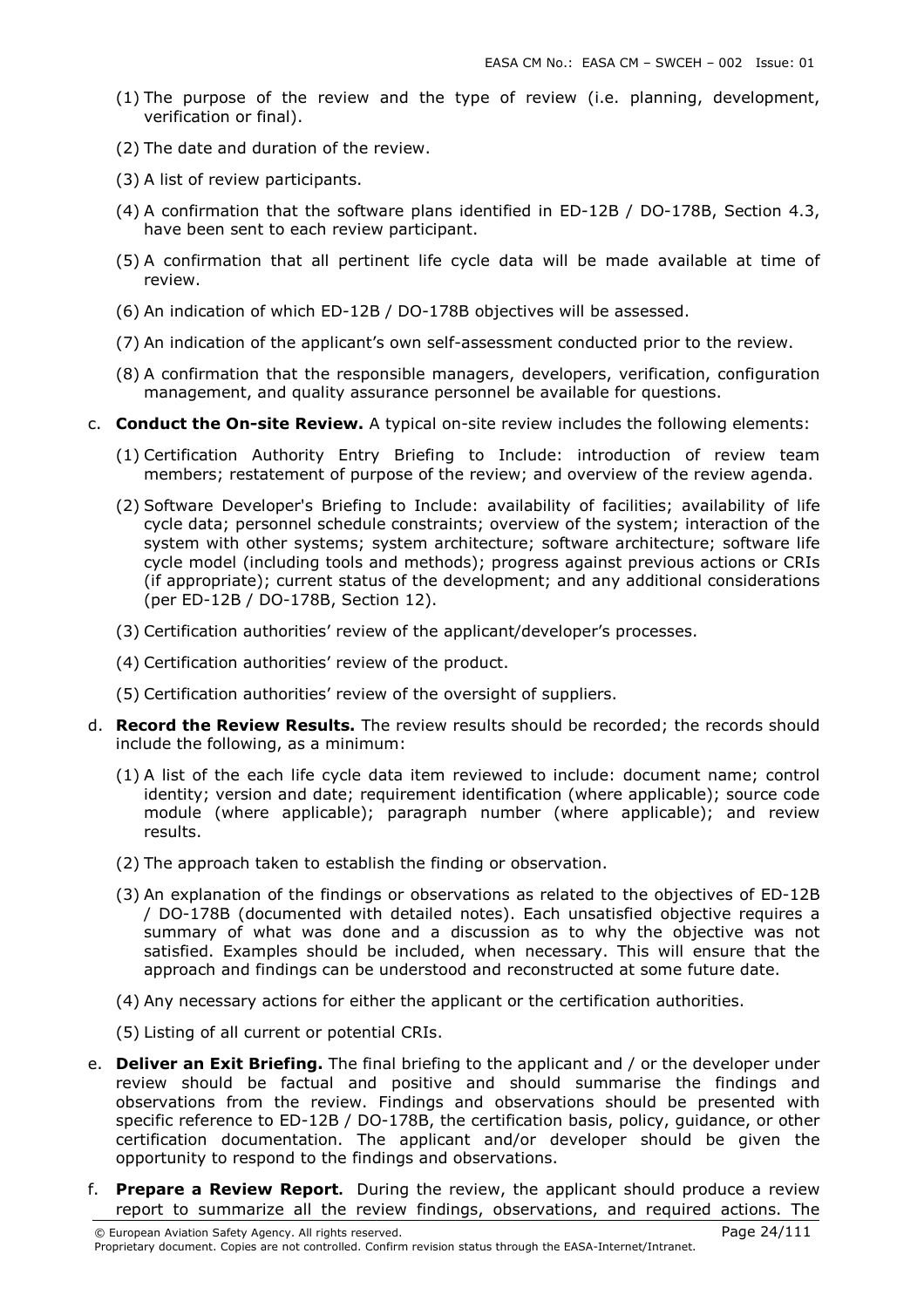report should be reviewed and agreed with the certification authority representative and the developer before the end of the review.

g. Identify and Prepare CRIs (as needed). CRIs are a means of documenting technical and certification issues that should be resolved prior to system approval. They provide the necessary communication between applicant and certification engineer and management. CRIs should be identified, prepared, and resolved as soon as possible after the issue is discovered. Co-ordination with the EASA Project Certification Manager (PCM) should be established, as dictated by the applicable project procedures.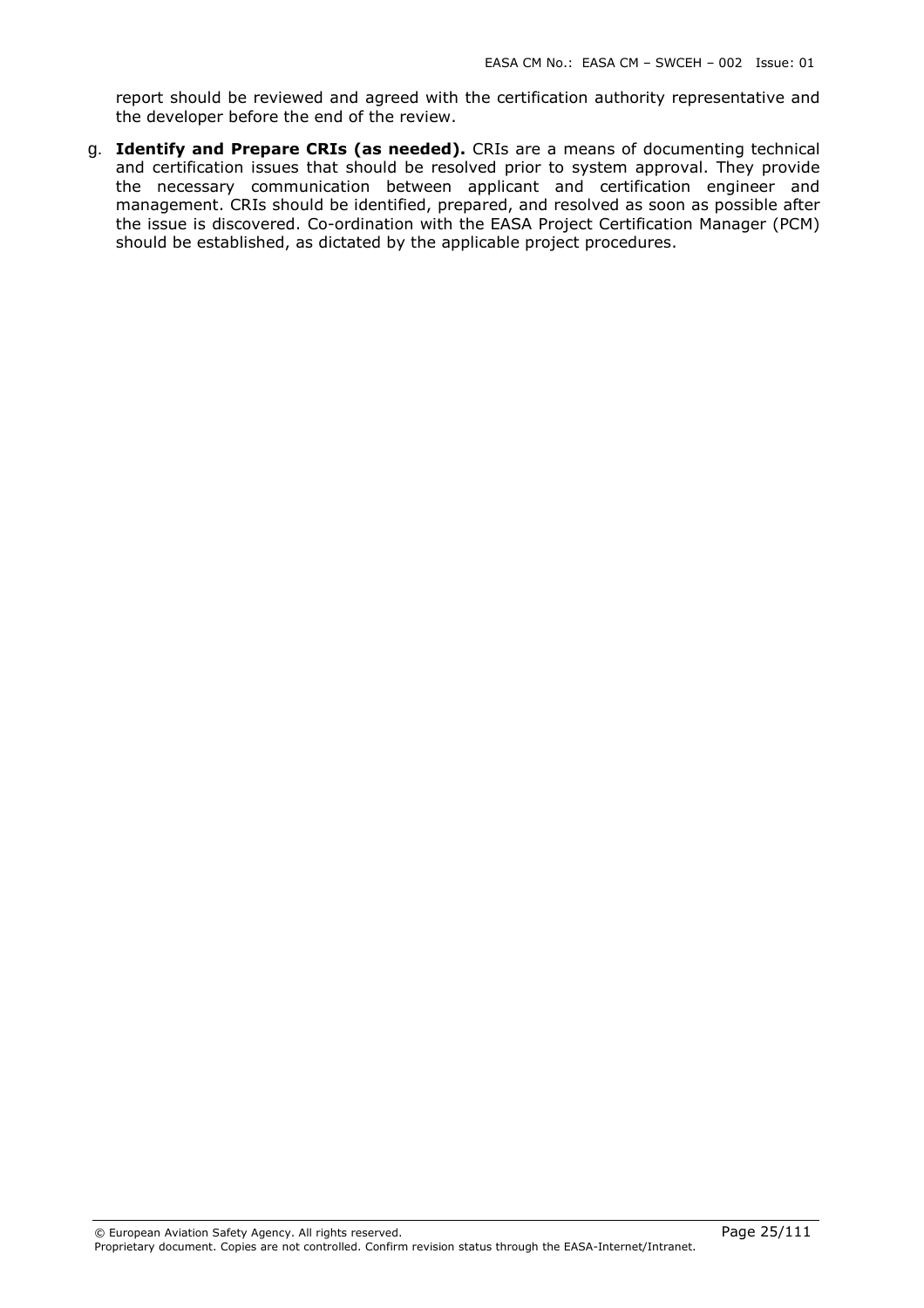# 5 ORGANISATION, ROLE AND LEVEL OF INVOLVEMENT OF EASA AND APPLICANTS IN SOFTWARE PROJECTS

### 5.1 PURPOSE

The main purposes of this section are to present the role of EASA Panel 10 (i.e. the EASA Software Panel) and of the applicant in the determination of the EASA Panel 10 level of involvement (LOI) in a certification project and to describe the relations between Panel 10 and the other EASA system panels.

In addition, the applicant's involvement may be tailored by considering criteria similar to those described in this section, however taking into account the procedures already defined at company level (e.g. DOA procedures).

NOTE: In addition to this section, the description of the organisation of EASA Panel 10, its role and its level of involvement in each specific software project may be extended in the Project Information Document (PID) where it is applicable.

### 5.2 BACKGROUND

- a. Modern aircraft and engine designs include many items of integrated digital equipment, some of which perform critical functions. The activities of Panel 10 need to be well organised and closely coordinated with the activities of each EASA system panel. The EASA system panels involved include:
	- Panel 1: Flight
	- Panel 2: Performance
	- Panel 3: Structures
	- Panel 4: Hydro Mechanical systems
	- Panel 5: Electrical systems
	- Panel 6: Avionics systems
	- Panel 7: Powerplant and fuel systems
	- Panel 8.1: Cabin Safety
	- Panel 8.2: Environmental Control systems
	- Panel 12: Safety

The system/software integration of many types of equipment brings the need for close coordination between system and Panel 10 experts. Each panel that is in charge of a system expected to use digital equipment shall be the primary panel for the certification requirements relevant to that system. Panel 10 stands as the secondary panel for some of those requirements (mainly chapters 1301 and 1309 from the Certification Specifications or CS-E 50 (d,f)). Panel 10 will perform the verification activities for the software documents under their responsibility and will issue recommendations for compliance statements to the Panel 10 coordinator (refer to section 5.3.1) as well as to the relevant system panels.

b. EASA relies on the applicant's DOA system (or equivalent) so they can be confident that compliance with the certification requirements applicable to the software has been achieved.

Within the scope described in Subpart J of Part 21 (particularly cf. § 21A.239, 21A.257 and 21A.263), the applicant shall be entitled to perform design activities and to propose documents for acceptance without further verification by EASA.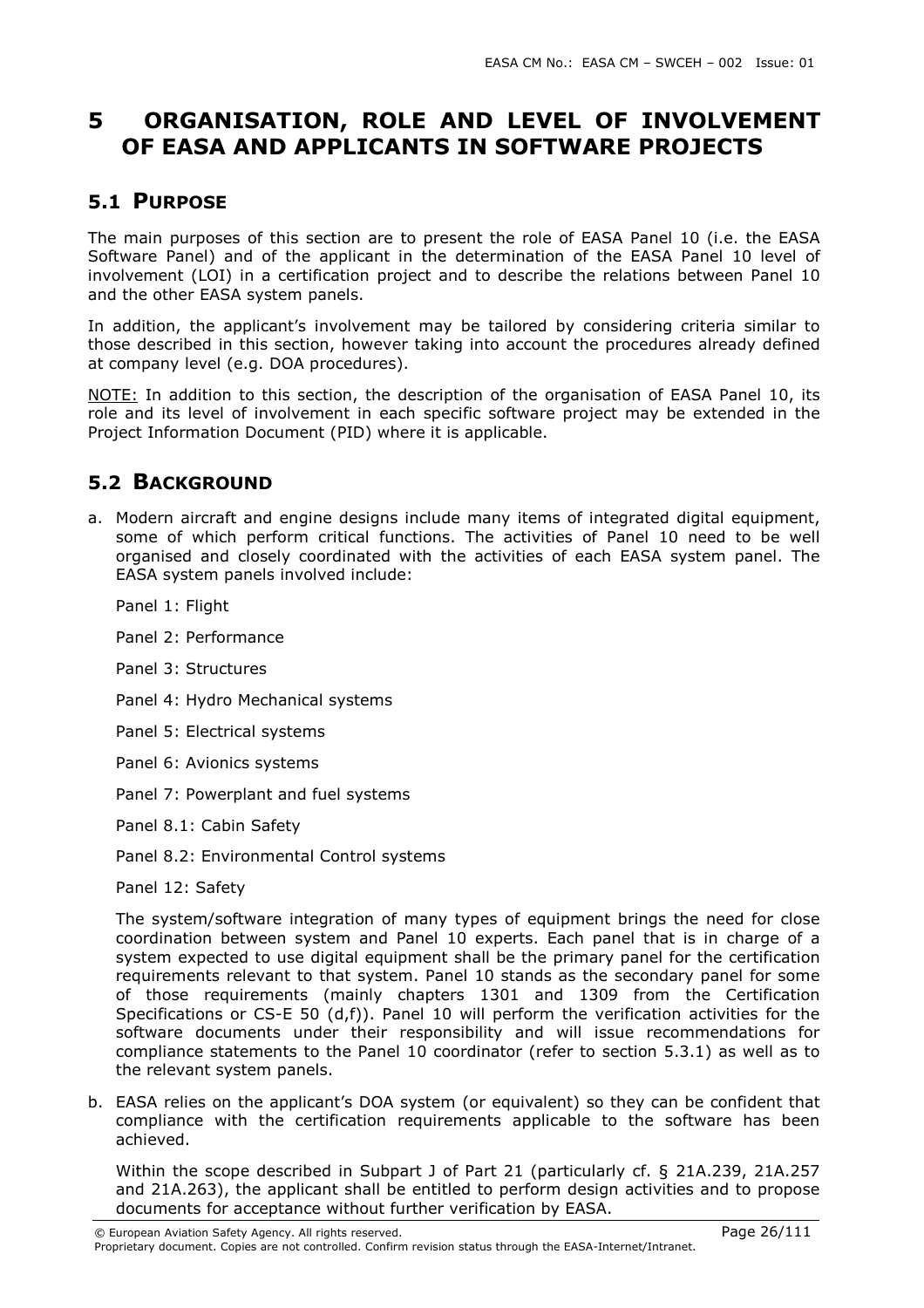The level of involvement of EASA Panel 10 for each item of equipment in a given project can vary between the levels of NONE, LOW, MEDIUM or HIGH involvement in the certification activities (refer to section 5.3.2b). Additionally, depending on the stage of advancement and the quality of the certification activities already performed, the level of involvement initially agreed by EASA for a given item of equipment may evolve during the project.

## 5.3 DISCUSSION

### 5.3.1 Organisation and role of Panel 10

#### a. Coordination within Panel 10

#### (1)The coordinator

The software coordinator is in charge of coordination of the software aspects of certification for the program on behalf of EASA Panel 10. He/she is a member of Panel 10.

NOTE: the size of EASA Panel 10 can vary, depending on the size of the certification project and the number of pieces of digital equipment to be assessed. For small projects, Panel 10 may be limited to one person taking charge of the complete spectrum of tasks and responsibilities described in this section (including coordination).

#### i. Within Panel 10, the coordinator

- is the focal point in the case where no member has been designated for the software aspects of certification for some on-board equipment and in this case, he/she may propose another Panel 10 member to be designated
- is the focal point in the event of the relevant Panel 10 expert being unavailable due to conflicting priorities and in this case, he/she may propose an alternate Panel 10 member to be designated
- is the focal point within the EASA team for resolving generic issues linked to software development /approval policy.

#### ii. In addition, the coordinator should be informed:

- by the applicant and/or by the relevant EASA systems expert or other Panel 10 members of new developments affecting the approval of the software installed on the aircraft (except for minor changes)
- periodically (at least twice a year) by the applicant of the overall software approval activities scheduled and the coordinator should ensure that all Panel 10 experts are adequately allocated in order to carry out the associated software approval activities in due time. Such information is typically exchanged during Type Board Meetings (TBMs).

#### iii. Finally, the coordinator should report to the EASA PCM :

- periodically (at least twice a year) the results of the overall software approval activities carried out and attend relevant status meetings (e.g. Type Board Meetings)
- on PCM request, any relevant software approval activity findings made by the SW/CEH group.

#### (2) Work distribution within EASA Panel 10

The **Panel 10 coordinator** is responsible for the definition and acceptance of the software certification basis and the acceptable means of compliance.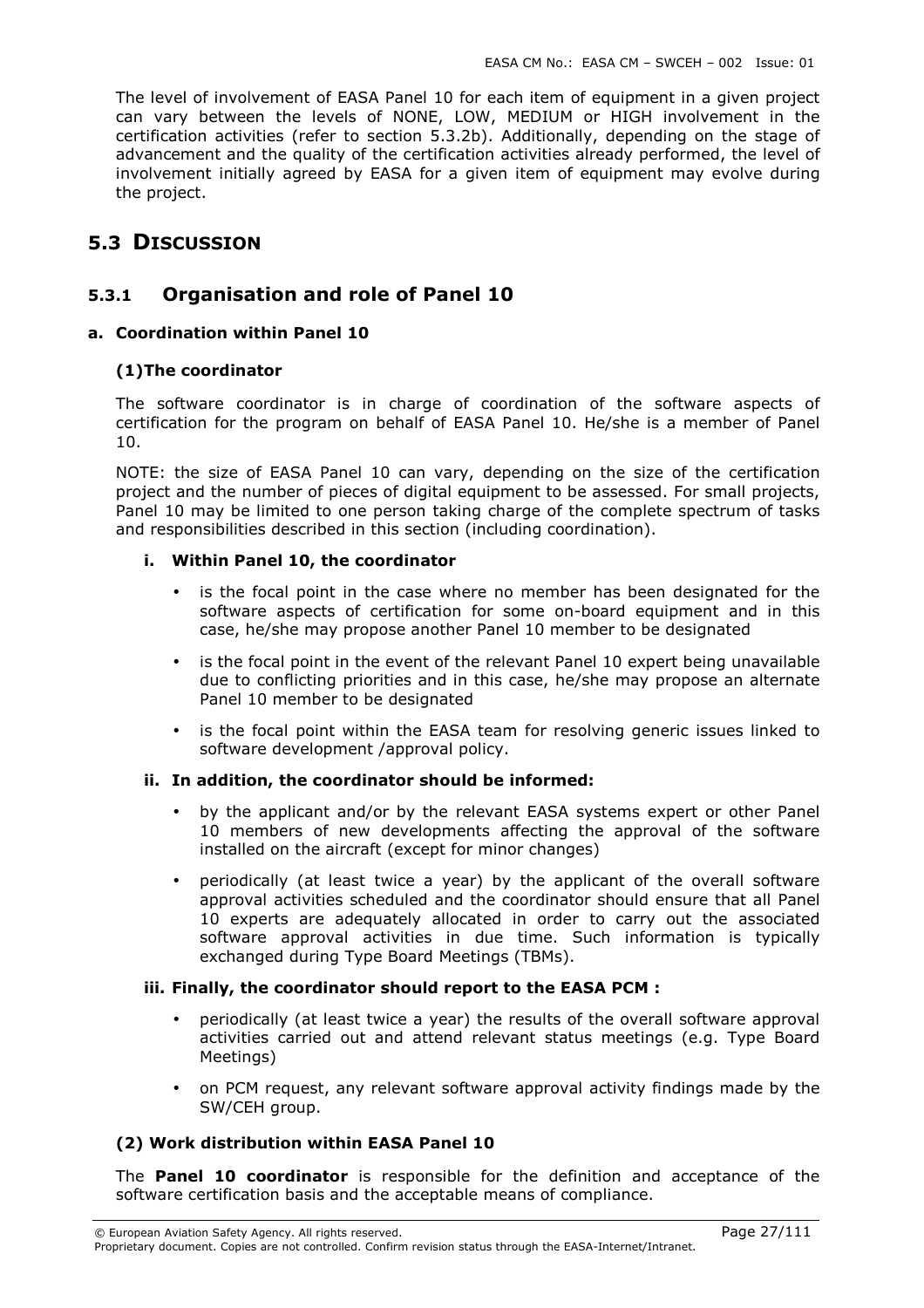The **Panel 10 expert(s)** is responsible for the acceptance that the software development process is in line with the certification basis (including methodologies for software development) and consistent with the DAL/IDAL allocated by the relevant system panel.

#### b. Coordination with system panels

### (1) Determination of the Certification basis and the Acceptable Means of Compliance.

The relevant Panel 10 member should be invited to the familiarisation meetings for systems that embed software features for which Panel 10 will have to assess compliance. This Panel 10 expert should assist the applicant and the relevant system panel expert in the determination of the certification basis. This task includes the definition of the applicable requirements and interpretative material as well as the identification of the generic software CRIs that are applicable to the system.

In addition, the relevant Panel 10 expert may recommend the system panel expert and the Panel 10 coordinator to open a new CRI and may submit proposals. The draft CRI will then be further developed by the Panel 10 coordinator with support from the relevant Panel 10 expert and the relevant system panel expert if needed. The endorsement of the Panel 10 coordinator is necessary to issue the EASA position on this issued CRI.

#### (2) Development Assurance Level (DAL) allocation

Acceptance of the DAL (or FDAL and IDAL) allocation is the responsibility of the associated system panel expert, with the support of Panel 10, based on the Functional Hazard Analysis (FHA) and the Preliminary System Safety Analysis (PSSA).

For this purpose, the applicant should provide the system panel and Panel 10 with any document justifying the DAL/IDAL allocation, including a DAL/IDAL reduction justification (when applicable).

#### (3) Compliance statement

The Panel 10 expert is responsible for the compliance verification activities that he/she performs: at the end of the compliance verification, he/she shall issue a compliance statement to the PCM and send a copy of it to the relevant system panel expert and to the Panel 10 co-ordinator and applicant.

The Panel 10 co-ordinator is responsible for issuing the final Panel 10 compliance statement. As the primary panel, the system panel is responsible for the final compliance statement. If there is any inconsistency between the system panel compliance statement and the Panel 10 compliance statement (for example, where a system panel issues a compliance statement even though some of the corresponding software documents have not received a compliance statement recommendation from Panel 10), the issue shall be brought up and solved at PCM level.

#### 5.3.2 Determination of EASA Panel 10 level of involvement (LOI)

#### a. General

The software approval process involves both the EASA Panel 10 experts and the applicant's DOA system (or equivalent).

Early coordination should take place between Panel 10 and the applicant during an initial certification meeting in order to specifically address their involvement in the software certification activities.

The agenda and objectives of the initial certification meeting should cover the following topics: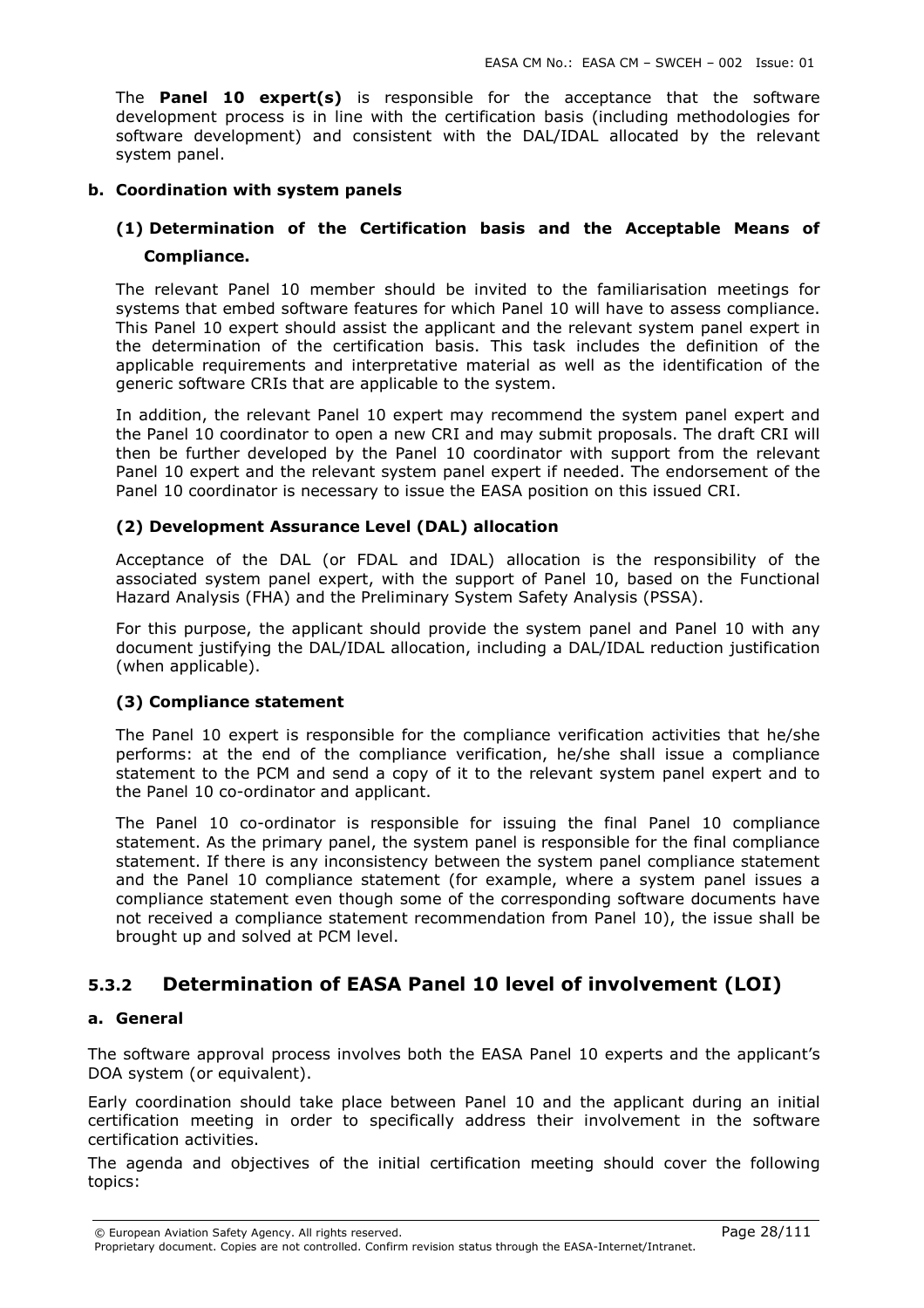- (1) The applicant should produce a document (at aircraft level or alternatively at ATA chapter or system level) for EASA concurrence that lists the software components in all the systems on the aircraft and shows the DAL (or FDAL and IDAL), the applicant's planned level of involvement and the suppliers involved for each software component.
- (2) The applicant should present to EASA the activities they plan to monitor (a list of reviews and a schedule) and state the rationale for the activities they plan to conduct under their DOA system or equivalent.
- (3) EASA Panel 10 should present their intended overall level of involvement.
- (4) EASA Panel 10 should present their review planning and define the documentation to be delivered before each review.

#### b. Determination of the LOI

The assessment performed during initial certification meetings will result in a level of involvement of NONE, LOW, MEDIUM or HIGH for Panel 10 in the certification activities. There are five major criteria that can influence the outcome of this assessment:

- (1) The software DAL/IDAL
- (2) The complexity of the software development
- (3) The software approval experience of the development team and/or applicant
- (4) The service history of the software
- (5) The need for a new EASA policy due to any novelties (such as new technology, new design methods, unusual tools, etc.)

### 5.3.3 Influence of the LOI on the approval activities

#### a. EASA Software reviews

Section 4 of this Certification Memorandum provides information regarding the software review process. Depending on the level of involvement agreed, the number of software reviews can be adapted as described in table 5-1:

| <b>LOI</b>    | Software reviews                                                                                                                           |  |  |  |
|---------------|--------------------------------------------------------------------------------------------------------------------------------------------|--|--|--|
| HIGH          | At least 2 on-site audits (e.g. $SOI#1$ + combined $SOI#2$ and<br>SOI#3)                                                                   |  |  |  |
|               | + desktop reviews (e.g. SOI#4)                                                                                                             |  |  |  |
|               | + additional technical meetings (e.g. novelty)                                                                                             |  |  |  |
|               | + Review of applicant Review Reports (cf. b.)                                                                                              |  |  |  |
| <b>MEDIUM</b> | At least 1 on-site review (e.g. combined $SOI#2$ and $SOI#3$ )<br>+ desktop reviews (e.g. SOI#1+ SOI#4)<br>+ additional technical meetings |  |  |  |
|               |                                                                                                                                            |  |  |  |
|               |                                                                                                                                            |  |  |  |
|               | + Review of applicant Review Reports (cf. b.)                                                                                              |  |  |  |
| <b>LOW</b>    | Desktop reviews                                                                                                                            |  |  |  |
|               | + Review of applicant Review Reports (cf. b.)                                                                                              |  |  |  |
| <b>NONE</b>   | Eventual review of applicant Review Reports (cf. NOTE)                                                                                     |  |  |  |

#### Table 5-1 Software reviews depending on LOI

NOTE: In particular cases, EASA can increase their involvement.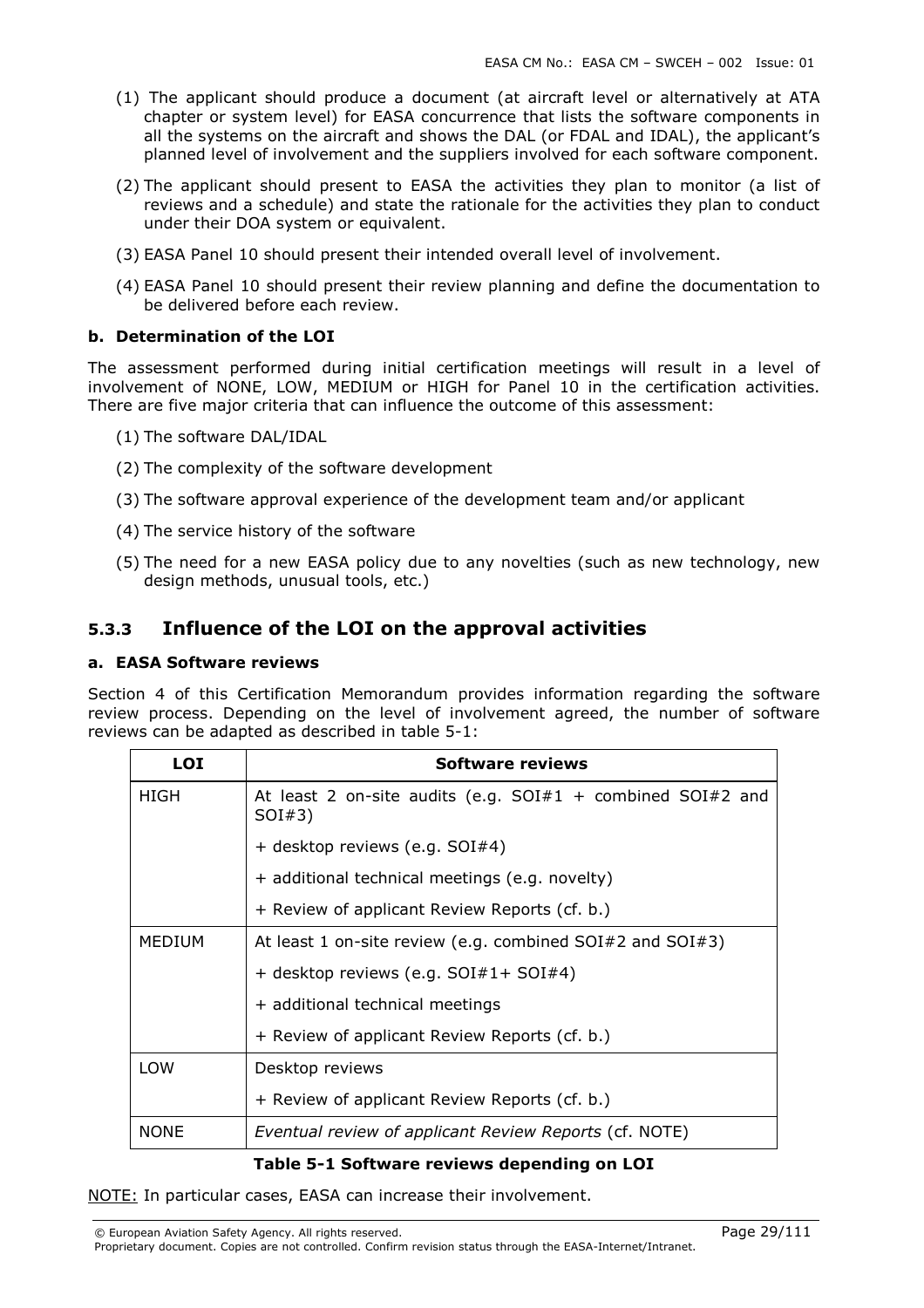#### b. Applicant Software Reviews

The applicant should report to EASA about their own review process as follows:

- (1) Applicant Software Review Reports should be sent for information to EASA Panel 10.
- (2) The status of the applicant's software reviews should be presented to EASA Panel 10 before starting an EASA software review.

#### c. Documentation to be submitted to EASA

The Panel 10 experts and the system experts should agree with the applicant early in the project on the categories of documents they wish to review or receive for information.

The applicant should send software approval documents to Panel 10 and send system certification documents to the relevant system panels. In addition, some system documents may be sent to Panel 10 for information only (e.g. the FHA), and some software documents may be sent to system panels (e.g. SAS) for information only. Table 5-2 gives an example of the documents that fall under the responsibility of Panel 10, depending on the LOI:

|               | Documents to be delivered |                  |                    |                          |                                                                        |
|---------------|---------------------------|------------------|--------------------|--------------------------|------------------------------------------------------------------------|
| <b>LOI</b>    | <b>PSAC</b>               | <b>SAS</b>       | <b>SCI</b>         | <b>Other SW</b><br>plans | <b>Applicant</b><br><b>Software</b><br><b>Review</b><br><b>Reports</b> |
| <b>HIGH</b>   | For<br>agreement          | For<br>agreement | For<br>information | For<br>information       | For<br>information                                                     |
| <b>MEDIUM</b> | For<br>agreement          | For<br>agreement | For<br>information | For<br>information       | For<br>information                                                     |
| LOW           | For<br>information        | On reguest       | On request         | On request               | For<br>information                                                     |
| <b>NONE</b>   | Not sent                  | Not sent         | Not sent           | Not sent                 | Not sent                                                               |

#### Table 5-2 Documentation to be provided depending on LOI

NOTE: the classification "for agreement", "for information" and "on request" can be classified in categories, e.g.:

 $CAT1 = "for agreement"$ 

 $CAT2 = "for information"$ 

 $CAT3 = "on request".$ 

### 5.3.4 Revision of LOI

At any time, the level of involvement initially agreed between EASA and the applicant for a given item of equipment may be revised by EASA. It can evolve either towards more involvement or towards less involvement, depending on the stage of advancement and the quality of the certification activities already performed.

## 5.4 DETERMINATION OF APPLICANT LOI

In a similar manner to the one described in this section, the applicant should define their software review process (described above in section 4), which may be tailored with respect to similar criteria to those defined in Section 5.3.2 (software DAL/IDAL, complexity, supplier experience, the presence of novelties etc.). This tailoring performed at the product level should take into account the company's organisation (e.g. DOA procedures). This tailoring should be presented to EASA (see 5.3.2.a).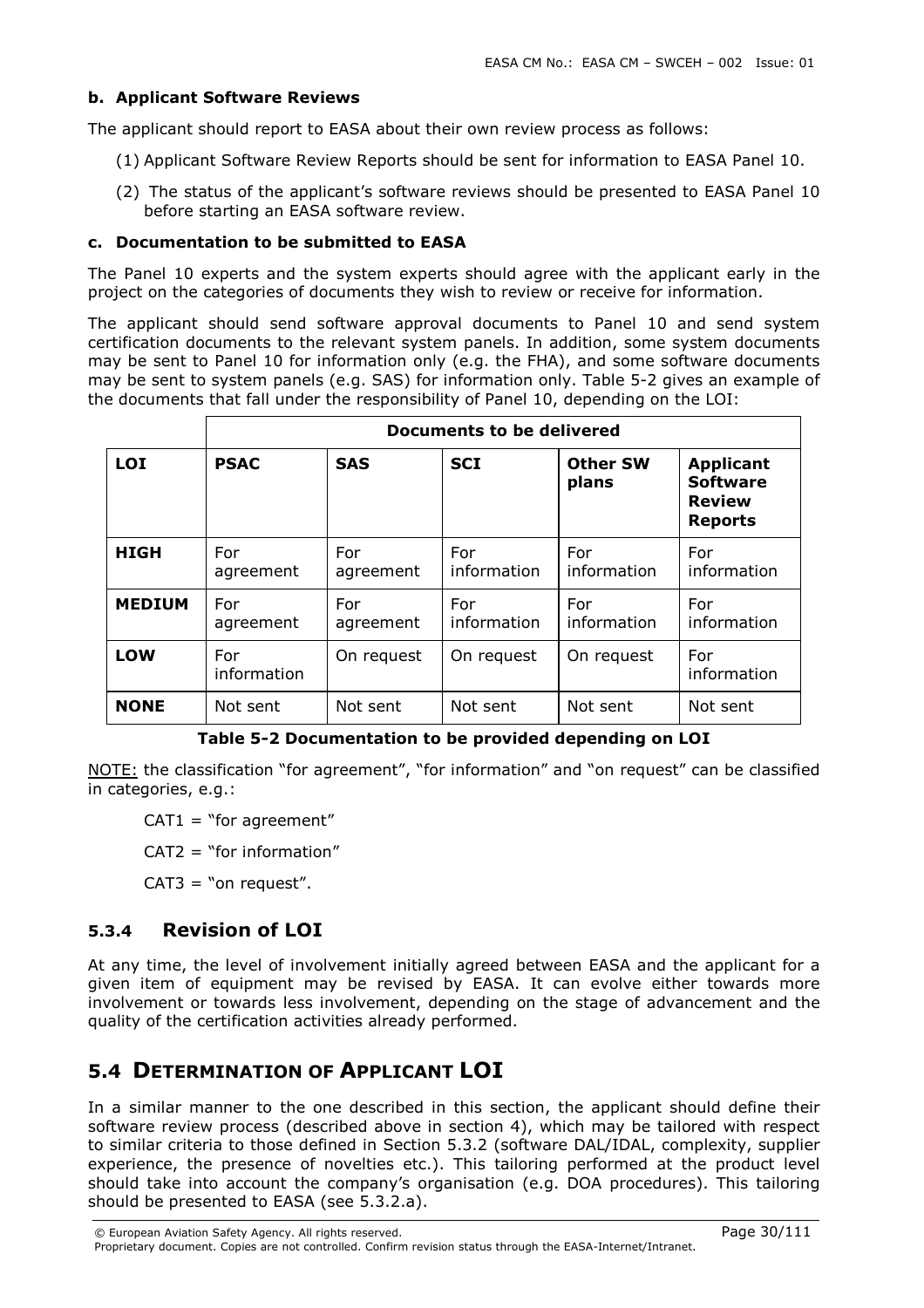# 6 RESERVED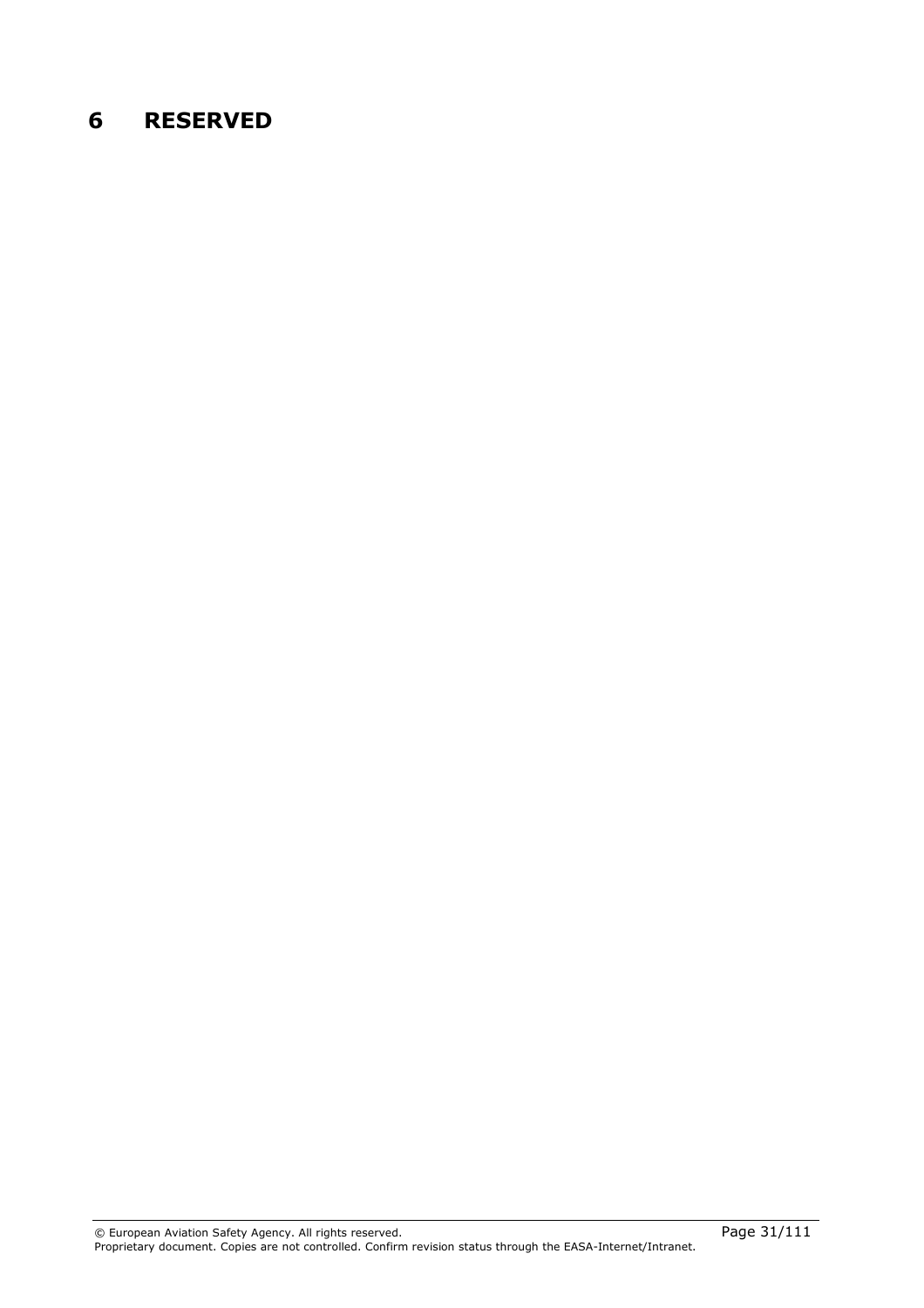# 7 GUIDELINES FOR THE APPROVAL OF FIELD LOADABLE SOFTWARE (FLS)

### 7.1 PURPOSE

This section provides guidelines for approving field-loadable software (FLS). These guidelines are applicable to software data approvals related to type certification, supplemental type certification and approvals of changes to type design.

NOTE – As ETSO items of equipment are also covered by the requirements for TC/STC, these guidelines are also applicable to ETSO items of equipment.

## 7.2 BACKGROUND

Through technological advances, the field loading of software has become a common process. This process reduces aircraft down-time for maintenance and increases the efficiency of maintaining airborne equipment. ED-12B / DO-178B, Section 2.5, provides some system design considerations for FLS; however, the existing guidance for the approval of FLS through the processes for TCs, STCs and the approval of changes to type design is limited. This section provides additional guidelines for the approval of FLS using the processes for TCs, STCs or approvals of changes to type design.

## 7.3 THE USE OF EARLIER VERSIONS OF ED-12

Versions of ED-12 earlier than revision B do not provide any guidance regarding FLS, and should not be used as a means of compliance for FLS approvals. For software developed to previous guidelines, at least the field-loadable component and the protective schemes of the component should be demonstrated to meet the guidelines contained in ED-12B / DO-178B or an alternate means of compliance, as agreed to between the applicant and the certification authorities.

## 7.4 APPROVAL OF FIELD-LOADABLE SOFTWARE (FLS)

The following procedures should be implemented as part of the processes for TCs, STCs or approvals of changes to type design for the approval of FLS:

- a. It should be confirmed that the software meets the objectives of ED-12B / DO-178B or another acceptable means of compliance, as agreed to between the applicant and the certification authorities.
- b. It should be confirmed that the considerations outlined in ED-12B / DO-178B, Section 2.5, have been addressed.
- c. It should be confirmed that the software and hardware configuration were verified/tested together during the verification process (i.e., the software should be installed on the target computer in which the approval was granted).
- d. It should be confirmed that there is a Configuration Management process in place to assure that the installation configuration (i.e., software part number, the hardware part number, the aircraft/ engine model, and the aircraft/engine serial number combination, as applicable) is the same configuration that was approved during the TC, STC or approvals of changes to type design process.
- e. If redundant parts on the aircraft or engine are field-loadable, it should be confirmed that the applicant defined the following: (1) the requirements for intermixing different software loads on the parts, (2) requirements for partially successful and partially unsuccessful loads, and (3) the aircraft or engine dispatchability effects of successful and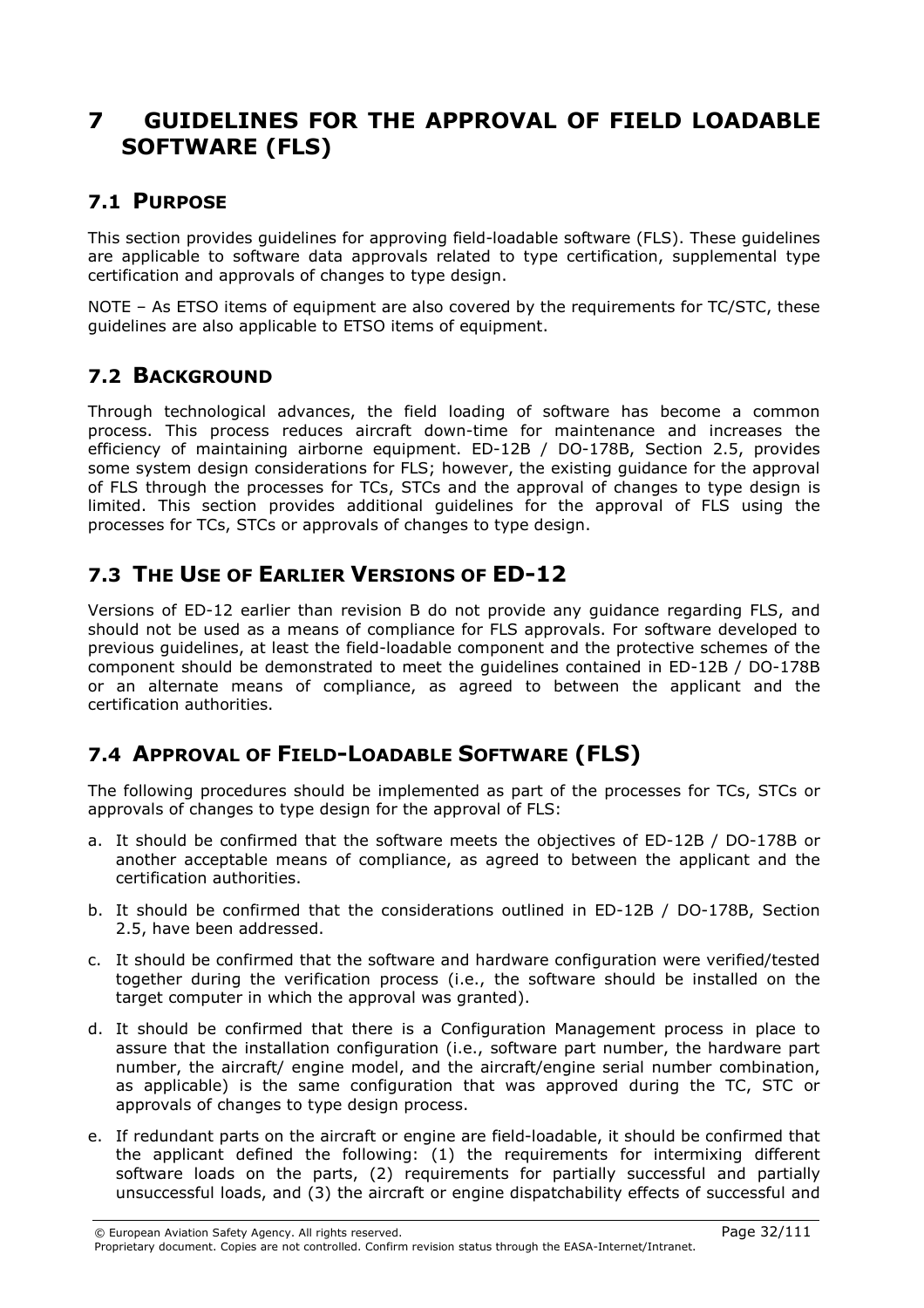unsuccessful loads on redundant parts.

f. It should be confirmed that there is a process in place to assure that the software loaded is the software approved and that the software has not been corrupted (e.g., verification with an appropriate data transfer integrity check, such as a Cyclic Redundancy Check (CRC)).

NOTE 1: A "product" is an aircraft, an engine or a propeller.

NOTE 2: Different data integrity algorithms (such as CRC algorithms) give different assurances that the data transferred is correct. The applicant and approving authority should assure that the algorithm used is sufficient for the integrity required for the software level of the data being loaded.

- g. If there is no process in place to assure that paragraph 7.4f above has been addressed, confirm during the verification process that the airborne equipment to be field loaded demonstrates compatibility with the on-board loading system. It should be ensured that the on-board loading system is approved considering the following items:
	- (1) The applicant should demonstrate that the on-board loading system complies with the guidelines of ED-12B / DO-178B, Section 2.5 or an alternate means of compliance as agreed upon between the applicant and EASA.
	- (2) The applicant should provide documentation defining the operation of the on-board loading system and the recommended means for maintaining configuration control of equipment by the operator. This documentation should include guidelines for the configuration control processes that meet the guidelines outlined in this Certification Memorandum.
	- (3) The applicant's on-board loading system and procedures should be approved by the certification authorities. Depending on the implementation, this approval may include the data loader, as well as the procedures. (Note: Many approaches to data loading do not require evaluation of the data loader because integrity checks are built into the data and the data transfer process, see paragraph 7.4 f of this Certification Memorandum).
	- (4) If the applicant proposes more than one medium for on-board loading (e.g. diskette, mass storage, etc.), loading from all mediums should comply with the guidelines in this section of the Certification Memorandum.
- h. The applicant should demonstrate the ability to verify the airborne equipment software part number with on-board equipment, carry-on equipment, or other appropriate means.
- i. It should be confirmed that any changes to FLS will undergo a software change impact analysis to determine the safety impact and the classification of the changes as major or minor (unless the FLS is also user-modifiable software, which is addressed in section 9 of this Certification Memorandum).
- j. Applicants should confirm that loading protection mechanisms are implemented to inhibit loading of FLS during flight.

NOTE - FLS which is also user-modifiable and has been approved by the certification authorities as user-modifiable does not require further determinations of compliance for dissemination and installation (reference ED-12B / DO-178B, Section 2.4).

## 7.5 INSTALLATION CONSIDERATIONS

The approved FLS may be installed on the aircraft via a Service Bulletin, Engineering Change Request, or another means approved by the certification authorities. The approved means of installation may vary, depending upon the method for granting approval. Whether the FLS approval is through TC, STC, approvals of changes to type design or some other approval process, the document used to install the FLS should be approved by the certification authorities or under DOA privileges. The document should specify the following elements: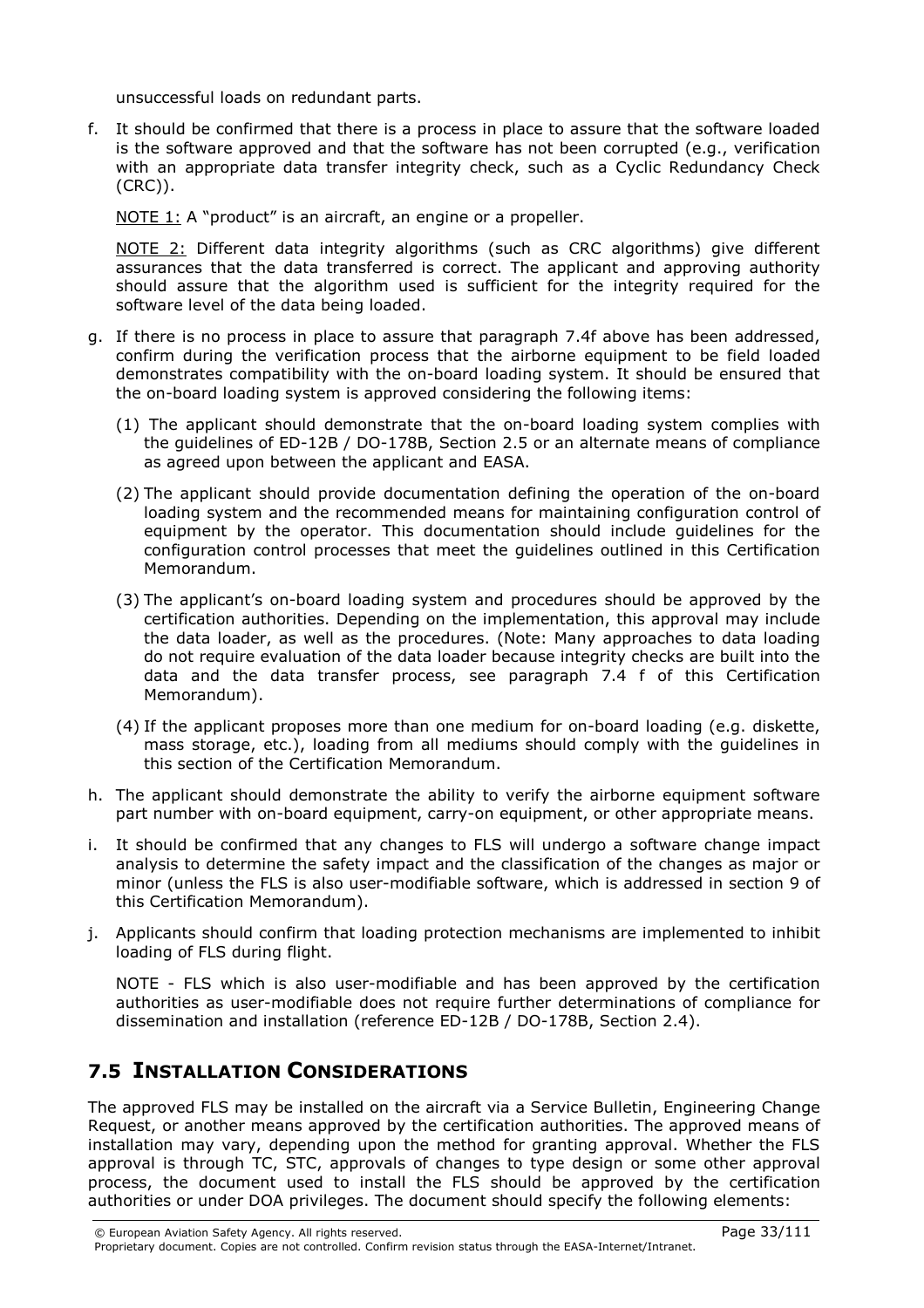- a. The aircraft/engine and hardware applicability.
- b. Verification procedures to assure that the software was correctly loaded into an approved and compatible target computer.
- c. Any post load verification and/or test procedures required to show compliance with the guidelines specified in this section of the Certification Memorandum.
- d. Actions to be taken in the event of an unsuccessful load (for example, to prohibit the dispatch of the aircraft).
- e. Reference to an approved loading procedure.
- f. Maintenance record entry procedures required to maintain configuration control.
- g. Reference to the Aircraft Flight Manual or Operations Manual of the aircraft, as appropriate.

## 7.6 MAINTENANCE AND PART MARKING CONSIDERATIONS

Maintenance and part marking for FLS should be performed in accordance with Part 21 and the appropriate parts of the Certification Specifications. Additional maintenance and part marking considerations that applies specifically to FLS using TC, STC or approvals of changes to type design processes are discussed below:

- a. The applicant's Aircraft Maintenance Manual or Instructions for Continued Airworthiness (ICA) should include the procedures to be followed when conducting maintenance on airborne equipment using field-loadable software.
- b. The applicant's Aircraft Maintenance Manual or ICA should include a procedure that requires maintenance personnel to verify the software part number configuration before and after maintenance is performed on the airborne equipment.

NOTE: If the software loading cannot be verified (e.g., procedures do not render proper results, checksum fails, part number does not match approved part number, etc.), the system should not be considered functional and the aircraft should not be dispatched.

- c. It is the responsibility of maintenance personnel to ensure the FLS part number is recorded in the necessary maintenance logs.
- d. For airborne equipment having separate part numbers for hardware and software, the software part numbers need not be displayed on the outside of the unit, as long as they can be verified through some kind of electronic query. It is the maintenance personnel's responsibility to ensure that the software part number has been logged. When new software is loaded into the unit, the same requirement applies and the approved software part number should be verified before the unit is returned to service.
- e. For airborne equipment having only one part number, which represents a specific configuration of software and hardware, the unit identification on the nameplate should be changed when the new software is loaded. When new software is loaded, the software part number stored in the target computer after data loading should be verified electronically. It should be verified that the electronic software part number and the unit part number displayed on the nameplate are an approved configuration prior to returning the unit to service.
- f. Changes to software part number, version, and/or operational characteristics should be reflected in the Operations Manual, Aircraft Flight Manual, ICA, and/or any other appropriate document.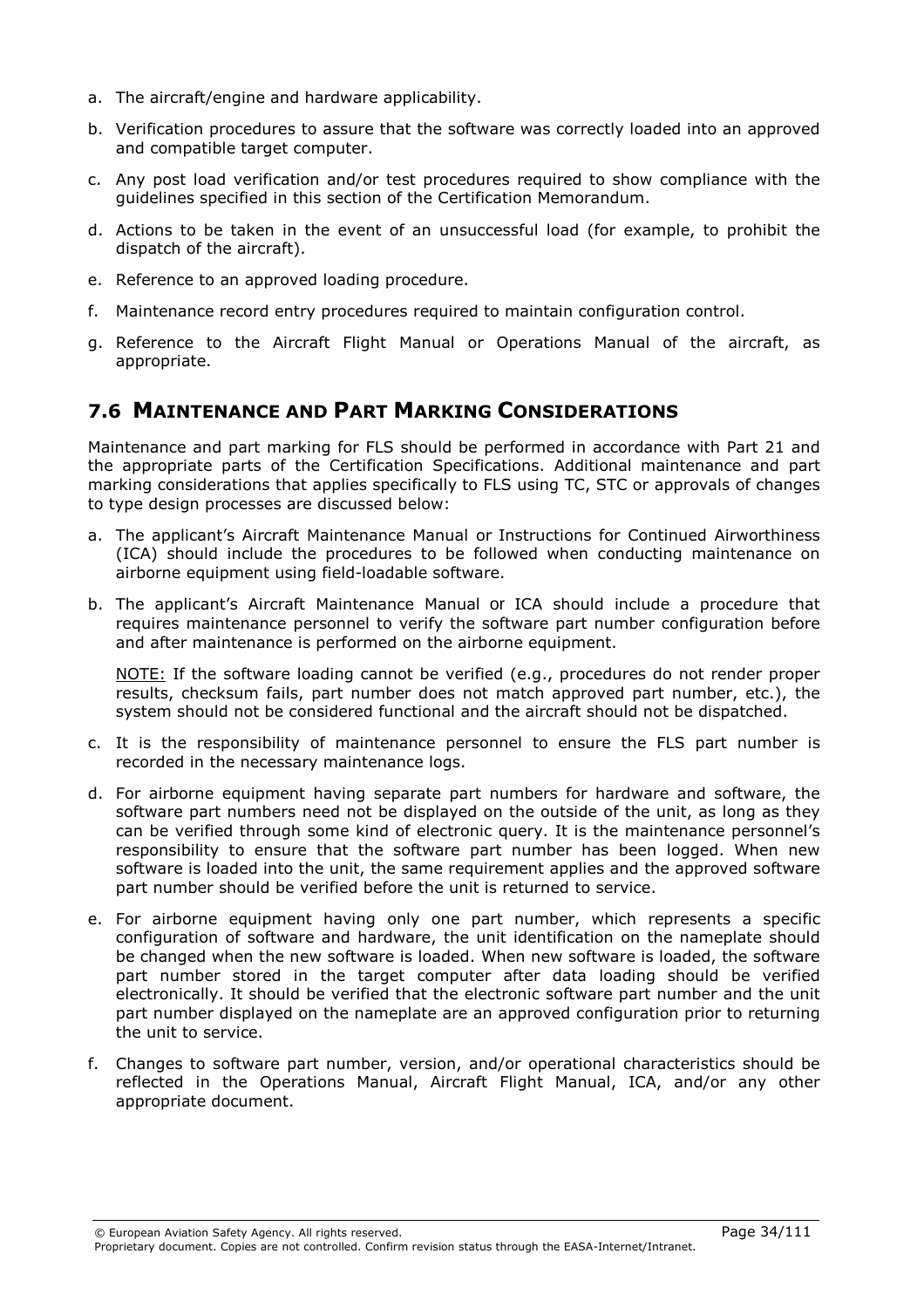# 8 RESERVED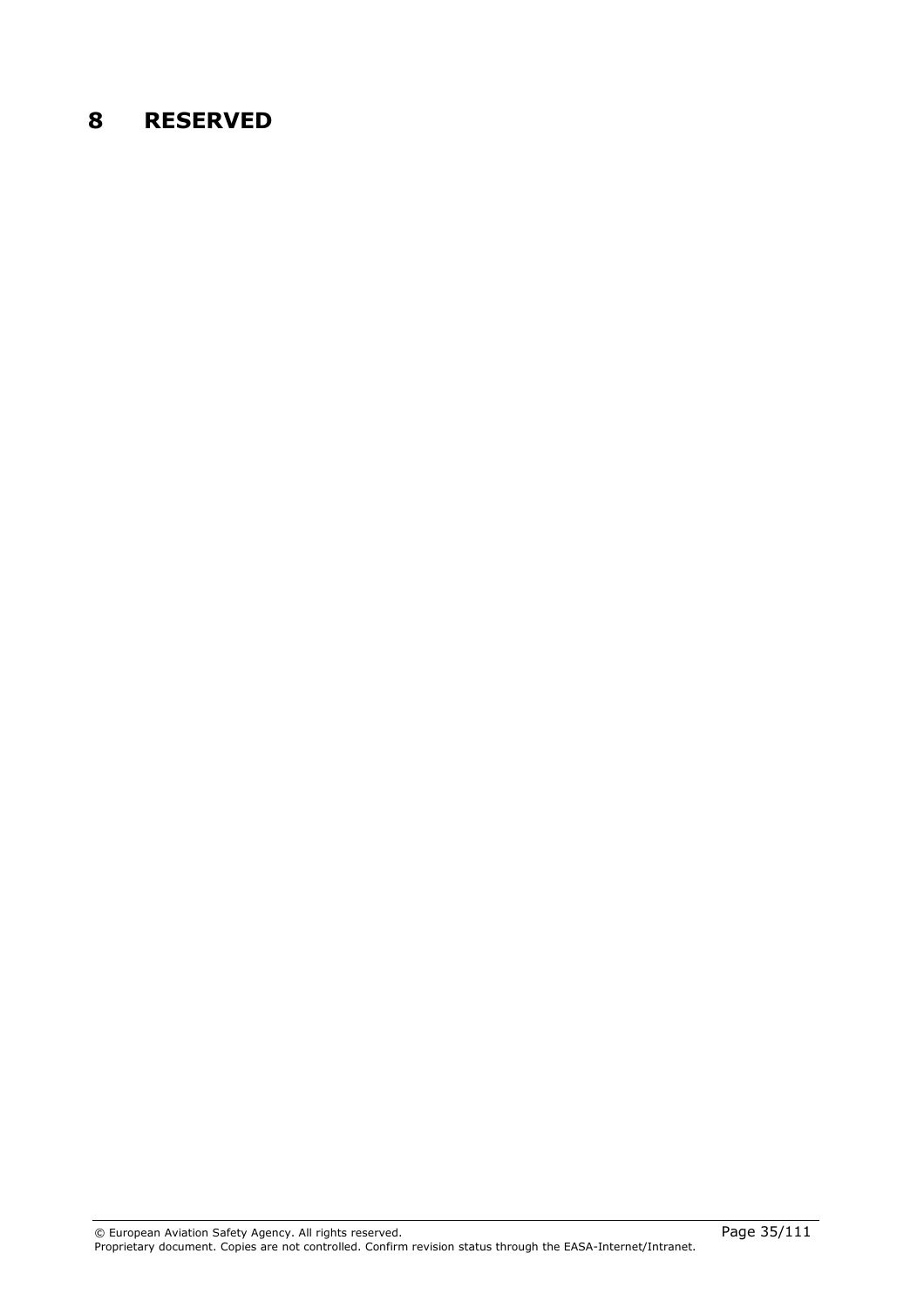# 9 GUIDELINES FOR THE APPROVAL OF AIRBORNE SYSTEMS AND EQUIPMENT CONTAINING USER-MODIFIABLE SOFTWARE

### 9.1 PURPOSE

This section provides guidelines regarding the application of ED-12B / DO-178B for approval of airborne systems and equipment designed to contain user-modifiable software components. These guidelines are applicable to the approval of airborne systems and equipment and the software aspects of those systems related to type certificates (TC), supplemental type certificates (STC) and approvals of changes to type.

## 9.2 SCOPE

This section applies to user-modifiable software only. The guidance provided below applies neither to option-selectable software nor to field-loadable software, except where such software is also user-modifiable. For guidance on field-loadable software see section 7 of this Certification Memorandum.

# 9.3 THE USE OF EARLIER VERSIONS OF ED-12 / DO-178

Versions of ED-12 / DO-178 prior to version B did not provide any guidance regarding usermodifiable software, and should not be used as a means of compliance for user-modifiable software approvals. For software developed to previous guidelines, at least the usermodifiable component, the protective schemes, and any affected aspects of the nonmodifiable component should be developed to ED-12B / DO-178B or another acceptable equivalent means as agreed to between the applicant and the certification authorities. ED-12B / DO-178B guidance for user-modifiable software is contained in Sections 2.4, 5.2.3, 7.2, 11.1, and 11.10 of that document. ED-12B / DO-178B also provide guidance for upgrading software from previous guidance in Section 12.1.4.

## 9.4 SAFETY CONSIDERATIONS

- a. User-modifiable software is software within an airborne system approved for user modification. Users (e.g., airlines, operators) may modify user-modifiable software within the specified modification constraints and with approved modification procedures without any further involvement by the certification authorities. It is intended that once the system with the user-modifiable software has been certified, the certification authorities should require no further visibility, review, or approval of modifications made to that user-modifiable software component. Therefore, modification of the user-modifiable software by the user should have no effect on the aircraft safety margins or operational capabilities, flight crew workload, any non-modifiable software components, or any protection mechanisms of the system.
- b. A user-modifiable software component is that part of the software within the airborne system that is designed and intended to be changed by the user. A non-modifiable software component is one that is not designed or intended to be changed by the user. Modification constraints for UMS should be developed by the applicant and provided to the users. Any change that affects safety margins, operational capabilities, flight crew workload, any non-modifiable software components, protection mechanisms, or software boundaries, or that results in exceeding a pre-approved range of data, parameters, or equipment performance characteristics warrants the rescinding of the classification of the software as user-modifiable, and requires design approval under the applicable regulations.

NOTE: Multiple trim values used as user-modifiable software that may affect safety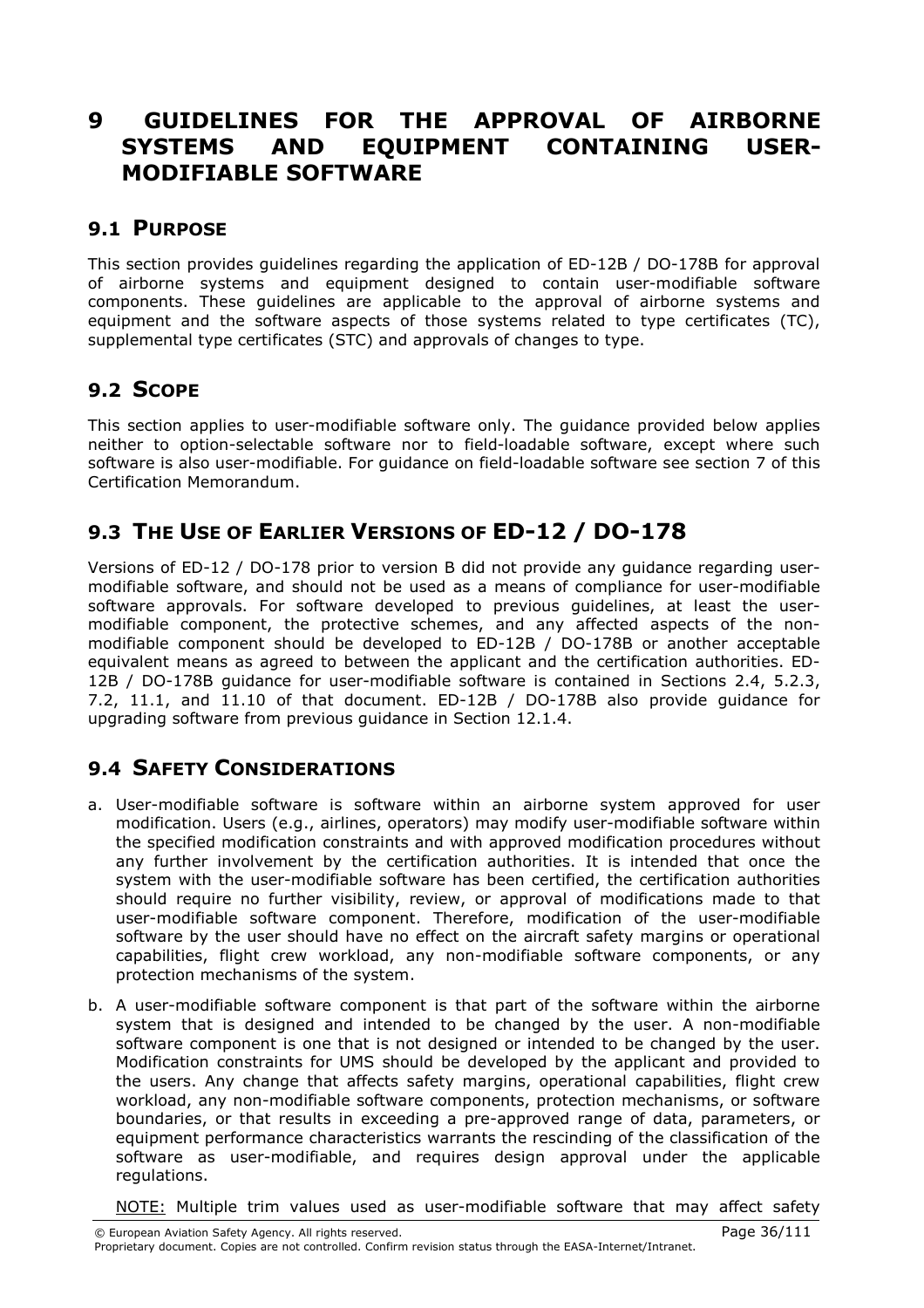require special attention. In general, it is not acceptable to simply test the trim value throughout its trim range, because of the uncertainty for acceptability of all the combinations of the trims. In most cases, it is not possible to verify all possible combinations of multiple trims. Therefore, in the case of multiple trims used as usermodifiable software, acceptance of verified sets of trims is generally required.

c. The potential effects of user-modifiable software modification should be determined by the safety assessment process and mitigated by system and software design means, development and verification assurance, approved procedures, and approved tools (if applicable). When evaluating data as part of the ED-12B / DO-178B process, the applicant and the certification authorities representatives involved should ensure that the protective mechanisms, verification, and user-modification procedures do not interfere with the non-modifiable components or with protection integrity. The applicant should obtain the concurrence of the certification authorities early in the program as to the acceptability of the protective mechanism, protection verification, and modification procedures and tools.

NOTE: The purpose of the protective mechanism is to ensure that the user-modifiable component does not interfere with the non user-modifiable component. This protective mechanism should be evaluated during the initial approval of the system that contains user-modifiable software. It should be assured that no modification of the software by the user affects the protective mechanism. Paragraphs 9.7 and 9.8 of this section will further address protection.

# 9.5 CONSIDERATIONS FOR DISPLAYED DATA

Where information is displayed to the flight crew and is derived from UMS, the information should be identified to distinguish it as "advisory data only" that has not been approved as part of the aircraft and/or engine type design by the certification authority. If the information displayed has received an operational approval as part of the operational procedures of the aircraft and/or engine by an appropriate operation approval authority, this distinction may not be necessary. If the design or inherent nature of the equipment or user-modifiable component makes the distinction between approved and unapproved information so readily apparent to the flight crew that errors distinguishing the two types of information are reasonably precluded, explicit identification of the information as "advisory data only" may not be required. Such identification where required should be provided by a non-modifiable component and allow the flight crew to readily distinguish between information approved or accepted by the certification or operational approval authority. "Advisory data only" information should be verifiable by the flight crew from another source on the aircraft and/or engine, should not be used to display any information where the potential worst case failure condition for displaying misleading data is any greater than minor, or should not be used by the flight crew in performing any aircraft and/or engine operational procedures (for example, supplemental situational awareness only).

## 9.6 MODIFICATION OF AIRCRAFT AND/OR ENGINE PERFORMANCE **PARAMETERS**

Modifications that could affect the safety margins, operational capabilities of the aircraft and/or the engine, or crew workload include modifications of displayed data or other data used by the flight crew to determine aircraft and/or engine performance parameters. These types of modifications require certification authority approval. Modification of the usermodifiable component to provide or revise these parameters, regardless of whether they are provided as primary or advisory information, requires certification authority approval. Such a change would warrant rescinding the classification of the software as user-modifiable and would require design approval and part number revision.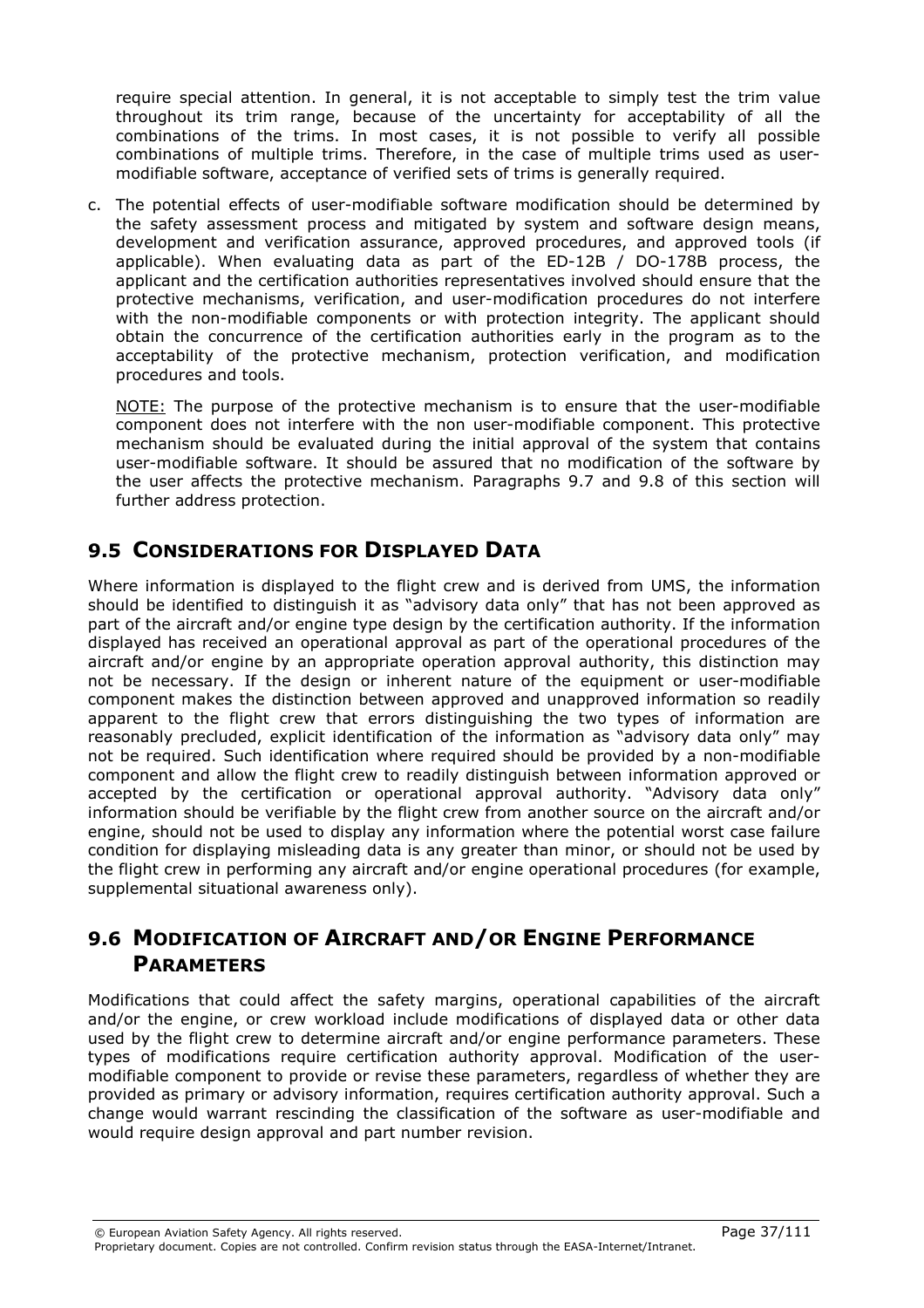## 9.7 PROTECTION

Non-modifiable software components of the airborne system should be protected from usermodifiable software components. The system requirements should specify the protection mechanisms that prevent the user modification from affecting system safety, operational capability, or flight crew workload. If the system requirements do not include provisions for user modification, the software should not be modified by the user. The protection mechanism should be assigned the assurance level associated with the most severe failure condition of the system as determined by the safety assessment process. If software provides the protection mechanism for user-modifiable software, that software protection should be assigned the highest software level of the system as determined by the safety assessment process. The protection should prevent any modification or failure of the usermodifiable software from causing a loss of protection. Protection integrity cannot depend on any activities being accomplished by the user. The protection integrity should be such that it can neither be breached accidentally or intentionally. The applicant-provided means of modification of the user-modifiable software should be shown to be the only means by which the modifiable component can be changed.

# 9.8 TOOLS USED TO PROTECT NON-MODIFIABLE COMPONENTS

- a. ED-12B / DO-178B, Section 5.2.3, requires that the non-modifiable software components be protected from modifiable components in order to prevent interference with the safe operation of the non-modifiable software components. To enforce this protection, the use of the tools to make the changes to the modifiable component is allowed. If such tools will be used to enforce this protection, then the following information should be provided to the certification authorities for approval:
	- (1) plans for controlling the tool version;
	- (2) plans for controlling tool usage;
	- (3) plans for qualifying or verifying the tool; and
	- (4) procedures for performing modifications to the tool.
- b. Software forming a component of the tool and used in the protective function should be developed to the software level associated with the most severe failure condition of the system, as determined by the safety assessment process.
- c. The use of software tools as (part of) the protective function requires tool qualification and approval of procedures to use and maintain the tool. Changes to the tool or procedures may require re-qualification of the tool.

# 9.9 DATA REQUIREMENTS

- a. The applicant should identify in the Plan for Software Aspects of Certification (PSAC) their intention to develop an airborne system that will contain a user-modifiable software component(s). The PSAC should also describe the means of complying with ED-12B / DO-178B (including the design considerations of ED-12B / DO-178B Section 5.2.3), the protection mechanism, and the means of ensuring the integrity of the protection mechanisms. If software tools will be used for the modification, the PSAC should also identify tool qualification plans or verification procedures to ensure that the tool has modified the user-modifiable software to approved procedures and constraints and has not affected the non-modifiable software or protection mechanisms.
- b. The Software Development Plan and the software design data should specify the design methods and details of implementation for ensuring protection from user modifications.
- c. The Software Configuration Index should identify the approved procedures, methods, and tools for making modifications to the user-modifiable software, including tool qualification data, if applicable. There is no need to update the Software Configuration Index of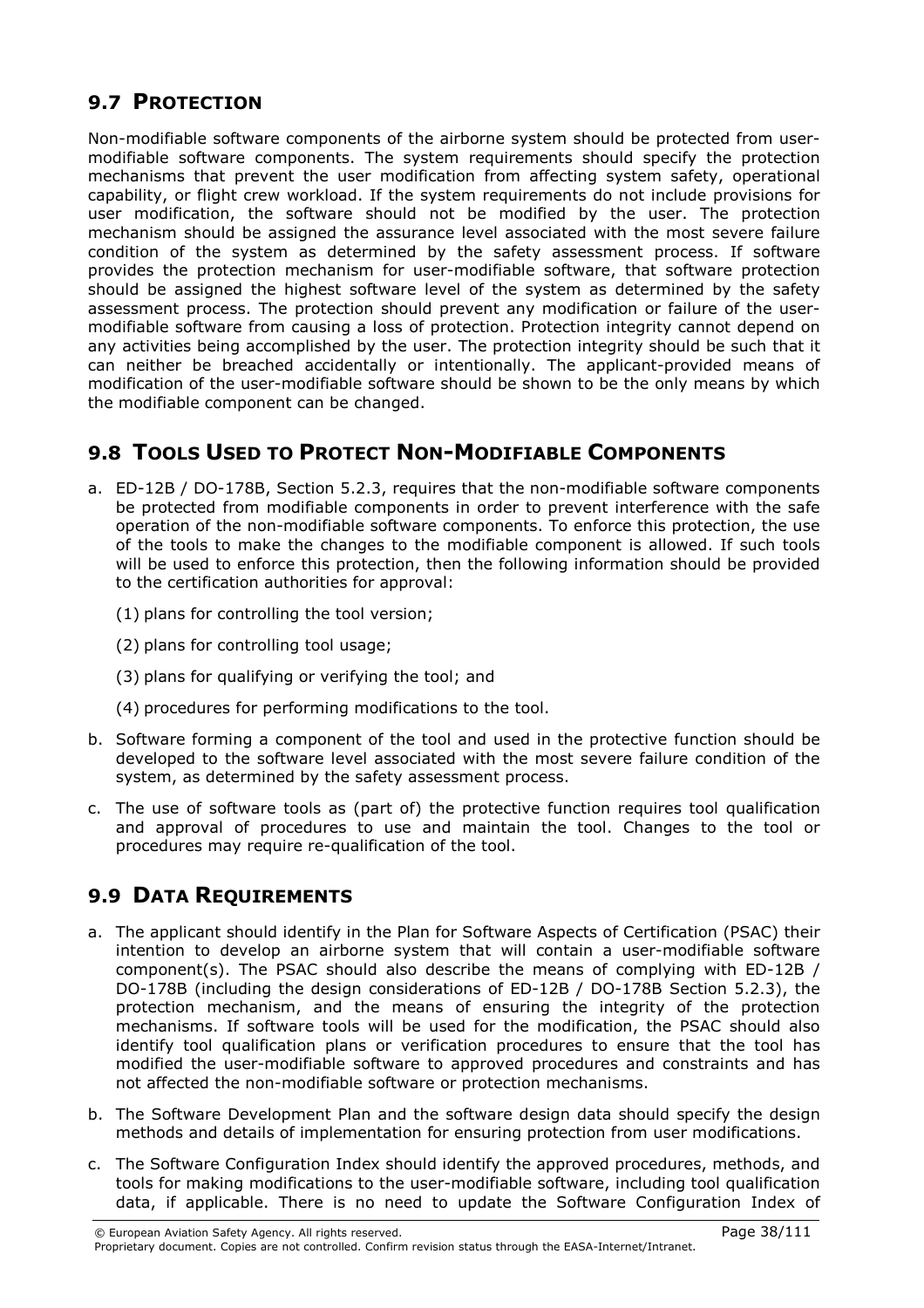equipment containing user modifiable software if the changes are limited to the user modifiable component, and made within the constraints established during the original certification project.

d. The Software Accomplishment Summary should summarise the entire development and verification of the non-modifiable software components, user-modifiable software component(s), protection mechanism, and modification procedures and tools, including tool qualification, if applicable. There is no need to update the Software Accomplishment Summary of equipment containing user modifiable software if the changes are limited to the user modifiable component, and made within the constraints established during the original certification project.

## 9.10 OTHER CONSIDERATIONS

At the time of the user modification, the user assumes responsibility for all aspects of the user-modifiable software components and tools used for modifying the software, including software configuration management, software quality assurance, and software verification. User modifications should be performed according to approved procedures established by the system requirements and software data, using approved tools. If the user makes any modification to the non-modifiable software components, the protection mechanisms, the approved procedures, or the approved tools, other than those established by the system requirements and approved procedures, then they have violated the type design, and the type certificate of the aircraft and/or engine may be rescinded.

NOTE: A system to track or log software modifications that fall under the description in this section should be considered where appropriate so that both the Certification and Continued Airworthiness aspects of the modifications may be reviewed by the certification authorities, as needed.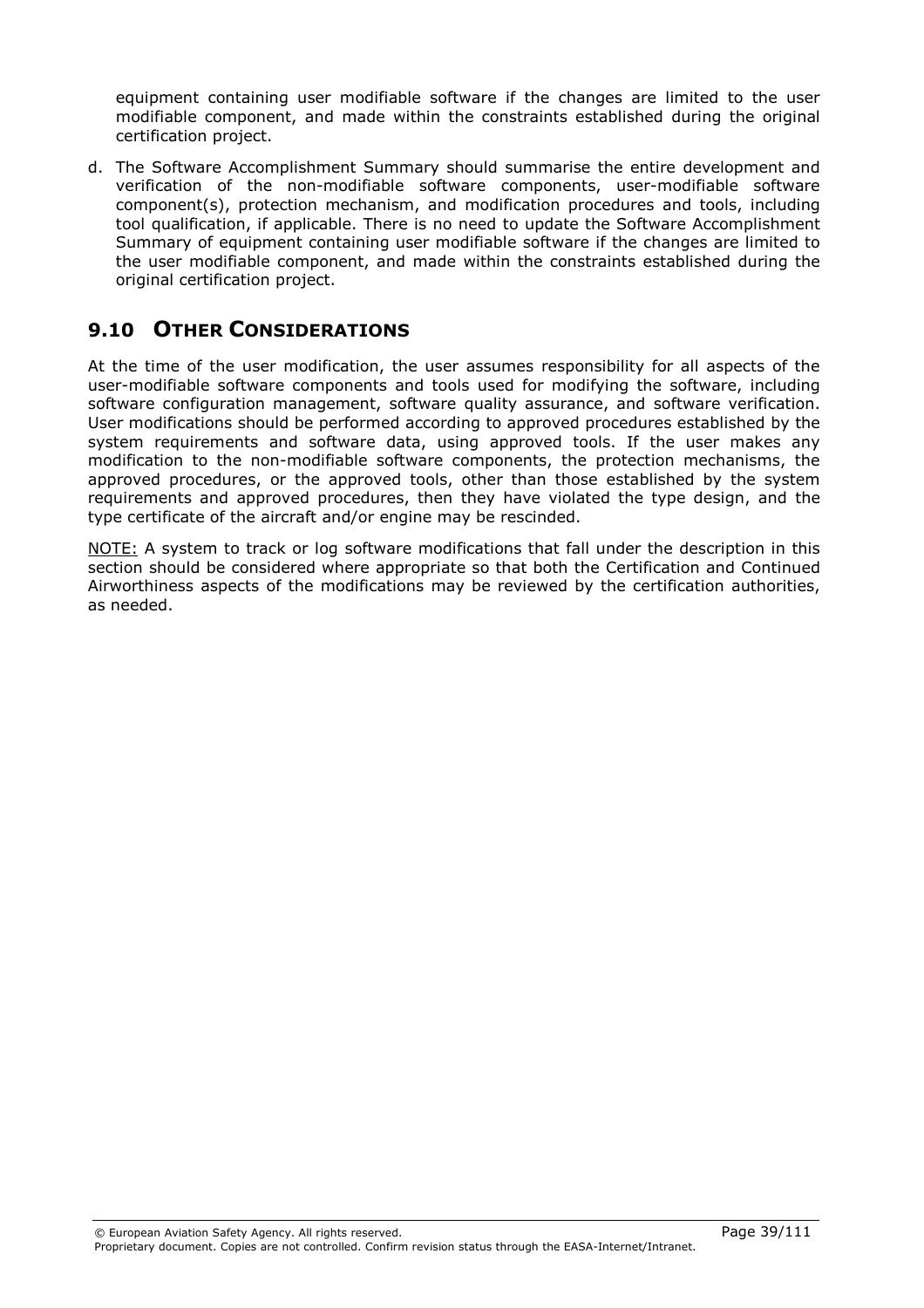# 10 GUIDELINES FOR APPLYING THE ED-12B / DO-178B LEVEL D CRITERIA TO PREVIOUSLY DEVELOPED SOFTWARE (PDS)

#### 10.1 PURPOSE

This section provides guidelines regarding the application of ED-12B / DO-178B to previously developed software (PDS) that has been categorised as contributing to no more than a Minor failure condition on the aircraft. AMC 20-115B recognises ED-12B / DO-178B as a means to secure EASA approval of digital computer software. ED-12B / DO-178B assigns a software level of D to any software that can cause or contribute to no more than a Minor aircraft failure condition. However, the application of the objectives associated with Level D software are frequently misinterpreted, especially when applied to software that was not originally approved using ED-12B / DO-178B (i.e., PDS). This section should be used to apply ED-12B / DO-178B to PDS that is categorised as Level D.

## 10.2 BACKGROUND

ED-12B / DO-178B provides for five different levels of software based on the contribution of the software to potential failure conditions. These software levels represent differing levels of development process rigor based on the severity of the potential failure conditions that the software can cause or to which the software can contribute. Level D is assigned to software that can cause or contribute to no more than a Minor aircraft failure condition.

ED-12B / DO-178B contains 28 objectives for Level D software that should be satisfied before approval is granted.

To be consistent with a Minor aircraft failure condition, the intent of Level D software objectives is to provide a thorough investigation of the functional behaviour of the software and to provide the necessary configuration control. However, some of the required objectives for Level D have been misinterpreted when considered with the overall objective of establishing correct functional behaviour.

Due to confusion over Level D objectives, the application of ED-12B / DO-178B for these systems has not been consistent over different projects. Many developers may decide to do more than the stated requirements for Level D; however, this section of the Certification Memorandum concentrates on the minimum requirements. Proper application of Level D objectives permits the use of PDS, which is software that was not originally approved using ED-12B / DO-178B (e.g., Commercial-off-the-shelf (COTS) software, software developed using military standards, software developed using ED-12 / DO-178 or ED-12A / DO-178A, software developed using other industry standards). Refer to Section 12.1 of ED-12B / DO-178B for additional guidance for using PDS. In particular, Section 12.1.4 should be referenced for additional considerations when upgrading a previous development baseline. While this section addresses PDS, these guidelines may also be applicable for other software that is required to meet the ED-12B / DO-178B Level D objectives.

Section 12 of this Certification Memorandum contains guidance for the approval of software changes to legacy systems.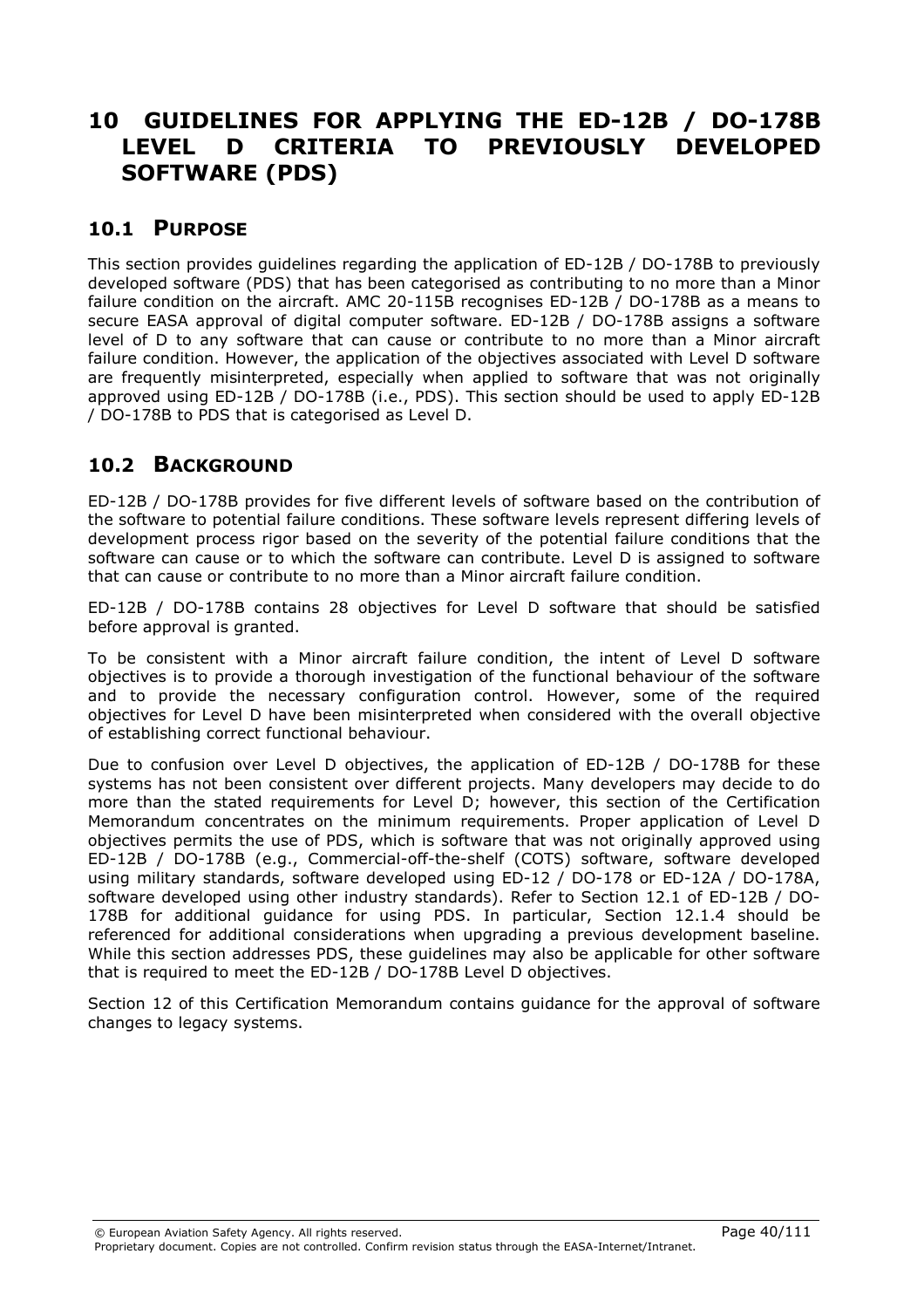## 10.3 DISCUSSION

A consistent interpretation of ED-12B / DO-178B for Level D software is important for the approval of PDS software. Of the 28 objectives found in ED-12B / DO-178B for Level D software, experience has shown that there are five objectives that are frequently misinterpreted. One of the objectives is related to integral processes; the remaining four objectives are related to source code, software architecture, and low level requirement definitions. The discussion presented in this section is applicable to any ED-12B / DO-178B Level D software approval. Paragraph 10.4 of this Certification Memorandum provides specific procedures for the approval of Level D PDS.

- a. Objective 1 in ED-12B / DO-178B, Annex A, Table A-1, "Software development and integral processes activities are defined." A number of field-experience comments point to the absence of any requirement for Level D software to comply with Objective 6 in ED-12B / DO-178B, Annex A, Table A-1 which states "Software Plans comply with this document (i.e., ED-12B / DO-178B)" and have concluded that there should not be a requirement to comply with Objective 1 which states "Software development and integral processes activities are defined." However, Objective 1 ensures that even for Level D software: (1) there are some plans (e.g., Plan for Software Aspects of Certification, Software Development Plan, Software Configuration Management Plan, Software Quality Assurance Plan, Software Verification Plan), even if the plans themselves do not comply with ED-12B / DO-178B, and (2) those plans are followed (see Objective 1 in ED-12B / DO-178B, Annex A, Table A-9). Additionally, the plans should enable compliance with the ED-12B / DO-178B objectives applicable for Level D software.
- b. Objective 4 in ED-12B / DO-178B, Annex A, Table A-2, "Low-level requirements are developed." For Level D software, the intent of this objective is to assure that the lowlevel requirements are defined. However, Table A-4 objectives related to the architecture and low-level requirements require no explicit verification of the software architecture and low-level requirements for Level D software, except for verifying the integrity of any software partitioning. Therefore, Objective 4 of Table A-2 is satisfied implicitly by satisfying Objectives 1 and 2 in ED-12B / DO-178B, Annex A, Table A-6. The satisfaction of Objectives 1 and 2 demonstrate that the executable object code complies with and is robust with high-level requirements. Since there is no objective for Level D to ensure that the executable code is compatible with the low-level requirements, it is not necessary to ensure for Level D software that the low-level requirements are traceable to the high-level requirements.
- c. Objective 3 in ED-12B / DO-178B, Annex A, Table A-2, "Software architecture is developed." The logic as applied in paragraph 10.3(b) above may be applied to Objective 3 (i.e., Objective 3 is implicitly satisfied by other objectives and does not need to be explicitly satisfied for Level D PDS, since Table A-4, Objectives 8 through 12, do not require verification of the software architecture).
- d. Objective 5 in ED-12B / DO-178B, Annex A, Table A-2, "Derived low-level requirements are defined." The referenced Section in ED-12B / DO-178B for Objective 5 (i.e., Section 5.2.1b) states that "Derived low-level requirements are provided to the system safety assessment process," rather than just "defined." As with the low-level requirements and software architecture, there is no explicit verification of derived low-level requirements for Level D software. The satisfaction of this objective is implied by satisfying Objective 2 in ED-12B / DO-178B, Annex A, Table A-2, "Derived high-level requirements are defined" and the associated verification of high-level requirements.
- e. Objective 6 in ED-12B / DO-178B Annex A, Table A-2, "Source code is developed." The actual ED-12B / DO-178B referenced text for Objective 6 (i.e., Section 5.3.1a) states, "Source code is developed that is traceable, verifiable, consistent, and correctly implements low-level requirements." However, according to Annex A, Table A-5, there are no verification objectives for Level D source code. Therefore, there is no requirement to establish consistency between source code, low-level requirements, and high-level requirements. The consistency requirement is between the executable code and the high-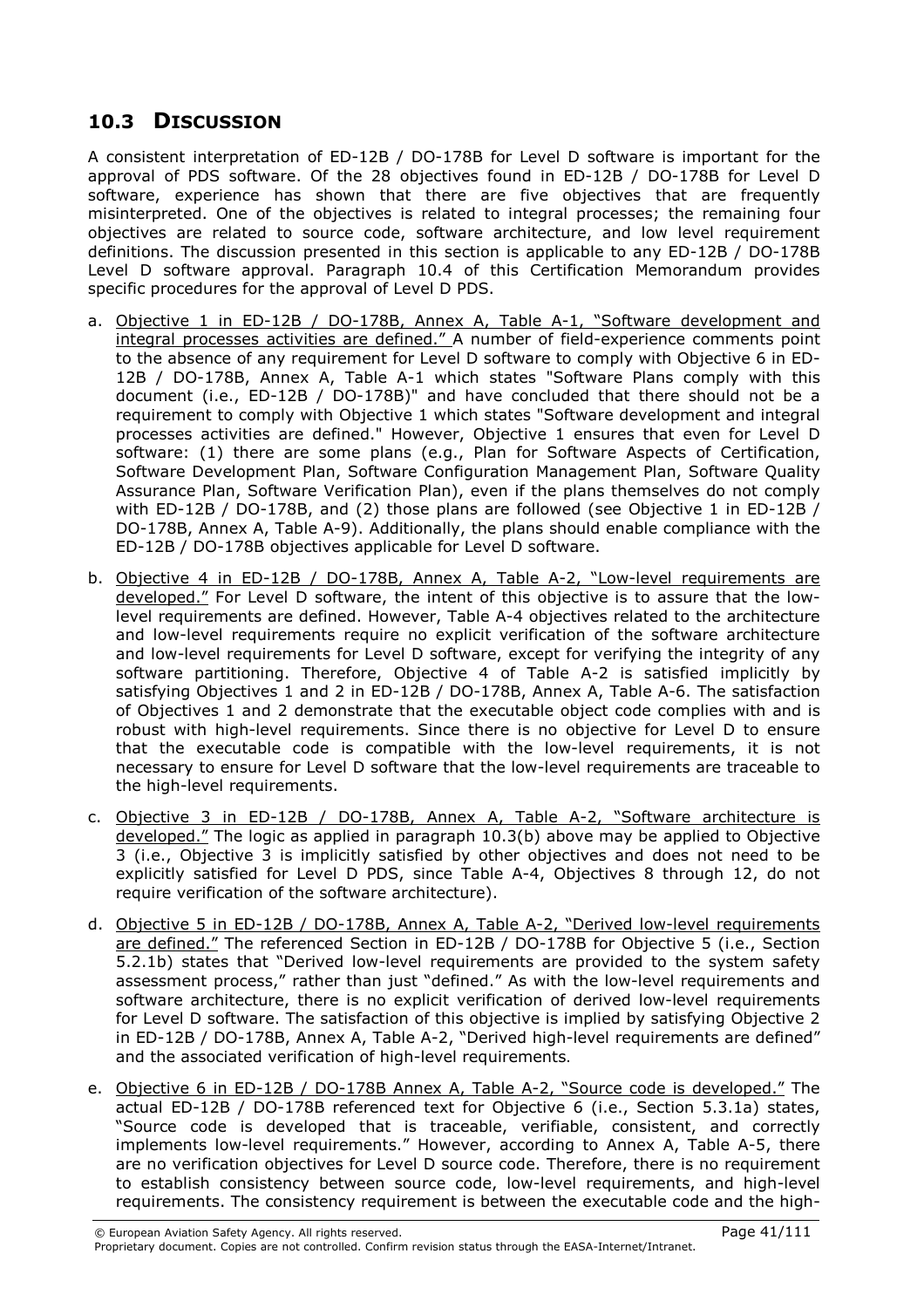level requirements for Level D. The objective is for the executable code to meet all of the functional requirements. Furthermore, the existence of object code implies the existence of source code so that Objective 6 of ED-12B / DO-178B, Annex A, Table A-2 is reasonably covered by satisfying other objectives (i.e., Objectives 1 and 2 of Table A-2; Objective 2 of Table A-3; Objectives 1 and 2 of Table A-6; and Objective 3 of Table A-7) for level D software.

## 10.4 PROCEDURES

For a project involving the approval of Level D PDS, the procedures listed below should be followed either by the certification authority specialist or included as appropriate in DOA procedures:

- a. Software reviewers should review the software plans to assure that: (1) some plans exist (e.g., Plan for Software Aspects of Certification, Software Development Plan, Software Configuration Management Plan, Software Quality Assurance Plan, Software Verification Plan); (2) those plans are followed (reference ED-12B / DO-178B, Annex A, Table A-9, Objective 1); and (3) the plans enable compliance with ED-12B / DO-178B objectives for Level D software.
- b. Software reviewers can ensure that low-level requirements, software architecture, derived low-level requirements, and source code are defined and exist for Level D software; however, software reviewers should not assess the quality or compliance of these artefacts with ED-12B / DO-178B objectives and software life cycle data content requirements, except where necessary to ensure that software partitioning integrity is confirmed (Objective 13 of Table A-4). The intent for Level D of these objectives will be satisfied by the objectives for Level D for Tables A-6 and A-7.
- c. When evaluating the PDS, the following steps should be followed:
	- (1) The applicant should verify that a failure condition or malfunction of the Level D software can cause or contribute to no more than a Minor failure condition.
	- (2) The applicant should identify the functions to be used from the PDS, and any software developed to specifically mitigate any failures or malfunctions of the PDS (for example, wrapper code, partitioning, or monitors). The certification authority should confirm that safety implications are addressed.
	- (3) The applicant should ensure that the PDS cannot result in any unacceptable failure condition in the target application.
- d. In cases where there are multiple software levels within a given system and/or component, the protection and associated mechanisms between the different software levels (such as partitioning, safety monitoring, or watchdog timers) should be verified to meet the objectives of the highest level of software associated with the system component. This can occur when there are multiple functions in a component (e.g., maintenance and navigation) or when there are different categorisations of types of failure conditions, such as loss of function versus a corrupted function (e.g., misleading display data). An example of the latter case is a navigation system supported by a PDS operating system. The loss of the navigation function can be shown to produce only a Minor aircraft failure condition, whereas misleading navigation is usually considered to be a Major aircraft failure condition. If the navigation function is protected (partitioned) from the operating system in such a way that any failure of the operating system can be shown to produce only a loss of function, then the operating system only needs to be evaluated to Level D criteria. However, the applicant needs to verify that the operating system can really only contribute to a loss of navigation function and not to a misleading navigation failure condition. The applicant also needs to verify that common-cause and common-mode losses of identical functions or common resources cannot result in a worse failure condition than was originally assigned to the individual system. In this case, part of the development effort would be to demonstrate that the PDS can be shown to meet all the Level D objectives, as outlined above.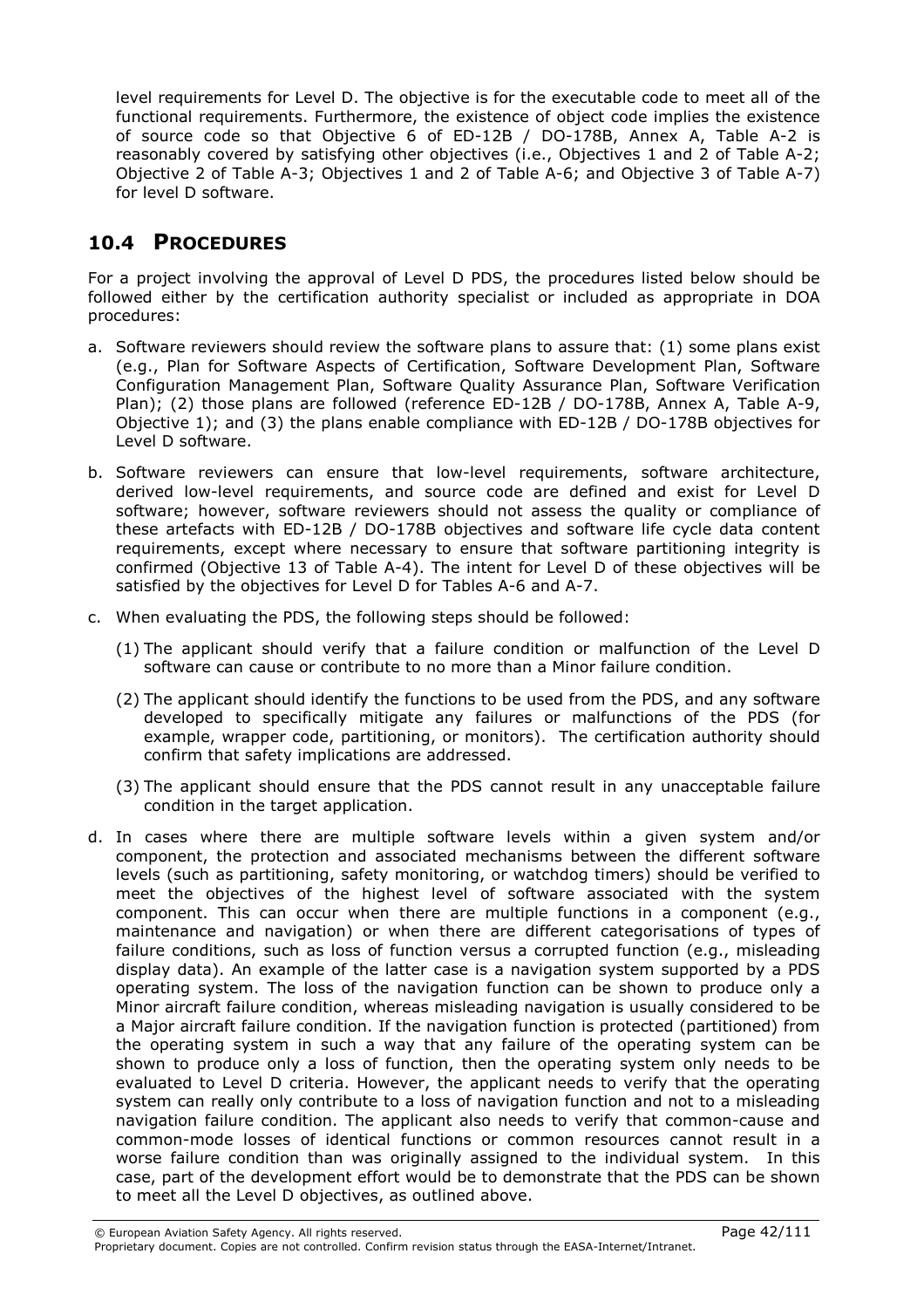- e. It is theoretically possible for Level D software to operate in conjunction with software of other levels. In this case a thorough protection/partitioning analysis should be performed in conjunction with the system safety assessment. However, discussion of protection/ partitioning is outside the scope of this section and will not be further discussed.
- f. See ED-12B / DO-178B, Section 12.1, for additional guidance on the use of PDS.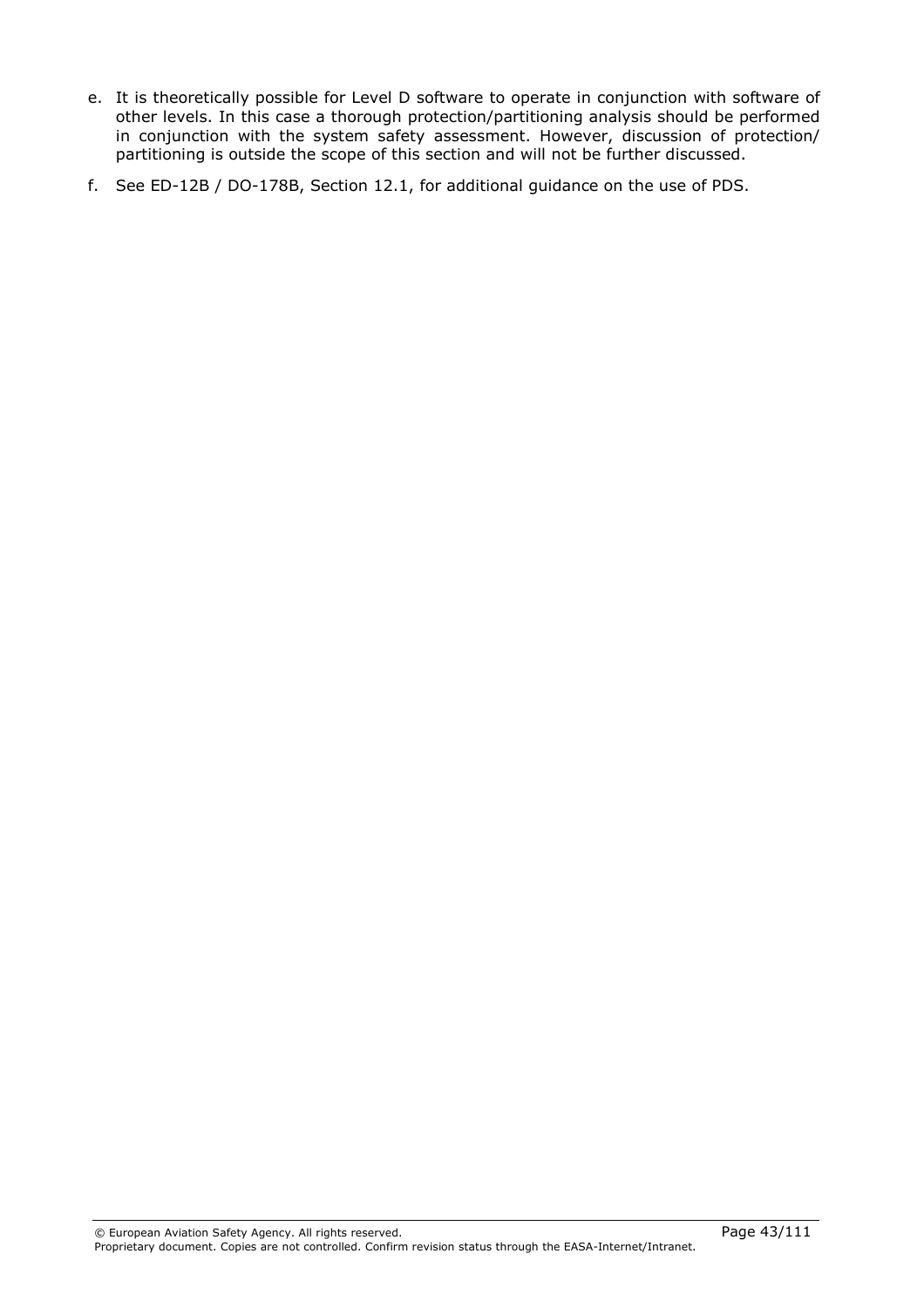# 11 GUIDELINES FOR THE QUALIFICATION OF SOFTWARE TOOLS USING ED-12B / DO-178B

### 11.1 PURPOSE

This section provides guidelines regarding the application of ED-12B / DO-178B to the qualification of software verification and development tools. AMC 20-115B recognises ED-12B / DO-178B as a means to secure EASA certification of software in airborne systems and equipment. Section 12.2 of ED- 12B addresses tool qualification; however, the Section 12.2 criteria are often misinterpreted, resulting in inconsistent application in the field. This section of the Certification Memorandum clarifies the application of ED-12B / DO-178B in the area of tool qualification but does not change the intent of ED-12B / DO-178B in this area. The guidelines in this section of the Certification Memorandum should be used in applying the criteria in ED-12B / DO-178B for the qualification of tools.

### 11.2 BACKGROUND

Section 12.2 of ED-12B / DO-178B states that qualification of a tool is needed when processes in ED-12B / DO-178B "are eliminated, reduced, or automated by the use of a software tool, without its output being verified as specified in Section 6" of ED-12B / DO-178B. ED-12B / DO-178B states, "The objective of the tool qualification process is to ensure that the tool provides confidence at least equivalent to that of the process(es) eliminated, reduced, or automated." The items below provide further information regarding tool qualification:

- a. Software development can be a very repetitive and human-labour intensive process. This can result in errors, as well as high costs. For these reasons, various tools have been developed to automate portions of this process. If the tools are dependable, then improvements in productivity and lower numbers of in-service errors may be realised.
- b. In order to certify systems developed with tool support, both certification authorities and applicants need to obtain confidence by qualification that these tools are dependable. ED-12B / DO-178B Section 12.2 was designed to provide criteria for establishing which tools require additional confidence and the criteria and data needed to establish that confidence. However, several provisions of this Section of ED-12B / DO-178B are difficult to interpret. This section of the Certification Memorandum clarifies the intent of ED-12B / DO-178B Section 12.2 and its application.
- c. Some areas that have resulted in misinterpretation and inconsistent application of the ED-12B / DO-178B tool qualification criteria are:
	- (1) When a tool should be qualified.
	- (2) Justification for the different criteria for qualifying software development tools and software verification tools.
	- (3) Which criteria apply to software development tools and which apply to software verification tools.
	- (4) Data to be produced for software development tools and for software verification tools.
	- (5) Acceptance criteria for tool operational requirements.
	- (6) Tool determinism.
	- (7) Tool partitioning assurance and evidence.
	- (8) Tool configuration control.
- d. These areas have resulted in inconsistencies in applying the criteria within ED-12B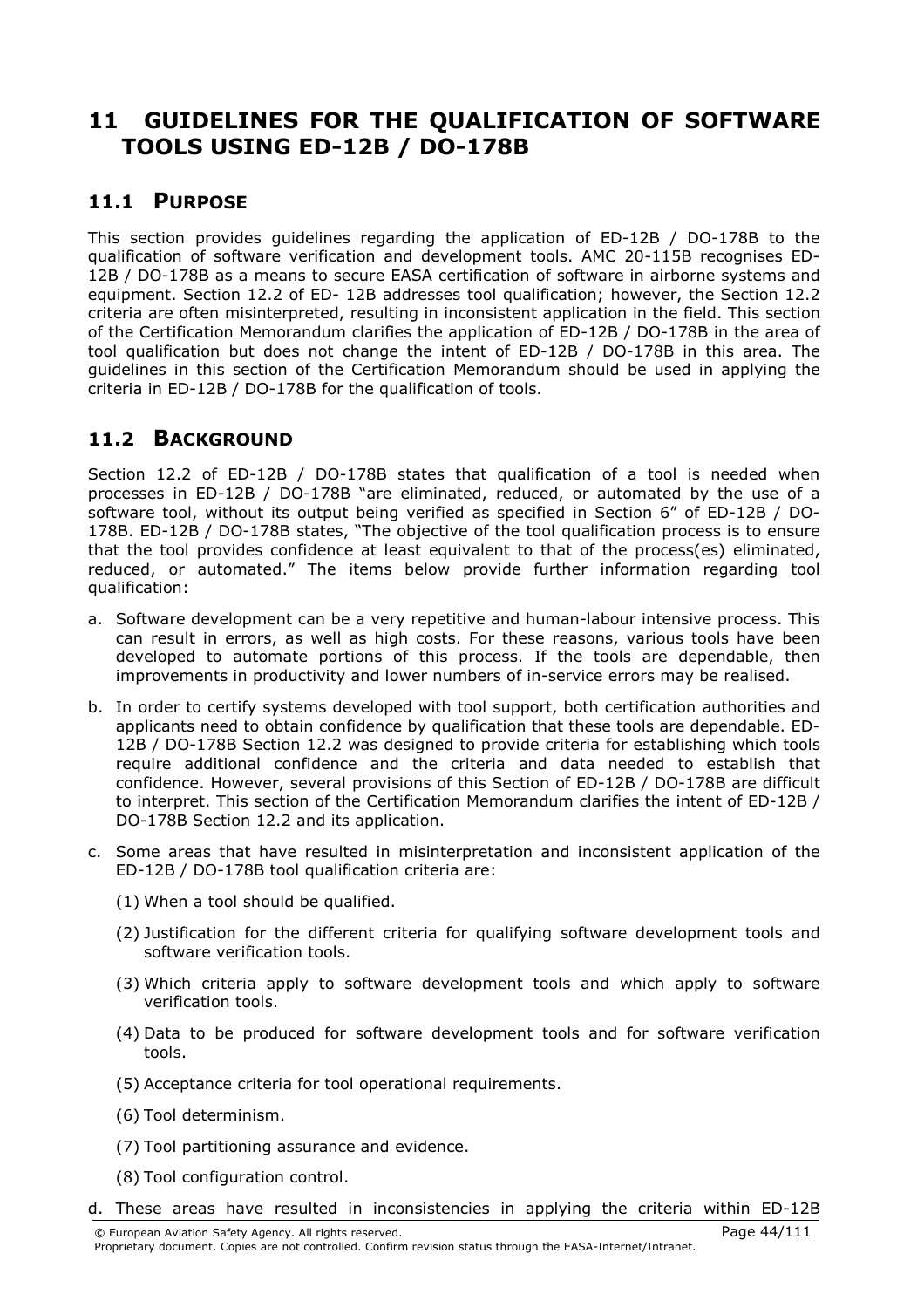Section 12.2 to certification projects. This section of the Certification Memorandum is designed to address the above problems by clarifying the intent and application of ED-12B Section 12.2.

# 11.3 DISCUSSION

- a. Not all software tools require qualification. According to ED-12B / DO-178B Section 12.2, qualification of a tool is needed only when processes described in ED-12B / DO-178B are eliminated, reduced, or automated by the use of that tool without its output being verified as specified in ED-12B / DO-178B Section 6. This means that if the results of the tool are being relied on to supply the sole evidence that one or more objectives are satisfied, the tool should be qualified per ED-12B / DO-178B Section 12.2. If the output of the tool is verified by some other means, then there is no need to qualify the tool. For example, if all the outputs of a test case generator are reviewed to ensure that coverage is achieved, then the tool does not need to be qualified.
- b. ED-12B / DO-178B Section 12.2 identifies two types of tools: software verification tools and software development tools. Each type will be discussed below.
- c. ED-12B / DO-178B defines verification tools as "tools that cannot introduce errors, but may fail to detect them."

(1) The following are examples of verification tools:

- i. A tool that automates the comparison of various software products (e.g., code, design) against some standard(s) for that product.
- ii. A tool that generates test procedures and cases from the requirements.
- iii. A tool that automatically runs the tests and determines pass/fail status.
- iv. A tool that tracks the test processes and reports whether or not the desired structural coverage has been achieved.
- (2) Many claim that verification tools can be more reliable than humans in a number of verification tasks, if their correct operation is demonstrated. In order to encourage the use of verification tools, ED-12B / DO-178B Section 12.2 was designed to provide an acceptable approach to qualifying verification tools.
- d. ED-12B / DO-178B defines development tools as "tools whose output is part of airborne software and thus can introduce errors." If there is a possibility that a tool could generate an error in the airborne software that would not be detected, then the tool cannot be treated as a verification tool. An example of this would be a tool that instrumented the code for testing and then removed the instrumentation code after the tests were completed. If there was no further verification of the tool's output, then this tool could have altered the original code in some unknown way. Typically, the original code before the instrumentation was introduced is what is used in the product. This example is included to demonstrate that tools used during verification are not necessarily verification tools. The effect on the final product should be assessed to determine the classification of the tool.
- e. The reason for the distinction between development and verification tools is based on the likelihood of allowing an error into the airborne system. For development tools there is a potential to introduce errors directly into a system. However, a verification tool can only fail to detect an error that already exists in the product. Tools, therefore, need to be deficient in two different processes to allow an error to get into the airborne software: the development process introducing the error and the verification process failing to detect the error. For this reason, ED-12B / DO-178B calls for different levels of rigor in the qualification of verification and development tools.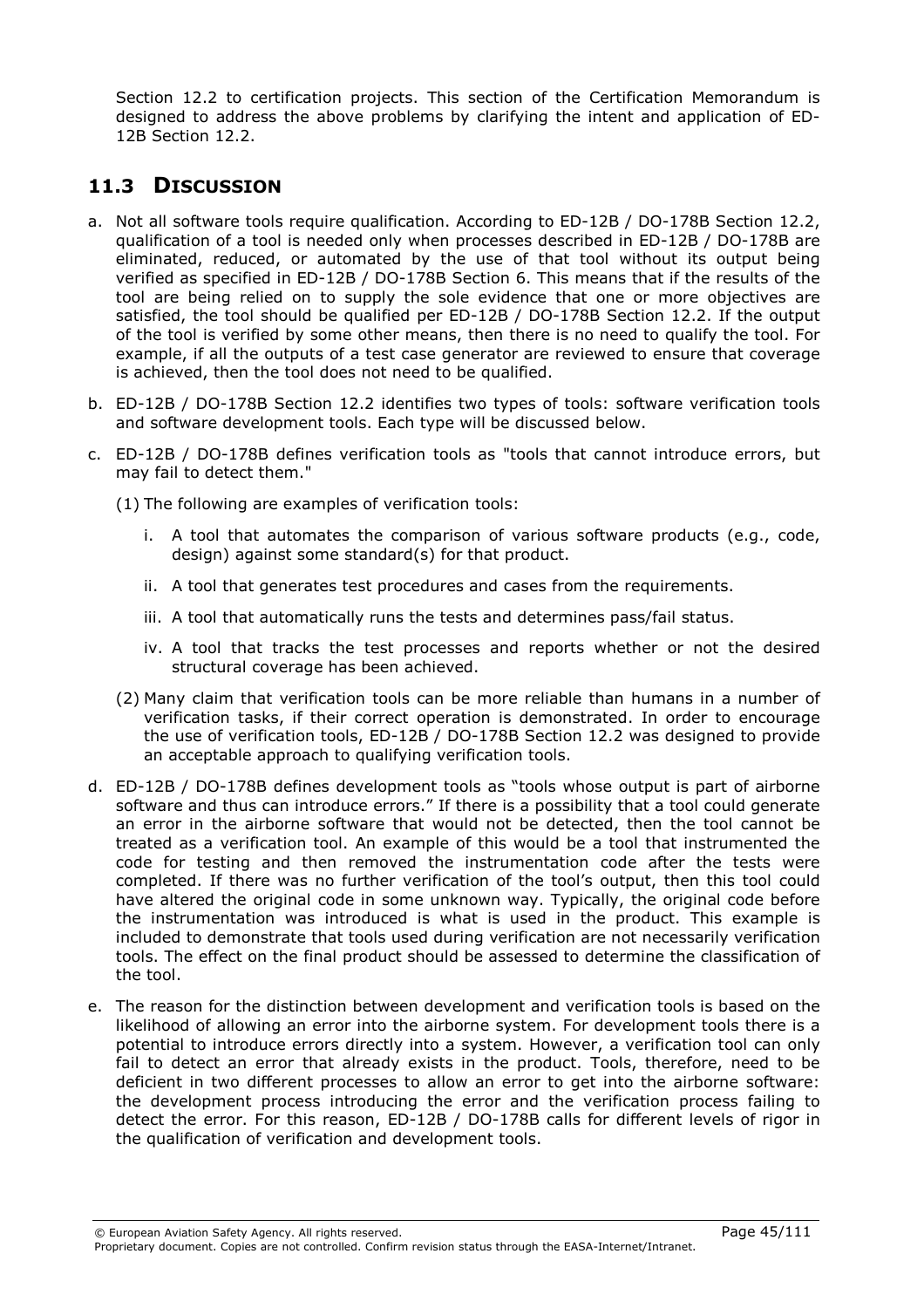## 11.4 PROCEDURES

For any project involving the qualification of tools, certification authority representatives should follow the procedures and guidelines listed in this sub-paragraph of the Certification Memorandum:

- a. Guidelines for determining whether a tool should be qualified:
	- (1) Whether a tool needs to be qualified is independent of the type of the tool (development or verification). There are three questions to ask to determine whether a tool needs qualification. If the answer is "Yes" to all of the questions below, the tool should be qualified:
		- i. Can the tool insert an error into the airborne software or fail to detect an existing error in the software within the scope of its intended usage?
		- ii. Will the output of the tool not be verified or confirmed by other verification activities, as specified in Section 6 of ED-12B / DO-178B?
		- iii. Are any processes of ED-12B / DO-178B eliminated, reduced, or automated by the use of the tool? That is, will the output from the tool be used to either meet an objective or replace an objective of ED-12B / DO-178B, Annex A?
	- (2) Once it has been determined that a tool does not require qualification, the remainder of ED-12B / DO-178B Section 12.2 is not applicable to that tool. In order to ensure a timely response, the certification authority should be involved early in the tool qualification agreements for the certification project.
	- (3) The Plan for Software Aspects of Certification (PSAC) should include a listing of all software tools and justification for why each tool does or does not require qualification.

NOTE: The inclusion of all software tools in the PSAC is encouraged to provide early visibility of tools that may require qualification.

- b. Guidelines for determining which tool qualification criteria apply to development tools and which criteria apply to verification tools:
	- (1) Table 11-1 applies to tools requiring qualification and can be used to determine which criteria of ED-12B / DO-178B Section 12.2 apply to which type of tool. Table 11-1 shows the similarities and differences in the qualification criteria for development and verification tools. The column in Table 11-1 titled "Criteria" summarises the ED-12B / DO-178B requirement; the column titled "Dev./Ref." lists the applicability of the criteria for development tools and the appropriate ED-12B / DO-178B Section reference; and the column titled "Verif./Ref." lists the applicability of the criteria for verification tools with the appropriate ED-12B / DO-178B Section reference.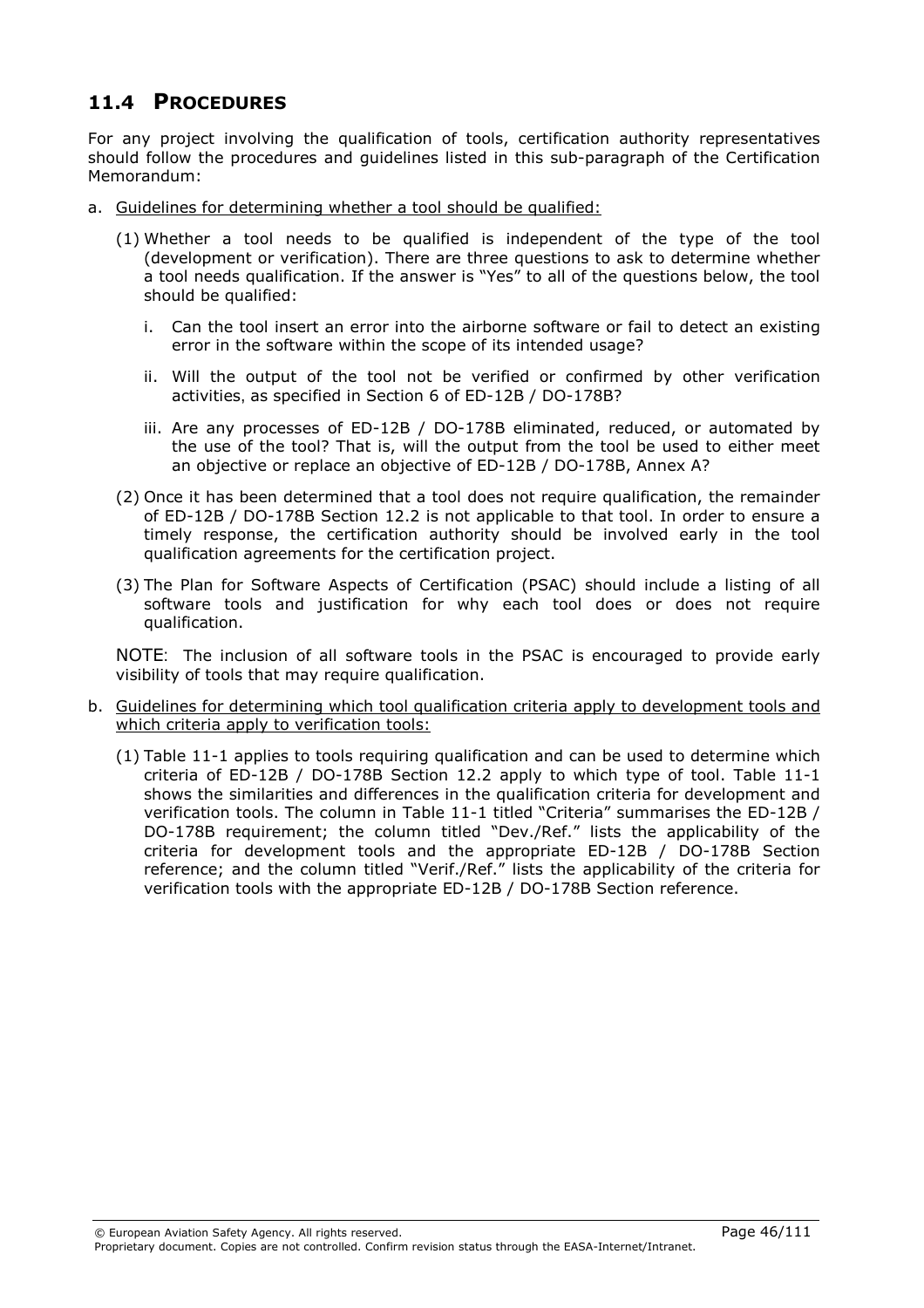| <b>Criteria</b>                                                                                                                                                                                                        | Dev./Ref.       | Verif./Ref. |
|------------------------------------------------------------------------------------------------------------------------------------------------------------------------------------------------------------------------|-----------------|-------------|
| Only deterministic tools may be qualified (to be further<br>clarified in paragraph 11.4f of this Certification<br>Memorandum).                                                                                         | Yes/12.2        | Yes/12.2    |
| Qualification should only be for a specific system; the<br>intention should be stated in the PSAC.                                                                                                                     | Yes/12.2        | Yes/12.2    |
| Combined tools should be qualified to ED-12B / DO-<br>178B, Section 12.2.1 unless partitioning can be shown<br>(to be further clarified in paragraph 11.4g of this<br>Certification Memorandum).                       | Yes/12.2.b      | Yes/12.2.b  |
| Software configuration management and software<br>quality assurance process objectives should be applied<br>to tools being qualified (to be further discussed in<br>paragraph 11.4h of this Certification Memorandum). | Yes/12.2.c      | Yes/12.2.c  |
| Qualification should satisfy the same objectives as the<br>airborne software.                                                                                                                                          | Yes/12.2.1.a    | No          |
| The software level of the tool may be reduced.                                                                                                                                                                         | Yes/12.2.1.b    | No          |
| A trial period may be used as a means to demonstrate<br>compliance with the tool operational requirements.                                                                                                             | Yes/ 12.2.1.c   | Yes/12.2.2  |
| Tool Operational Requirements should be reviewed.                                                                                                                                                                      | Yes/12.2.1.d(1) | Yes/12.2.2  |
| Compliance with Tool Operational Requirements under<br>normal operating conditions should be demonstrated.                                                                                                             | Yes/12.2.1.d(2) | Yes/12.2.2  |
| Compliance with Tool Operational Requirements under<br>abnormal<br>operating<br>conditions<br>should<br>be<br>demonstrated.                                                                                            | Yes/12.2.1.d(3) | <b>No</b>   |
| Requirements-based coverage should be analysed.                                                                                                                                                                        | Yes/12.2.1.d(4) | No          |
| Structural coverage appropriate for the tool's software<br>level should be completed.                                                                                                                                  | Yes/12.2.1.d(5) | No          |
| Robustness testing appropriate for the tool's software<br>level should be completed.                                                                                                                                   | Yes/12.2.1.d(6) | No          |
| Potential errors should be analysed.                                                                                                                                                                                   | Yes/12.2.1.d(7) | No          |

#### Table 11-1 ED-12B / DO-178B Criteria Applicable to Tool Qualification

c. Guidelines for data submittal and data availability to demonstrate tool qualification. The guidelines for data to support tool qualification are listed throughout ED-12B / DO-178B Section 12.2; however, there is no definitive guidance as to the minimum level/amount of data to be submitted to the certification authorities for tool qualification. The data submittals vary according to the type of tool being developed. Even though there are some similar guidelines for the two tool types, the data requirements for each tool type are different. Table 11-2 summarises the required tool qualification data. The column titled "Data" lists the required data for tool qualification. The column titled "Applicability" summarises whether the data is applicable for development tool qualification (Development) or verification tool qualification (Verification). The column titled "Available/Submit" summarises whether the data should be submitted to the certification authorities or just available for certification authority review. The column titled "ED-12B / DO-178B Ref." lists the ED-12B / DO-178B Section(s) that reference the criteria. The remainder of this paragraph discusses the tool qualification data summarised in Table 11- 2.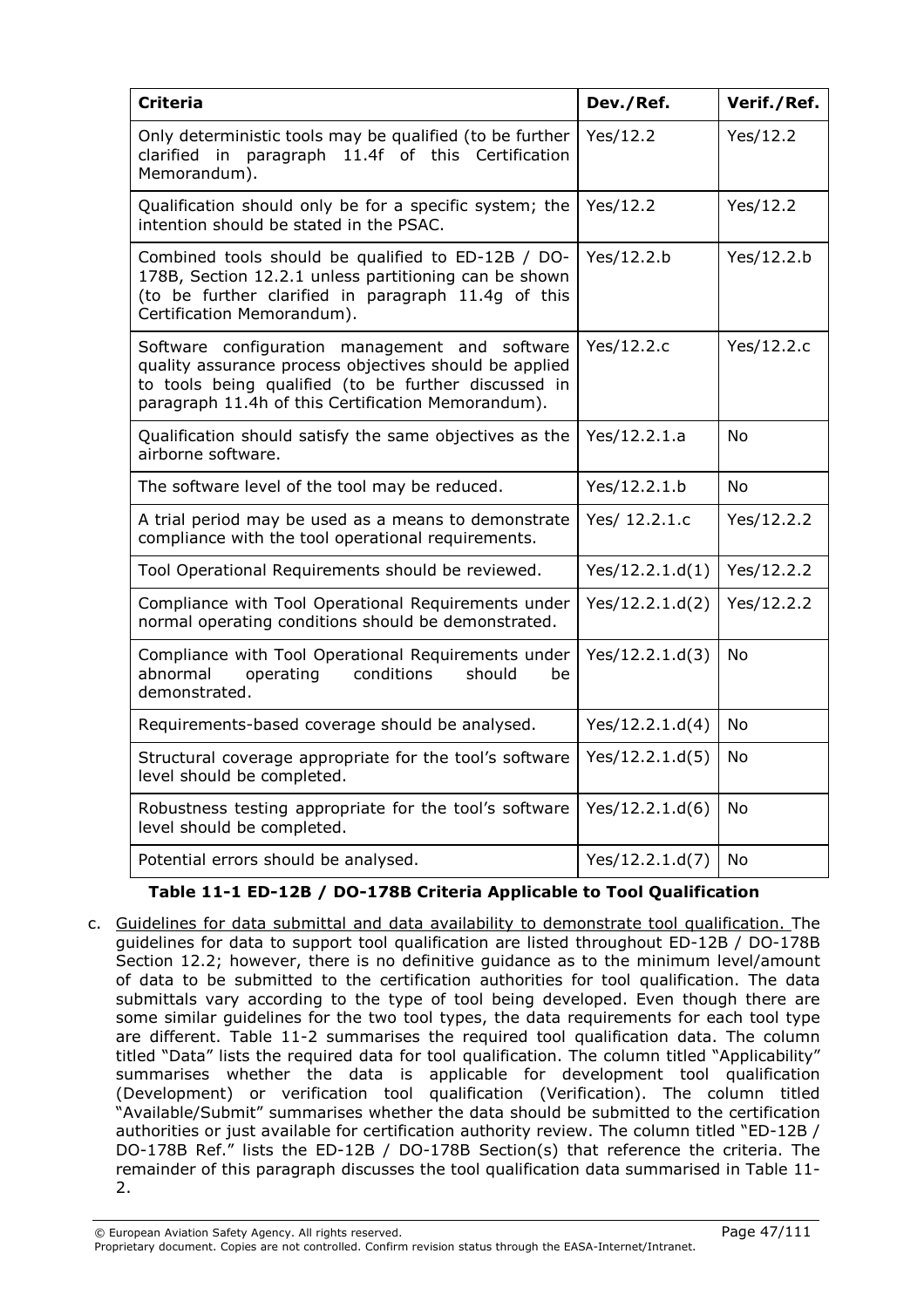| Data                                                                                            | <b>Applicability</b>                                      | <b>Available/Submit</b> | <b>ED-12B</b><br>DO-<br>$\overline{1}$<br>178B Ref. |
|-------------------------------------------------------------------------------------------------|-----------------------------------------------------------|-------------------------|-----------------------------------------------------|
| Plan for Software<br>Aspects of<br>Certification (PSAC)                                         | Verification<br>&<br>Development<br>(see<br>Note 1 below) | Submit                  | 12.2, 12.2.3.a,<br>& 12.2.4                         |
| <b>Tool Qualification</b><br>Plan                                                               | Development Only<br>(see Note 2 below)                    | Submit                  | $12.2.3.a(1)$ ,<br>12.2.3.1,<br>&<br>12.2.4         |
| <b>Tool Operational</b><br>Requirements                                                         | Verification<br>&<br>Development                          | Available               | 12.2.3.c(2)<br>&<br>12.2.3.2                        |
| Software<br>Accomplishment<br>Summary (SAS)                                                     | Verification<br>&<br>Development<br>(see Note 1 below)    | Submit                  | 12.2.4                                              |
| Tool<br>Accomplishment<br>Summary                                                               | Development<br>Only<br>(see<br>Note 2 below)              | Submit                  | &<br>12.2.3.c(3)<br>12.2.4                          |
| <b>Tool Verification</b><br>Records (for<br>example, test<br>cases, procedures,<br>and results) | Verification<br>&<br>Development                          | Available               | 12.2.3                                              |
| <b>Tool Qualification</b><br>Development data<br>(e.g., for example,<br>design, and code)       | Development                                               | Only Available          | 12.2.3                                              |

#### Table 11-2 Data Required for Tool Qualification

NOTE 1: For development tool qualification, the PSAC should reference the Tool Qualification Plan and the SAS should reference the Tool Accomplishment Summary.

NOTE 2: The Tool Qualification Plan and the Tool Accomplishment Summary may be developed for verification tool qualification, if the applicant so desires.

- (1) Verification Tool Qualification Data. Of the two tool qualification types, verification tools require the fewest data submittals and availability. Data for verification tool qualification are discussed below:
	- i. For verification tools, the applicant should specify the intent to use a verification tool in the PSAC (reference ED-12B / DO-178B, Section 12.2). The PSAC should be submitted to the certification authorities and should include the intended tool qualification schedule. This alerts the certification authority representative to provide a response to the intended use of the tool and opens a dialogue on acceptable qualification methods and documentation approaches. The certification authority should provide a written response to the applicant on the acceptability of the approach listed or referenced in the PSAC in a timely manner (i.e., the verification tool qualification approaches in the PSAC should be reviewed and approved or addressed in a timely manner).
	- ii. For verification tool qualification, the Tool Operational Requirements should be documented and made available to the certification authorities (see ED-12B / DO-178B, Section 12.2.3.2). The requirements for the Tool Operational Requirements data are discussed in paragraph 11.4d of this Certification Memorandum.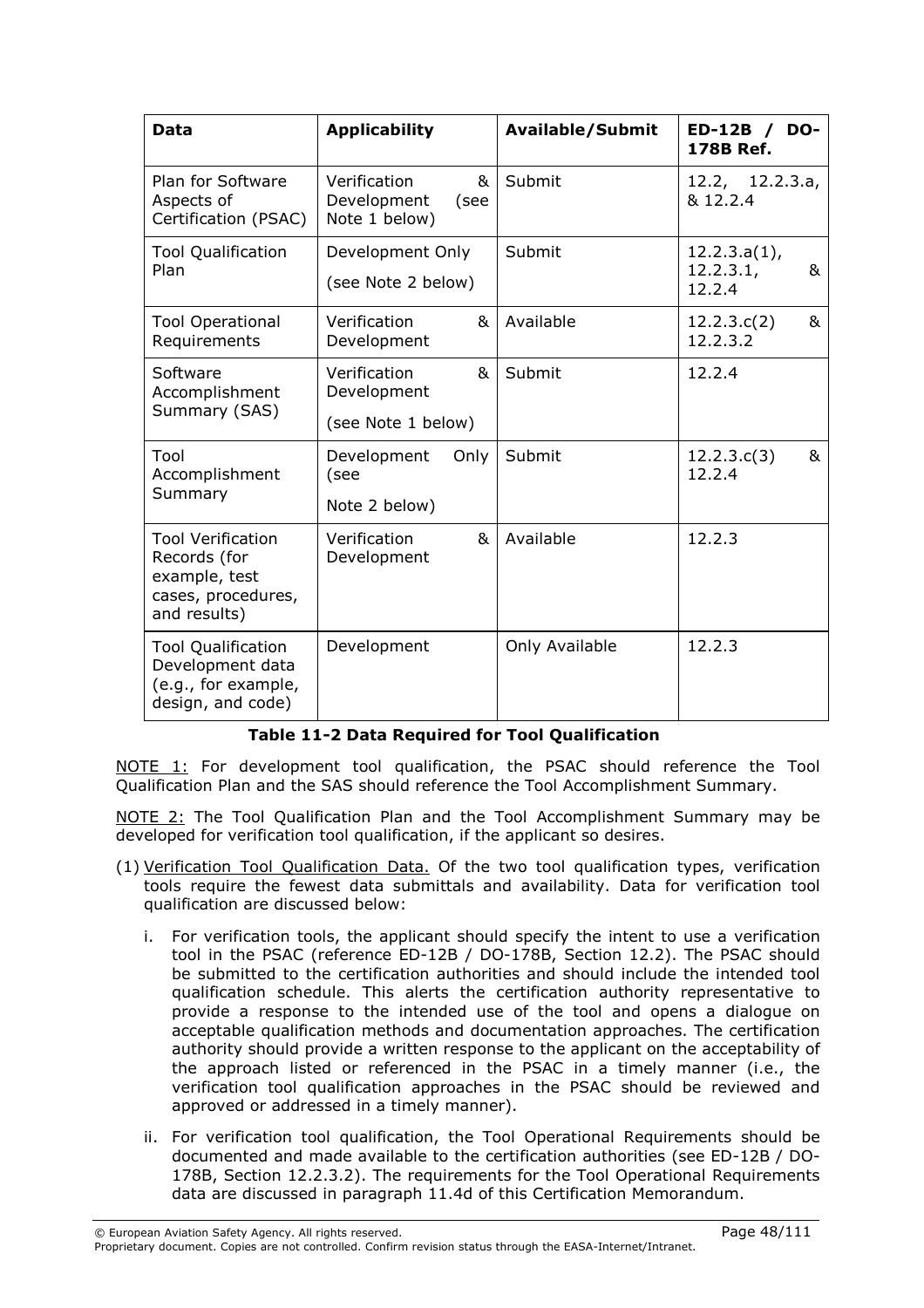- iii. Data showing that all of the requirements in the Tool Operational Requirements have been verified should also be documented and available for certification authority review. Sufficient verification data is needed to demonstrate normal operation only and will vary depending on the complexity of the tool, the purpose of the tool, and how the tool is used. The applicant may package these verification data in any document they choose.
- iv. An entry summarising the results of the verification tool qualification should be included in the Software Accomplishment Summary (SAS). The SAS should be submitted to the certification authorities. This allows the certification authority to approve the results of the verification data and provides evidence of the tool qualification status.

NOTE: The applicant may choose to provide a separate Tool Qualification Plan and Tool Accomplishment Summary referenced by entries in the PSAC and the SAS for software verification tools. Entries are still required in the PSAC and SAS. This is an acceptable approach and has the added benefit of providing the ability to reference a data package for reuse in subsequent certifications or in different certifications where the usage of the tool can be shown to be identical.

- (2) Development Tool Qualification Data. There are additional requirements for a software development tool. The criteria for qualifying a software development tool are similar to the approval process for the airborne software. For software development tool qualification, the following data submittal and availability items should be considered:
	- i. The actual qualification approach and data to be provided are specified in the Tool Qualification Plan. The Tool Qualification Plan should be submitted to the certification authorities for approval.
	- ii. The Tool Accomplishment Summary should also be submitted to the certification authorities for approval. It summarises the results of the tool qualification process and describes and references the relevant tool qualification data.
	- iii. The PSAC and SAS should be submitted to and approved by the certification authorities. However, these documents will likely only reference the Tool Qualification Plan and the Tool Accomplishment Summary documents.
	- iv. The Tool Operational Requirements should be documented and made available to the certification authorities (reference ED-12B / DO-178B, Section 12.2.3.2). The requirements for the Tool Operational Requirements data are discussed in paragraph 11.4d of this Certification Memorandum.
	- v. Data that shows that all of the requirements in the Tool Operational Requirements have been verified should also be documented and made available for certification authority review. Sufficient verification data is needed to demonstrate under normal and abnormal operational conditions. The data will vary depending on the complexity of the tool, the purpose of the tool, and how the tool is used. The applicant can package this verification data in any document they choose.
	- vi. Other tool qualification data, such as design, code, test cases and procedures, etc. should be available for certification authority review.
- (3) The certification authority representatives involved should strive to use the document format and media used by the applicant. Any repackaging for submittal to the certification authorities should be undertaken only when the certification authorities are unable to review the data in the manner presented by the applicant or if the applicant is unable to meet the data retention requirements.
- d. Guidelines for evaluating acceptability of Tool Operational Requirements data: Tool Operational Requirements for any tool that requires qualification should be completed and made available for certification authority review. A complete set of operational requirements is necessary to communicate to both the user and the certification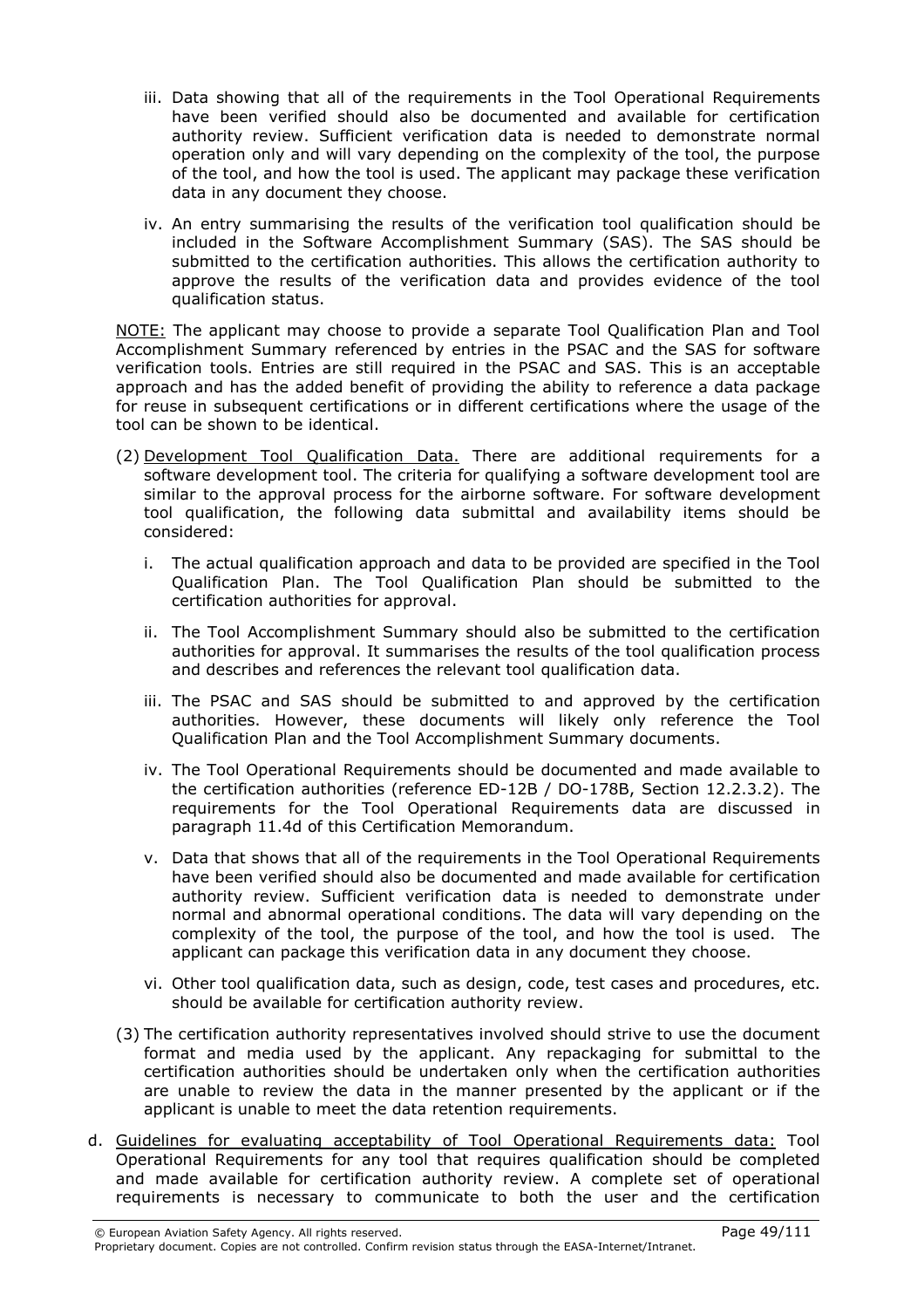authority what the tool does, how it is used, and the environment in which it performs. The Tool Operational Requirements should identify all functional and technical features of the tool and the environment in which it is installed (see ED-12B / DO-178B, Section 12.2.3.2). The information required is different depending on the type of tool:

- (1) For a verification tool, the Tool Operational Requirements should provide at least the following information:
	- i. The tool's functionality in terms of specific requirements that are verified as part of the tool's qualification tests.
	- ii. A definition of the tool's operational environment, including operating system and any other considerations (e.g., an analysis of what tools will not do and what is required to cover that shortage (e.g., extensions to checklists, test cases) and any specialised hardware requirements (e.g., processors, special test equipment, or interfaces)).
	- iii. Any other information necessary for the tool's installation or operation (e.g., User's Manual) should be included in the Tool Operational Requirements.
- (2) A development tool needs to include all the information listed above for verification tools but should also include at least the following:
	- i. Software development processes performed by the tool.
	- ii. Expected response under abnormal operating conditions.

NOTE: In some cases the User's Manual or other supplier documentation may contain the needed information. Where additional information is included over and above the required information, the required information should be clearly identified. In the case where there is insufficient information from the tool supplier, the applicant should provide the missing information.

- e. Guidelines on acceptable verification of the Tool Operational Requirements: Development and verification tools require verification of the Tool Operational Requirements. For verification tools, only verification over the normal operating conditions is required; whereas for development tools, verification over the abnormal operating conditions is also required. ED-12B / DO-178B Sections 6.4.2.1 and 6.4.2.2 describe verification for normal and abnormal conditions and will not be covered in this section of the Certification Memorandum. However, since the operational requirements may contain additional information not directly related to the verification activity (e.g., the appearance of menus, dialog boxes, configuration), additional guidance is needed to reduce unnecessary verification for verification tools. For verification tools only, those portions of the operational requirements that are used directly in the setting up, conducting, monitoring, and reporting of verification need to be verified as part of tool qualification. The applicant should ensure that those features/portions of the verification tool that are not used have no adverse impact on those features/portions that are being used. If additional features are used at a later time, then additional verification will be required.
- f. Guidelines on the interpretation of the determinism of tools:
	- (1) Although only deterministic tools can be qualified (see section 12.2 of ED-12B / DO-178B), the interpretation of determinism is often too restrictive. A restrictive interpretation is that the same apparent input necessarily leads to exactly the same output. However, a more accurate interpretation of determinism for tools is that the ability to determine correctness of the output from the tool is established. If it can be shown that all possible variations of the output from some given input are correct under any appropriate verification of that output, then the tool should be considered deterministic for the purposes of tool qualification. This results in a bounded problem.
	- (2) This interpretation of determinism should apply to all tools whose output may vary beyond the control of the user, but where that variation does not adversely affect the intended use (e.g., the functionality) of the output and the case for the correctness of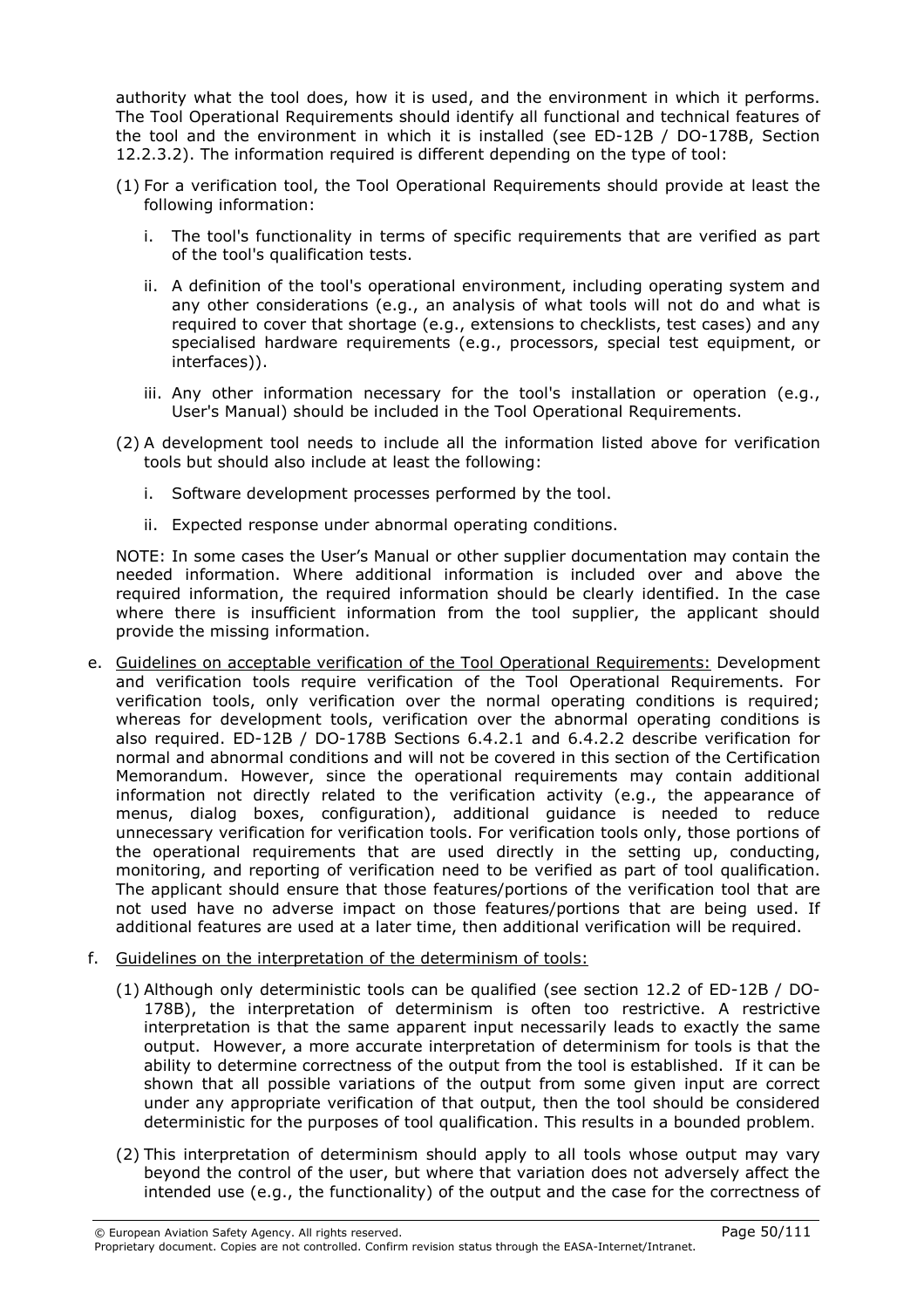the output is presented. However, this interpretation of determinism does not apply to tools that have an effect on the final executable image embedded into the airborne system. The generation of the final executable image should meet the restrictive interpretation of determinism.

- (3) As an example, a tool may have a graphical user interface that allows the user to interact in a diagrammatic fashion. Underlying this tool are data tables that capture the intended meaning of those diagrams. Often, however, the output from these tools is at least partially driven by the physical ordering of the entries in these data tables, and the ordering of the data table entries is not controlled by the tool user. However, the correctness of the tool's output can be established. With the restrictive interpretation of determinism, this tool could not be qualified. However, with the expanded interpretation, qualification may be possible.
- g. Guidelines for qualifying combined development and verification tools:
	- (1) The guidelines in this paragraph apply only to tools which provide combined development and verification functions where the output of both the development and the verification functions are being used to eliminate, reduce, or automate processes of ED-12B / DO-178B. Combined tools that are used to eliminate, reduce, or automate only development objective(s) or only verification objective(s) should be qualified as such irrespective of the other capabilities present in that tool.
	- (2) Qualification of combined tools (when both the development and verification functions are being used to meet or replace objectives of ED-12B / DO-178B) should be performed to the quidance equivalent to the airborne software level *unless* protection/partitioning between the two functions can be demonstrated. Acceptable evidence of this protection/partitioning would be to show that the output of one function of the tool has no effect on the output of the other function of the tool (i.e., the tool capabilities are functionally isolated).
	- (3) When protection/partitioning between the development and verification functions is shown, the protected/partitioned functions may be qualified as if they were separate development and verification tools (i.e., the verification functions may be qualified to the criteria for verification tools).
- h. Guidelines on configuration management of qualified tools: In order to receive credit (i.e., meet or replace ED-12B / DO-178B objectives) for the use of qualified tools, those tools should be kept under configuration management. Not all of the requirements for configuration management of tools are contained in ED-12B / DO-178B Section 12.2. Section 12.2.3b of RTCA/DO-178B specifies the control categories for development and verification tool qualification data (see also Section 7.2.9b of RTCA/DO-178B). The control category for development tool qualification data should be the same as that required for airborne software of the same level (that is, the "CC1" and "CC2" criteria in Annex A tables applies to development tool qualification data). Verification tool qualification data, on the other hand, may be categorized as control category  $#2$ .
- i. Guidelines on verifying changes to previously qualified tools: A software change impact analysis should be conducted on all changes to tools that have been previously qualified. The analysis should be thorough enough to assess the impact of the tool change on the product, as well as other tools under the influence of the change. A regression analysis may form part of the change impact analysis.
- j. Guidelines for tools developed before AMC 20-115B issuance: Software tools used on pre-ED-12B / DO-178B projects may be qualified for use on projects where ED-12B / DO-178B is the means of compliance, if they meet the guidelines of this section. As an alternative, service history may be considered for such tools (see Section 4.11 of ED-94B / DO-248B for more information on qualification of tools using service history).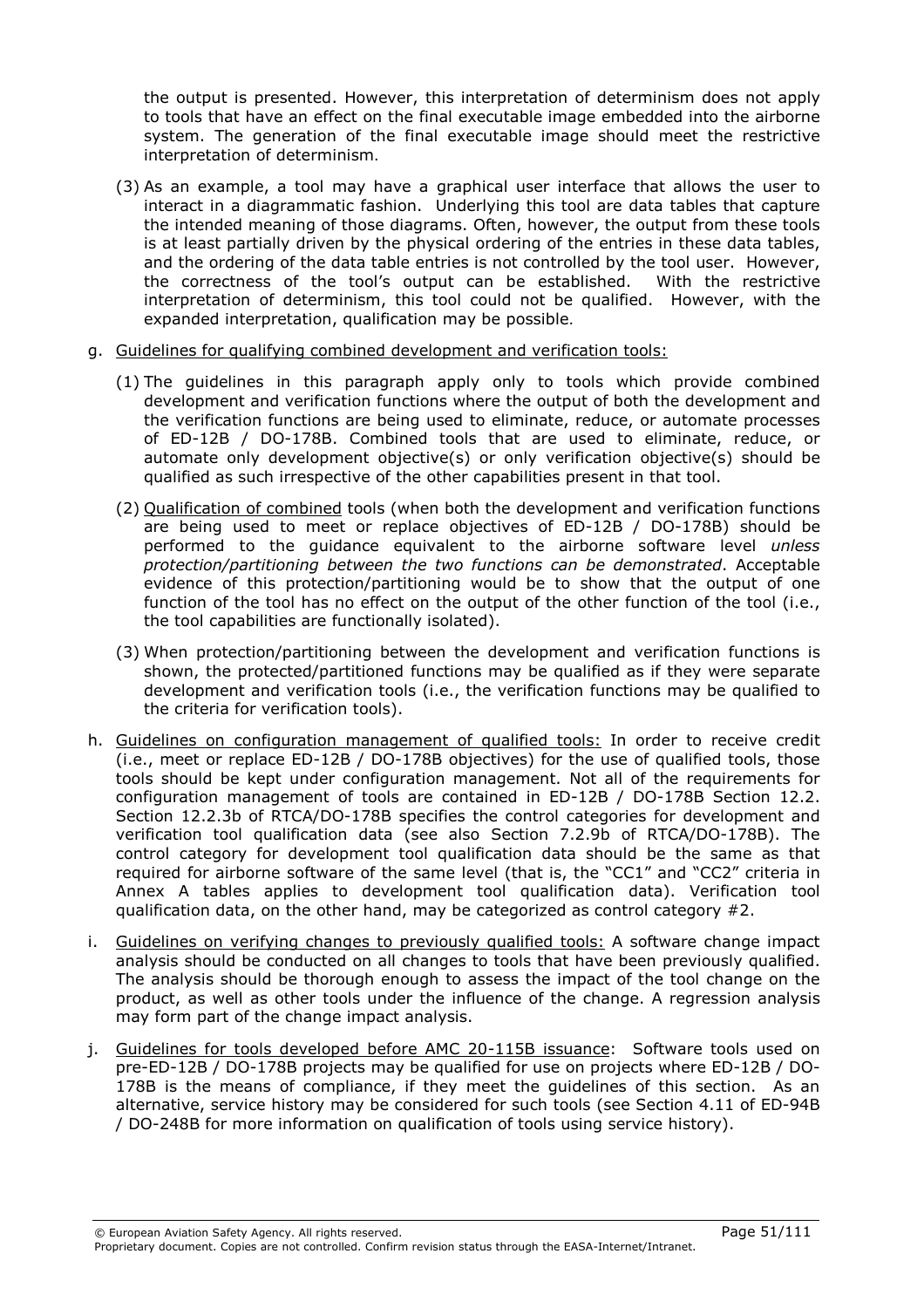# 12 GUIDELINES FOR THE CERTIFICATION OF SOFTWARE CHANGES IN LEGACY SYSTEMS USING ED-12B / DO-178B

### 12.1 PURPOSE

This section provides guidelines regarding the application of ED-12B / DO-178B to software for systems that were developed prior the issuance of JAA Temporary Guidance Leaflet No. 4: "Recognition of EUROCAE ED-12B / RTCA DO-178B", on 1 October 1996. These systems are referred to as legacy systems throughout this section and refer to systems developed under ED-12 or ED-12A.

AMC 20-115B, published on Nov 5th, 2003 (EASA Decision 2003/12/RM) recognises ED-12B / DO-178B as an acceptable means of compliance for the evaluation of software in airborne systems. The ED-12B / DO-178B guidance for legacy systems is frequently misinterpreted and is not being consistently applied. This section of the Certification Memorandum does not change the intent of ED-12B / DO-178B with regard to legacy systems but clarifies the application of ED-12B / DO-178B.

### 12.2 BACKGROUND

On January 11, 1993, the FAA issued AC 20-115B which recognised DO-178B as a means to secure FAA certification of digital computer software. Prior to the issuance of AC 20-115B, many airborne systems were approved using DO-178 or DO-178A. These systems are referred to as legacy systems.

On 1 October 1996, the JAA published Temporary Guidance Leaflet (TGL) No. 4, which also recognised ED-12B / DO-178B as a means to secure JAA certification of digital computer software. Systems developed under ED-12 or ED-12A thus also became legacy systems.

TGL N°4 was superseded by ACJ 20-115B (published in GAI 20 dated 1st May 2002).

ACJ 20-115B was superseded by AMC 20-115B, published on Nov  $5<sup>th</sup>$ , 2003 (EASA Decision 2003/12/RM).

Many manufacturers are striving to use ED-12B / DO-178B on their legacy systems. There are several items to keep in mind when addressing the use of  $ED-12B / DO-178B$  on legacy systems:

- a. ED-12B / DO-178B is different from the two previous versions of ED-12. The major change from the previous versions is the emphasis on a set of co-ordinated objectives rather than a collection of unrelated goal statements. There is also a change from an emphasis on documentation to an emphasis on process objectives and the data needed to demonstrate compliance with those objectives. Software testing is the most visible difference between ED-12B / DO-178B and previous versions. Therefore, software in legacy systems approved under a previous version may not have the same level of software testing assurance as that invoked by ED-12B / DO-178B (i.e., ED-12B / DO-178B clarifies the scope and extent of software testing and test coverage). For new projects, AMC 20-115B effectively cancels all previous versions of ED-12 / DO-178 as acceptable means of compliance in new projects. Therefore, changes/modifications to software accepted prior to the issuance of AMC 20-115B should be evaluated using ED-12B / DO-178B when they are migrated to new aircraft and/or engines.
- b. Another difference between ED-12B / DO-178B and earlier versions is the classification of software levels and the need to perform a safety assessment to determine the software level. Previous versions only recognised three software levels, whereas ED-12B / DO-178B recognises five software levels. ED-12B / DO-178B provides no guidance to show correspondence between these levels. This section of the Certification Memorandum will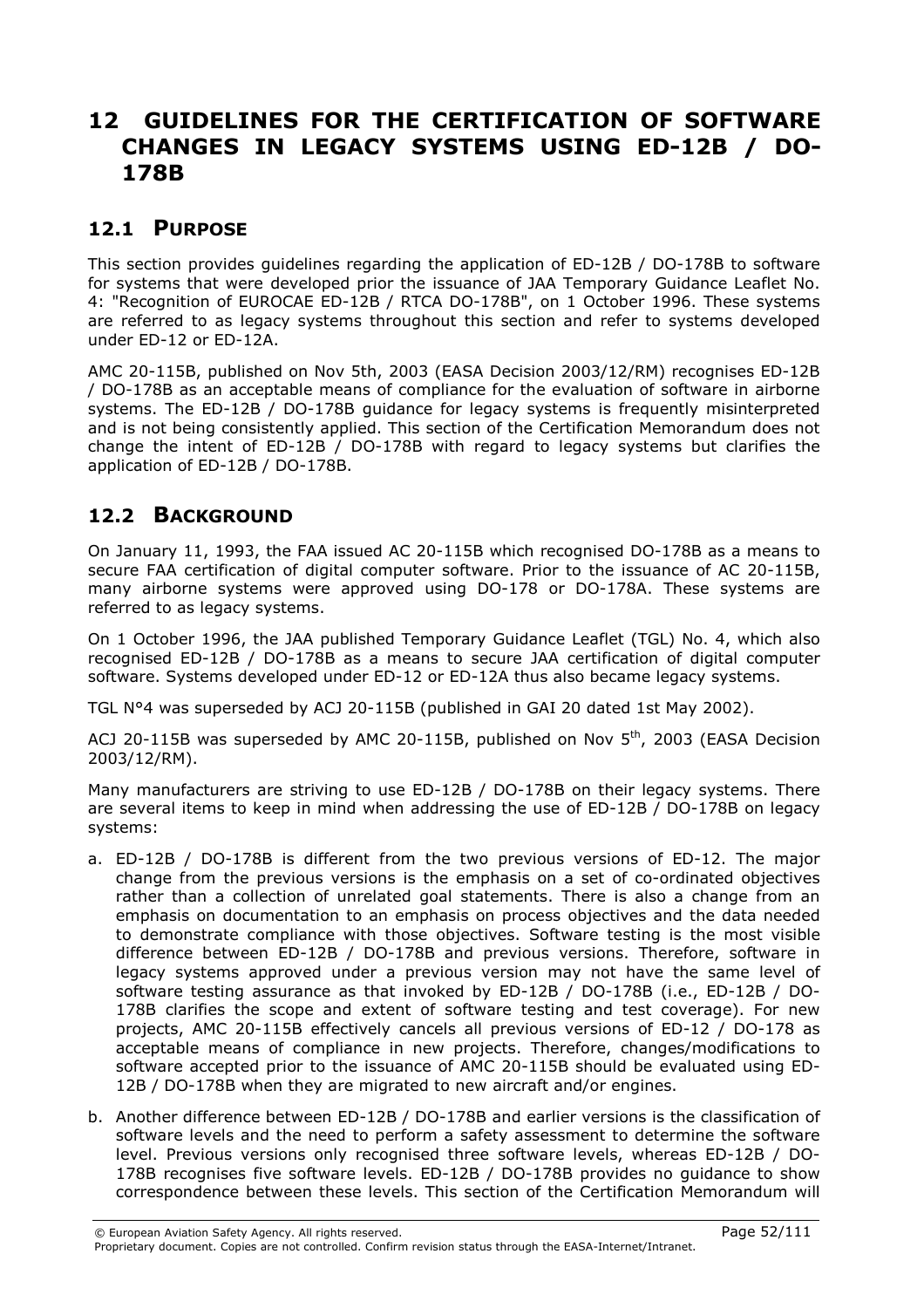provide a method to establish that correspondence. Once the correspondence has been established, then guidance provided by ED-12B / DO-178B may be applied to upgrade from a lower level to a higher level.

- c. Prior versions of ED-12 do not address the qualification of software development and verification tools. In many cases tools are involved in making changes to legacy systems. Therefore, modification projects for legacy systems are faced with the issue of how to address tools that were used and not evaluated as part of the original certification. The subject of tool qualification is specifically addressed in section 11 of this document. Section 11.4 j addresses pre ED-12B / DO-178B tools.
- d. After reviewing field experience with numerous changes, a procedure was developed to provide a more consistent approach to address changes to the software of legacy systems. The approach described in this section takes advantage of previous certifications while ensuring that software changes are properly implemented and satisfy current regulations and guidance. (Note: If the system contains multiple levels of software, the procedure should be applied to each of the partitioned sections that is affected by the change).

## 12.3 DISCUSSION

- a. If the software level of the legacy system cannot be shown to be equivalent to or better than that required by the product installation being considered, then the software should be upgraded in accordance with procedures defined in ED-12B / DO-178B Section 12.1.4, "Upgrading a Development Baseline." This will require a complete re-evaluation to demonstrate assurance to the appropriate objectives of ED-12B / DO-178B. Determining equivalence is addressed in paragraph 12.4 of this Certification Memorandum; however, application of ED-12B / DO-178B Section 12.1.4 is not addressed further in this Certification Memorandum.
- b. There are four variables that can affect the actions needed in response to changes to software in legacy systems:
	- (1) the certification basis for the original product or installation of the legacy system containing the legacy software, (i.e. the regulations, the RTCA/DO-178 version, and software level applied to the original approval),
	- (2) whether ED-12B / DO-178B or a previous version is the accepted means of compliance for software for the product or installation under consideration, (and whether the software level is the same as or equivalent to the software level for the original certification),
	- (3) whether the software is being modified or unchanged, (and how many other times it has been changed since the original certification, and the reason for those changes), and
	- (4) whether the software and the legacy system are being installed on the same or a different aircraft and/or engine.
- c. Assuming that the software levels can be shown to be equivalent, the majority of legacy system issues of concern can be categorised into the following groups:
	- (1) Legacy systems software is not modified and is reinstalled on the original aircraft and/or engine (see paragraph 12.4b of this Certification Memorandum)
	- (2) Legacy systems software is not modified but is installed on a different aircraft and/or engine where ED-12B / DO-178B is not adopted as the means of compliance for software (see paragraph 12.4b of this Certification Memorandum).
	- (3) Legacy systems software is modified and is reinstalled on the original aircraft and/or engine (see paragraph 12.4c of this Certification Memorandum).
	- (4) Legacy systems software is modified and is installed on a different aircraft and/or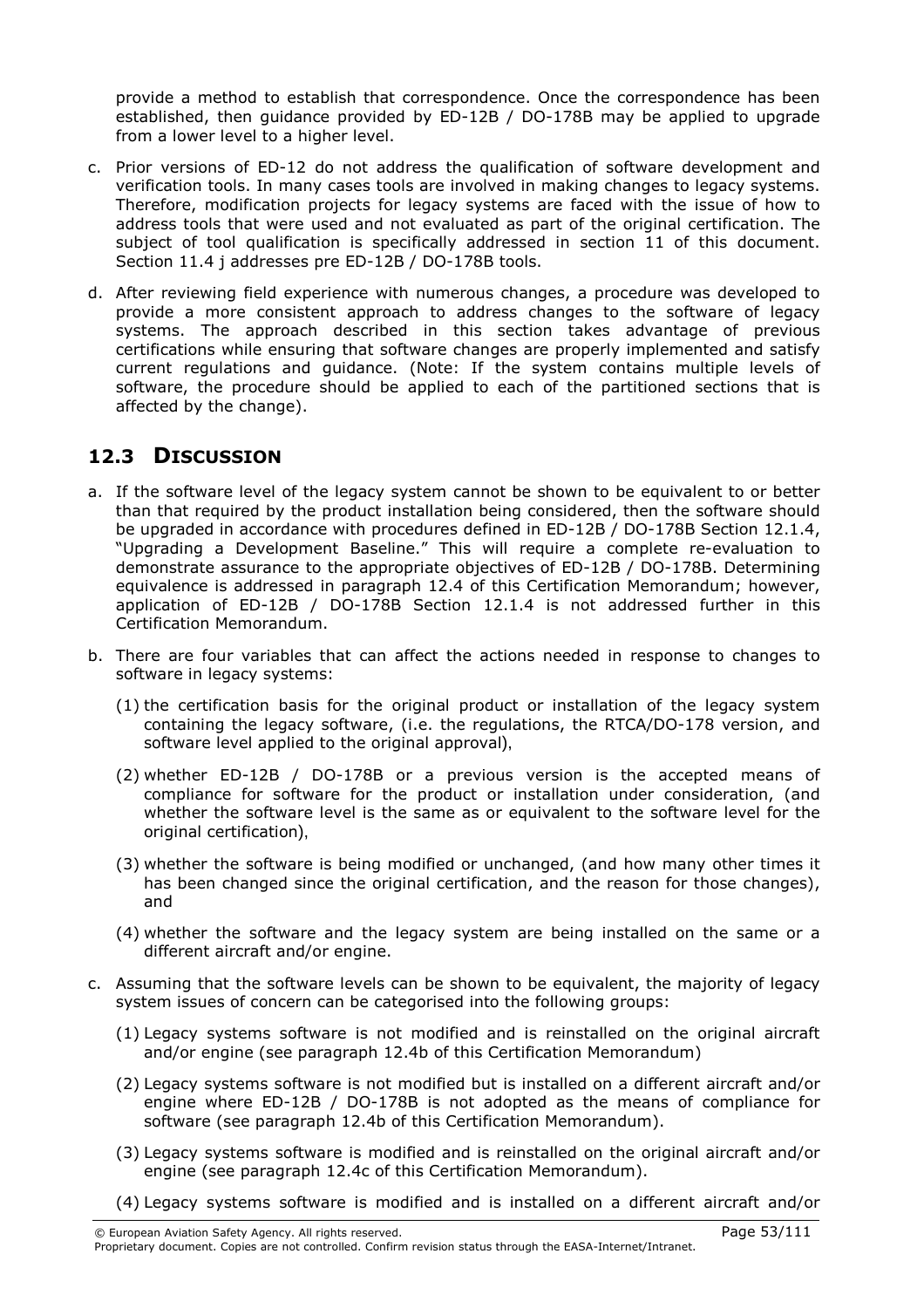engine where ED-12B / DO-178B is not adopted as the means of compliance for software (see paragraph 12.4c of this Certification Memorandum).

- (5) Legacy systems software is modified and is installed on a different aircraft and/or engine where ED-12B / DO-178B is adopted as the means of compliance for software (see paragraph 12.4d of this Certification Memorandum).
- (6) Legacy systems software is not modified but is installed on a different aircraft and/or engine where ED-12B / DO-178B is adopted as the means of compliance for software (see paragraph 12.4e of this Certification Memorandum).
- d. Legacy systems, by definition, already have a recognised approval for installation or manufacturing through the Type Certificate (TC), Supplemental Type Certificate (STC) or Approvals of Changes to Type Design processes. If there are no changes to the software of these systems, then the original approval of the software may still be valid, assuming that equivalence to the required software level for the current installation can be ascertained (as further discussed in paragraph 12.4 of this Certification Memorandum). Prior to installation of the system in an aircraft or engine, there should be an assessment to ensure that the legacy system will not be used in a significantly different manner than that covered by the original installation certification.
- e. Systems with small, simple changes should be handled as changes under the original certification basis (i.e., ED-12B / DO-178B does not need to be applied to the changes).

Examples of software changes that might be classified as small and simple include:

- Gain changes where the new gain is within a band of gain settings originally tested,
- Changes to maintenance information formatting,
- Adding an additional output interface,
- Changing data in a personality module that is within the set of options previously verified and approved.
- 1) The certification authorities should be able to readily establish that these changes have been performed correctly under the original certification basis. The normal data submittals appropriate to the revision of ED-12 / DO-178 used for the original certification will still need to be evaluated to ensure that the changes are implemented correctly. If this cannot be done, then this is not a small, simple change.
- 2) The determination of whether a change is small, simple cannot be made by objective considerations such as metrics or a count of lines of code. Therefore, this determination will be based on the individual judgement of the certification authorities specialists involved.

NOTE: This process of allowing small, simple changes should not be followed, if the system is being used differently than the original certification project, or if the system has experience service difficulties.

- f. When changes are made to legacy systems beyond the small, simple changes, assurance that the changes have been correctly implemented and verified will be required. The following items should be considered:
	- (1) Earlier versions of ED-12 / DO-178 do not contain well-defined acceptance criteria for several of the objectives and guidelines. One example is in the area of testing. ED-12B / DO-178B requires that testing be of sufficient rigour to provide specific structural coverage criteria and provide specific criteria for that rigour, whereas ED-12A / DO-178A only requires that testing exercise the logic and computations but does not specify any criteria for how extensively the logic should be exercised.
	- (2) Additionally, some newer technologies and tool qualification are not even addressed in the earlier versions of ED-12 / DO-178. In all cases where ambiguities exist, the material in ED-12B / DO-178B should be used to provide a more exact interpretation.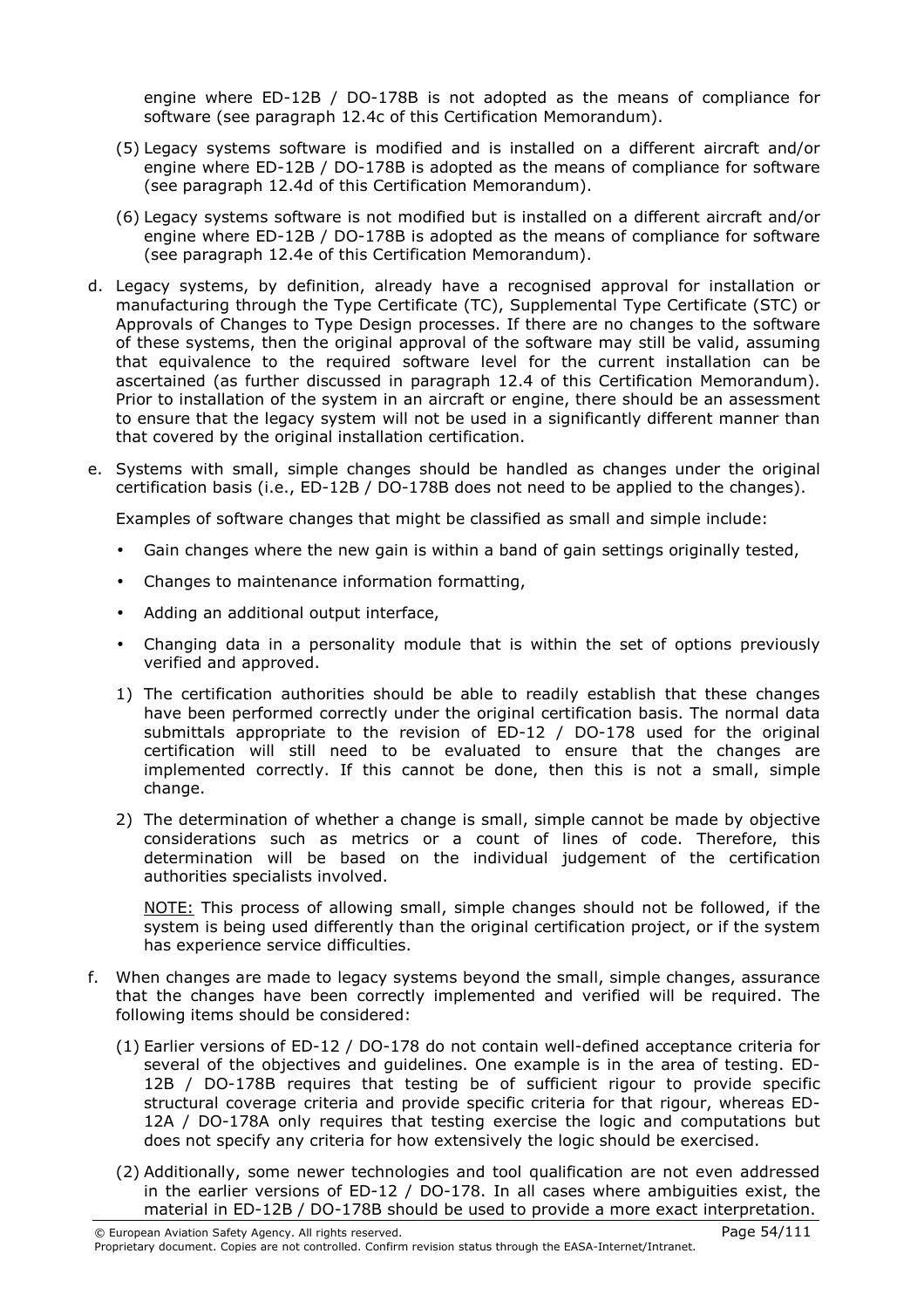- (3) To be consistent with prior certifications, ED-12B / DO-178B should be used to evaluate the processes used to make the change, the changed software components, and those components affected by the software changes. Affected components should be identified by performing a change impact analysis of the software changes and identifying impacts on other components, interfaces, timing, memory, etc. (e.g., control coupling analysis, data coupling analysis, timing analysis, memory usage analysis, etc.). These analyses should also identify the level and extent of regression testing needed to verify the change.
- (4) The unaffected portions of the software already have a certification basis and could be accepted in accordance with paragraph 12.3c of this Certification Memorandum. (It should be noted that the unaffected portion is the software that neither changed nor was affected by the change as determined by analysis of control flow, data flow, or timing. The change impact analysis is used to determine the affected and unaffected portions.)

In most cases, the risk of latent errors remaining in the software may be further mitigated by considering the benefit of service experience in conjunction with the prior certification. ED-12B / DO-178B Section 12.3.5, "Service Experience," contains a number of criteria that should be satisfied to allow the use of service experience. By virtue of the previous certification of the software, it may be assumed as already meeting many of the provisions of ED-12B / DO-178B Section 12.3.5. Little or no additional data may be needed from the applicant regarding service experience under Section 12.3.5 if the applicant has sufficient relevant service history data and no inservice problems have occurred with the system.

Note: The note in Section 12.3.5g of ED-12B / DO-178B does imply that additional data may be required to verify system safety objectives for software components and should be appropriately considered.

- (5) If a major change has been approved to ED-12B / DO-178B and the majority of the software (e.g. 90% of the software source code) complies with ED-12B / DO-178B, the entire software may be considered to comply with ED-12B / DO-178B for the appropriate software level.
- (6) Once an ED-12B / DO-178B-compliant change process is in place to address a major software change, that process should be applied to all subsequent changes to that software.

## 12.4 PROCEDURES

For any project involving changes to a legacy system or a different installation for a legacy system, the certification authorities should follow the procedures listed in this section of the Certification Memorandum.

a. The certification authorities should establish that there is equivalence between the legacy system's software level (s) and the proposed installation's software level using Table 12- 1 below. Table 12-1 illustrates the equivalence between ED-12/DO-178, ED-12A/DO-178A and ED-12B / DO-178B. Table 12-1 is designed as a truth table asking the following question: "If the Legacy System has a specific ED-12/ED-12A (DO-178/DO-178A) software level, can it automatically considered 'equivalent to' a certain ED-12B / DO-178B level (and be installed on the product requiring that ED-12B / DO-178B level)?" For example, if the legacy system has ED-12A/DO-178A Level 2 software, it can be installed on a product requiring ED-12B / DO-178B Levels C, D, or E.

There are two entries in Table 12-1 that may require additional analysis before determining equivalency; these instances are shown by an "Analyse" in Table 12-1. There should be an agreement between the certification authorities and applicant, when analysis is required.

If equivalency is not established by Table 12-1 (i.e., a "NO" entry in the table), the provisions of ED-12B / DO-178B Section 12.1.4 should be applied to the software application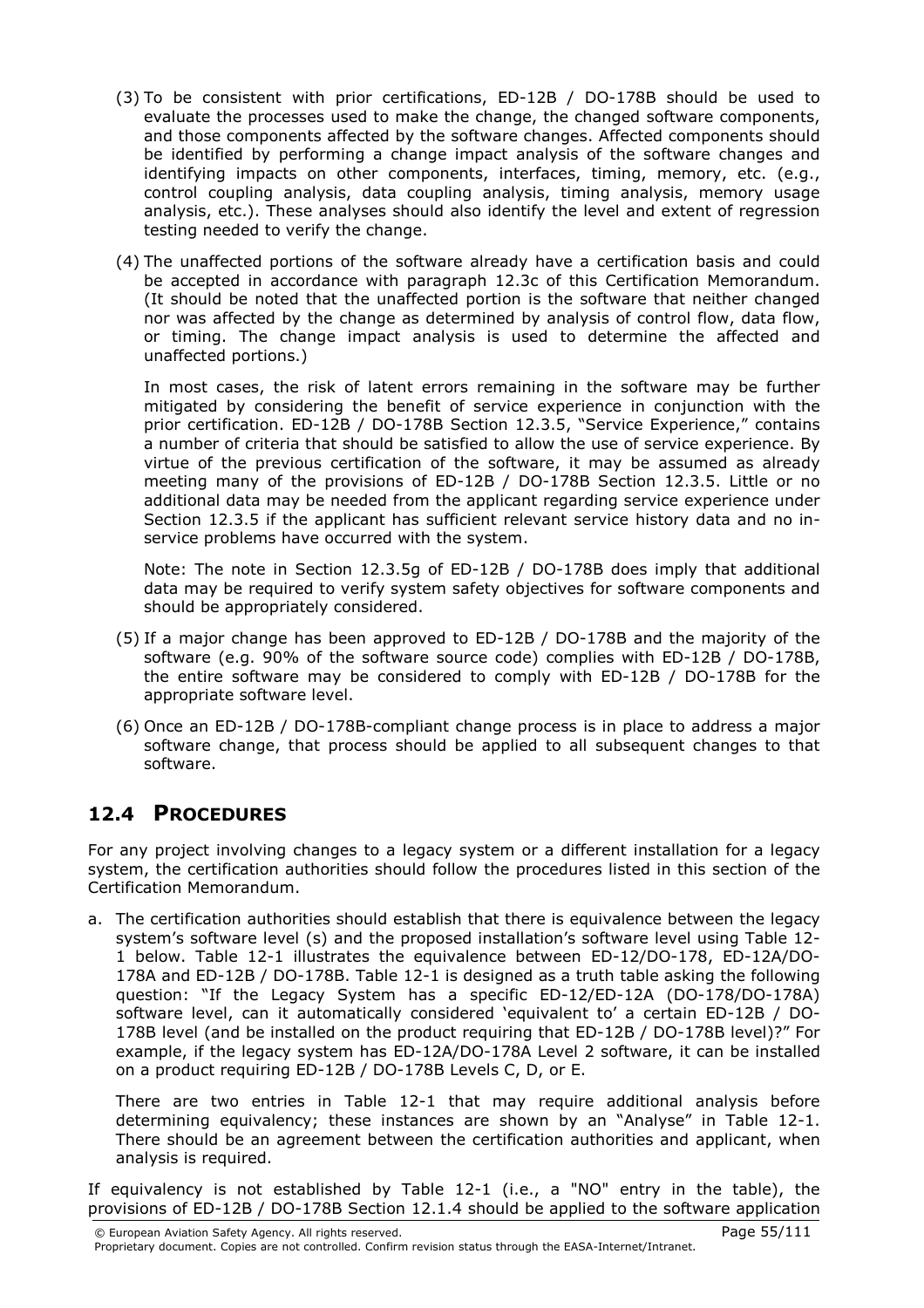or partition to upgrade the software level. Procedures for applying Section 12.1.4 are not covered by this section of the Certification Memorandum. The remainder of this section of the Certification Memorandum assumes that equivalency has been established.

|                                                                                | Legacy System Software Level per ED-12/ED-12A |                        |                           |
|--------------------------------------------------------------------------------|-----------------------------------------------|------------------------|---------------------------|
| ED-12B / DO-<br>178B SW Level<br><b>Required by the</b><br><b>Installation</b> | <b>Critical/Level</b>                         | <b>Essential/Level</b> | Non-essential/<br>Level 3 |
| A                                                                              | Possibly YES<br>after Analysis                | <b>NO</b>              | NO.                       |
| B                                                                              | <b>YES</b>                                    | NO/Analyse             | NO.                       |
| $\subset$                                                                      | <b>YES</b>                                    | <b>YES</b>             | NO.                       |
| D                                                                              | <b>YES</b>                                    | <b>YES</b>             | <b>NO</b>                 |
| F                                                                              | <b>YES</b>                                    | <b>YES</b>             | YES                       |

|  |  | <b>Table 12-1 Software Level Equivalence</b> |
|--|--|----------------------------------------------|
|  |  |                                              |

- b. If the legacy system's software is unmodified and is being reinstalled on the same aircraft or engine or a different aircraft or engine where ED-12B / DO-178B is not required, then the original assurance process and associated data submittals may be accepted. This is only true if the system is being used in exactly the same way as originally installed in a certified product, has no added functionality since the original or subsequent certification approvals, and has not experienced service difficulties (e.g., Airworthiness Directives, Service Bulletins, etc.).
- c. If the legacy system's software is modified and installed on the same aircraft or engine or on a different aircraft or engine where ED-12B / DO-178B is not adopted as the means of demonstrating compliance for software, then either the compliance means of the original aircraft or engine or the compliance means of the original legacy system may be used. Again, this is only true if the system is being used in exactly the same way as originally certified, has no added functionality since the original certification, and has not experienced in-service difficulties. A change impact analysis should be conducted to evaluate the software modifications and to apply appropriate regression testing.
- d. If the legacy system software is modified and installed on different aircraft or engine where ED-12B / DO-178B is adopted as the means of demonstrating compliance, it should be assessed whether the change is a small, simple change (as discussed in paragraph 12.3d of this Certification Memorandum). Any changes determined to be small, simple changes may be handled in the same manner as the not modified case discussed in paragraph 12.4b of this Certification Memorandum. The determination of whether a change is a small, simple change shall be at the discretion of the certification authorities specialists involved or under the privileges of a Design Organisation Approval. Some representative, but not exhaustive examples, of small, simple changes are given in paragraph 12.3d of this Certification Memorandum.
	- (1) If the change is not a small, simple change, all the changes to the software and all of the components affected by the change should be assured using ED-12B / DO-178B (as discussed in paragraph 12.3f of this Certification Memorandum). The change impact analysis is the normal means of determining affected components. A description of change impact analysis is beyond the scope of this Certification Memorandum. However, the project plans and processes and the change activities and items of evidence should be shown to meet the objectives of ED-12B / DO-178B. For example, if the original software was not evaluated using the structural coverage criteria in ED-12B / DO-178B Section 6 and Annex A, then ED-12B / DO-178B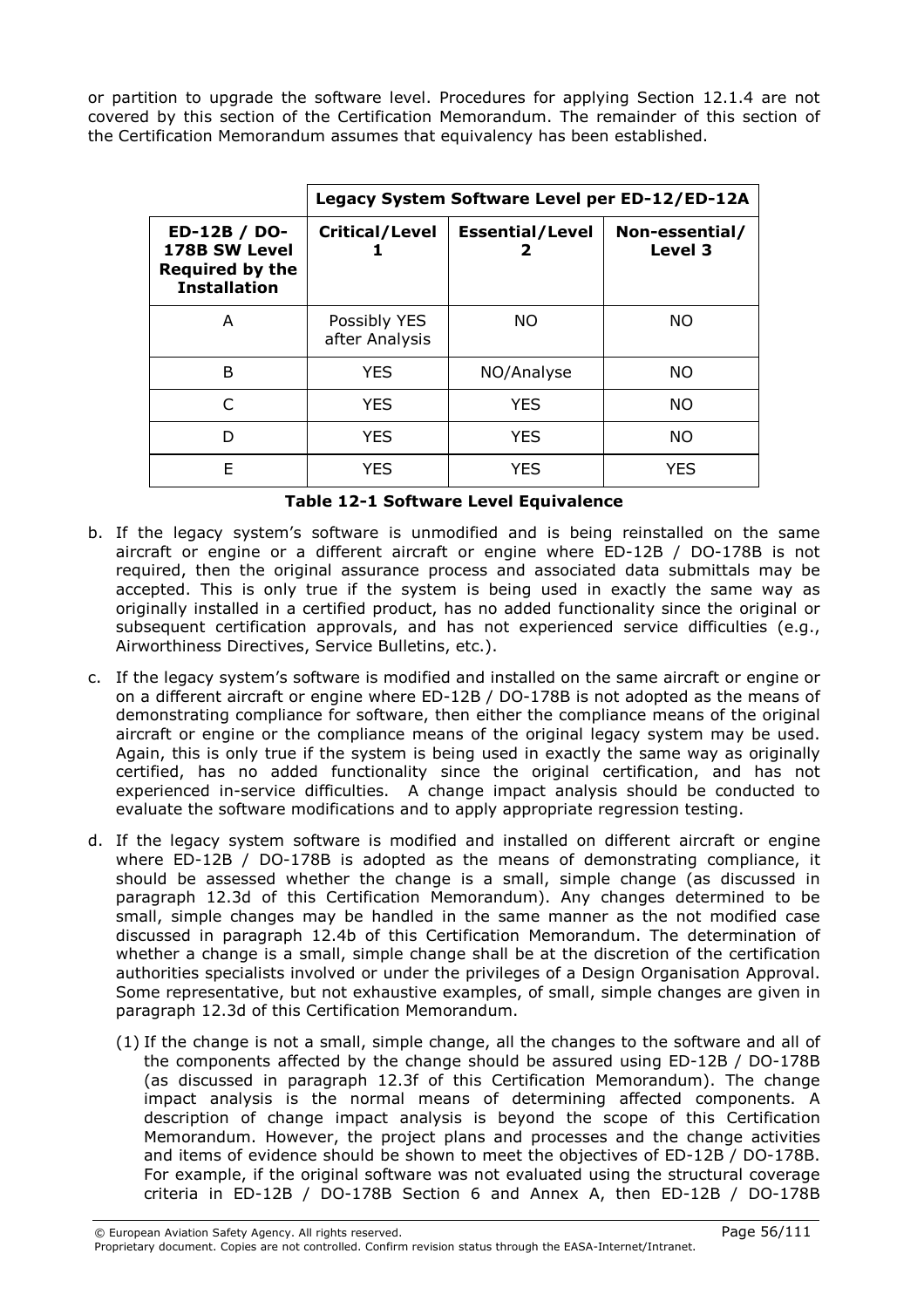verification specified for the software level of the changed software will have to be completed and the coverage criteria satisfied.

- (2) Additional affected, but unchanged, components may not have to be evaluated for internal structural coverage but would have to meet the requirements for data coupling and control coupling coverage (such as to verify no changes to component interfaces with other components using integration testing), as well as requirements based test coverage for those affected functions. Once this process is complete, the applicant may be allowed to claim that their legacy system software application or partition complies with ED-12B / DO-178B at the certification authority's discretion, depending on the significance of the modifications and evidence produced.
- e. If the legacy system software is not modified but is installed on a different aircraft or engine (i.e., with a different type certificate) where ED-12B / DO-178B is adopted as the means of demonstrating compliance, then there should not be a separate compliance finding for the software. The original certification serves as the installation certification of the software, unless the operational use of the system is expected to be significantly different (for example, an air data computer installed on piston-powered general aviation aircraft flying below 14,500 feet is now installed on a corporate jet flying at 50,000 feet). When the operational use is significantly different from the original certification basis, an assurance to ED-12B / DO-178B guidance should be performed. The determination of the significance in change of the operational use shall be at the discretion of the certification authorities specialists involved.
- f. All changes to legacy systems and the process used to approve those changes should be documented in the Plan for Software Aspects of Certification (PSAC), Software Configuration Index (SCI), and/or the Software Accomplishment Summary (SAS), as appropriate for the specific project. If service history is claimed for the legacy system, those data should be summarized in the SAS as well.
- g. If any future changes are proposed, they should be addressed by using the criteria specified in this section of the Certification Memorandum.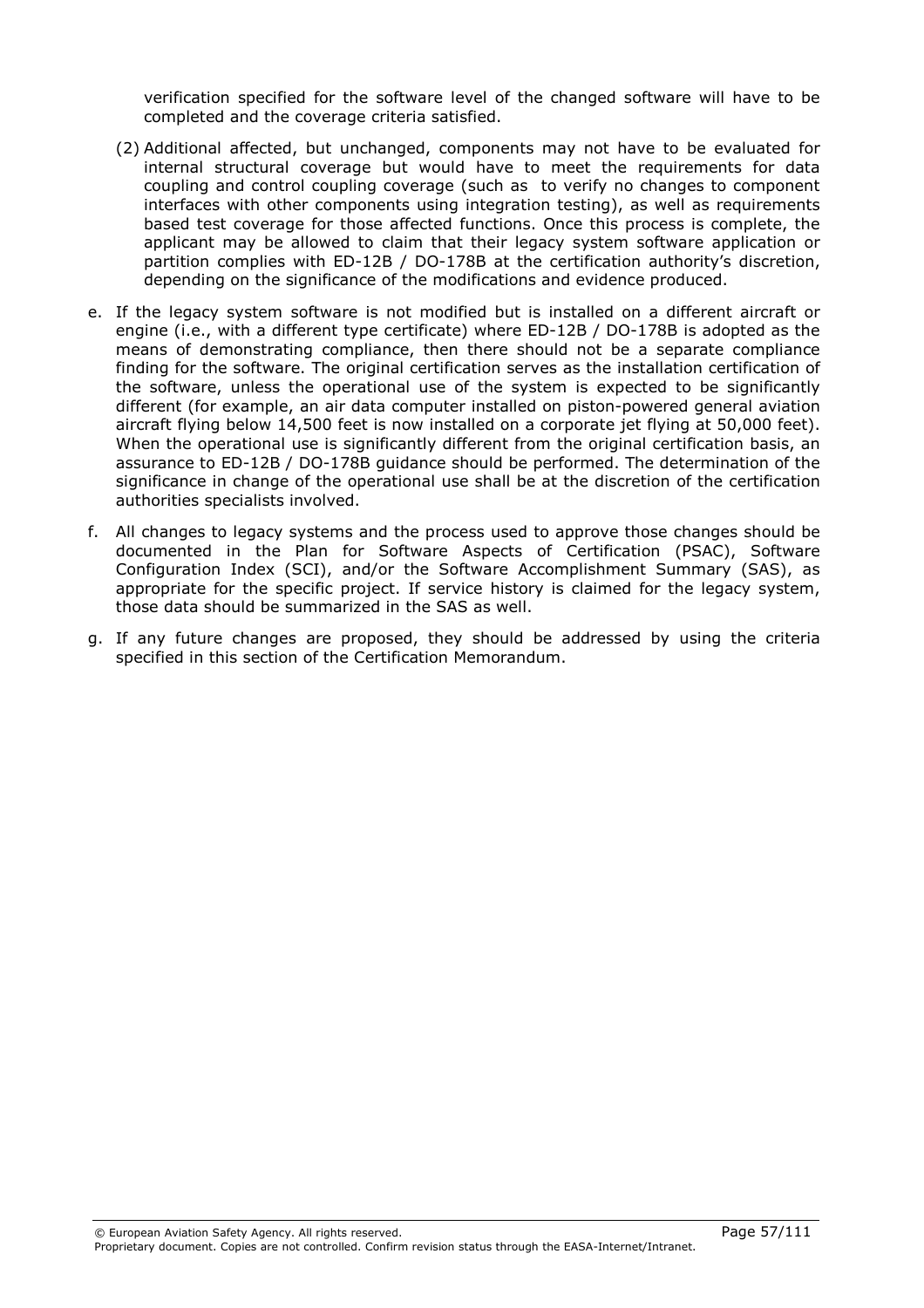# 13 OVERSIGHT OF SOFTWARE CHANGE IMPACT ANALYSES USED TO CLASSIFY SOFTWARE CHANGES AS MAJOR OR MINOR

#### 13.1 BACKGROUND

ED-12B / DO-178B, Section 12.1.1, identifies analysis activities to be performed for proposed software changes. ED-12B / DO-178B also states that re-verification should be accomplished on all software changes and areas affected by those changes.

Subpart D of Part 21 addresses the classification of changes to type design as minor or major. Paragraph 21A.91 proposes criteria for the classification of changes to a type design as minor or major.

The purpose of this classification is to determine the certification route to be followed in Part 21 Subpart D (either 21A.95 or 21A.97) or alternatively in Subpart E.

For approved ETSO articles, Subpart O of Part 21 addresses the classification of design changes.

#### 13.2 PROCEDURES

Detailed guidance for the classification of changes to type design is given in GM 21A.91.

NOTE: The guidance given in GM 21A.91 may be considered for the classification of changes for approved ETSO articles.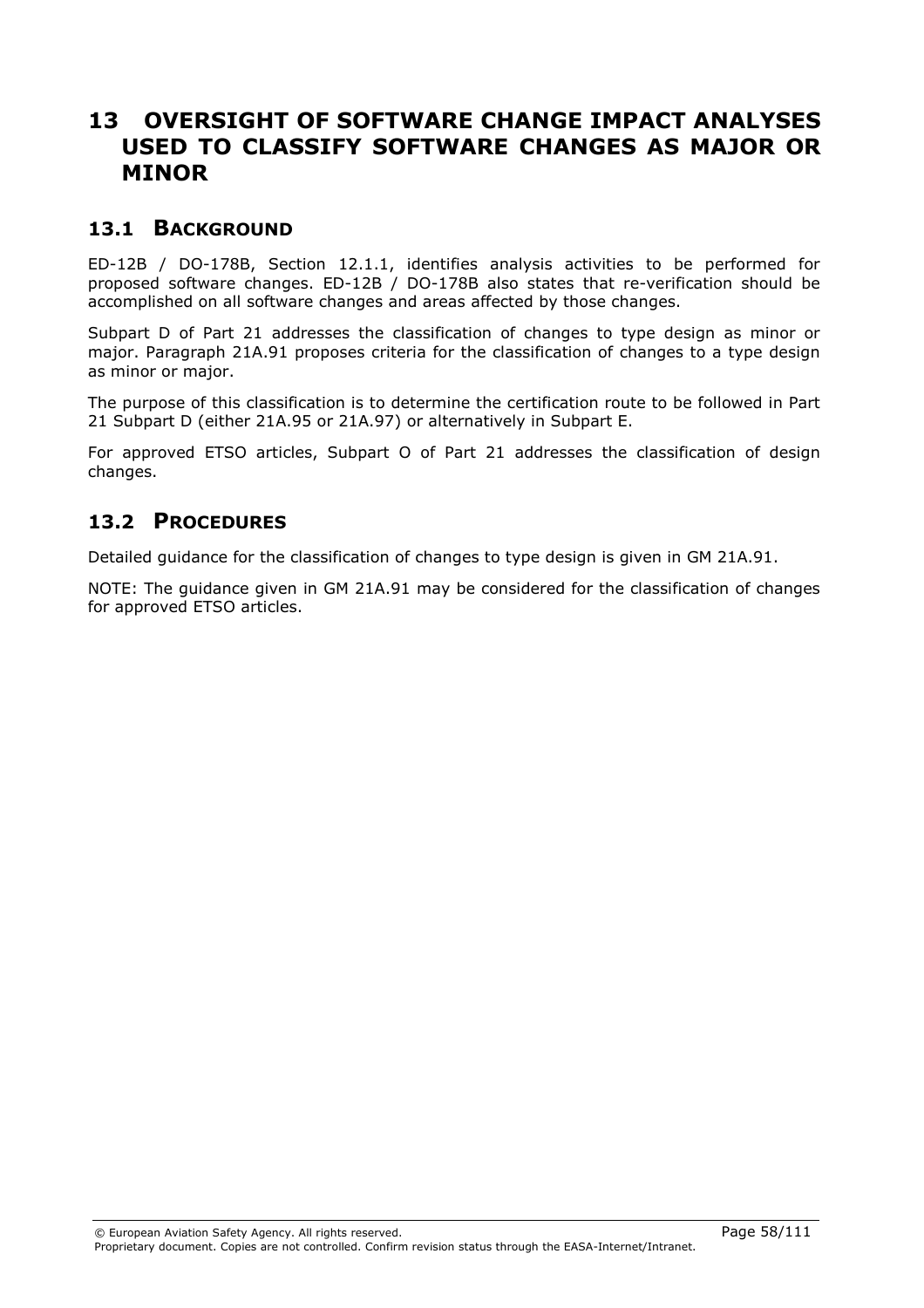# 14 GUIDELINES FOR APPROVING REUSED SOFTWARE LIFE CYCLE DATA

#### 14.1 PURPOSE

This section provides guidelines for determining whether software life cycle data, produced and approved for one certification project, can be approved on a follow-on certification project. Approval for reuse could minimize the amount of rework while maintaining an equivalent level of development assurance.

## 14.2 DISCUSSION

#### 14.2.1 Software suitable for reuse

- a. If properly planned and packaged, software life cycle data can be reused from one project to the next, with minimal rework. For example, the software plans, requirements, design, and other software life cycle data (as documented in a Software Configuration Index) for a System may originally be approved on System #1 (the original certification project) and reused on System #2 (the subsequent certification project). Sample items suitable for reuse include:
	- (1) Software plans and standards. These include software undergoing non-substantive changes, such as:
		- i. Program name,
		- ii. Name change due to consolidations or mergers, and
		- iii. Configuration changes for reasons other than design changes (for example, document format change, drawing modifications, or documentation system changes).
	- (2) Tool qualification data. The certification authorities can approve reuse, if the tool is used exactly as specified in the qualification approval as part of the original certification, and the applicant has access to the tool qualification data. This is true even if some of the features were qualified but not used during the original certification. The applicant should ensure that the same version of the tools is being used as that supported by the qualification data. The certification authorities will not approve reuse if the applicant uses additional or different tool functionality than was previously qualified.
	- (3) Software libraries. The certification authorities can approve library sets in the original certification project if the library set is used identically (that is, same library functions are used the same way).
	- (4) Software requirements, design, code, verification procedures, and **verification results.** The certification authorities may approve these for reuse after the applicant makes a thorough change impact analysis. This is to confirm that the requirements, design, code, procedures, and so forth are unaffected and unchanged from the previous certification effort.
	- (5) Configuration items. These may be approved for reuse in their entirety, if the certification authority and staff members responsible for certification use paragraph 14-3 of this section to make sure the determination, and the configuration of the software life cycle data has not changed. Configuration item requirements verified at a higher level (that is, system level) should be identified in the original configuration and re-verified before reuse.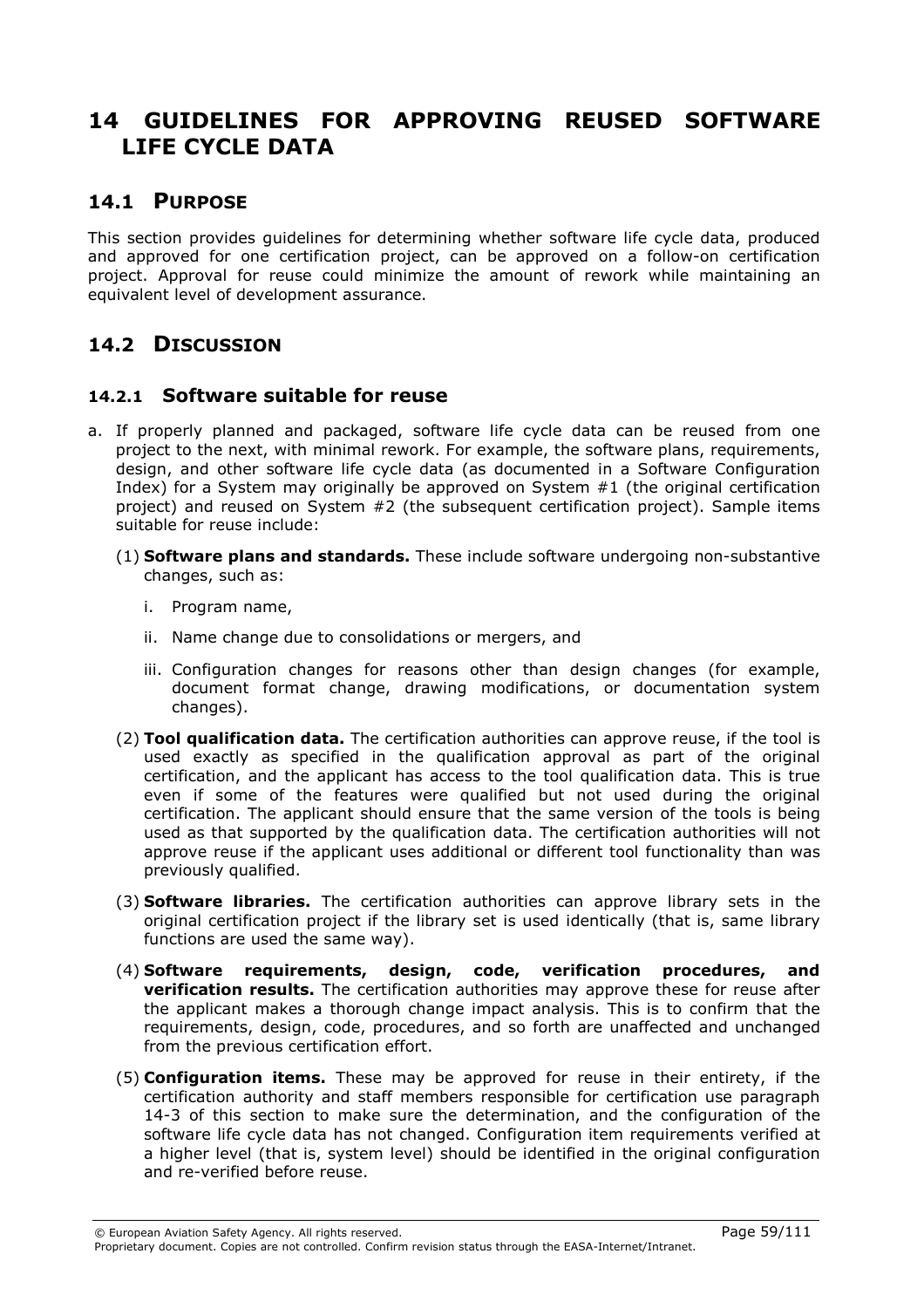b. Projects not using ED-12B / DO-178B may have additional considerations not documented in this section. Certification authorities should evaluate them on a case-bycase basis. The applicant should contact EASA for guidance.

#### 14.2.2 Safety considerations

If the certification authorities find software life cycle data acceptable for reuse, no further design approval is required. Table 14-1 illustrates the considerations that govern whether the certification authorities will approve software reuse.

| The certification<br>authorities may approve<br>for reuse if:                   | 1. There is no adverse effect on original system safety<br>margins, and                                                        |
|---------------------------------------------------------------------------------|--------------------------------------------------------------------------------------------------------------------------------|
|                                                                                 | 2. There is no adverse effect on original operational<br>capability UNLESS accompanied by a justifiable<br>increase in safety. |
| The certification<br>authorities will NOT<br>approve for reuse if the<br>reuse: | 1. Adversely affects safety, or                                                                                                |
|                                                                                 | 2. Exceeds a pre-approved range of data or parameters,<br>or                                                                   |
|                                                                                 | 3. Exceeds an equipment performance characteristic.                                                                            |

#### Table 14-1 Reuse Approval Considerations

#### 14.2.3 Factors affecting reuse

- a. Any of the software life cycle data items in Section 11 of ED-12B / DO-178B is suitable for reuse. To meet the guidelines in paragraph 14.3 of this section, the software life cycle data should be unchanged, and should apply to the project for which reuse is being considered.
- b. In-service problems with previous applications can limit reuse. There may be Airworthiness Directives or a manufacturer's unresolved problem reports with the previously approved system. The applicant needs to analyze all open manufacturer's problem reports to ensure that the reusable portion of the new software is not affected. If the reusable portion of the new software is affected, changes to correct that software life cycle data should be made or the software should not be used.
- c. Applicants should determine whether the software data apply to the subsequent project's development by assessing the similarity of both the operational environment and the software development environment. They should:
	- (1) Assess the operational environment by evaluating the end-to-end performance requirements and the operational safety assessment.
	- (2) Refer to the Software Life Cycle Environment Configuration Index in Section 11.15 of ED-12B / DO-178B, when assessing the software development environment.
	- (3) Demonstrate that operational and development environments are the same, or demonstrated to produce identical results as the previous certification.
	- (4) Assess any outstanding problem reports.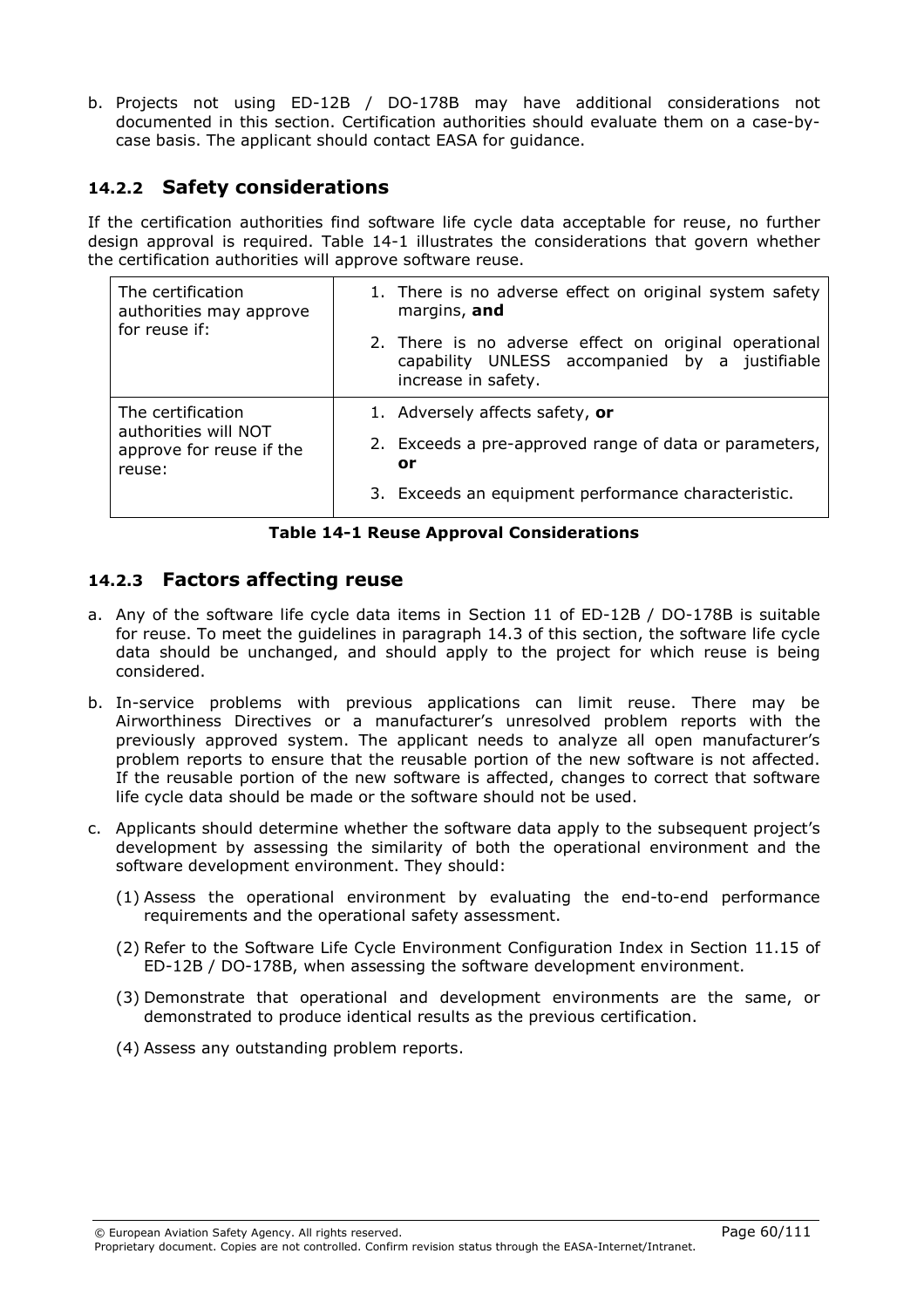### 14.3 PROCEDURES

- a. The certification authority should ensure that the applicant has met the following guidelines before granting certification credit for reused software life cycle data:
	- (1) The software life cycle data have not changed since its previous approval.
	- $(2)$  The software level of the software application(s) is equal to (or less than) the software level of the original certification effort.
	- (3) The range and data type of inputs to the configuration item are equivalent to its approved predecessor.
	- (4) The configuration item is embedded on the same target computer and is used the same way operationally as the original certification project.
	- (5) Equivalent software/hardware integration testing and system testing were conducted on the same target computer and system as in the original certification project.
	- (6) The applicant followed the safety considerations and reuse factors in paragraphs 14.2.2 and 14.2.3 of this section.
	- (7) The software life cycle data and the rationale for reuse of each item are documented in the "Additional Considerations" portion of the PSAC. The applicant's PSAC should include method of use, integration, and documentation for the reused configuration item. The PSAC should be submitted as early as possible in the development program. The applicant should also document all references to the project previously certified and the project number, as applicable, in the PSAC.
- b. The certification authority representative responsible for the subsequent certification should review the PSAC and notify the applicant whether the proposal is acceptable or not (with appropriate rationale).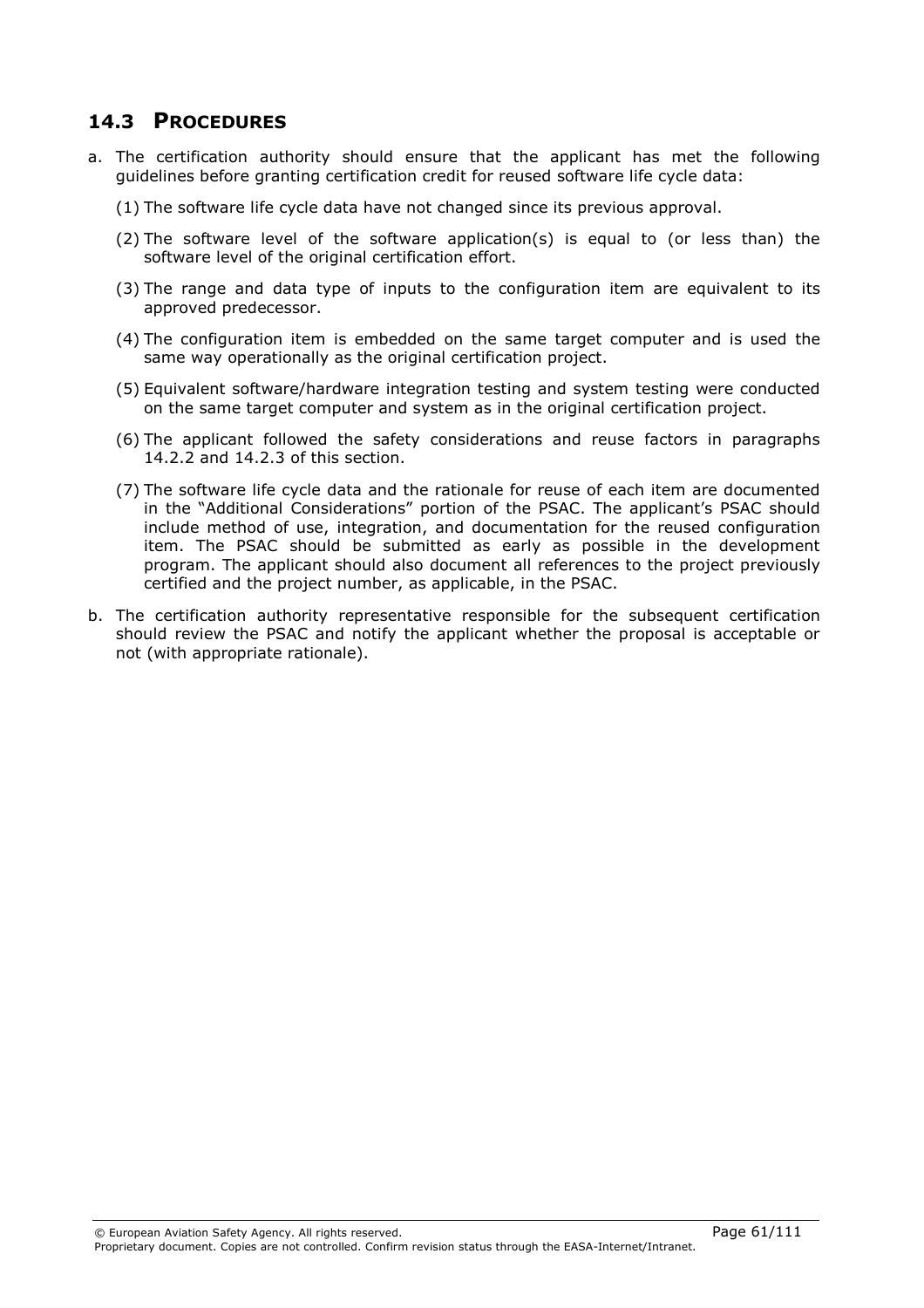# 15 PROPERLY OVERSEEING SUPPLIERS

### 15.1 BACKGROUND

a. Many TC/STC/ETSOA applicants have shifted system and software development, verification, and certification activities onto their aircraft/engine/propeller system suppliers and sub-tier suppliers. In the past, these suppliers participated in compliance activities only at their respective system, subsystem, or component levels. With airborne systems becoming increasingly more complex and integrated, and suppliers and sub-tier suppliers accepting these new responsibilities, EASA is concerned that their potential lack of expertise could result in incomplete or deficient certification activities.

b. Each responsibility that the applicant delegates to a supplier creates an interface with that supplier that needs to be validated and verified to ensure that the transition from the supplier's processes to the applicant's processes (or vice-versa) is accomplished correctly and accurately. Lack of proper validation and verification of life cycle data at the transition point may result in issues with regard to requirements, problem reporting, changes, etc.

c. Finally, retention of substantiating data, such as software life cycle data and other certification and compliance data, is a critical part of the certification process. When this data is retained by a sub-tier supplier, it may not be readily available to us. This may also affect the continued operational safety of the aircraft and its systems, especially with regard to inservice problems (service difficulties), problem resolution (service bulletins), and mandatory evolutions / corrections (airworthiness directives).

NOTE: The aim of this section is to explain EASA's concerns related to supplier oversight, but this section does not create any new needs or expectations in terms of procedures or documentation.

# 15.2 EASA CERTIFICATION POLICY

#### 15.2.1 Supplier oversight aspects in plans and procedures

The applicant should create oversight plans and procedures that will ensure all suppliers and sub-tier suppliers will comply with all regulations, policy, guidance, agreements, and standards that apply to the certification program. The applicable publications include, but are not limited to:

(1) EASA Certification Specifications;

(2) EASA CRIs;

(3) Applicant DOA procedures, airworthiness representative procedures, and memoranda of agreement;

In addition, coordination should be established between the applicant and the supplier regarding the following aspects:

(4) Standards, plans, procedures and processes;

(5) Process assurance plans, procedures, and processes;

(6) Configuration management plans, procedures, and processes;

(7) Standards for software development (including requirements, design, and coding standards); and

(8) the Process for software change impact analysis.

The applicant's planning documents, such as certification plans and Plans for Software Aspects of Certification (PSACs), should describe how the applicant will have visibility into their suppliers' and sub-tier suppliers' activities. This includes commercial off-the-shelf software component suppliers and vendors. The applicant should submit these plans for review and approval, preferably early in the program. The applicant should avoid making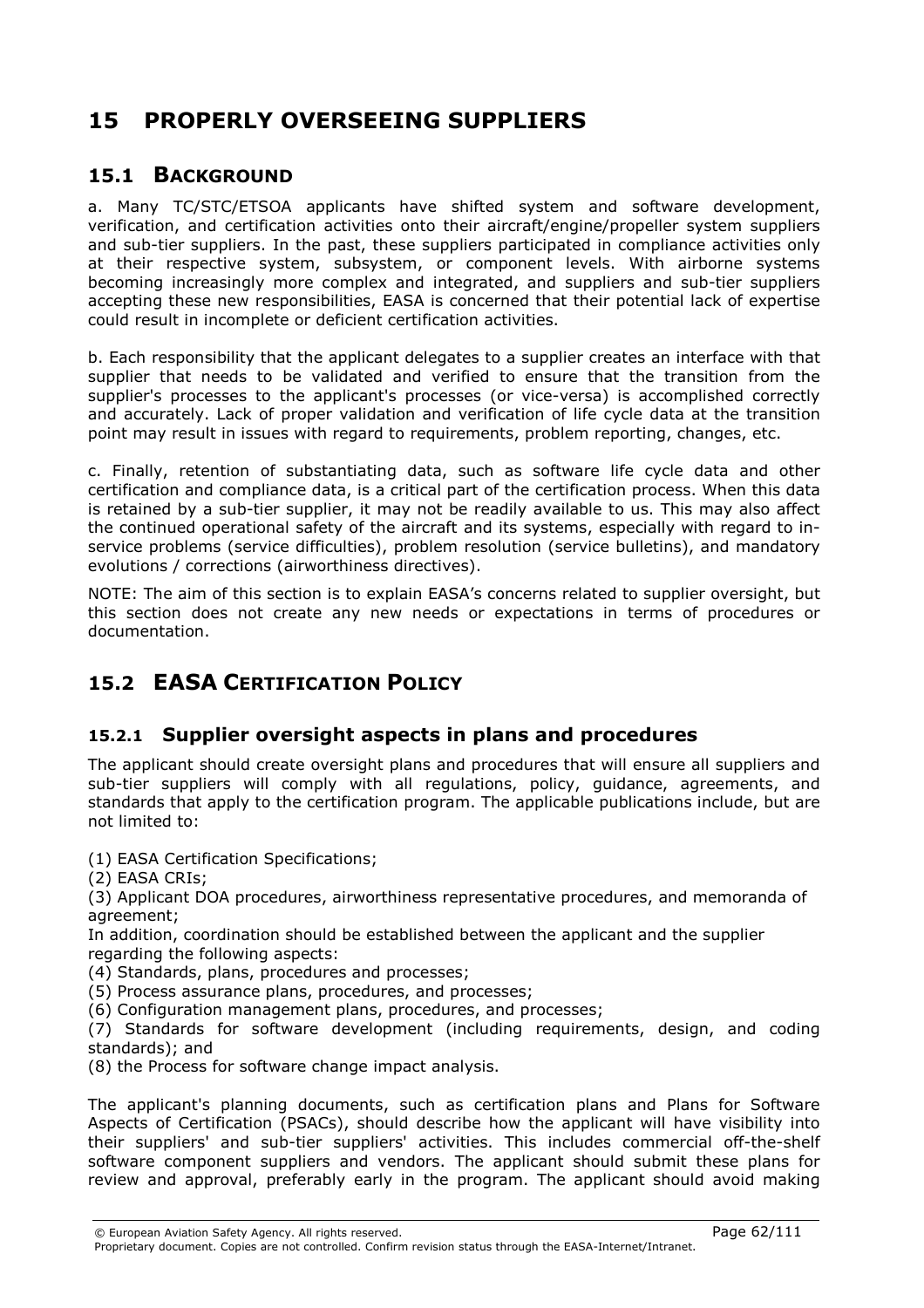changes to the plans late in the program. If late changes are unavoidable, the applicant should allow adequate time for review and consideration.

### 15.2.2 Supplier oversight in the applicant's plans

The applicant should address the following concerns in a supplier management plan or other suitable planning documents. The plans should address the following areas:

- 1. Visibility into compliance with regulations, policy, plans, standards, and agreements: The plan should address how the applicant will ensure that all applicable regulations, policy, plans, standards, CRIs, and memoranda of agreement are conveyed to, coordinated with, and complied with by main and sub-tier suppliers.
- 2. Integration management: The plan should address how the system components will be integrated, and who will be responsible for validating and verifying the software and the integrated system. The plan should address:
	- (a) How requirements will be implemented, managed, and validated; including safety requirements, derived requirements, and changes to requirements;
	- (b) How the design will be controlled and approved;
	- (c) How the integration test environment will be controlled;
	- (d) How the software build and release process will be controlled (reconcile any differences between the supplier's and the applicant's release strategies);
	- (e) What product assurance activities that support the certification requirements will be conducted and who will be conducting them; and
	- (f) The applicant's strategy for integrating and verifying the system, including requirements-based testing and structural coverage analysis.
- 3. Tasks and responsibilities in the oversight of suppliers: The plan should identify who the responsible parties are and what their responsibilities are, who the focal points are, and how their activities will be coordinated and communicated. It should also identify the parties involved in the review and assessment of software life cycle data as necessary for the applicant compliance demonstration.
- 4. Problem reporting and resolution: The plan should establish a system to track problem reports. It should describe how problems will be reported between the applicant and all levels of suppliers. The problem reporting system should ensure that problems are resolved, and that reports and the resulting changes are recorded in a configuration management system. The plan should describe how the responsible parties will oversee problem reporting.
- 5. Integration verification activity: The plan should identify who will be responsible for ensuring that all integration verification activities between all levels of suppliers comply with applicable guidance. It should describe how the responsible parties will oversee the verification process.
- 6. Configuration management: The plan should describe the procedures and tools to aid configuration management of all software life cycle data. It should describe how configuration control will be maintained across all sub-tier suppliers and how responsible parties will oversee configuration management.
- 7. Compliance substantiation and data retention: The plan should describe how the applicant will ensure that all supplier and sub-tier supplier compliance findings are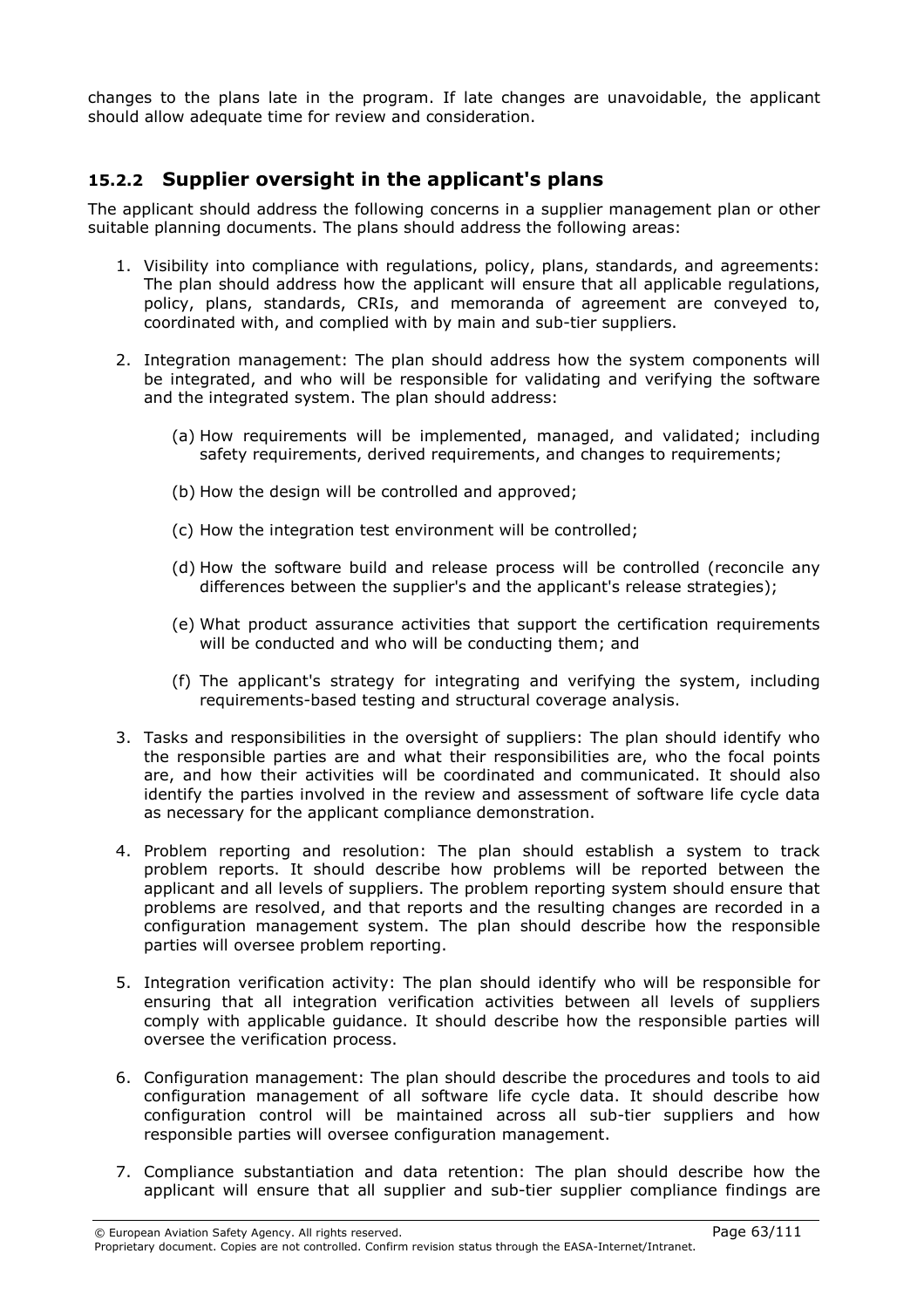substantiated and retained for the program. The plan should address, at minimum, the following certification data:

- (a) Evidence that compliance has been demonstrated;
- (b) Verification and validation data; and
- (c) Software life cycle data.

The applicant's supplier management plan (or equivalent plans) should address the concern identified in paragraph 15.1.b. regarding the transition of life cycle data between the applicant's processes and the suppliers' processes. The plan should address the validation and verification of data with regard to all processes, including requirements management, problem reporting, use of standards, change impact, reviews, etc.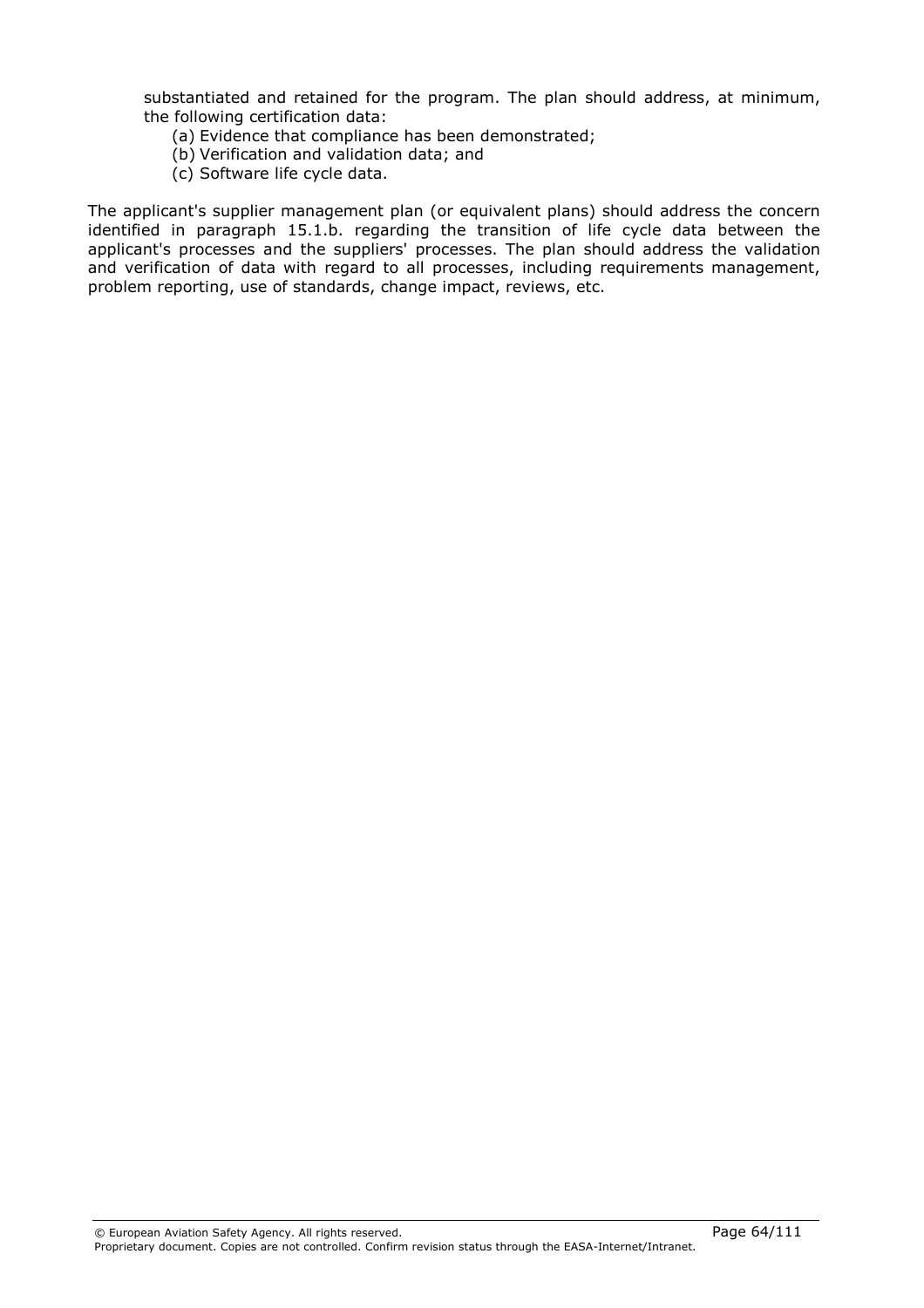# 16 MANAGEMENT OF PROBLEM REPORTS

### 16.1 BACKGROUND

Problems related to airborne software may surface relatively late in the industrial development process. When these problems do not affect the safety of the aircraft/engine (and compliance with the objectives of the EASA Certification Specifications has been demonstrated), the applicant may decide to propose for certification some items of airborne software that still have known problems.

For airborne software, this situation is covered by ED-12B/DO-178B, section 11.20(j), as follows:

"Software status: this section [of the Software Accomplishment Summary - SAS - document produced for certification] contains a summary of problem reports unresolved at the time of certification, including a statement of functional limitations."

Problems may arise due to the methods that are used by the suppliers and sub-tier suppliers of applicants for tracking and reporting problem reports. There may be inconsistencies in the reporting and tracking of problem reports and the tools that are used to track them between the applicant, their suppliers and their sub-tier suppliers. This may make it difficult for the applicant and the certification authority to gain an accurate picture of the number and the severity of the open problem reports across the various groups that are involved.

The use of suppliers and sub-tier suppliers may also result in situations where the sub-tier suppliers do not have sufficient knowledge and visibility of system level requirements and considerations when evaluating problem reports and their effects. The intent of this section of this software Certification Memorandum is to discuss the issues related to Problem Management for airborne software.

## 16.2 OBJECTIVES

One of the principal objectives of any airborne software development and certification should be to minimise the number and the severity of Open Problem Reports (OPRs) in any airborne software release that is proposed for certification. The OPR management principles and assessment guidelines detailed in this section of this Certification Memorandum should not, in any case, be understood as a justification for an applicant to deviate from this prevailing objective.

This section of this Certification Memorandum has three purposes:

- 1. To clarify the role of the aircraft/engine manufacturer and the equipment supplier in the assessment of limitations of an item of equipment with embedded airborne software because of known problems at the time of certification. It should be noted that even if the equipment supplier has sufficient knowledge to explain the functional effect of an OPR on the equipment/item, only the aircraft/engine manufacturer can assess or confirm the potential effect at the system/aircraft/engine level.
- 2. To facilitate the assessment of the acceptability of a baseline released with Open Problems reports, by defining a harmonized categorization of OPRs and an adequate means of recording the category of an OPR.
- 3. To clarify the aspects of problem reporting that should be covered in the plans of suppliers and sub-tier suppliers of the applicant.

## 16.3 SCOPE

This section of this Certification Memorandum is applicable to all systems containing digital equipment with a DAL/IDAL of A, B or C.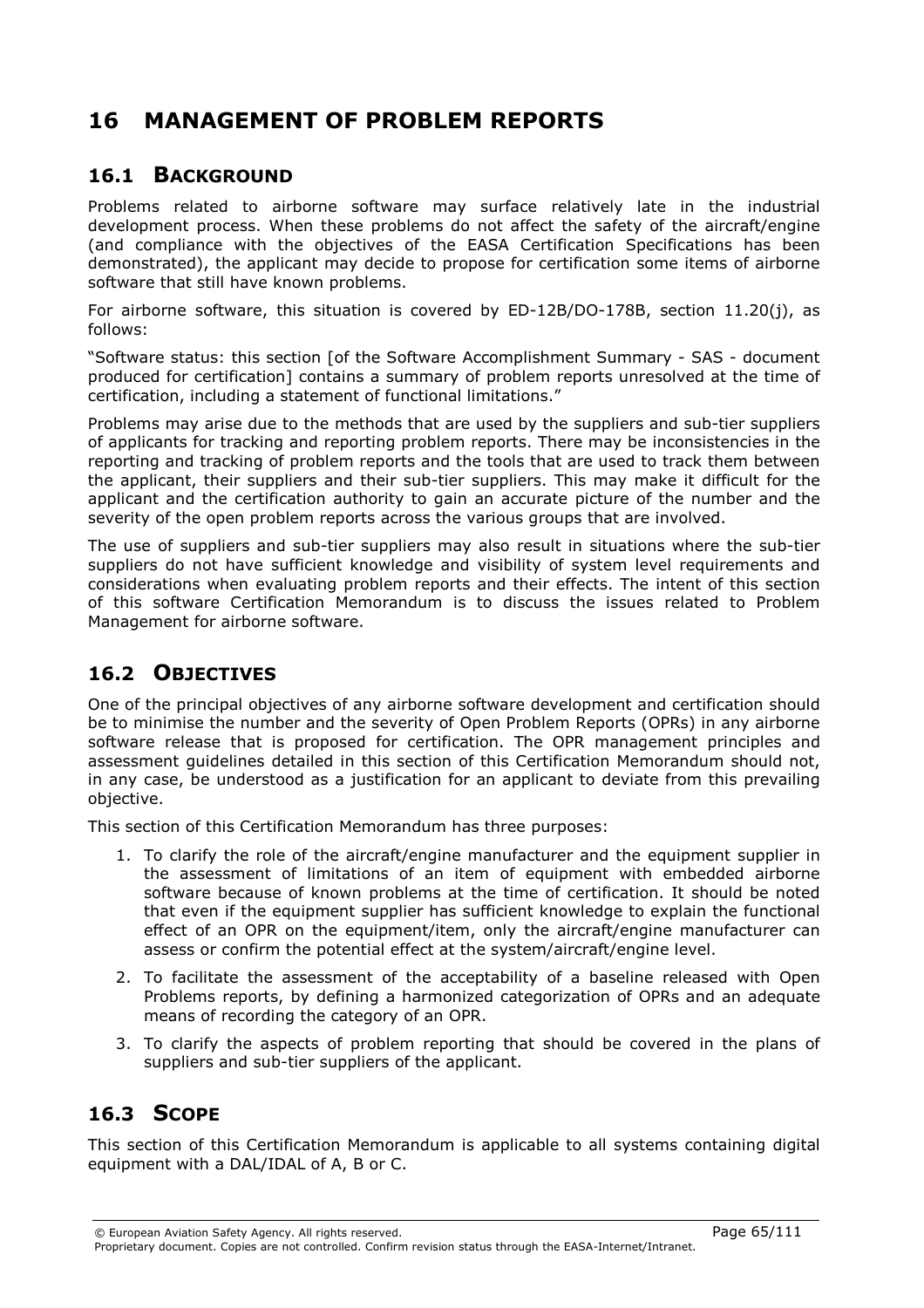This Section is not applicable to digital equipment of DAL/IDAL D except for equipment containing both DAL/IDAL D and items of higher DALs/IDALs.

### 16.4 TERMINOLOGY

The text in italics in the definitions below is extracted from the glossary of ED-12B/DO-178B.

- **Problem:** any of the following features: error, fault, failure, deviation from the rules
- Error: With respect to software, a mistake in requirements, design or code.
- Fault: A manifestation of an error in software. A fault, if it occurs, may cause a failure.
- Failure: The inability of a system or system component to perform a required function within specified limits. A failure may be produced when a fault is encountered. But a fault may also remain hidden at system level and have no operational consequences.
- **Failure condition:** The effect on the aircraft and its occupants both direct and consequential caused or contributed to by one or more failures, considering relevant adverse operational and environmental conditions. A failure condition is classified according to the severity of its effect as defined in FAA AC25.1309 or AMC25.1309.
- Deviation from the rules: a non-conformity of the development process with the plans, development standards, applicable CRIs. In the particular case where a non conformity with the plans or development standards is intentional and the plans or development standards are planned to be modified accordingly, such a nonconformity might not be recorded as a problem, but instead be identified and justified in the compliance status of the SAS.
- Open Problem Report (OPR): a problem which has not been corrected at the time the airborne software is presented for approval.

# 16.5 TYPOLOGY OF OPEN PROBLEM REPORTS

A logged OPR should be categorized according to the nature and effect of the OPR. One possible way to classify OPRs that is acceptable to EASA is as follows:

- Type 0: a problem whose consequence is a failure under certain conditions of the system, with a safety impact.
- **Type 1:** a problem whose consequence is a failure under certain conditions of the system, having no safety impact on the aircraft/engine. (This needs to be confirmed by the aircraft/engine manufacturer). If agreed between the aircraft/engine manufacturer and the equipment/software supplier, this type should be divided into two sub-types:
	- $\circ$  Type 1A: a failure with a "significant" functional consequence; the meaning of "significant" should be defined in the context of the related system in agreement between the aircraft/engine manufacturer and the equipment/software supplier (for instance a "cockpit effect").
	- o Type 1B: a failure with no "significant" functional consequences.
- Type 2: a fault which does not result in a failure (i.e.: no system functional consequences and the fault is not detectable by the crew in any foreseeable operating conditions).
- **Type 3:** Any problem which is not of type  $0, 1$  or  $2$ , but which is a deviation from the rules (i.e. the plans or software development standards, applicable CRIs). If agreed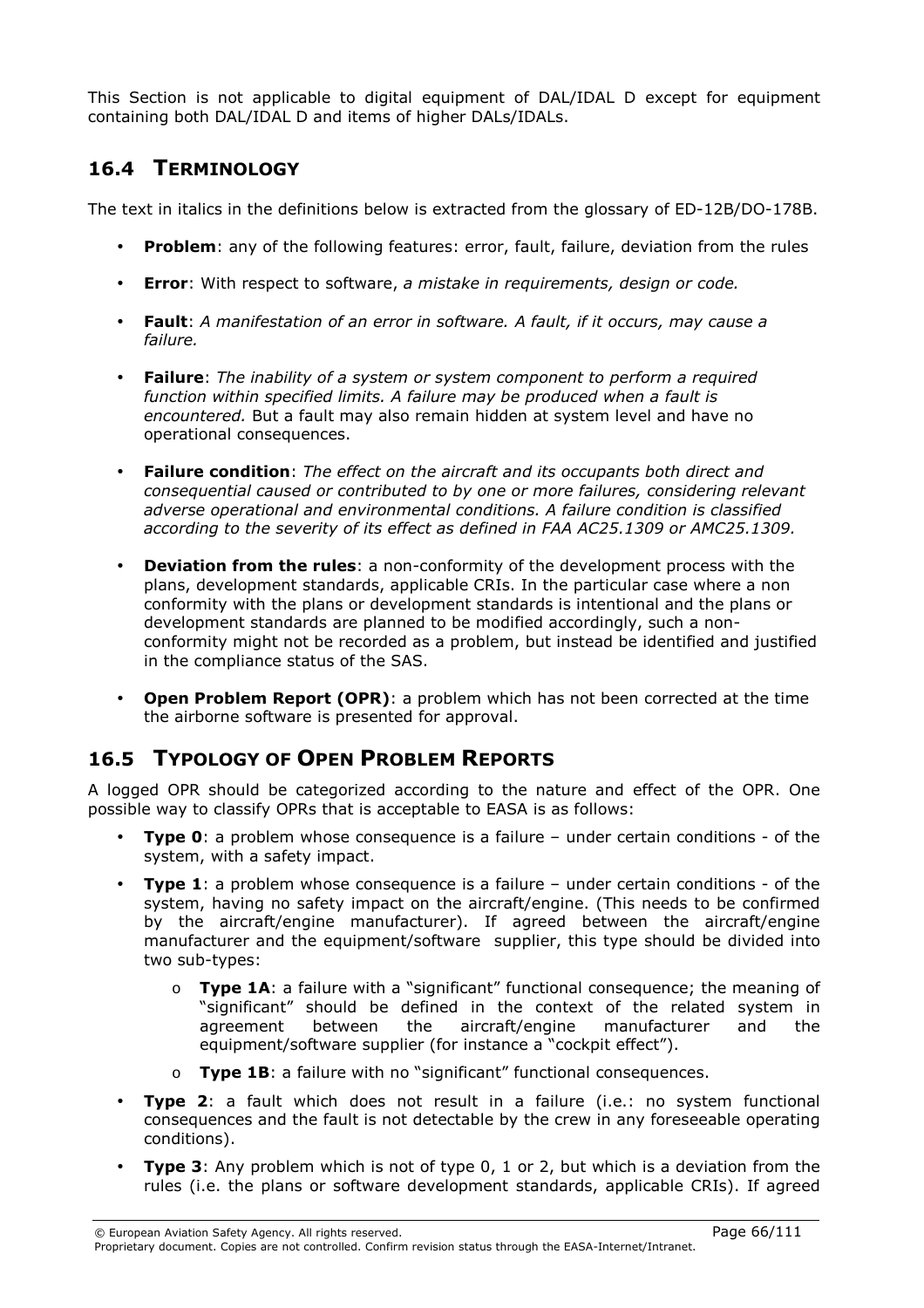between the aircraft/engine manufacturer and the equipment/software supplier, this type should be divided into two sub-types:

- o Type 3A: a "significant" deviation, whose effects could be to lower the assurance that the airborne software behaves as intended and has no unintended behaviour.
- $\circ$  Type 3B: a "non-significant" deviation from the methodology (plans) that does not affect the assurance obtained.

## 16.6 GUIDELINES ON OPR MANAGEMENT

EASA considers that, as far as possible, a root cause analysis should be performed for all OPRs, except in exceptional cases where a root cause analysis is not feasible. Any such infeasibility should be justified. In the cases of Types 0, 1 or 2, this root cause analysis should lead to the identification of the corresponding error in the code and of any associated methodological deviations. For type 3 problems, the root cause analysis consists of the identification of the methodological deviation associated with the problem.

All OPRs should be categorized according to the typology of problems defined in this Certification Memorandum, or an equivalent typology. If an equivalent typology is proposed, any new type(s) should correspond to only one of the types (0, 1, 2 or 3) as defined in this section of this Certification Memorandum.

All OPRs should be described in order to substantiate their categorization into adequate types; this description should be recorded.

When previously developed airborne software is used, previously existing OPRs should be reassessed in the operational environment of the aircraft/engine to be certified.

In order to avoid decreasing the assurance of the quality of the airborne software to be certified due to an increasing number of OPRs, the following objectives should be taken into account and acted upon:

- Limitations should be removed at the earliest opportunity.
- Conformity with the specifications should be restored at the earliest opportunity.
- Any OPR should be rectified within a time period compatible with its assessed consequences.

Per ED-79/ARP4754 section 9.2.2 and ED-79A / ARP4574A section 5.6.2.4, problem reporting should be managed at the system level.

The following type-based objectives should be taken into account:

- Type 0: such OPRs should be rectified before certification or an adequate means of mitigation (for instance, operating limitations,) should be proposed such that there are no adverse effects on safety at the aircraft/engine level.
- Type 0 and 1: Potential effects should be assessed at the system level and, if necessary, at the aircraft/engine level. If necessary, appropriate limitations should be defined in order to ensure there are no adverse effects on safety.
- Type 1: Any claim that an OPR has no safety impact on the aircraft/engine should be justified; this justification should be recorded.
- Type 2: The justification that the error cannot cause a failure should be recorded. For simple cases, this justification may be a simple statement based on engineering judgement. In some specific cases, this justification may imply that some specific additional validation and/or verification activities need to be performed.

# 16.7 CONTENTS OF SOFTWARE ACCOMPLISHMENT SUMMARY (SAS)

All OPRs of types 0 to 3 should be recorded in the SAS or the equivalent certification document, along with the following information: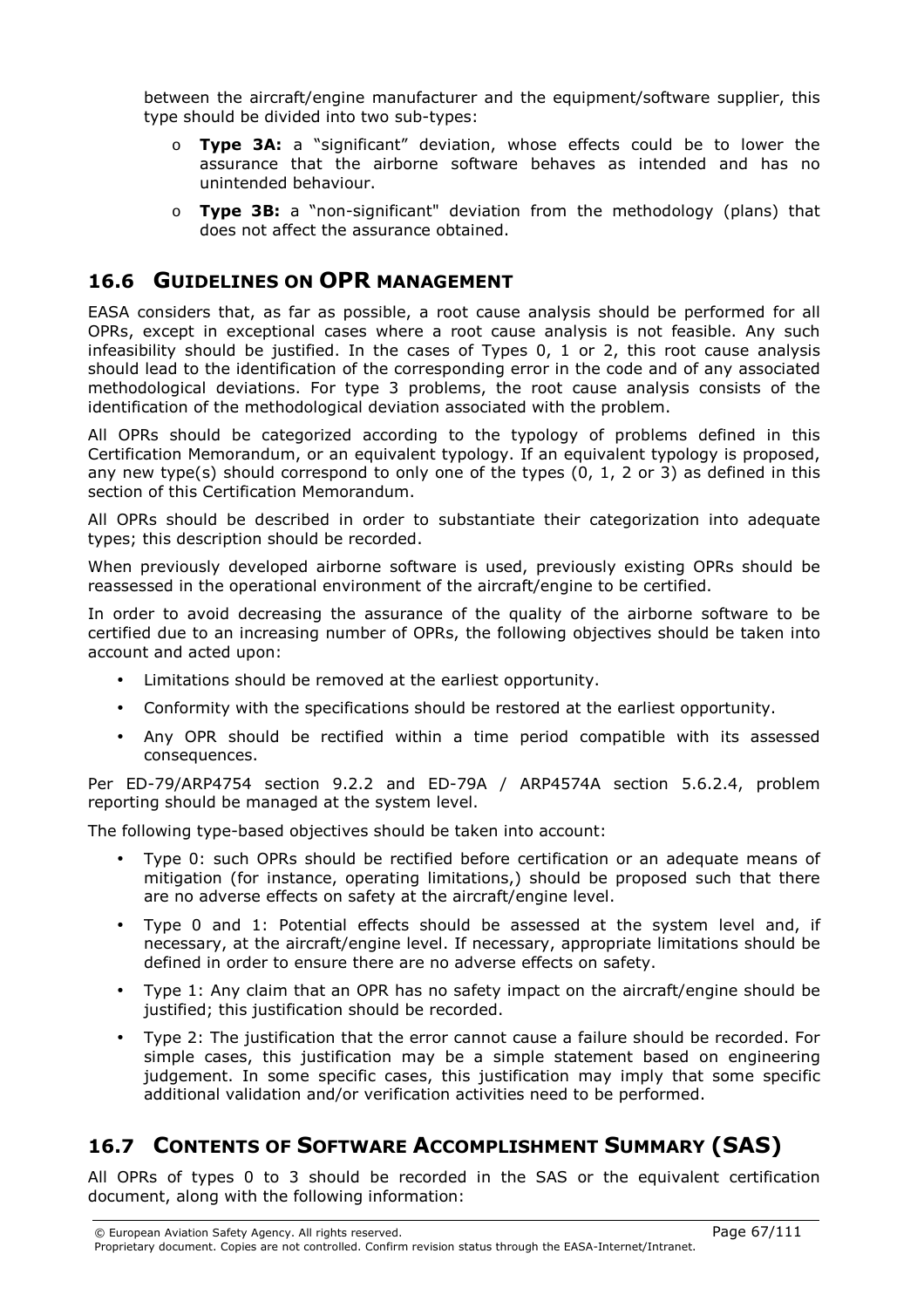- Supplier's identification of the OPR (configuration management number)
- Type of OPR
- •
- Short description (including a brief summary of the root cause, where available)
- Date when the OPR was opened
- Depending on the typology (see section 16.5), the scheduled closure date for the OPR
- Brief justification as to why it can be left open
- Means of mitigation to ensure there are no adverse safety effects if applicable
- Interrelationships between OPRs if applicable.

Although a limited number of type 2 or 3 OPRs should normally not prevent certification, a large number of type 2 or 3 OPRs, or a lack of action plans for the closure of type 2 and 3 OPRs are general indicators of a lack of software assurance. The EASA team may reject a request for certification if the number of remaining OPRs is too high, or if there is no evidence of an adequate action plan to close the OPRs.

## 16.8 CONTENT OF SYSTEM CERTIFICATION SUMMARY OR EQUIVALENT DOCUMENT

The System Certification Summary or an equivalent certification document should describe:

• The identification of all type 0 and 1 OPRs and the description of their impact at the system level or, if necessary, at the aircraft/engine level (including, any associated operational limitations and procedures).

# 16.9 OVERSIGHT OF PROBLEM REPORTING

#### 16.9.1 Problem reporting and supplier plans

In order to ensure that software problems are consistently reported and resolved, and that software development assurance is accomplished before certification, the applicant should discuss in their Software Configuration Management Plan, or other appropriate planning documents, how they will oversee their supplier's and sub-tier supplier's software problem reporting process. The applicant responsible for certification should review the plans and verify that they address the following to their satisfaction:

- 1) The plans should describe each of the applicant's supplier's and sub-tier supplier's problem reporting processes that will ensure problems are reported, assessed, resolved, implemented, re-verified (regression testing and analysis), closed, and controlled. The plans should consider all problems related to software, databases, data items, and electronic files used in any systems and equipment installed on the aircraft.
- 2) The plans should establish how problem reports will be categorized so that each problem report can be classified accordingly. The categories described above should be used.
- 3) The plans should describe how the applicant's suppliers and sub-tier suppliers will notify the applicant of any problems that could impact safety, performance, functional or operational characteristics, software assurance, or compliance.
	- a) The applicant may enter such problems into their own problem reporting and tracking system. If so, the plan needs to describe how this is accomplished. If the supplier's problem reporting system is not directly compatible with the applicant's system, the plan needs to describe a process for verifying the translation between problem reporting systems.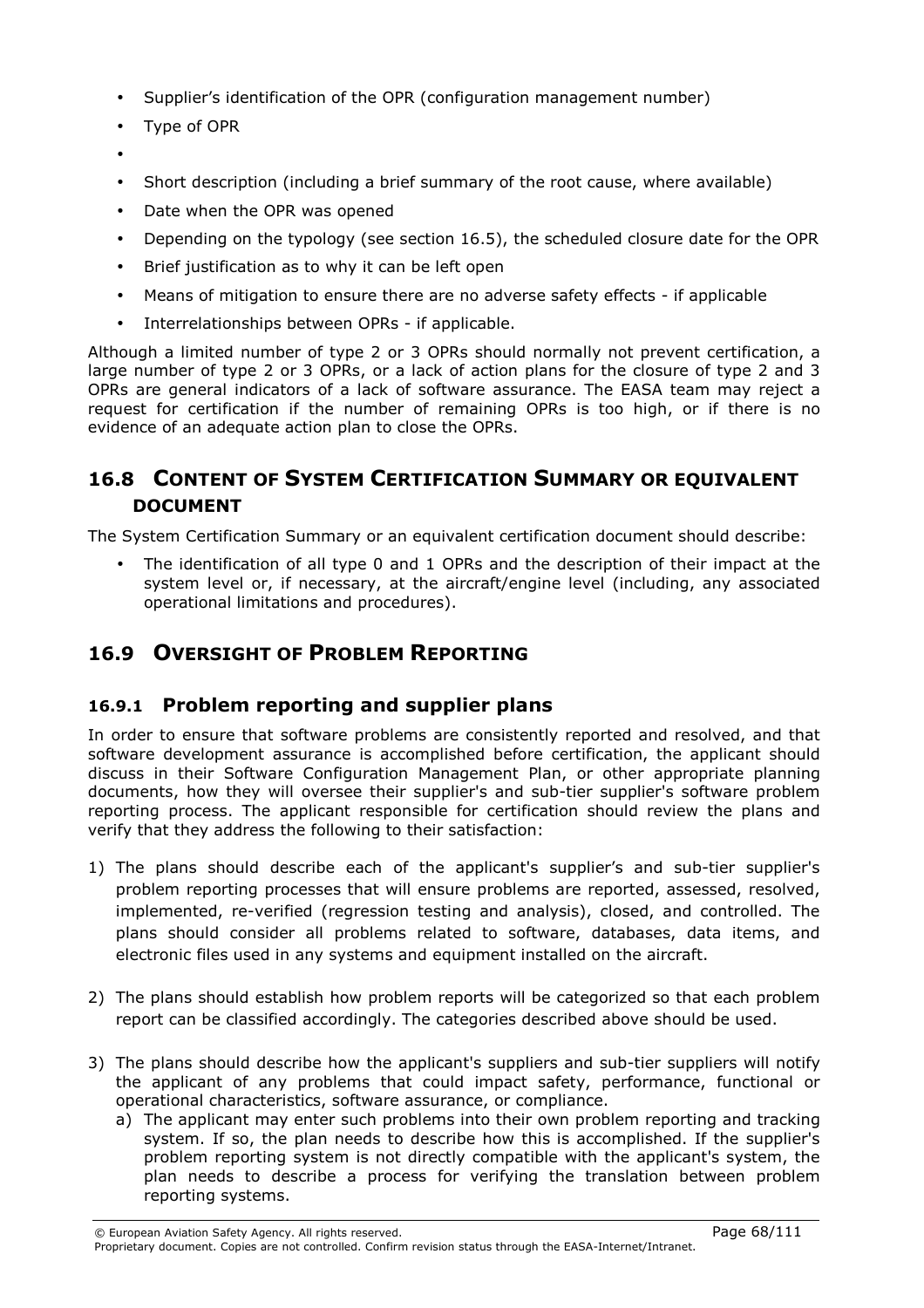- b) The applicant may allow their suppliers and sub-tier suppliers to have access to their own problem reporting system. Doing so may help the applicant ensure that they will properly receive and control their supplier's problem reports. If the applicant allows this, they should restrict who has such access in order to maintain proper configuration control, and their suppliers should be trained on the proper use of the reporting system.
- c) The plans should describe any tools that the applicant's suppliers or sub-tier suppliers plan to use for the purpose of recording action items or observations for the applicant to review and approve prior to entering them into the applicant's problem reporting system.
- d) The plans should state that suppliers should have only one problem reporting system in order to assure that the applicant will have visibility into all problems and that no problems are hidden from the applicant. NOTE: See ED12B/DO178B Section 7.2.3.
- e) Any problems that may influence other applications, or that may have system-wide influence should be made visible to the appropriate disciplines.
- 4) The plans should describe how flight test, human factors, systems, software, and other engineers of the appropriate disciplines will be involved in reviewing each supplier's and sub-tier supplier's problem report resolution process. They should also describe how these engineers will participate in problem report review boards and change control boards.
- 5) The plans should establish the criteria that problem report review boards and change control boards will use in determining the acceptability of any open problem reports that the applicant will propose to defer beyond certification.
	- a) These boards should carefully consider the potential impacts of any open problem reports on safety, functionality, and operation.
	- b) Since a significant number of unresolved problem reports indicate that the software may not be fully mature and its assurance questionable, the applicant should describe a process for establishing an upper boundary or target limit on the number of problem reports allowed to be deferred until after type certification.
	- c) The plan should establish a means of determining a time limit by which unresolved problem reports deferred beyond certification will be resolved. This applies to problem reports generated by the applicant, suppliers, and sub-tier suppliers.

#### 16.9.2 Reviewing open problem reports

The applicant responsible for certification should be involved in certain decisions related to open problem reports prior to certification and should:

- 1) Review, as appropriate, any problem reports that are proposed for deferral beyond certification. Where there are concerns that safety might be impacted, the deferral of specific problem reports may be disallowed.
- 2) If the supplier is using previously developed software, ensure that the applicant has reassessed any open problem reports for their potential impact on the aircraft or system baseline to be certified.
- 3) Ensure that the supplier has considered the inter-relationships of multiple open problem reports and assessed whether any open problem report has become more critical when considered in conjunction with another related problem report.
- 4) Ensure that the supplier has reviewed any open problem reports related to airworthiness directives, service bulletins, or operating limitations and other mandatory corrections or conditions. The supplier may need help to determine which problems to resolve before certification.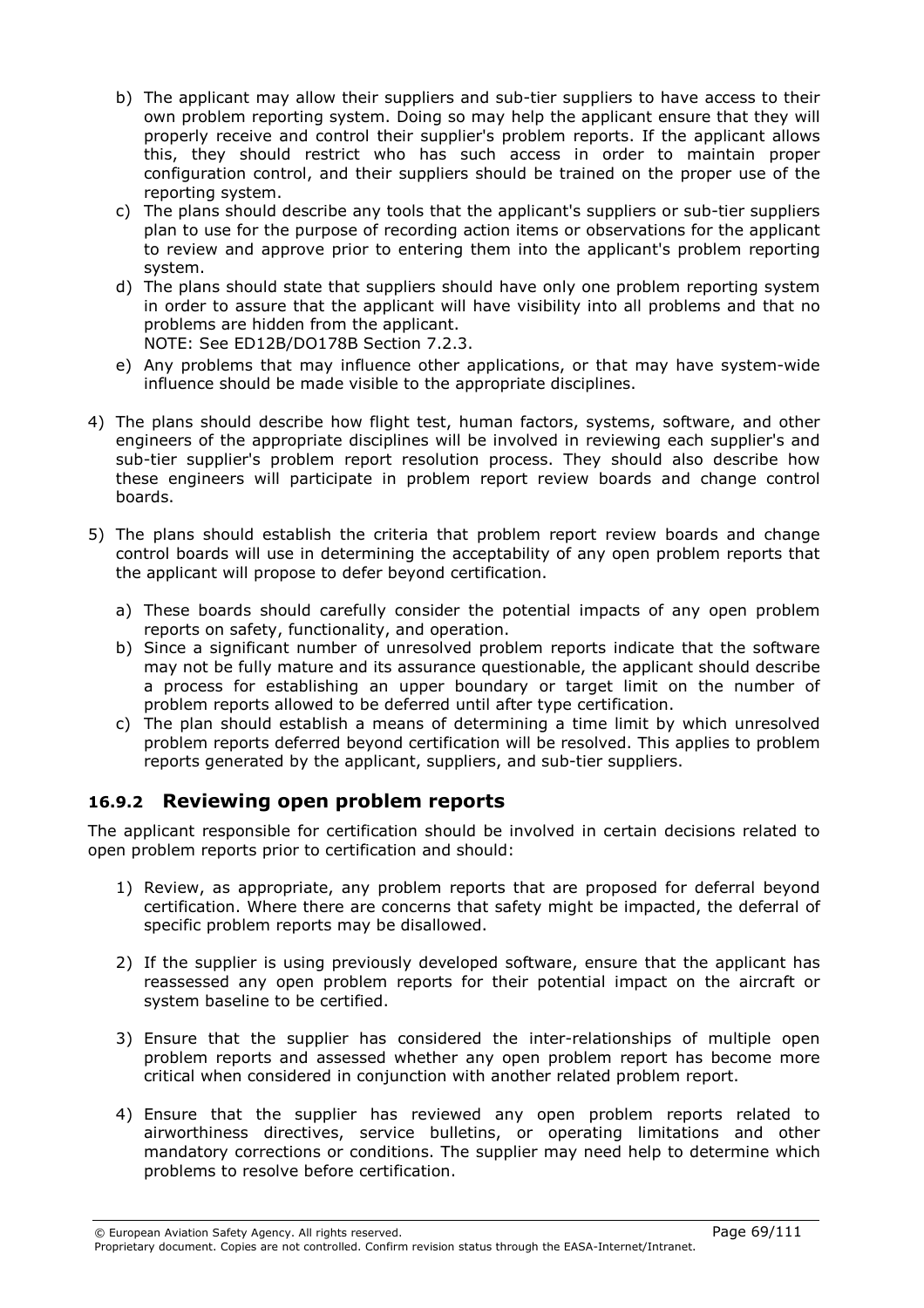- 5) Review any open problem reports with potential safety or operational impact to determine if operational limitations and procedures are required before EASA test pilots participate in test flights. Other technical experts should be involved as necessary in making this determination.
- 6) Ensure that the supplier has complied with ED-12B / DO-178B, section 11.20(j).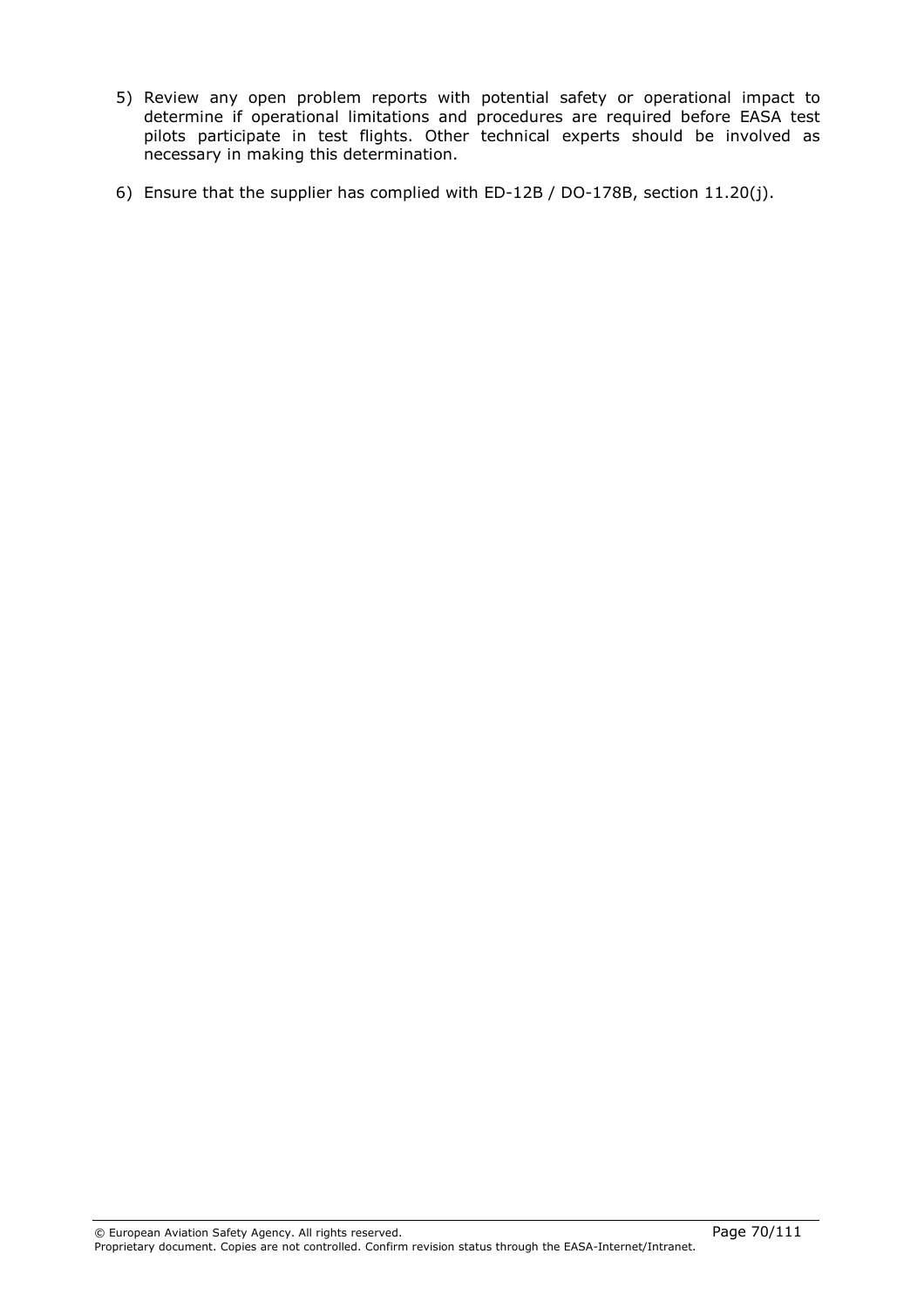# 17 EMBEDDED SOFTWARE CONFIGURATION FILES

#### 17.1 BACKGROUND

Databases may be used in various aircraft/engine systems and be embedded in pieces of digital equipment:

- Some databases may be used to store aeronautical data such as navigation or terrain data, magnetic variation data, or data produced by the applicant, such as aircraft performance parameters for use by aircraft systems such as navigation systems, surveillance systems, etc. Such Databases are usually defined as **Aeronautical** Databases are not covered in this Certification Memorandum.
- Other databases are segregated from the rest of the embedded software for modularity and portability purposes, such as data for symbology, bus specifications or A/C configuration databases. These Databases, referred as configuration files, may be used to activate or deactivate software components/functions, to adapt the software computations to the aircraft configuration, or may be used as computational data. With such Databases, embedded software may be adapted to operate in any one of several aircraft/engine configurations. They may, for example, embed Boolean flags for software "Pin Programming" and / or data parameters for the adaptation of the operational software to the aircraft installation and any installation options. Such Databases are usually defined as **Configuration Files (CF).** These configuration files are the subject of this section of the software Certification Memorandum.

Most databases or Configuration Files may be loaded on the aircraft and may be updated after delivery without necessitating a change to the related digital equipment. Such databases and Configuration Files are usually controlled by their own part number or by aircraft modification numbers, independently of the part numbering of the associated digital equipment. In addition, they usually have the capability of being loaded without removing the system or equipment from its installation (in which case the file is 'field loadable'). Data loaders or portable devices are used to store the Databases or Configuration Files in the computer using Non Volatile Memory so that they may later be used by the operational software.

Any corruption or error in the format or content of databases, or any incompatibility between databases and aircraft systems, may have an impact on safety and should be considered when showing compliance with the safety objectives<sup>2</sup> of the Certification Specifications (CS) for those activities for which the applicant is responsible. The intended function of a system can be affected by the quality of the data contained in the database.

This section of this Certification Memorandum applies to pieces of digital equipment whose software is composed of a set of executable files (containing operational software) and a set of configuration files with the following characteristics: the files are -

Identified by a specific P/N,

 $\overline{a}$ 

• Designed to be updated without necessarily requiring a change to the associated executable software.

The operational software should also be designed to allow an update of the Configuration Files.

This section of this Certification Memorandum does not apply to configuration files with a P/N that is the same as that of the executable software. Such configuration files are certified as part of the executable software by using ED-12B/DO-178B, which adequately addresses the development (including verification) of such embedded configuration files and the associated executable software.

© European Aviation Safety Agency. All rights reserved. Page 71/111 Proprietary document. Copies are not controlled. Confirm revision status through the EASA-Internet/Intranet.

 $^2$  CS 25.1309 for Large Aeroplanes, CS 23.1309 for Small Aeroplanes, CS27.1309 for Small Rotorcraft, CS29.1309 for Large Rotorcraft and CS E-50 (f) for engines.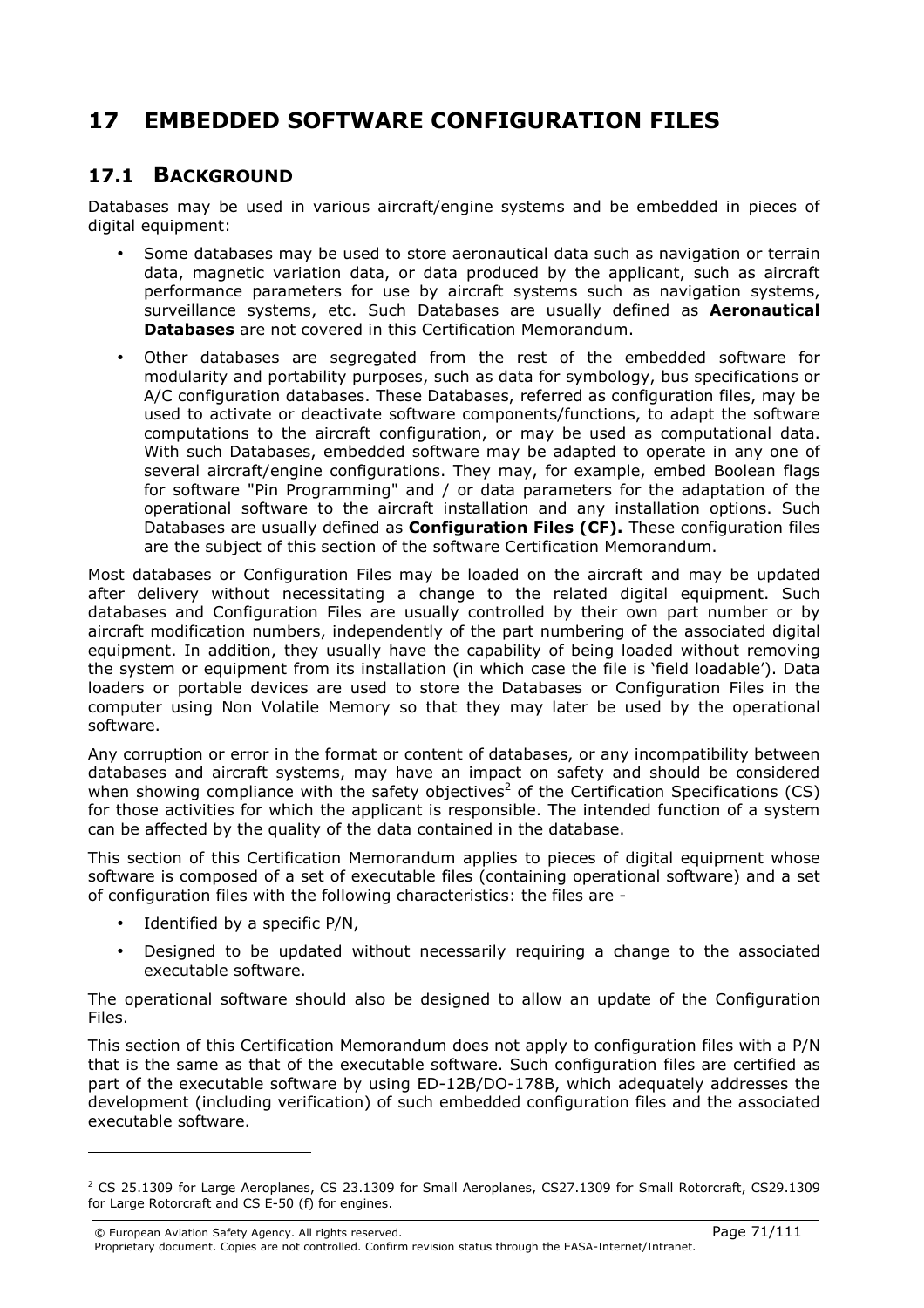On the other hand, ED-12B/DO-178B does not clearly address the development of configuration files when they are managed separately from the associated executable software. This section of this Certification Memorandum aims to establish acceptable guidance material for the development, validation, verification and utilisation of such configuration files on board an aircraft/engine. Some requirements of this section of this Certification Memorandum also address additional guidance for the associated executable software.

Such configuration files will, in most cases, be field-loadable (see the definition below). Certification issues and the required safety precautions associated with field loading are further discussed in the specific section on Field Loadable Software of this Certification Memorandum.

## 17.2 IDENTIFICATION OF CONFIGURATION FILES

The applicant is requested to provide a list and a description of all the configuration files which will be used in the pieces of digital equipment of the aircraft/engine. These lists may be issued system by system and included in the certification plans or at the software level in the Plan for Software Aspects of Certification (PSAC).

In this list, the applicant should identify the configuration files that will have a separate part number and separate approval of the files in order to allow them to be updated without necessarily requiring a change to the associated executable software.

The intent of the requirements stated hereafter is to identify the ED-12B/DO-178B objectives that are applicable to these Configuration files. Compliance with the ED-12B/DO-178B requirements referred to hereafter should be demonstrated taking into account the DAL/IDAL allocated to the configuration files. The applicability of these requirements is dependent on this DAL/IDAL level in the manner described in the tables of objectives in ED-12B/DO-178B. (For example, some objectives of ED-12B/DO-178B Table A-3 are not required for DALs/IDALs C and D). The documentation to be provided should be according to the guidelines defined below.

In addition, specific requirements (in addition to those specified in ED-12B/DO-178B) are also identified hereafter for the operational software that is associated with these Configuration Files.

# 17.3 DEVELOPMENT ASSURANCE LEVEL (DAL/IDAL)

Configuration files should be integrated into the system development as a particular item in a similar manner to that used for a software component (see ED-79 / ARP4754 or ED-79A / ARP4574A). The system safety assessment should include the determination of the failure condition criticality associated with incorrect data or loss of data of each Configuration File. In other words, the risk of an unintended and undetected activation of a function due to a data error should be assessed as part of the Functional Hazard Assessment and Preliminary System Safety Assessment. The CF should then be allocated a DAL/IDAL between A and E, depending on the outcome of the safety analysis of the system, as indicated in ED-79 / ARP4754 and ED-79A / ARP4574A.

The requirements stated hereafter are applicable only for Configuration Files of DALs/IDALs A to D that are updated on the ground by maintenance operators or crew.

# 17.4 IDENTIFICATION AND CONFIGURATION CONTROL

- The CF should be identified (Specific P/N).
- The configuration of the CF should be managed.
- For any CF that has an electronic P/N, the electronic identification of the CF may have to be included as part of the configuration data. (See also the specific section on Field Loadable Software in this Certification Memorandum.)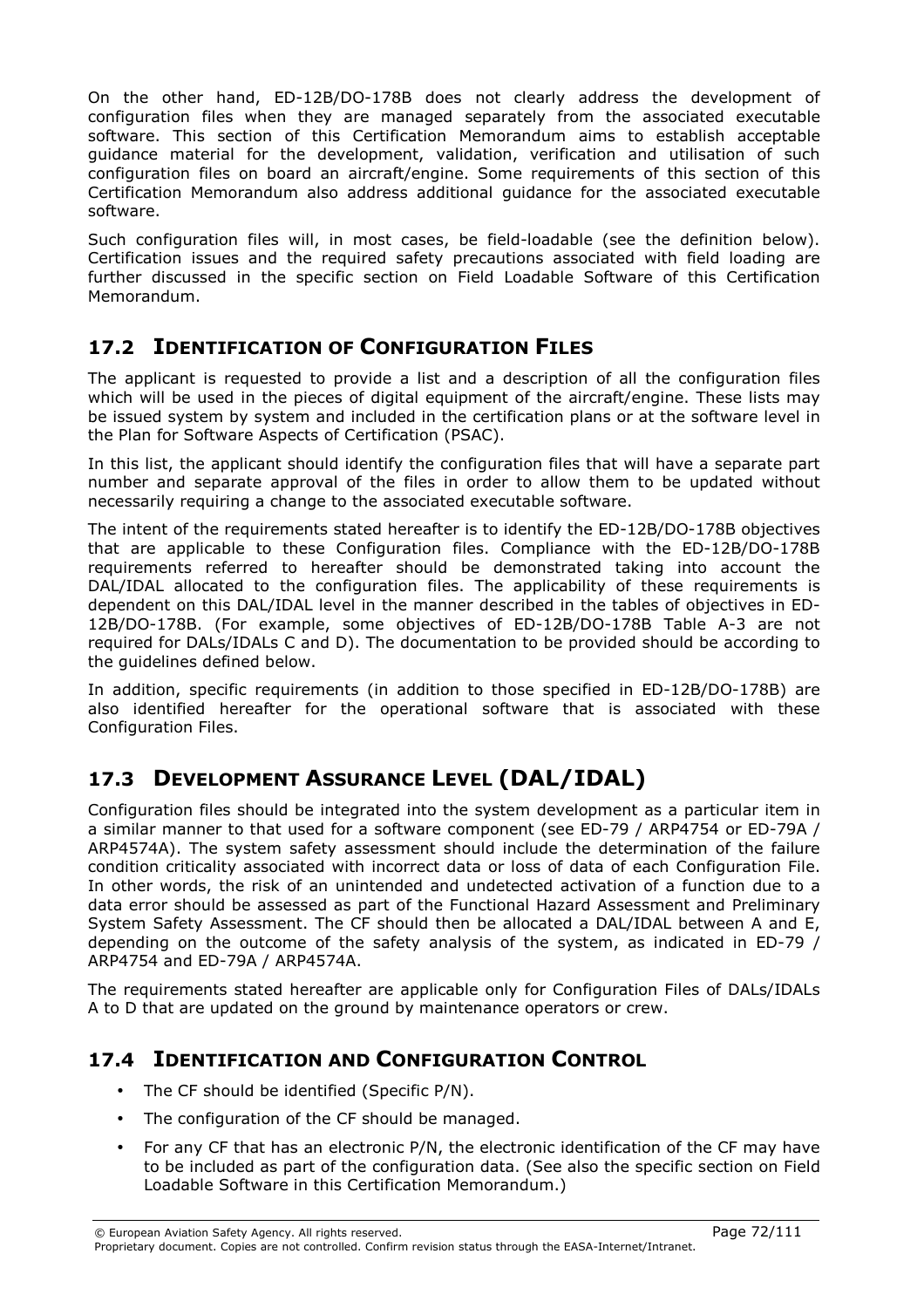# 17.5 DATA QUALITY

The development of configuration files should follow the requirements stated hereafter. These requirements originate from ED-12B/DO-178B requirements, which are crossreferenced whenever possible. Some requirements may impact the design and development activities for the executable software.

- Planning process: The applicant should document the CF development process that is used so as to take into account the requirements stated hereafter. The documentation may be specific or may be part of the executable SW documentation.
- **Description:** A document should describe the structure of each configuration file and the usage of its data, including the types and ranges of the data. This document will be referred to hereafter as the 'CF design specification'. This document should be equivalent to the Software Requirements Specification data of the executable software. This document should also be managed as an item of CC1 data (see ED-12B/DO-178B section 7).
- Validation: The CF design specification should be reviewed and analyzed (to be accurate, consistent, verifiable, correct, complete – as described in ED-12B/DO-178B section 5.1). All items from ED-12B/DO-178B table A-3 (covering the verification of the outputs of the requirement process) should be assessed for applicability.
- **Verification:** The implementation of the CF should be verified against the CF design specification (see also ED-12B/DO-178B Table A-6). All items from ED-12B/DO-178B table A-6 (testing of outputs of integration process) should be assessed for applicability.
- Deactivated code: Some values in the CF may result in the deactivation of certain sections of code in the executable software. ED-12B/DO-178B requirements (mainly sections 4.2.h, 5.4.3.a, 5.4.3.b, 6.4.4.3.d of ED-12B/DO-178B) concerning any such deactivated code should be considered for the executable software. The activation or deactivation of a function, through the parameter values in the configuration files, should not adversely affect the behaviour of any other function (see also ED-12B/DO-178B section 2.4.e).
- CF modification without modification of the executable software: In addition to CF activities, assurance should be given (through documented justifications such as analysis and/or tests) that the performance of the executable software (e.g. timing requirements, memory and stack margins, communication and scheduling) is not affected beyond specified limits (as defined in the development process of the executable software). In cases where these performance limits are exceeded, the development and verification life cycles of the executable software should be reentered in order to perform all the activities that are necessary: for example, the executable software might have to be modified and re-tested so as to be compatible with the new CF.
- **Documentation:** for each identified CF change, the configuration management and development processes should be documented as follows:
	- $\circ$  If the executable software is affected by the change to the CF, the CF change should be documented in the documentation for the executable software
	- o If the executable software is not affected by the change to the CF, the CF change should be documented in –
		- An Accomplishment Summary for the CF change
		- A Software Configuration Index for the CF change

The certification documents affected by a modification of a Configuration File should be identified in a dedicated accomplishment summary or in the system certification plan, which should be reissued as necessary.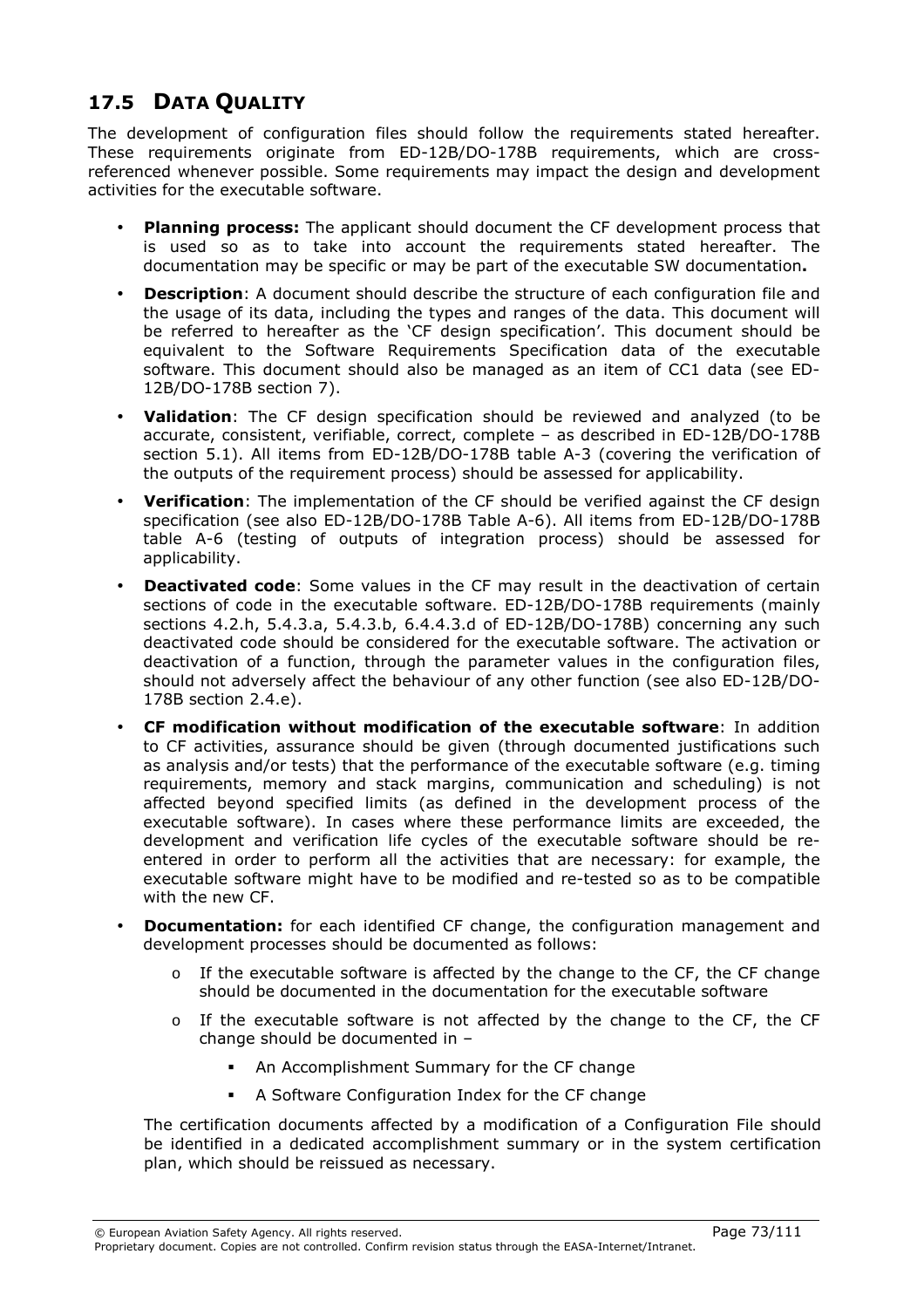# 17.6 COMPATIBILITY / MIXABILITY

Each Configuration File (CF) should be considered as a separate configuration item with the same compatibility/mixability concerns as any software configuration item.

The following requirements are applicable to the executable software -

- Assurance should be provided that the executable software does not use any corrupted or non-acceptable CF (where "acceptable" means that the considered Configuration File is compliant with its specified format and parameter ranges). For this purpose, appropriate means should be proposed that are able to ensure the required level of safety, such as automatic detection mechanisms and/or maintenance procedures.
- Assurance should be provided that the associated executable software is developed, validated and verified for any CF to be certified.
- Compatibility of the load: When the CF requires a specific executable software version, the compatibility between the executable software and the Configuration File should be ensured.

Note: A means which could detect any inappropriate combinations of software and/or hardware and/or airframe and revert to a certified configuration in the event of detecting any incorrect combinations would cover partially this concern. For other topics linked with compatibility or integrity, refer to the specific section on Field Loadable Software in this Certification Memorandum.

The following requirement is applicable to Configuration Files (CF).

• CF evolution: the new configuration (executable SW  $+$  CF) should be identified in the CF Accomplishment Summary, which should include a summary of the validation and verification activities performed. The accepted associations / compatibilities between the CF and the executable software should be described in documents produced at the Configuration File level or at the system level.

In cases where CFs are used to activate several functions or components ("software pin programming"), the applicant should identify the procedures they propose to put in place to ensure that the functions or components to be activated have been properly certified prior to the release of the CF, and that the compatibility/mixability issues associated with it have been properly controlled. The certification documents affected by such CFs should be identified and reissued as needed.

# 17.7 GENERATION OF CONFIGURATION FILES

In cases where a tool is used to produce the CF, the need for tool qualification should be considered, taking into account the recommendations of ED-12B/DO-178B (section 12.2).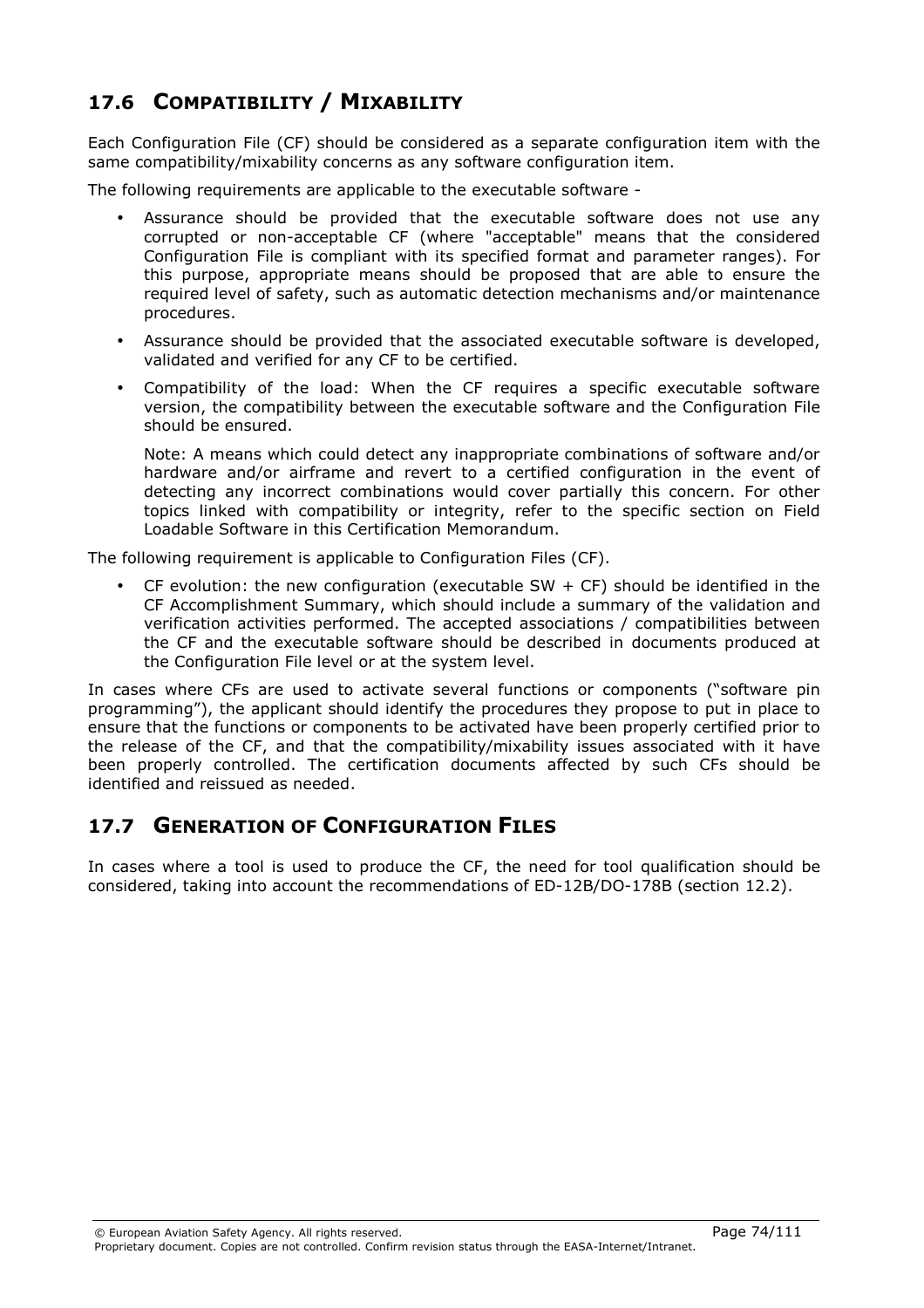# 18 MANAGING THE SOFTWARE DEVELOPMENT AND VERIFICATION ENVIRONMENT

# 18.1 BACKGROUND

ED-12B / DO-178B verification test activities take place on the target computer, a target emulator, or a host computer simulator. Software development and verification teams typically utilize an environment designed specifically to emulate the target computer to satisfy this requirement. Because the environment may go through several iterations during software development and verification, it may not be clear how representative the environment is of the actual production hardware at any point in time in the verification process.

Additionally, the environment may not be identical to the final production version of the hardware to be installed in the aircraft. Therefore, the applicant should establish and maintain configuration control of the environment, and implement a structured problem reporting system for the environment available to users of the environment.

# 18.2 CONTROLLING THE DEVELOPMENT AND VERIFICATION ENVIRONMENT

The applicant should address the following aspects in their Software Development Plan, Software Verification Plan and Software Configuration Management Plan.

The applicant should convey these aspects to all participating software suppliers, and ensure that they comply with them. The person responsible for certification should review these plans and assess their adequacy.

The Software Verification Plan should include:

- 1) A description of the software development and verification environment, and an explanation of the differences between it and the production version of the system hardware and software to be installed on the aircraft.
- 2) An analysis for each identified difference (cf. (1)) and a justification that for each objective (cf. (3)), that the difference does not prevent the ED-12B / DO-178B objective from being fulfilled.
- 3) An explanation of how the software development and verification environment will be used by system software suppliers and with which ED-12B / DO-178B objectives it will be used to show compliance.
- 4) An explanation of how the software development and verification environment will be used to show compliance with ED-12B / DO-178B objectives that involve verification of the software executable object code. This should address the entire executable object code, not just individual functional software components.
- 5) A process for analyzing completed verification activities and assessing the need to repeat any of those activities after changes are made to the software development and verification environment. The process should ensure that all affected verification activities will be repeated, or ensure that a documented analysis is conducted showing why retesting is not required.

The Software Configuration Management Plan should include:

1) A description of the configuration control system to be used for the software development and verification environment.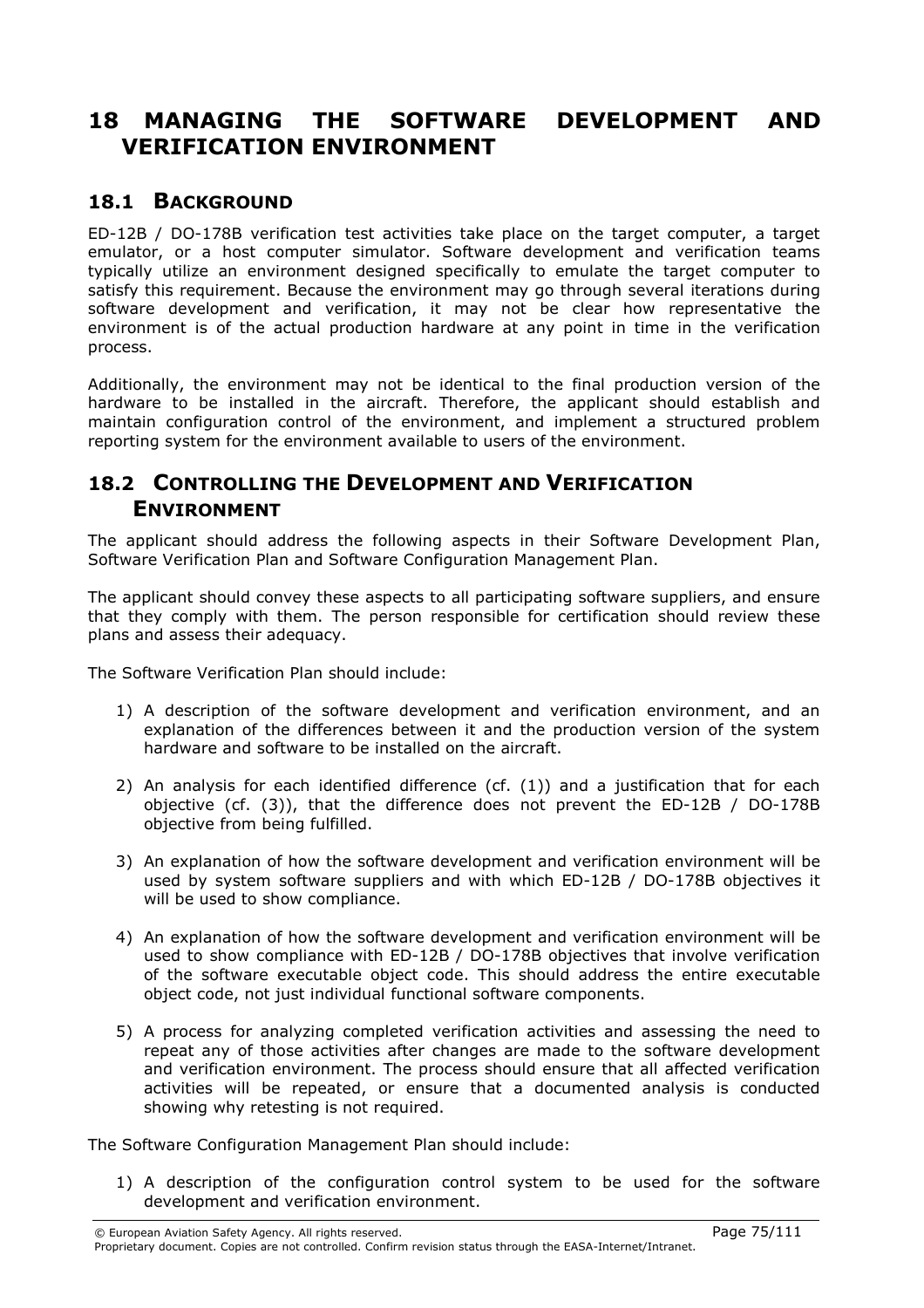2) A problem reporting and assessing system for the software development and verification environment that is available to all users of the environment (see section 16 of this Certification Memorandum).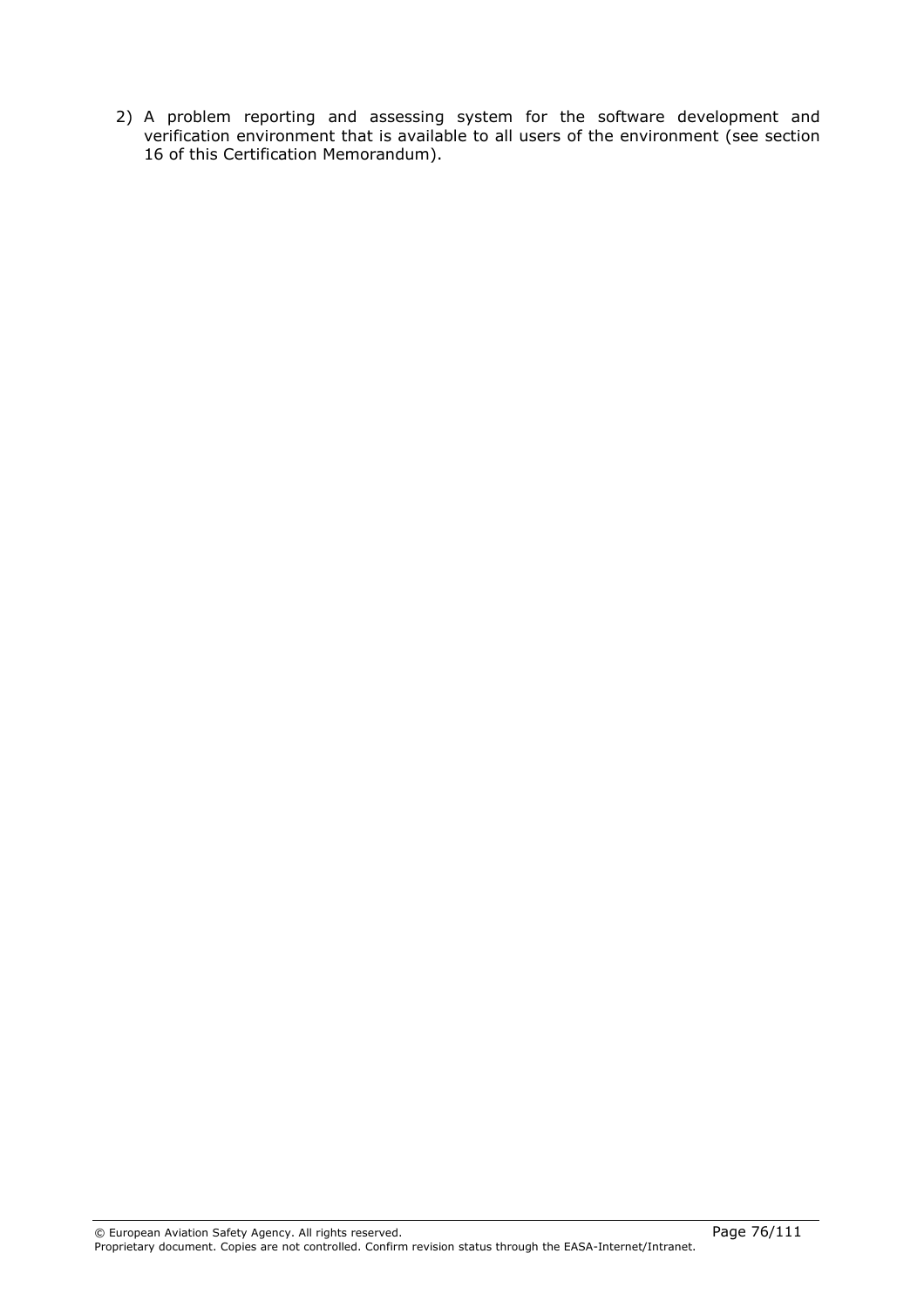# 19 THE USE OF OBJECT ORIENTED TECHNIQUES AT THE DESIGN OR SOURCE CODE LEVEL

# 19.1 BACKGROUND

Object-oriented techniques (OOTs) have several features that can make them undesirable for use in airborne systems if specific precautions are not taken and/or specific limitations are not imposed. For systems whose embedded software is to be designed using OOTs at the design level or the source code level, it might not be obvious how compliance with ED-12B / DO-178B can be achieved.

The use of OOTs also results in some new areas of concern that are specified in this section of this Certification Memorandum.

# 19.2 GUIDANCE

The OOT features listed below, if not properly controlled and verified, can result in software code that is non-deterministic, unused, and difficult to verify and maintain and whose configuration can change depending on the run-time state of the system.

The applicant should address the 17 background concerns (referred as Items) of this section of this Certification Memorandum.

The applicant should provide substantiating software plans, standards (requirements, design and code) and life cycle data to show that each of these concerns will be controlled for each system intended to use these OOTs on the aircraft/engine project and to ensure that an appropriate level of assurance is achieved for each.

The following areas of concern have been identified as being relevant to OOTs at either the design or source code level:

#### (a) - Software life cycle

As an adaptation to the growing complexity of systems and to the growing number of components and functions on the last generation of airborne software, OOTs could provide an alternative vision of the classical waterfall development process. By isolating functions in classes (even if they are involved in different requirements), it is possible to build and upgrade successive prototypes of the product. This process is known as 'Iterative Prototyping' or sometimes 'Fast Iterative Prototyping' and is beginning to be used more frequently. Without the application of a minimum set of rules, there is a risk of getting lost in a maze of upgrades, modifications and corrections, with the consequence of losing the capability to trace a code sequence to its requirement.

As applicable, the following items should be addressed:

- Item 1: The kind of iterative process (classical, iterative, etc.).
- Item 2: Definition of the exit control process for each iteration (review, checklist, analysis).
- Item 3: Definition, hierarchy, granularity and coupling of classes, subclasses, method, attributes, etc.
- **Item 4:** Development and verification tool capabilities to reach the ED-12B/DO-178B objectives with regards to OOTs (functional areas, usage of features, capability, etc.).
- Item 5: Specific complex features used in object-oriented languages compilers/ linkers/ builders and associated libraries (mathematics, semantics, etc.).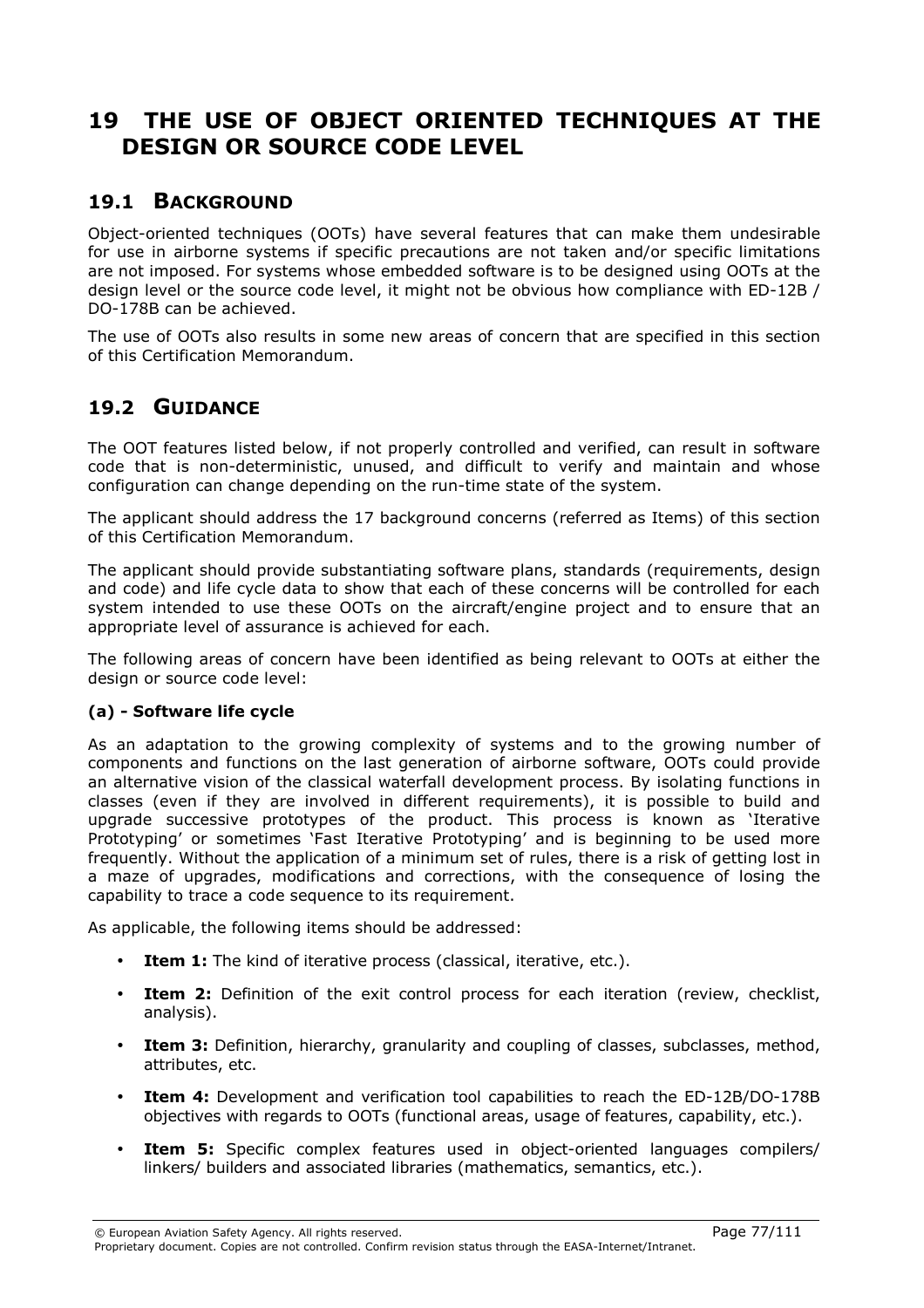#### (b) - Traceability from function oriented requirements to object-oriented design or code

Traceability is the evidence of a link between a requirement, its implementation and test cases, etc.

It is used to identify derived requirements and architectural design decisions made during the software design process and to assess the implementation. Between the low-level requirements and the source-code, it allows verification of the absence of undocumented source code and that all low level requirements are verified.

Both classical or OOTs mentioned should address this concept, but object-oriented methods add a new area of concern. A system is designed from its objects instead of its functions. More precisely, objects are considered as the actors and the functions as some messages or events between the actors. But, in general, a system is described (in natural language) from a functional point of view. When a requirement engineer captures the functional behaviour of a system in an object-oriented view, it is likely that most of the required traceability will be lost.

As a possible means to overcome this problem, but not the only means, the SW team could use the following OOT features: use-cases in conjunction with dedicated diagrams.

- Use-cases are built at the first step of the requirement analysis and are typically used to specify and characterise the functionality of the software interacting with one or more external actors. Use-cases are developed to capture the software requirements and to understand what they are supposed to do and how their components interact together and with the outside.
- **Additional diagrams** are often used in conjunction with use cases: interaction diagrams, sequence diagrams, collaboration diagrams, state-chart diagrams, activity diagrams, class diagrams, component diagrams, deployment diagrams. These diagrams allow traceability, maintainability, portability, etc. The use of these diagrams depends on SW (complexity, real time constraints, interaction with external inputs or SW, number of class or use cases, OOTs, state machines, etc.). Usually, the complexity of a diagram is directly linked to the precision, focus and conciseness of a requirement.

As an example, criteria for a good OOT use-case could be:

- Completion of the events,
- Use driven,
- Simple enough to understand.

Use-cases with diagrams allow traceability from a functional description of software to an object-oriented design and therefore naturally promote traceability from the requirements down to the code.

The polymorphism capability of some OOT languages is also an issue for traceability that should be addressed. Actually, if the same function name may lead to several different implementations depending on the context, this will increase the traceability workload in order to avoid wrong function call situations.

As applicable, the following items should be addressed:

- Item 6: Traceability between functional requirements and object design and/or object source code.
- **Item 7:** Definition of use case granularity.
- **Item 8:** Description of the usage of diagrams.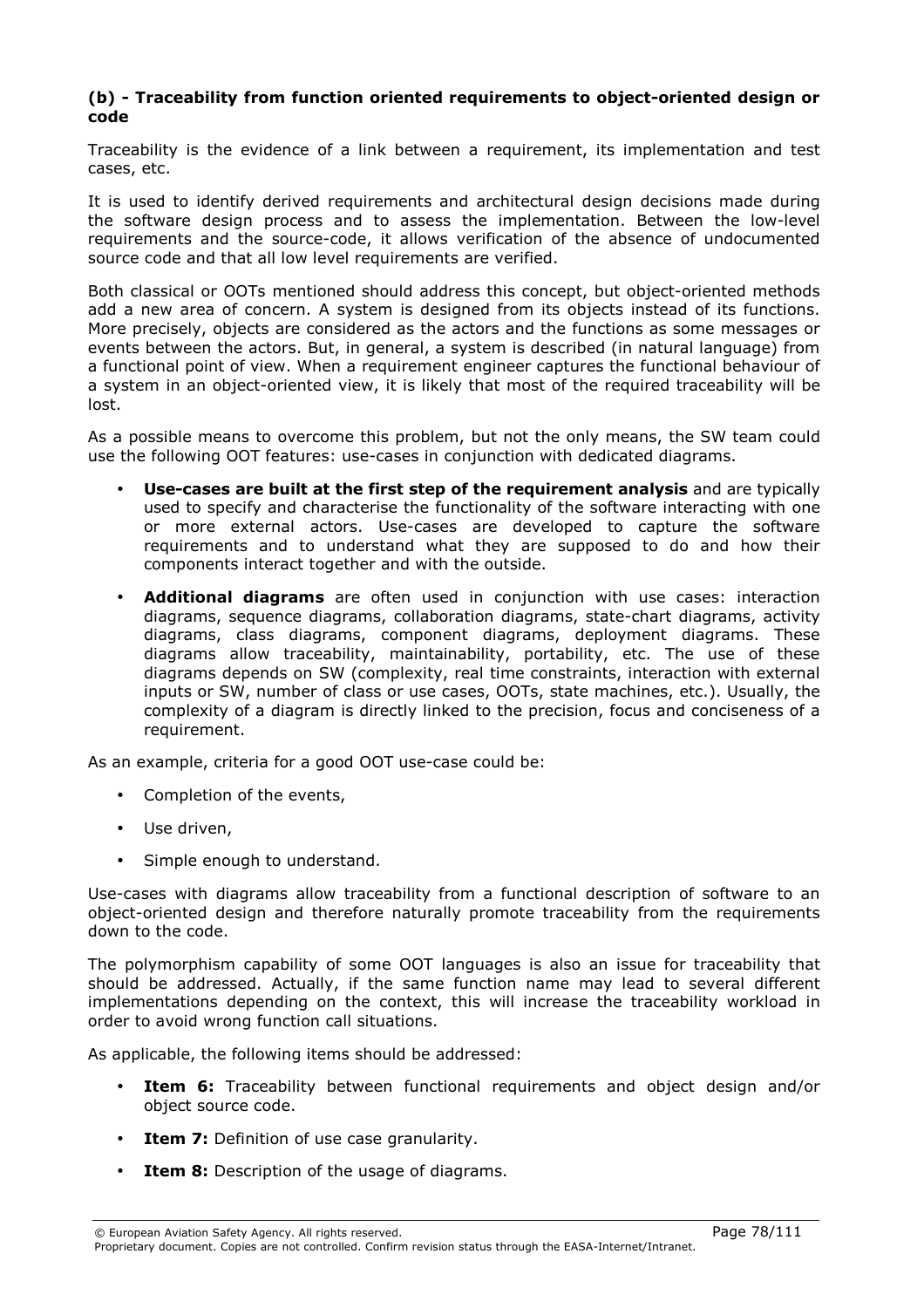• Item 9: Specific additional analysis to complete the source to object code traceability for Level A SW.

#### (c) - Test coverage assessment (software requirements coverage assessment and structural coverage analysis)

Some concerns remain about the fulfilment of test coverage objectives described in ED-12B/DO-178B section 6.4:

With the hierarchy capability of certain OOTs, a class may inherit from one or several other classes. This means that an operation of an ancestor is propagated to its descendants. Dynamic binding will convert at the very last moment which operations will have to be executed, depending on the instantiated class. In this environment, the result may be a polymorphic call. The functional coverage and the real time constraints of a class may then not be ensured.

The following concerns remain:

- The evaluation of the functional coverage (including the propagated methods).
- The structural coverage analysis.
- The data flow/control flow analysis.
- The timing analysis.
- At a low level, to exercise requirements based tests for each class and method (including for instantiated derived classes).

Furthermore, with the possible use of the OOT encapsulation capability, sequences of code addressing a specific class may only have access to the public methods and data exported by the class. Programmers that implement a class have no access to the internal data of the class and may exercise unintended functionality if the description of the class is incompletely documented. The programmer may have no sight of what is really executed at lower levels of the class. Possible means (but not the only means) to prevent that could be:

- The class definition should be well documented in term of side effects, property bounds, pre-conditions and post conditions.
- Each method of a class (included hidden methods) should be considered as a software unit with its requirement and test cases.
- Functional, performance and robustness test cases should exercise all the encapsulated items, operations and attributes with structural coverage criteria depending on the software level.
- Regression activities (tests, analysis, etc.) should take into account the above items.

The use of the above-described diagrams may be helpful to support the definition of test cases and procedures.

As applicable, the following items should be addressed:

- Item 10: Strategy to achieve functional coverage (including the timing and data flow/ control flow analysis).
- Item 11: Strategy to achieve structural coverage (including the flow analysis).
- Item 12: Strategy to ensure the robustness behaviour of the SW.
- **Item 13:** Worst case demonstration for CPU workload and memory usage.
- Item 14: Detailed description of regression analysis (particularly for post TC).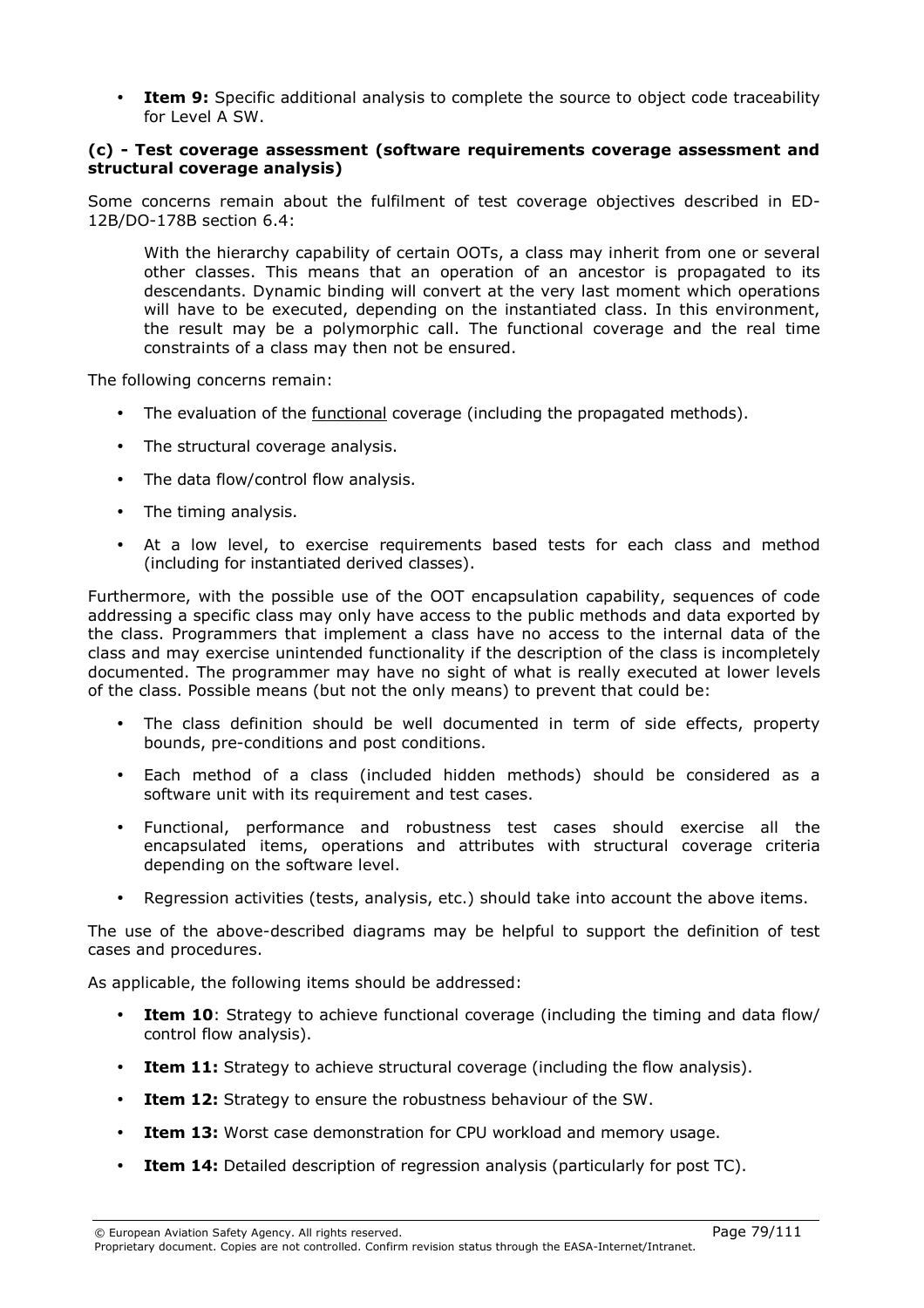### (d) - Configuration management (Reuse of numerous classes)

Classes are generally designed to match definite objects (data buses, messages, screens, keyboard, etc.). They are generally built in order to ensure easy reuse of the classes in future applications. Some classes are purely abstract and are only bases for further specialised classes. In this context, the applicant should consider that:

• Parts of the classes will be considered as deactivated code. Software engineers will have to assess and give evidence that this deactivated code is not dead code. In any case, the software planning process should describe how the deactivated code (for classes, methods, attributes, etc. that are not used) would be defined, verified and handled to achieve the system safety objectives.

As applicable, the following items should be addressed:

**Item 15:** Compliance with ED-12B/DO-178B objectives regarding deactivated code.

#### (e) – Other areas

OOT has several features that, if not controlled properly, may lead to unknown configurations of object code and to unverified code.

Moreover, many OOT features, if not properly controlled and verified, can result in software that is unpredictable, unused, and difficult to verify and whose configuration can change depending on the run-time state of the system:

Dynamic Binding/Dispatch: The matching of calls to methods (functions) at run-time as opposed to compile-time or link-time. This results from a polymorphic call. There are a number of concerns regarding the use of dynamic binding/dispatch in airborne software.

- a) It complicates the flow analysis (e.g., data coupling and control coupling) and structural coverage analysis;
- b) It can lead to complex and error-prone code;
- c) It can complicate source code to object code traceability;
- d) The matching of calls to methods can be difficult, if implicit type conversion is used; and
- e) The behaviour of the execution of the compiler-generated code may not correspond to the expectations of the programmer.

Inheritance: A mechanism whereby a class is defined in terms of others (its parents), adding the features of its parents to its own. A class may have a single parent (which is known as 'single inheritance') or multiple parents (known as 'multiple inheritance'). Either the interface, or the interface and the implementation can be inherited. Where multiple inheritance is allowed, repeated inheritance is a possibility (two or more parents have a common ancestor in the class hierarchy). Multiple inheritance is particularly a concern in airborne systems. It can lead to overly complex and potentially unpredictable interactions between classes. It can also complicate traceability and verification.

Polymorphism: The ability of a name in software text to denote, at run-time, one or more possible entities, such as a function, a variable or an operator. For example, given the text:  $f(x)$ , determining which  $f(x)$  should be called may be dependent on which class x belongs to, and x may belong to multiple classes, depending on the run-time state of the system. Polymorphism is generally supported by dynamic binding/dispatch. The concern with polymorphism in airborne systems is the potential for ambiguity, which might lead to coding errors, traceability problems, complexity, and difficulties for verification.

As applicable, the following items should be addressed (some of them are already addressed above and are not recalled hereafter – traceability, test coverage, etc.):

**Item 16:** The perimeter, the depth and the determinism of the usage of inheritance (with the inherent dynamic binding/dispatch effects) and, particularly: the initialisation phase, parent and child classes, methods, interfaces, definitions, previously developed SW components, hierarchy aspects,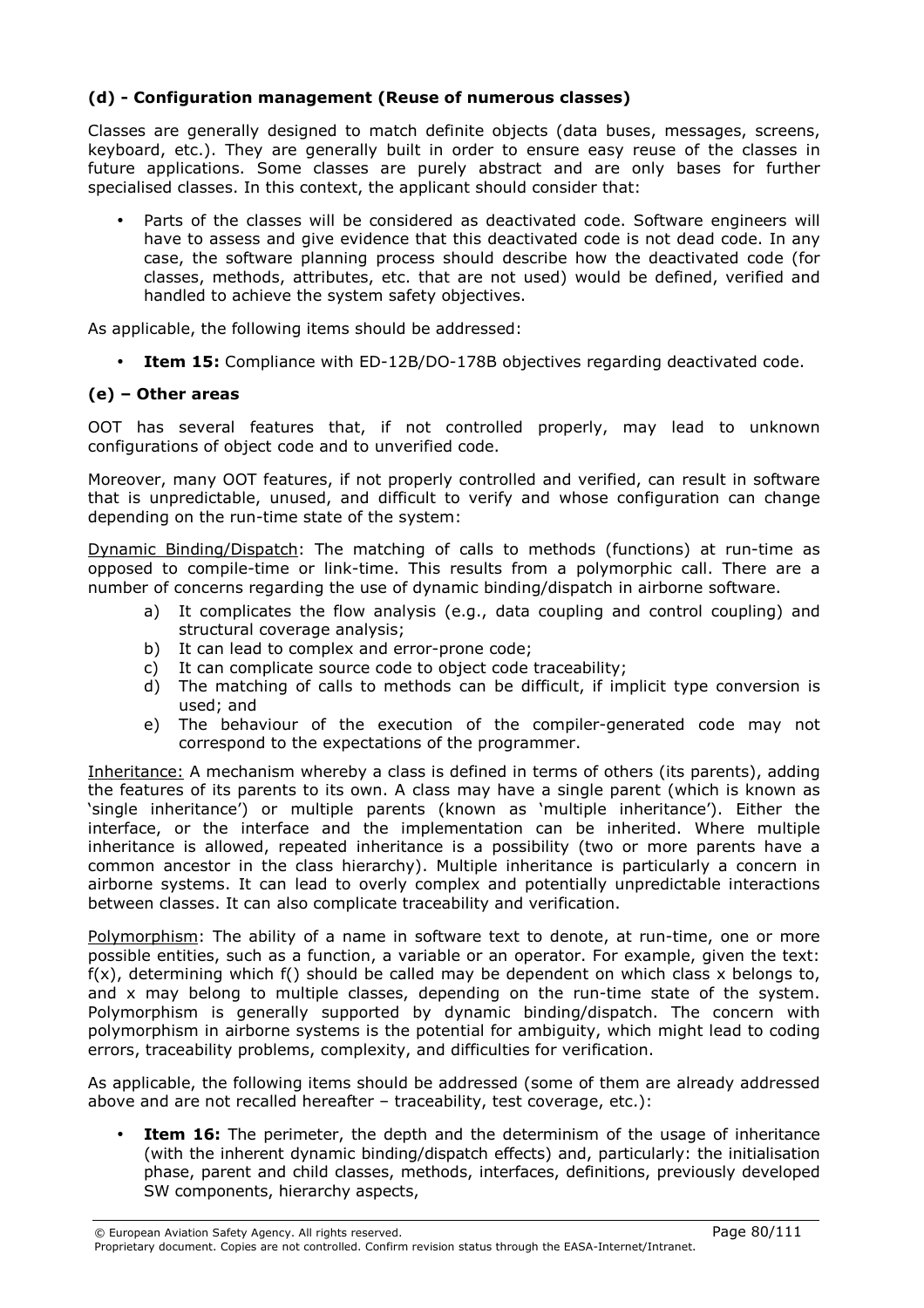• Item 17: The monitoring of the usage of polymorphism.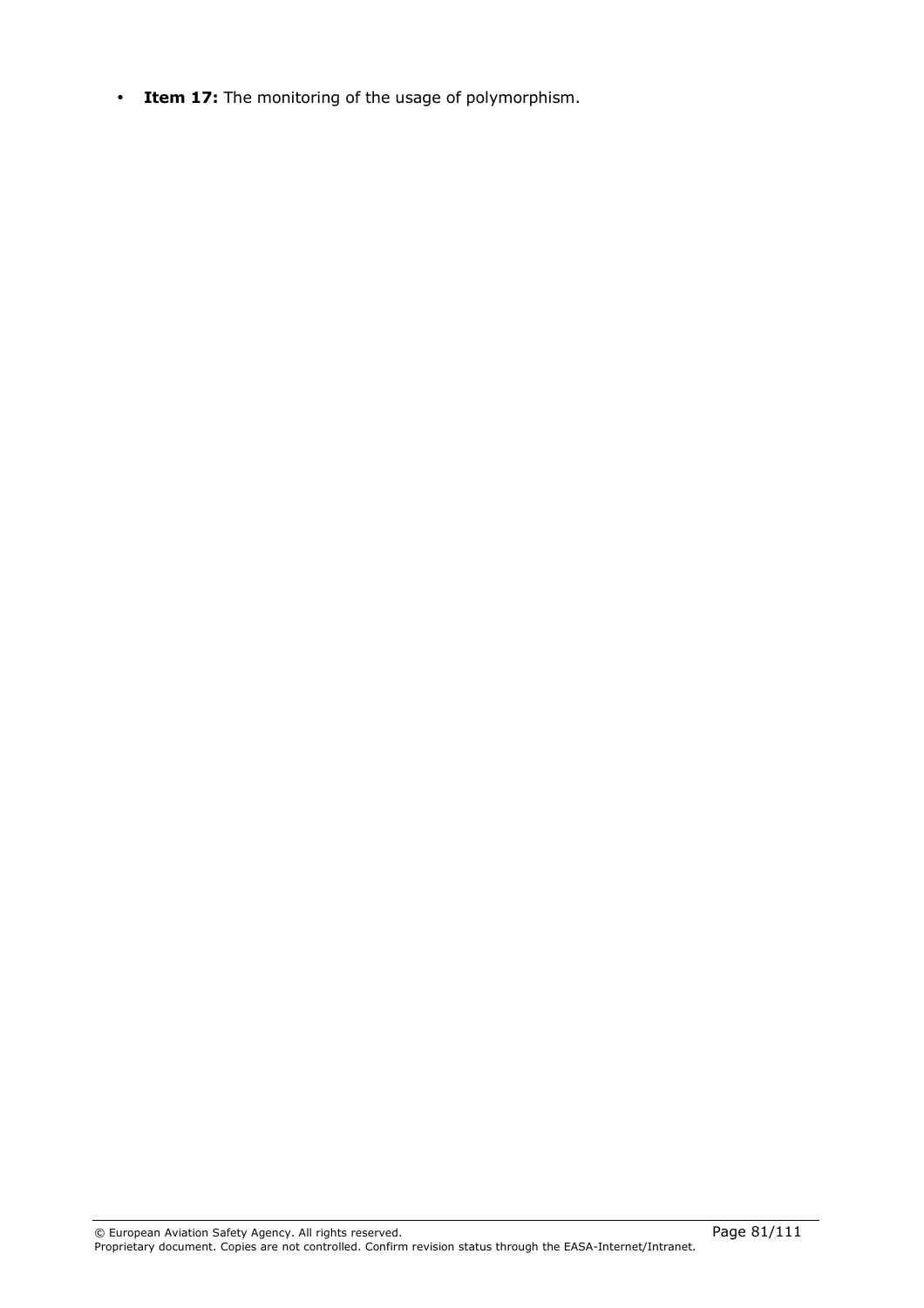# 20 THE USE OF (OCC) OBJECT CODE COVERAGE FOR EQUIVALENCE TO MODIFIED CONDITION DECISION COVERAGE (MCDC)

# 20.1 BACKGROUND

The use of Object Code Coverage (OCC) may be proposed by some applicants in order to satisfy the ED-12B / DO-178B Modified Condition Decision Coverage (MCDC) objective. MCDC is specified by ED-12B/DO-178B, Table A-7, objective 5, as the degree of test coverage of software structure that should be achieved for Level A software.

Object Code Coverage (OCC) attempts to achieve structural coverage on the object code (i.e. assembly language code) instead of the source code by adhering to strict grammar rules and taking advantage of the "short-circuiting" aspects of modern compilers.

Currently, there is no guidance that would allow the use of OCC as an acceptable alternative to meet the MCDC objective of ED-12B/ DO-178B, Table A-7, and objective 5. This section of this Certification Memorandum is intended to provide the necessary guidance, while meeting the safety objectives, for the use of Object Code Coverage in cases where this approach is selected by an applicant.

# 20.2 GUIDANCE

EASA has identified the following issues associated with this concept.

When structural coverage analysis at the object (assembly) code level is proposed the applicant should demonstrate that the coverage analysis at the object code level and source code level provide the same level of assurance and addressed in the relevant documentation (i.e. plans, standards and SW life cycle data). The following issues should be addressed (as a minimum):

- The approach should generate the same minimum number of test cases as that needed at the source code level for MC/DC coverage.
- The test cases used for coverage should be generated from the requirements (e.g., "structural testing" with module tests based on the code structure should not be used).
- All design and coding rules used to enforce the equivalence should be included in the design and coding standards, verification checklists, etc. and strictly followed.
- Data should be provided to substantiate all assumed compiler behaviour (e.g., shortcircuit forms with the appropriate optimization settings). (Note: In some cases, when compilers aggressively optimize or use self-optimization the behaviour becomes unpredictable.)
- Analysis of the object code or qualification of a tool may be necessary to ensure that design and coding rules were followed and that the compiler performed as expected.
- Traceability between object code, source code, design, and requirements should exist.
- Architecture and complexity limitations should be documented and followed (e.g., number of nested ifs, number of conditions in a decision, nested function calls, etc.).
- The approaches for data coupling analysis and control coupling analysis should be performed by the applicant/developer, whether the coverage is performed on the linked object code or not.
- Data should be available to substantiate any object code not covered.
- The following questions should also be addressed (these are areas that are known to cause problems for many of the object coverage approaches):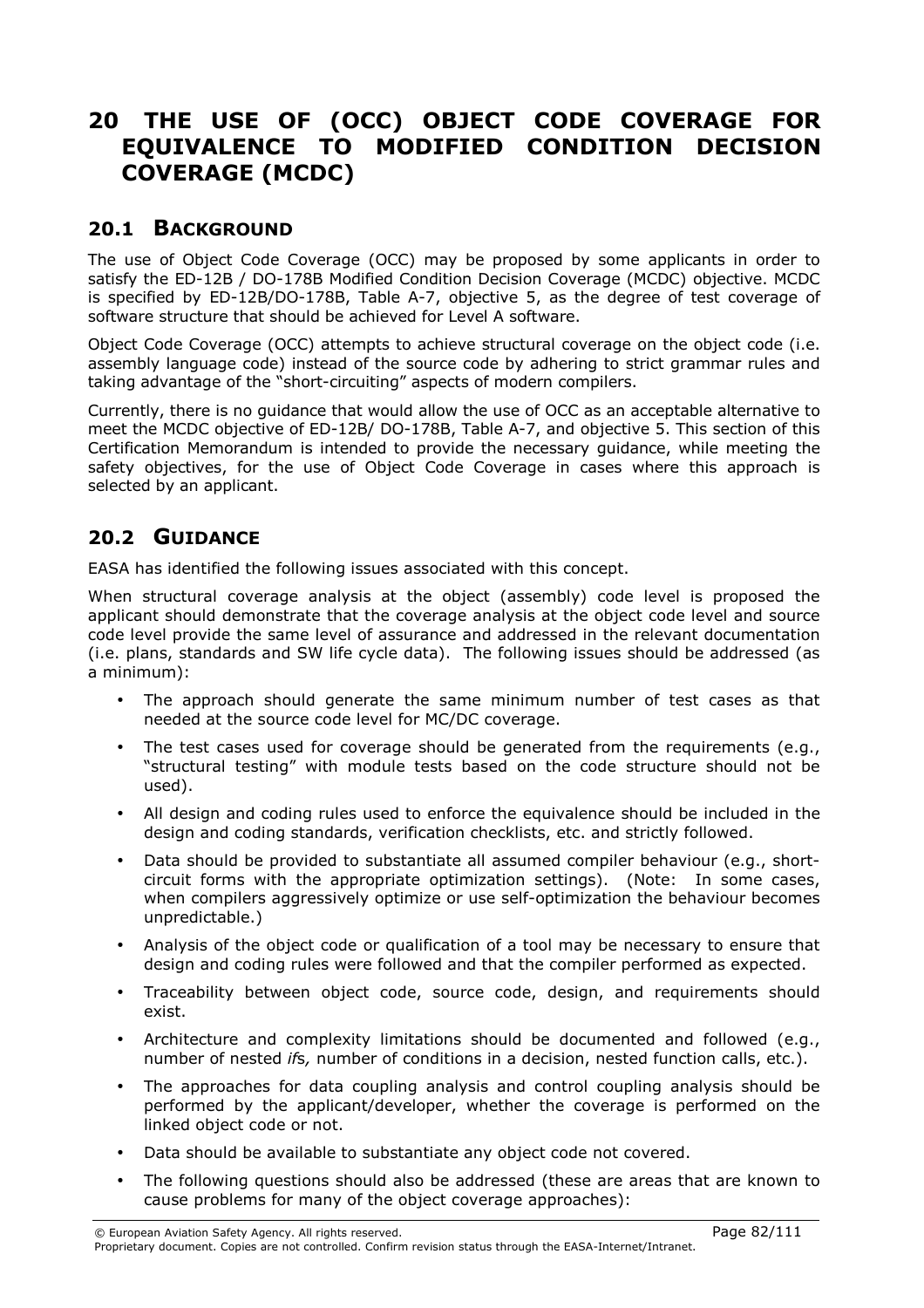- o How are parentheses addressed?
- o How are conditional calls addressed (e.g., jumps in branches)?
- o How are long jump and long throw addressed (do they allow multiple entries and exits)?
- o Are functions limited to only one entry point?
- o Where does transfer of control in the function occur? (Note: It should typically be at the beginning.)
- o How is control from outside to inside a function addressed?
- o How are jump statements addressed (e.g., break, continue, return, goto)?
- o Are bitwise operators used as Boolean operators prohibited?
- o Do functions of the compiler (e.g., pre-parser) need to be qualified for the proposed compiler options and optimizations intended to be used?
- $\circ$  Is analysis of the object code needed to ensure design and coding rules were followed and that the compiler behaved as expected?
- o Is structural coverage at the appropriate level also achieved for compilerprovided library functions and run-time system-provided library functions used or included in the airborne application?
- o Does the linkage editor (and linking and loading procedures) have the capability to link into the application only those components and functions to be used and for which structural coverage has been achieved, or are unused (dead code) components and functions linked into the application also?
- o Should linker or loader functions be qualified?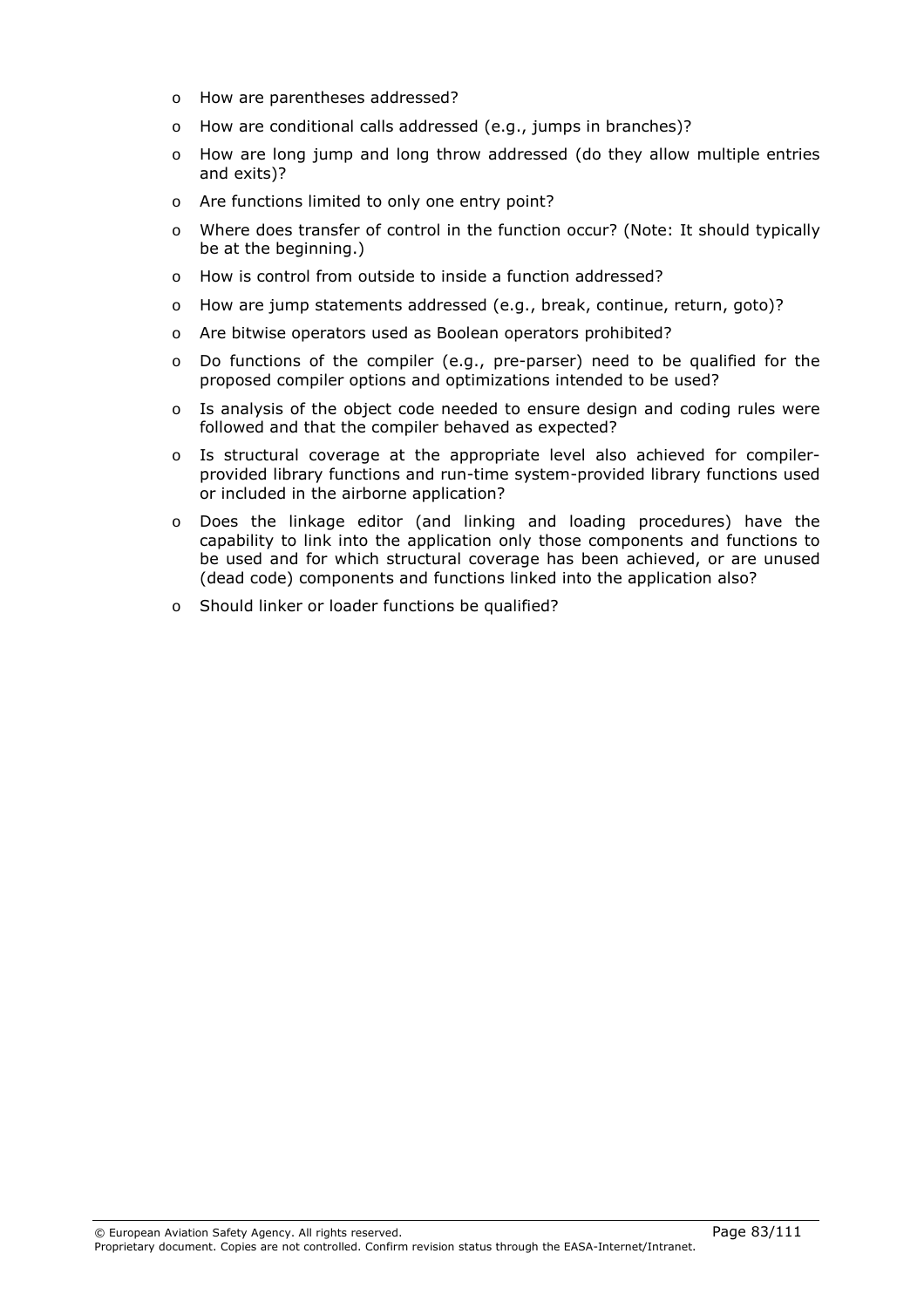# 21 MERGING HIGH-LEVEL AND LOW-LEVEL REQUIREMENTS

# 21.1 BACKGROUND

Section 5.0 (second paragraph) of ED-12B / DO-178B states that: "Software development processes produce one or more levels of software requirements. High-level requirements are produced directly through analysis of system requirements and system architecture. Usually, these high-level requirements are further developed during the software design process, thus producing one or more successive, lower levels of requirements. However, if Source Code is generated directly from high-level requirements, then the high-level requirements are also considered low-level requirements, and the guidelines for low-level requirements also apply."

This part of section 5.0 addresses the case where the system-level requirements are already highly detailed (i.e., created in one refinement step); hence, allowing a single level of software requirements. However, applicants sometimes misuse this paragraph to justify combining high-level requirements (HLR) and low-level requirements (LLR) into the same requirements document. They establish development cycles that are intended to expand HLR with requirements built during the software design phase. Thus, they are "flattening" the requirements tree and merging all the requirements into a single requirements document, without establishing traceability between LLR and HLR.

In general, HLR represent "what" is to be designed and LLR represent "how" to carry out the design. Merging these two levels leads to several certification concerns, as described in this section.

# 21.1.1 ED-12B / DO-178B compliance concerns

Applicants' motivation to expand HLRs and merge them with LLRs during the design phase seems to be to keep all the requirements in a single requirements document. The resulting data item is the result of a development process that may not comply with ED-12B / DO-178B, since some objectives may not be satisfied. Combining HLRs and LLRs into the same requirements document is not a recommended practice because process assurance may be affected as follows (as a minimum):

- The complexity of the software requirement document is significantly increased. With no distinction between HLR and LLR, it is difficult to ensure compliance with traceability and verification objectives as defined in DO-178B/ED-12B. Traceability is "the evidence of an association between items, such as between process outputs, between an output and its originating process, or between a requirement and its implementation."
- Demonstration of the correct requirements "management" (particularly for large and complex systems and software) is much more difficult.
- The combination of the "what" (HLR) and "how" (LLR) may impact the relevance of the software life cycle data and the ability to verify the requirements.
- Derived requirements could get missed, which may have safety impacts (since derived requirements should be fed back to the safety assessment process).
- Compliance demonstration with verification objectives during initial development is more difficult to achieve.
- Compliance demonstration with re-verification objectives for software modifications is more difficult, because change impact analysis will be more complex.
- The ability to manage and analyse the impact of changes/modifications to the airborne software becomes difficult or impossible.
- The consistency of the software requirements document is not ensured when modifying airborne software.
- The consistency and relevance of software requirements document with other development life cycle output data (source code, design architecture, system specification, etc.) is not ensured.
- Transition criteria are difficult or impossible to define and follow when HLR and LLR are combined.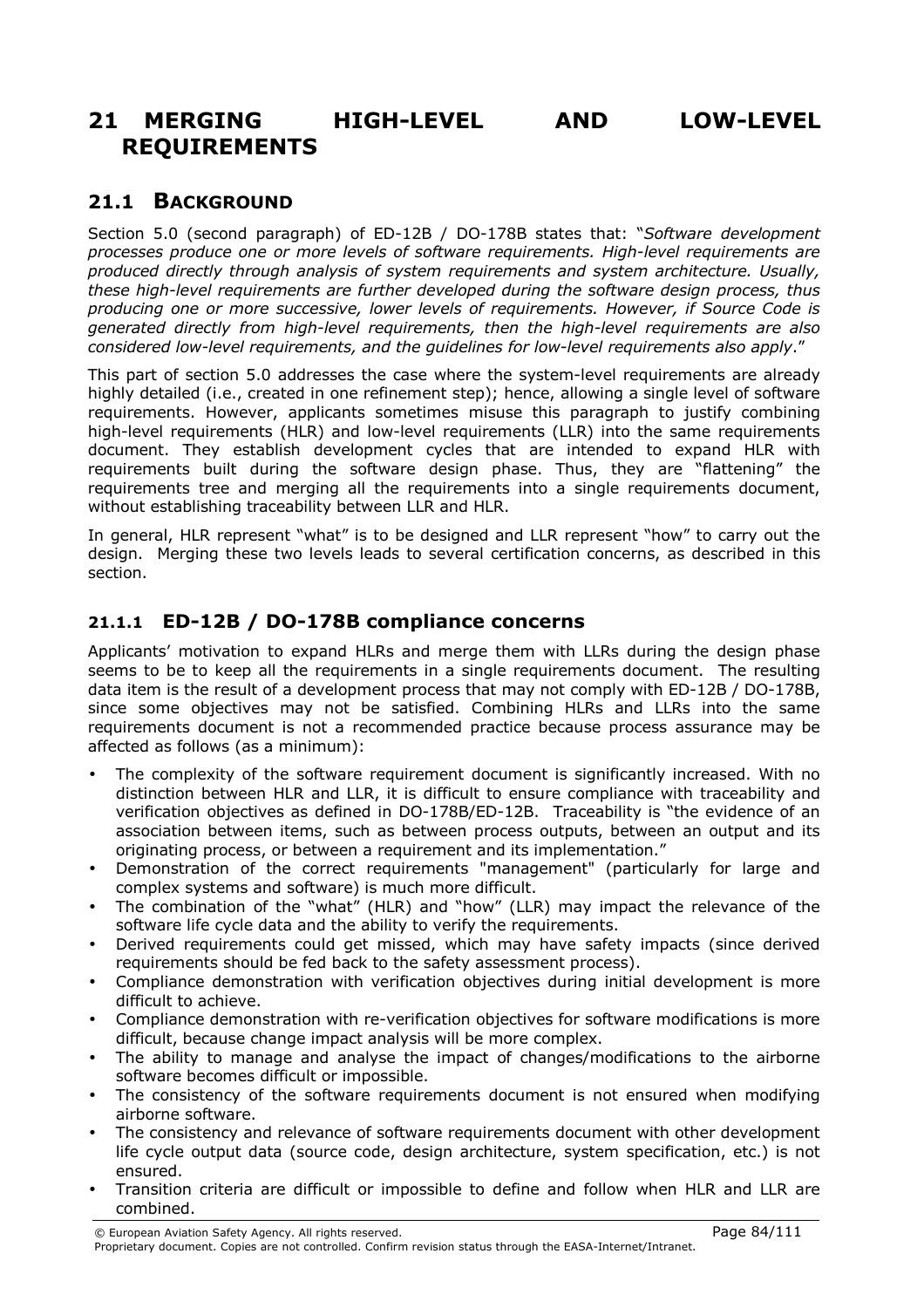Basically, compliance with DO-178B/ED-12B tables A-4, A-5 and A-6 objectives is weakened when HLR and LLR are merged into a single requirements document.

For compliance demonstration of DO-178B/ED-12B objectives, applicants should propose further justification and specific verification activities to satisfy the applicable objectives and to address the above concerns.

## 21.1.2 Verification concerns

When airborne software components are large or complex, the software requirements process produces the HLRs and the software design process produces the LLRs and architecture. Thus, HLRs and LLRs are not the outputs of the same development processes (whatever the development process is) and cannot be considered as the same type of requirements (i.e., cannot be HLRs and LLRs at the same time). Therefore, there is no reason to reduce the amount of verification activities required for compliance demonstration with ED-12B / DO-178B section 6, depending on the development cycle followed. In addition, verification activities performed on HLR and LLR are typically based on different processes.

Therefore, even in case where HLRs and LLRs are merged, the only way to perform verification activities seems to be the same way as it would have been performed in a standard development cycle (distinction maintained between HLRs and LLRs in the software life cycle data).

Furthermore, as documented traceability between HLRs and LLRs is required by ED-12B / DO-178B for verification purposes, loss of traceability is an issue. Alternative methods should be proposed to satisfy the same objectives as the ones satisfied when maintaining documented traceability between HLRs and low-level requirements.

## 21.1.3 Re-verification concerns (modification of the airborne software)

When LLRs and HLRs are merged into one requirements document, without traceability between HLRs and LLRs, accurate and applicable re-verification is more difficult. A good change impact analysis is dependent on traceability in order to determine affected components during change. If the HLR to LLR trace is not documented, re-verification becomes difficult or impossible. Therefore:

- the change impact analysis method should establish relevance of the impact perimeter determination and the relevance of verification means (e.g., test subset) chosen to satisfy verification objectives for the modification. If the change impact analysis method is not satisfactory, alternative methods should be proposed to address links between requirements embedded in the software requirements document.
- the level of assurance should be the same level as the one reached when HLRs and LLRs are traceable, maintained, and verified in separate data items.

# 21.2 GUIDANCE

As described in this Certification Memorandum, EASA does not recommend the merging of HLRs and LLRs into a single requirements document because it makes satisfying the objectives of ED-12B / DO-178B difficult or impossible. HLRs state what the system software is to do, and LLRs states how the system software components are to do it. Typically, there are different verification approaches and objectives for HLRs and LLRs. For example, many of the HLRs should be verified by the system level and hardware-software integration verification; whereas LLRs typically cannot be verified at that level.

To use section 5 of ED-12B / DO-178B to justify merging of HLRs and LLRs such that visibility of parts of the development process is lost represents a misinterpretation of the original objective of section 5. Combining HLRs and LLRs complicates the ability to demonstrate compliance with ED-12B / DO-178B objectives, introducing confusion and increasing the certification task for software aspects.

© European Aviation Safety Agency. All rights reserved. Page 85/111 Proprietary document. Copies are not controlled. Confirm revision status through the EASA-Internet/Intranet.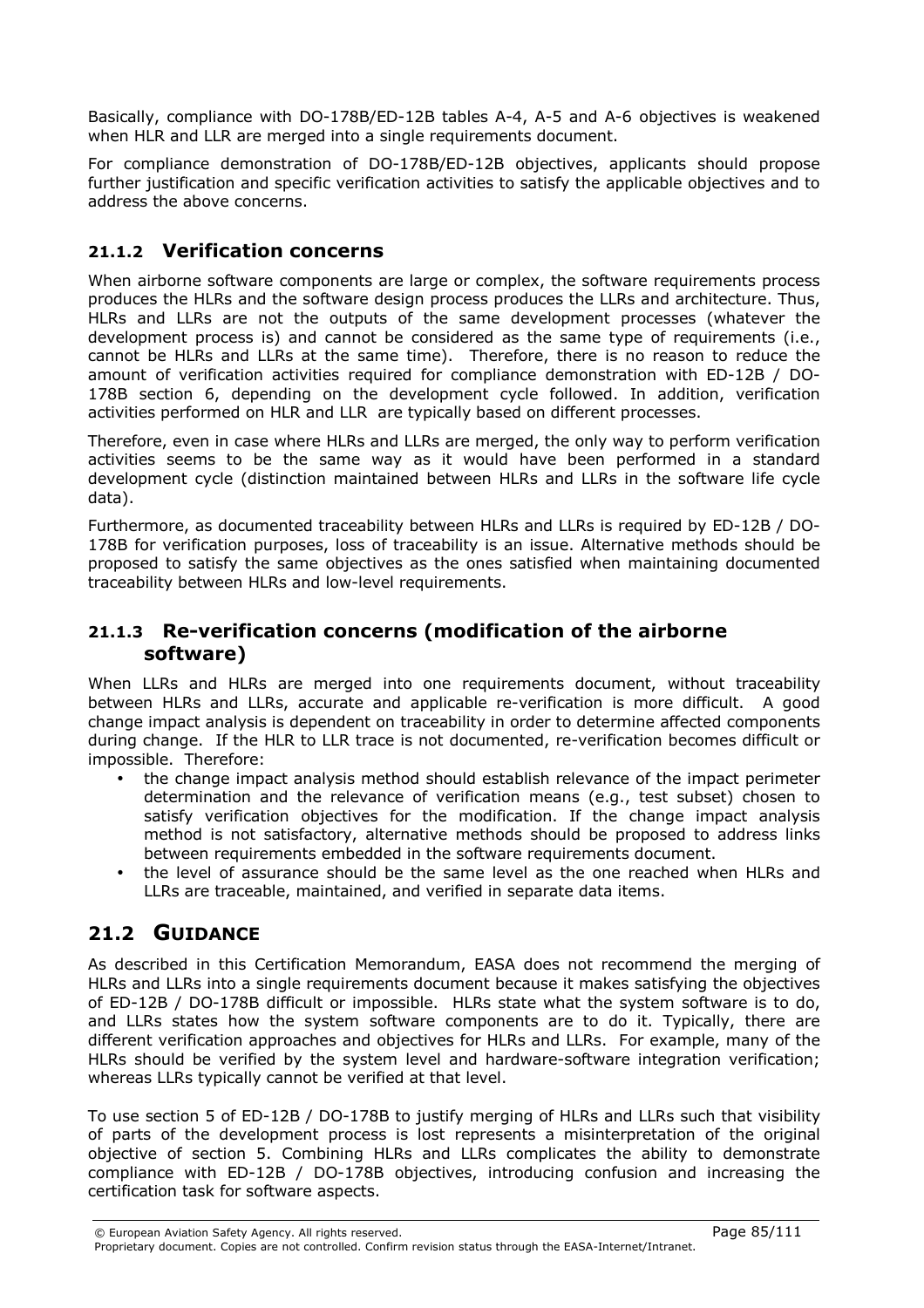Note: There may be some systems where the system-level requirements are "directly" highly refined (i.e., generated in one refinement step). In this case, a single level of software requirements may be feasible, however, if an applicant wishes to use a single level of requirements, they should provide EASA with a rationale to justify this and to show how they will comply with each of the objectives of ED-12B / DO-178B.

ED-12B / DO-178B established objectives to manage and reduce software development complexity, and it recommends separation of development processes and decomposition of associated output data. Merging HLRs and LLRs increases the complexity of software requirements document, software verification process, and software re-verification process. Merging HLRs and LLRs into a single requirements document for large and complex systems omits some of the objectives and benefits of applying ED-12B / DO-178B (i.e., assurance is lost). Therefore, the practice of combining HLRs and LLRs is not recommended, particularly for large, complex, or safety-critical airborne software. Combining HLRs and LLRs increases the complexity of software development assurance and the risk for undetected errors.

Although, compliance with ED-12B / DO-178B may eventually be shown, when merging HLRs and LLRs, the level of confidence that maintainability will be ensured over a long period of time is not equivalent to the one provided when following the ED-12B / DO-178B objectives. Even if compliance with the ED-12B / DO-178B objectives could be shown, maintainability may not be ensured for the entire life of the product. In reality, if the HLRs and LLRs are merged into a single requirements document, the impact of such an alternate approach will need to be reevaluated each time a change is made to the software (to ensure that the objectives of ED-12B / DO-178B section 6 are addressed).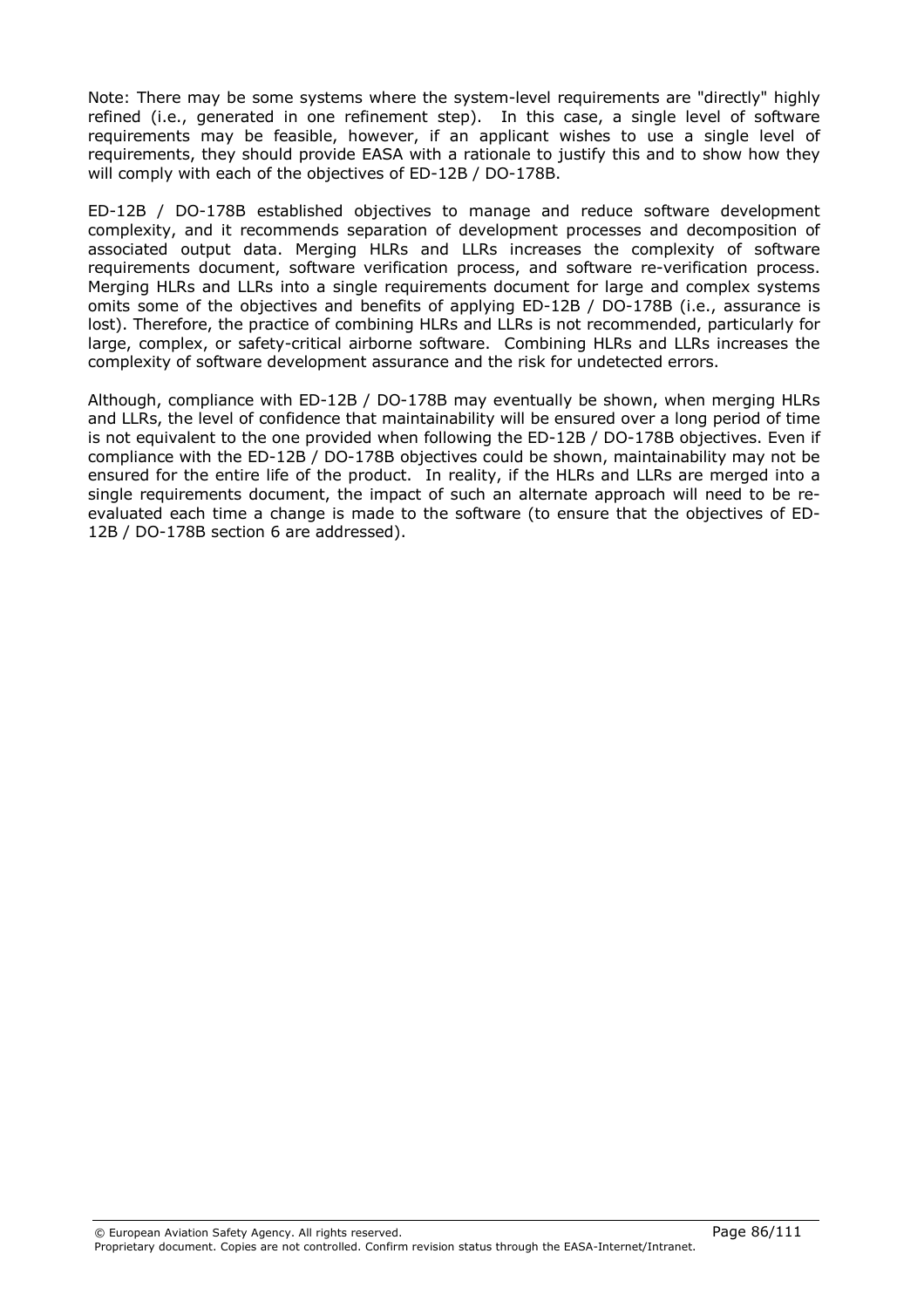# 22 CLARIFICATION OF STRUCTURAL COVERAGE ANALYSES OF DATA COUPLING AND CONTROL COUPLING

# 22.1 BACKGROUND

Numerous misinterpretations exist regarding the purpose of structural coverage analyses of data coupling and control coupling, and acceptable approaches to satisfying EUROCAE/ED-12B / RTCA/DO-178B Objective 8 of Annex A Table A-7. This objective ("Test coverage of software structure (data coupling and control coupling) is achieved") references section 6.4.4.2c of ED-12B / DO-178B, which states that structural coverage "analysis should confirm the data coupling and control coupling between the code components."

This section of this Certification Memorandum discusses the purpose, benefits, challenges, and future concerns of data coupling and control coupling coverage analyses.

Objective 8 of Table A-7 in ED-12B / DO-178B specifies the analysis of data and control coupling for Levels A, B, and C software. ED-12B / DO-178B Annex B defines data coupling and control coupling as follows:

"Data coupling - The dependence of a software component on data not exclusively under the control of that software component."

"Control coupling - The manner or degree by which one software component influences the execution of another software component."

Additionally, ED-12B / DO-178B defines a component as: "A self-contained part, combination of parts, sub-assemblies or units, which performs a distinct function of a system."

Note: ED-94B / DO-248B, Final Report for Clarification of DO-178B Software Considerations in Airborne Systems and Equipment Certification, Frequently Asked Question (FAQ) #67 provides some clarification on data coupling and control coupling. For reference purposes, the FAQ text is included in this section.

# 22.2 CLARIFICATIONS

# 22.2.1 Purpose of data coupling and control coupling analyses

The intent of structural coverage analyses is to provide a measure of the completeness of the testing process of software to ensure that the requirements-based testing (R-BT) of a software program exercised that program's functions and structure adequately to an appropriate level of "completeness" depending on that program's software level and needed integrity. For example, structural coverage analyses of Level C software only needs to provide a measure that all statements were exercised; Level B needs a measure that all statements and all decisions were exercised; and Level A needs a measure that all statements, all decisions and all conditions (plus some independence) were exercised (see Objectives 5, 6 and 7 of Annex A Table A-7). These measurements can be taken and analyzed at the computer program "module" level by reviewing test cases and executing requirements-based tests of that module in isolation from other program modules, and examining, either manually or with a tool, that every statement, decision, and condition (depending on the software level of the module) were exercised, and the module functioned correctly as designed.

"Module" is used in this context to denote a piece or component of the software program rather than the entire program. If an airborne software program consisted of one "module," the above structural coverage would likely be adequate to ensure that the software program functioned correctly and would not have any side effects leading to anomalous behaviour. However, because of the size and complexity of embedded airborne software programs, having the program consist of a single, self-contained module is neither practical nor good

© European Aviation Safety Agency. All rights reserved. Page 87/111 Proprietary document. Copies are not controlled. Confirm revision status through the EASA-Internet/Intranet.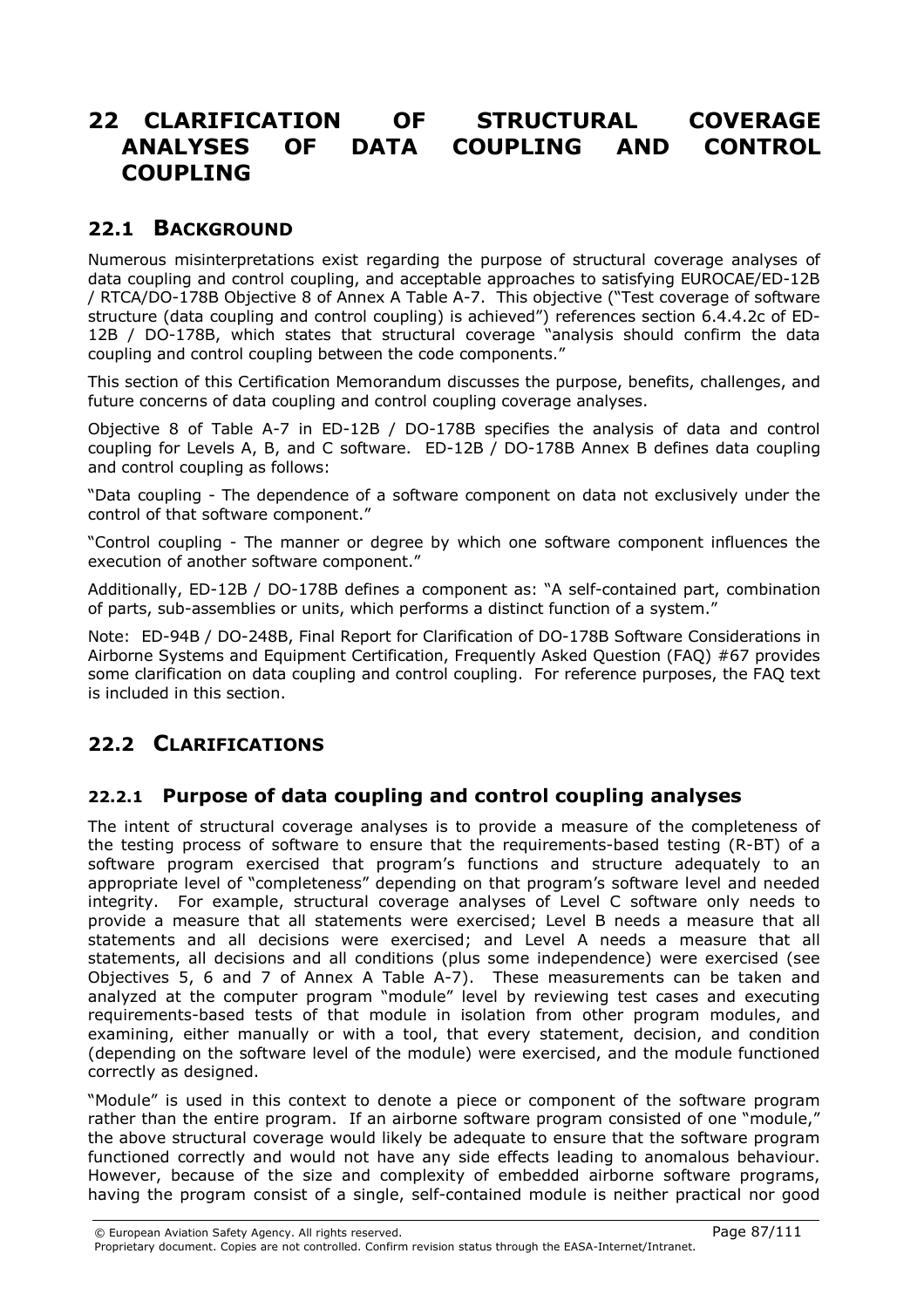engineering. Thus, developers construct programs of modules or components (both functional and data components) that interact with one another and depend on one another to perform the program's functions.

The intent of the structural coverage analyses of data coupling and control coupling is to provide a measurement and assurance of the correctness of these modules/components' interactions and dependencies. That is, the intent is to show that the software modules/components affect one another in the ways in which the software designer intended and do not affect one another in ways in which they were not intended, thus resulting in unplanned, anomalous, or erroneous behaviour. Typically, the measurements and assurance should be conducted on R-BT of the integrated components (that is, on the final software program build) in order to ensure that the interactions and dependencies are correct, the coverage is complete, and the objective is satisfied.

Satisfaction of this objective is dependent on the detail of the specification of the modules/components' interfaces and the thoroughness of the R-BT for normal range and robustness of the software program. That is, if the interfaces and dependencies are specified in the design requirements, and if those requirements are tested for both normal functioning and robustness, satisfaction of the objective may be a by-product of the design and verification processes. However, if the interfaces and dependencies are not wellspecified, and the testing program is minimal, it will be much more difficult to demonstrate the objective has been satisfied.

# 22.2.2 Design versus integration verification activity

A number of manufacturers perform activities during software design to minimize the data coupling and control coupling issues during integration. This is recognized as a good engineering practice as the Meiler Page-Jones' book entitled *The Practical Guide to* Structured Systems Design (1980) points out. Page-Jones identifies different kinds of coupling to be considered during design (e.g., data coupling, stamp coupling, common coupling, control coupling, and content coupling). In some cases (depending on the architecture), this analysis in the software design phase can be used to supplement the software/software integration activity.

However, the DO-178B/ED-12B objective 8 of Table A-7 is primarily intended to be a verification of the integration activity; that is, verification that the interfaces and dependencies between the software program's modules/components were implemented as designed and are correct. Satisfying the objective is intended to provide a measure of the completeness of integration verification (R-BT of the integrated software program's structure, interfaces, and dependencies).

Many applicants find that documenting the data coupling and control coupling during software design provides the requirements to verify during the software/software integration and hardware/software integration verification process. That is, good documentation of the design helps to satisfy the objective during the integration testing (R-BT coverage of interface and dependency requirements).

# 22.2.3 EASA perspective on the purpose of data coupling analysis

EASA proposes that the purpose of data coupling analysis is to:

- Be a completion check of the integration testing effort. The analysis also provides insight into the structural robustness of the data structures used by the program. Basically, data coupling analysis is intended to enforce good software engineering practices. Data coupling analysis becomes particularly important when partitioning and other protection means are implemented in the software.
- Identify data dependencies. As an example, a data dependence exists between two components when one component defines a data object and the other component uses the definition of that data object under some operational scenario. In this example, the data user is dependent on the data definer.
- Verify data interfaces between modules/components through testing and analysis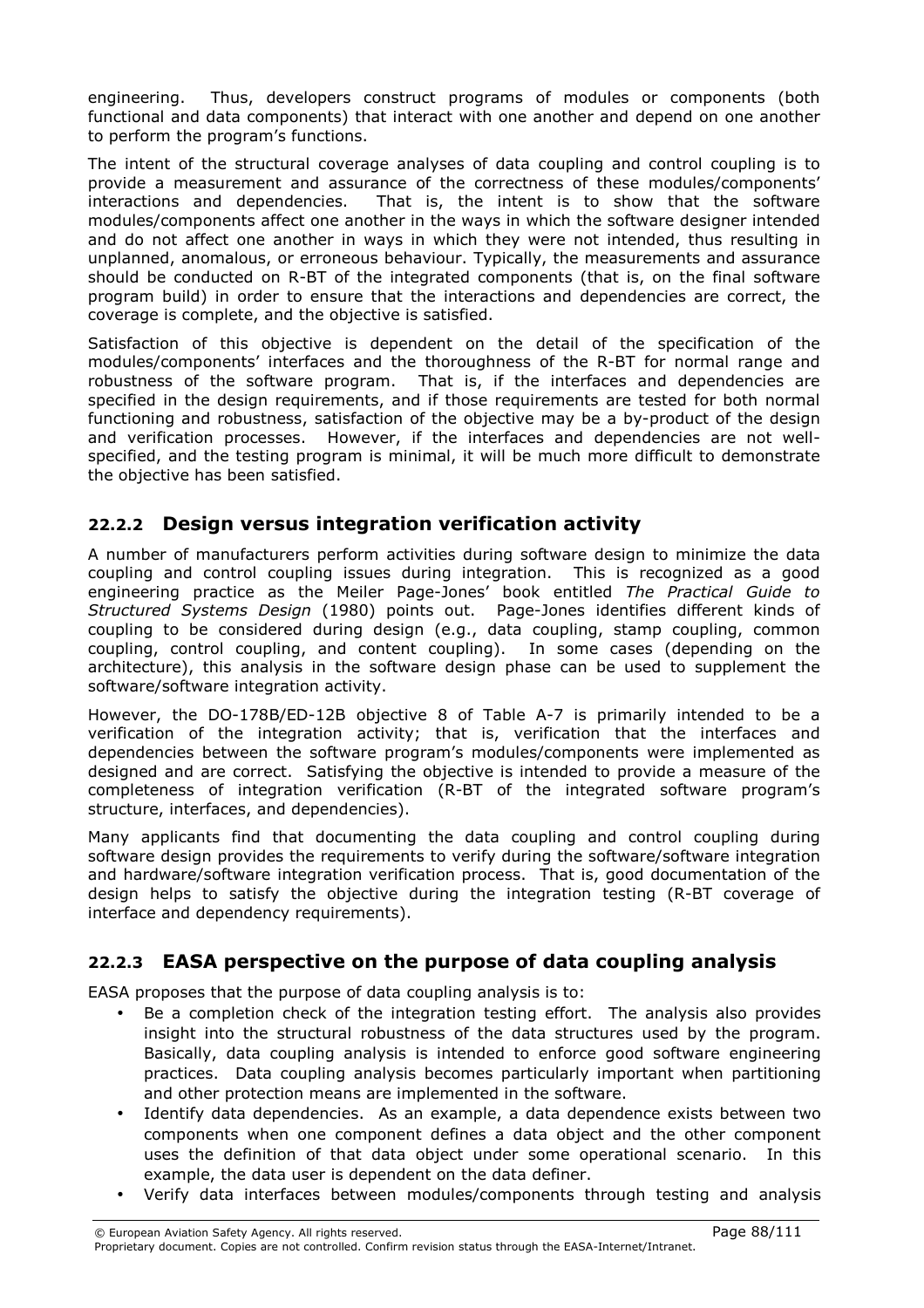(test it, then measure it).

- Identify inappropriate data dependencies.
- Define and evaluate the extent of interface depth.
- Determine and minimize coupling interdependencies.
- Determine and maximize cohesion.
- Evaluate need for and accurate use of global data.
- Evaluate input/output data buffers.
- Bound impact of change and requirements effect(s).

# 22.2.4 EASA Perspective on the purpose of control coupling analysis

EASA proposes that the purpose of control coupling analysis is to:

- Be a complementary completion check of the integration testing effort (i.e., it complements data coupling analysis). The analysis also provides insight into the structural robustness of the execution, timing, and scheduling. Basically, control coupling is intended to enforce good software engineering practices. Control coupling becomes particularly important when partitioning and other protection means are implemented in software.
- Identify control dependencies. A control dependence exists between two components when the execution of one depends on the other. For example, one module/component calls the other under some operational scenario (i.e., the callee is dependent on the caller). Another example is where one module/component defines the data objects that determine the execution sequence taken by the other module/component under some operational scenario.
- Identify inappropriate control dependencies.
- Verify correct execution call sequence (across modules/components/parts/units/objects).
- Define and evaluate the extent of interface depth.
- Assist in verifying scheduling (e.g., detects problems with call sequences that may cause frame overrun).
- Assist in worst-case execution time (WCET) analysis (a side benefit).
- Bound impact of change and requirements effect(s).

# 22.3 COMMON BENEFITS WITH APPLYING DATA COUPLING AND CONTROL COUPLING ANALYSES

Certification authorities have observed that applicants who and have well-defined design and integration practices can identify and address data coupling and control coupling issues, and are able to:

- Provide a better awareness of functionality.
- Reduce the number of test cases needed to cover functionality and the supporting code structure, code interfaces, and requirements.
- Perform more efficient and effective change impact analysis.
- Find errors that are difficult to find in the lab testing and could be costly to fix in the field.
- Perform more effective maintenance.

# 22.4 GUIDANCE FOR SATISFYING THE DATA COUPLING AND CONTROL COUPLING ANALYSES OBJECTIVE

EASA and other certification authorities have observed a number of problems with the application of data coupling and control coupling analyses to airborne software. The guidance below should be followed in order to proactively address these issues:

• Applicants should address the data coupling and control coupling analyses in their plans (i.e., plan upfront how they will perform these analyses). In some cases, it may be distributed among several plans. However it is documented, it should provide complete and accurate rationale (i.e., it should be thorough).

<sup>©</sup> European Aviation Safety Agency. All rights reserved. Page 89/111 Proprietary document. Copies are not controlled. Confirm revision status through the EASA-Internet/Intranet.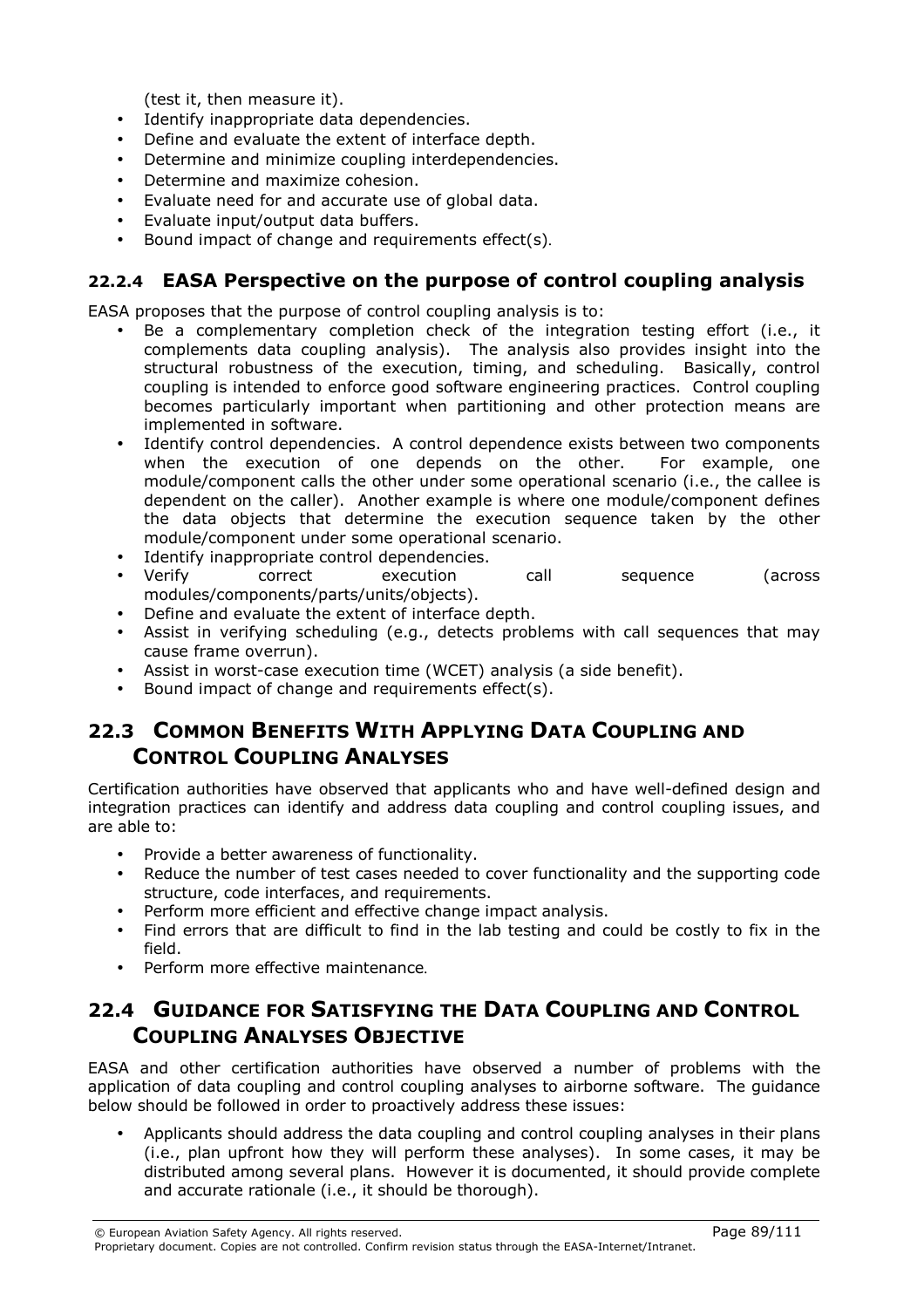- Applicants should consider data coupling and control coupling as part of their development/design effort (e.g., specify interface (I/O) requirements and dependencies between components).
- Applicants should substantiate their rationale for "analysis" and/or "testing" aspects of satisfying the objective. The objective may be satisfied as a static activity (e.g., looking at a link map or call tree), a dynamic activity (e.g., running tests), or a combination.
- Since data coupling and control coupling analyses are two different and separate activities, applicants should develop their plans and procedures accordingly, and provide a report for data coupling analysis and a separate report for the control coupling analysis. If tools are used, the determination of whether they need to be qualified or not should be evaluated and justified.
- If selective linkers are used, their effect on data coupling and control coupling should be analyzed.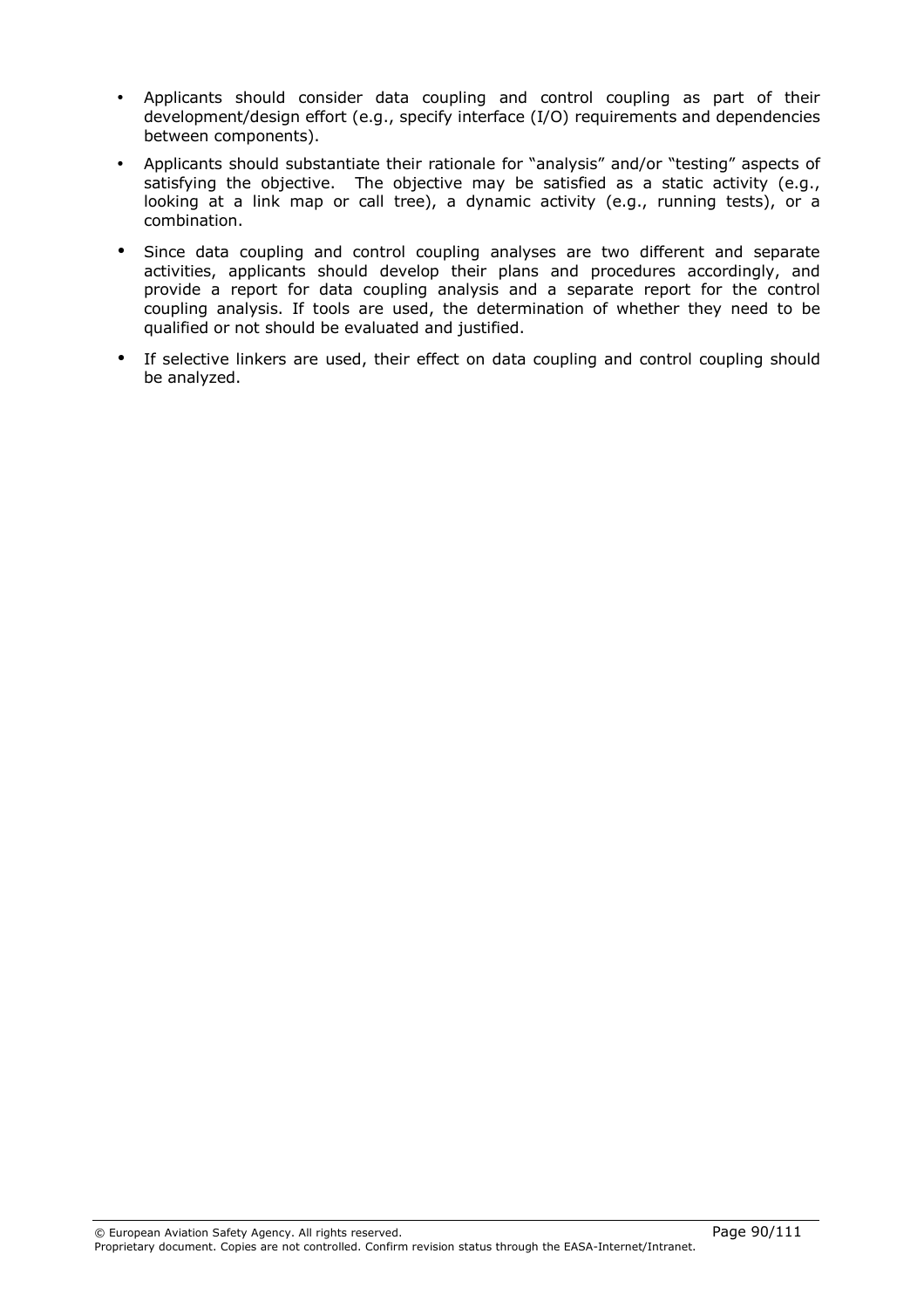# 23 THE VALIDATION AND VERIFICATION OF MODEL-BASED SOFTWARE REQUIREMENTS AND DESIGNS

# 23.1 BACKGROUND

Some items of aircraft equipment may embed software that was designed by using specification languages such as SAO (Specification Assistée par Ordinateur), or LDS (Langage De Spécification), or by using model-based specifications produced by means of tools such as SCADE or Matlab/Simulink.

Neither the current standard applicable for airborne software (ED-12B / DO-178B) nor the original version of the standard for system development (ED-79 / ARP-4754 or ED-79A / ARP-4754A) directly addresses the verification or validation activities that should be carried out when such specification languages or model-based specifications are used. ED-79A / ARP4574A only briefly mentions models, tools and libraries used for model-based development and states that models used to produce code come under the scope of ED-12B / DO-178B until the software is returned to the system processes for verification

This section of this Certification Memorandum is intended to provide clarification as to which validation and verification objectives apply in such cases and which verification and validation activities should be conducted. Wherever the text below mentions the terms 'model' or 'model-based', the clarifications provided also apply to data items specified in a specification language such as those mentioned above.

Wherever this section of this Certification Memorandum refers to a section of ED-79 / ARP4754 or ED-79A / ARP4574A, EASA requests any applicants that have neither ED-79 / ARP4754 nor ED-79A / ARP4754A as part of their certification basis to describe and provide evidence for the parts of their processes that are equivalent to the ED-79 / ARP4754 or ED-79A / ARP4574A processes to which this section refers.

# 23.2 GUIDANCE

## 23.2.1 Design Models, Specification Models and higher-level requirements

Since this section introduces some new terms that do not exist within ED-12B / DO-178B and that are necessary in order to understand this section, the definitions of the following terms are repeated here for the sake of clarity and to ensure that the guidance contained in these definitions is applied.

**Model** – an abstract representation of a given set of aspects of a system that is used for analysis, verification, simulation, data flow and / or control flow. A model used to generate Source Code is a Design Model.

Notes -

- if the representation is a diagram that is ambiguous in its representation, this is not considered to be a model.
- The 'given set of aspects of a system' may contain all aspects of the system or only a subset.

**Design Model** - A Design Model may be a model produced by the use of a modelling tool or it may be a design stated in a formal language. In either case, a Design Model should contain sufficient detail of such aspects as code structures and data / control flow for Source Code to be produced directly from it, either manually or by the use of a tool, without any further information. A Design Model is therefore equivalent in its role to a conventional ED-12B / DO-178B software design.

© European Aviation Safety Agency. All rights reserved. Page 91/111 Proprietary document. Copies are not controlled. Confirm revision status through the EASA-Internet/Intranet.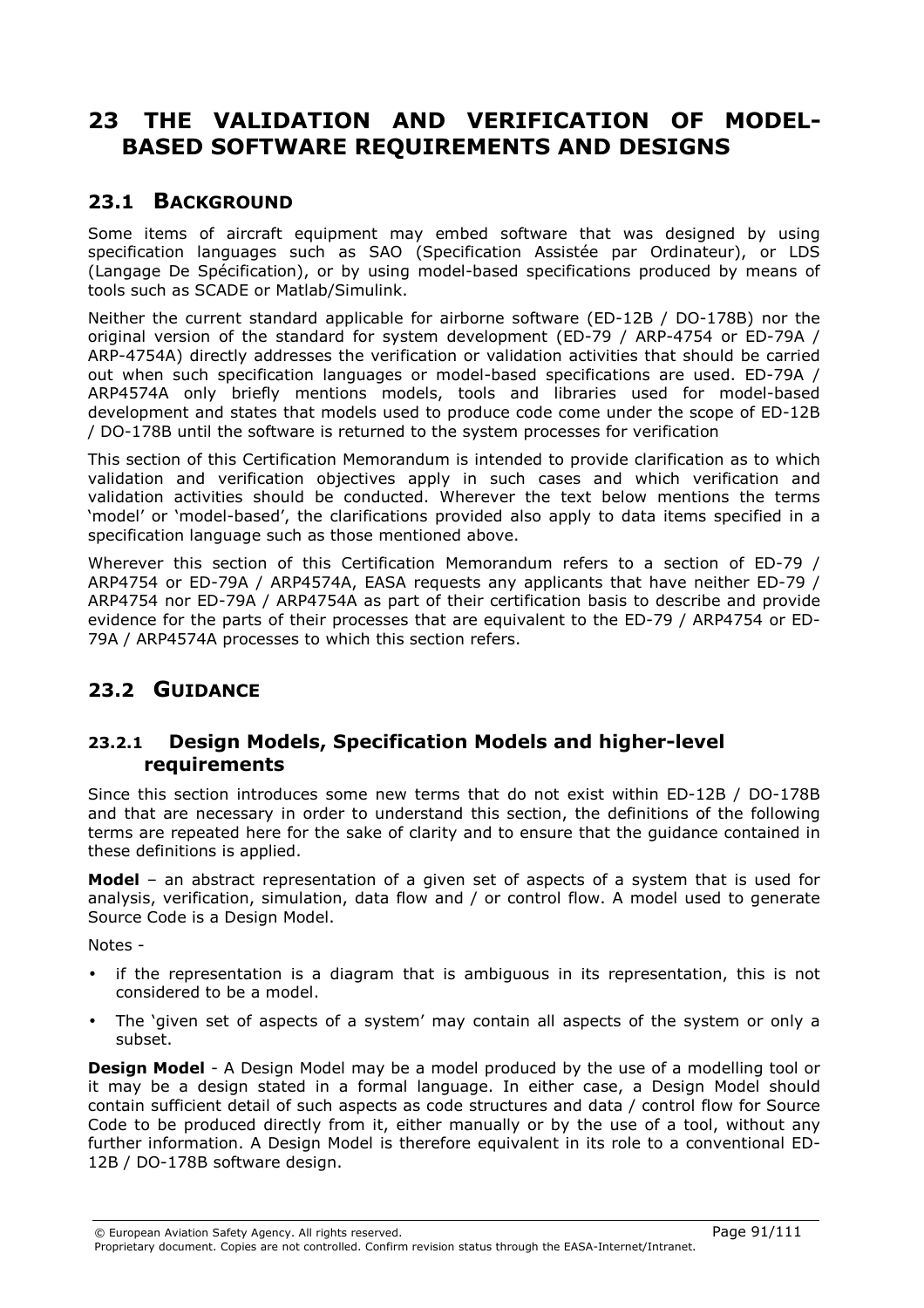**Specification Model** – A Specification Model may be produced by the use of a modelling tool or it may consist of requirements stated in a formal language. It contains high level requirements that can later be implemented in either a Design Model or in a conventional software design. Specification Models should not contain Software Design details such as aspects of the Software Architecture. A Specification Model is therefore equivalent in its role to a set of conventional ED-12B / DO-178B software high-level requirements.

It is not necessary to produce a Specification Model in order to produce a Design Model, and in most cases, the only model-based part of the software life-cycle data will be a Design Model. Specification Models have been included here as a provision for future developments in which they may be used.

Applicants should categorize any model they intend to use as being either a Design Model or as a Specification Model so that the objectives and activities that apply to them can be clearly determined. (See section 23.2.2 below.) In cases where such a model contains any design details, the model should be categorized by the applicant as a Design Model, as this is how EASA will categorize it.

Model Elements – the units or artefacts from which a model is constructed.

**Higher-level Requirements** - In order to produce either a Specification Model or a Design Model, a set of requirements at a higher-level of abstraction is needed in order to capture the requirements for the Specification Model or Design Model and to describe what the resulting model should contain. Such requirements are therefore known hereafter in this Certification Memorandum as 'higher-level requirements'. The data item(s) that act as higher-level requirements should be identified during the planning process, as described in the paragraph immediately below.

Higher-Level Requirements should be developed and stated in a different manner than is used for the Specification Model or Design Model that is to be developed from them.

The objective to be fulfilled by producing Higher-Level Requirements is to describe and define the functional, performance and safety requirements that are then either further elaborated into a Specification Model or that are directly implemented in a Design Model.

# 23.2.2 The system / software planning process

When an applicant intends to develop any Specification Models or Design Models as part of their processes for producing airborne software, the applicant should, in their system and software planning process:

- a) Clearly state that their system / software life cycle data will include items that fit into the categories of Specification Models and / or Design Models and identify which of their data items fits which of these categories. If the applicant does not use the terms 'Specification Model' and 'Design Model' in their documentation, they should indicate which terms they use for these items.
- b) Identify which CSCIs will be wholly or partially developed by the use of which models, which parts of the functionality of those CSCIs those models will represent, and which CSCIs or parts of CSCIs will be developed in a conventional manner.
- c) Identify their processes for system development, requirement validation, software development and verification for both their model-based items and for the conventional ED-12B / DO-178B software of their system. The documentation should clearly identify and detail the parts of their process that are common to both modelbased and conventional software and the parts that are different.
- d) Identify for each model which set of requirements in their set of documentation acts as the Higher Level Requirements for a Design Model and/or a Specification Model.
- e) If a Design Model will be used, identify the design standards with which the Design Model should comply.
- f) If a Specification Model will be used, identify the requirement standards with which the Specification Model should comply. (NOTE – the sets of standards that apply to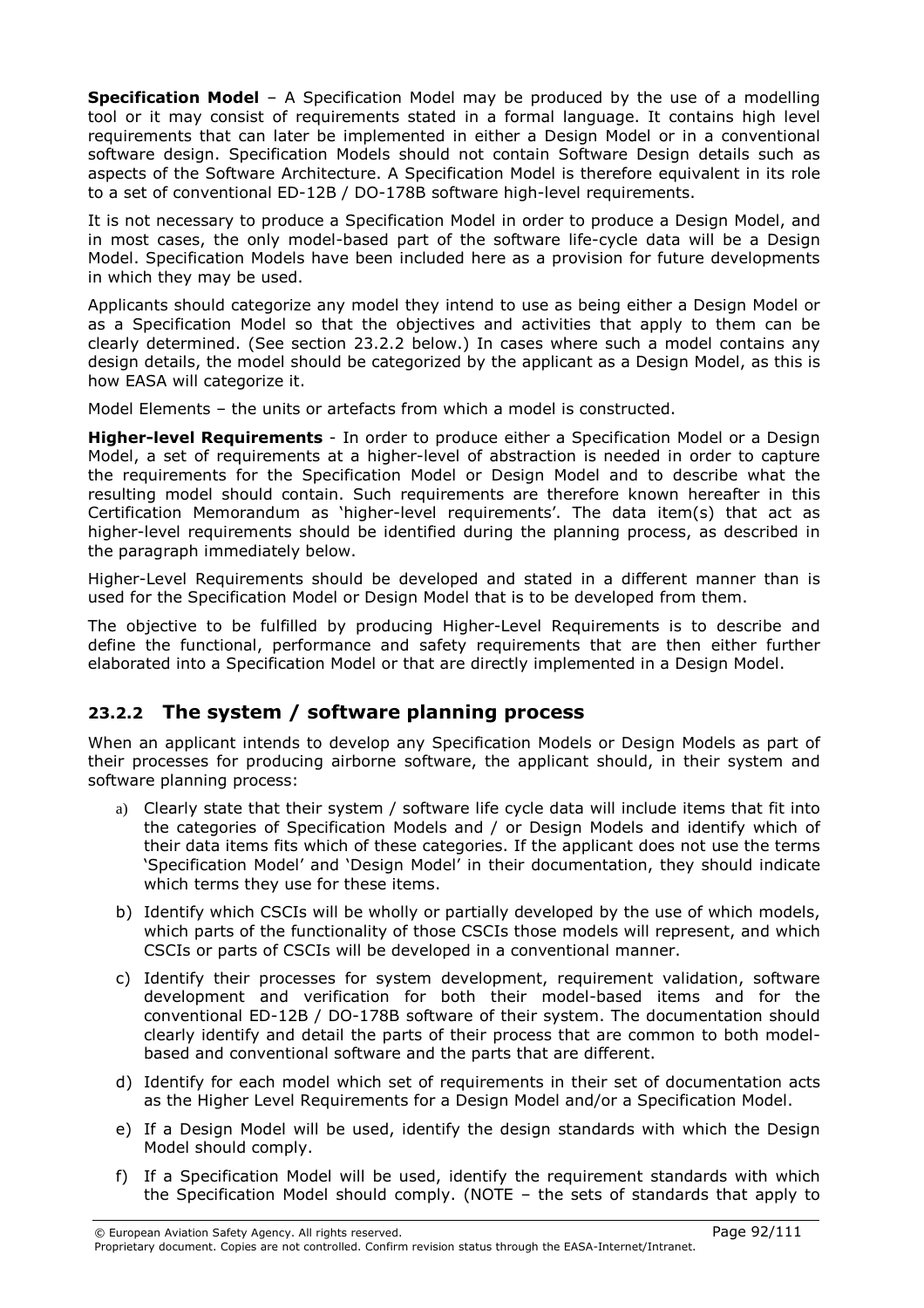Design Models and to Specification Models should be different due to their different levels of abstraction and their different content).

- g) Identify the requirement and design standards with which components developed using conventional methods should comply and the coding standards with which all the Source Code should comply.
- h) Identify which parts of their system and software processes / documentation will demonstrate compliance with each of the objectives of ED-12B / DO-178B. This description should cover both the conventionally-developed components and the model-based components, given the process clarifications that are provided below. It should also include their processes for compliance with the objectives of ED-79 / ARP4754 or ED-79A / ARP4574A.
- i) State which tools will be used during the development and verification of their conventionally developed software components and which will be used for development and verification of their model-based system / software components. This should include a statement of which tools will be qualified, and identify any certification credit sought against ED-12B / DO-178B objectives for the use of qualified tools.
- j) If the applicant seeks any certification credit against ED-12B / DO-178B objectives for use of a simulator or emulator, then the applicant should identify the differences between the simulator / emulator and the target processor and justify why those differences are acceptable. Tool qualification may also be required, and the applicant should clearly state in their plans which certification credit is sought against which ED-12B / DO-178B objectives and whether the simulator / emulator will be qualified.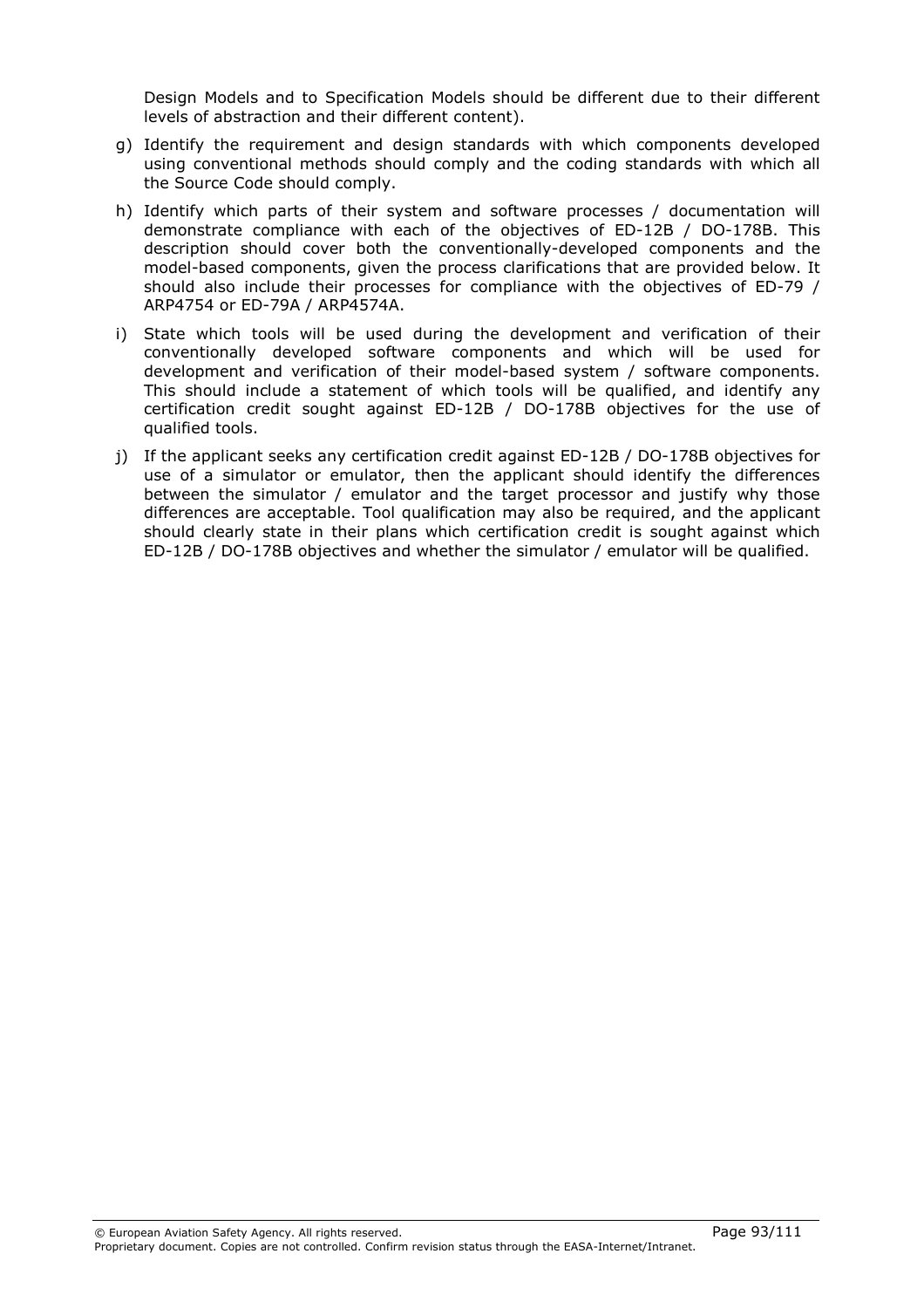# 23.2.3 Types of system / software life-cycle

Higher-level requirements and the Specification Model and / or Design Model that are developed from those requirements may be produced at various stages of the system lifecycle or the software life-cycle. The figure below shows five different types of life-cycle, which life-cycle data items are produced in each life-cycle, which of them are model-based and the system or software processes that produce them.

The shading in the figure below shows the types of life-cycle that have common aspects, as described below, allowing them to be grouped and handled in a similar manner in terms of activities that should be conducted and objectives with which compliance should be shown.

| <b>Process that</b><br>generates the<br>life-cycle data                                    | Type #1                                                                    | Type #2a                            | Type #2b                                            | Type #3a                                                                           | Type #3b                                   |
|--------------------------------------------------------------------------------------------|----------------------------------------------------------------------------|-------------------------------------|-----------------------------------------------------|------------------------------------------------------------------------------------|--------------------------------------------|
| <b>System</b><br><b>Requirement</b><br>and System<br>Design<br><b>Processes</b>            | System<br>requirements<br>allocated to<br>software                         | Higher-level<br><b>Requirements</b> | Higher-level<br>Requirements<br><b>Design Model</b> | <b>Higher-level</b><br>Requirements                                                | Higher-level<br>Requirements               |
| <b>Software</b><br><b>Requirement</b><br>and Software<br><b>Design</b><br><b>Processes</b> | Higher-level<br>Requirements<br>(= Software<br>high-level<br>requirements) | <b>Design Model</b>                 |                                                     | Specification<br>Model<br>(= Higher-Level<br>Requirements<br>for Design<br>Model.) | Specification<br>Model                     |
|                                                                                            | <b>Design Model</b>                                                        |                                     |                                                     | Design Model                                                                       | ED-12B / DO-<br>178B Design<br>Description |
| <b>Software</b><br>Coding<br><b>Process</b>                                                | Source Code                                                                | Source Code                         | Source Code                                         | Source Code                                                                        | Source Code                                |

### Figure 1 – Types of System / Software Life-Cycle

For each of their CSCIs that is developed using Specification Models or Design Models, applicants should identify in their plans which of the types of life-cycle described below they intend to use for those items.

In the paragraphs that follow, the artefacts produced and the activities to be conducted on them are mapped to the conventional system and software artefacts and activities described in ED-79 / ARP4754 or ED-79A / ARP4574A and ED-12B / DO-178B.

For software related artefacts, the ED-12B / DO-178B objectives that apply and that have to be fulfilled are also listed.

Activities for the review and analysis of requirements at the system level are referred to in ED-79 / ARP4754 and ED-79A / ARP4574A as being validation activities but in ED-12B / DO-178B, the review and analysis of requirements at the software level are referred to as being verification activities. This Certification Memorandum will, therefore, use the term 'validation' for these activities at the system level and 'verification' for these activities at the software level.

The validation and verification activities called for in this section should be tailored according to the DAL/IDAL of the software as described in ED-79 / ARP4574 (or ED-79A / ARP4574A if applicable) and ED-12B / DO-178B.

The criteria to be used for the validation of requirements at the system level are described in ED-79 / ARP4574 section 7 and in ED-79A / ARP4574A section 5.4. The criteria for verification of requirements at the system level are described in ARP4754 section 8 and in ED-79A / ARP4574A section 5.5.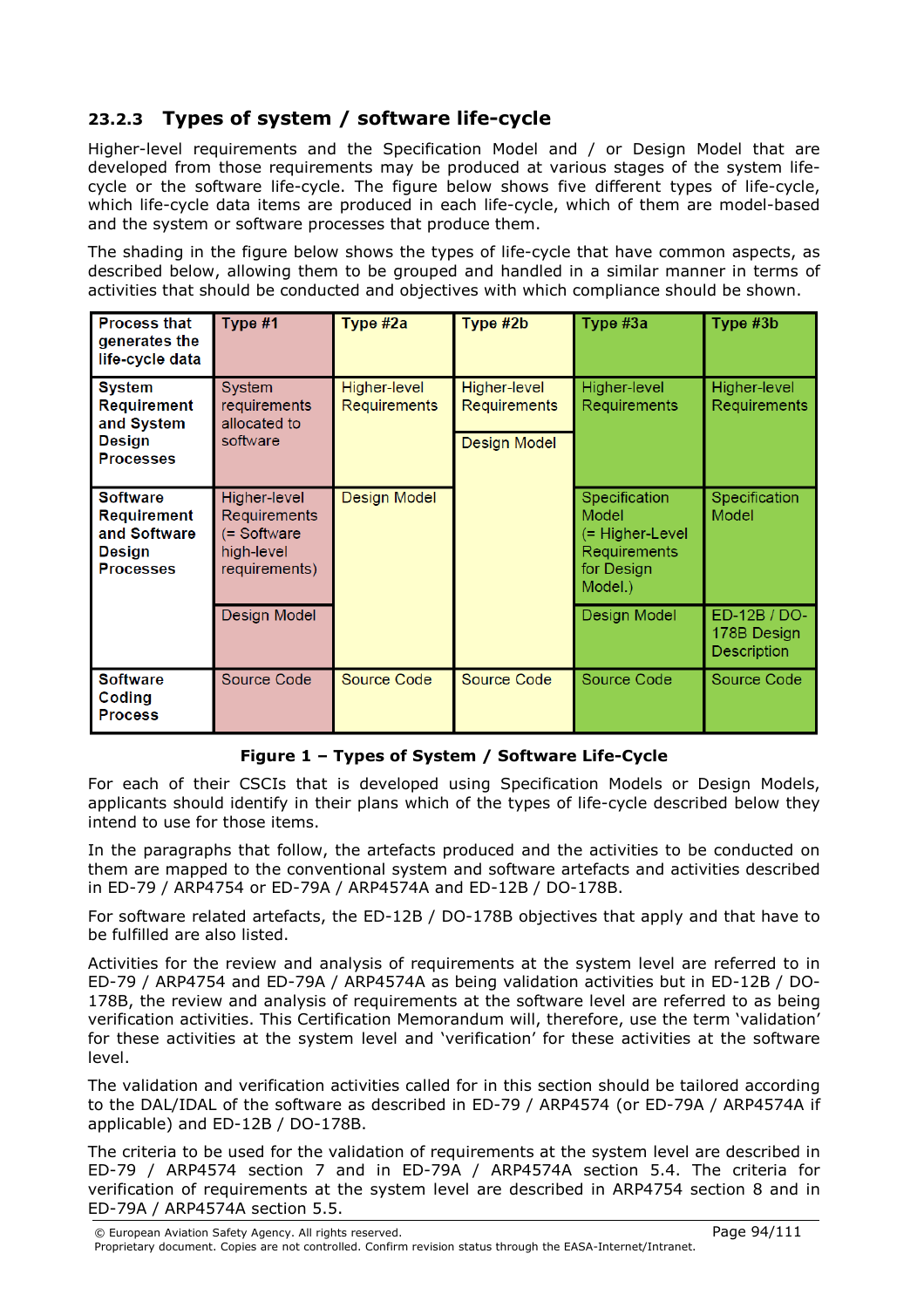The criteria to be used for verification of software requirements are described in ED-12B / DO-178B paragraphs 6.3 and 6.4.

# 23.2.4 Type 1 – Design Model replaces conventional ED-12B / DO-178B software design

| <b>Process that generates</b><br>the life-cycle data                   | Type #1                                                                     |
|------------------------------------------------------------------------|-----------------------------------------------------------------------------|
| <b>System Requirement and</b><br><b>System Design Processes</b>        | System requirements<br>allocated to software                                |
| <b>Software Requirement</b><br>and Software Design<br><b>Processes</b> | <b>Higher-level Requirements</b><br>(= Software high-level<br>requirements) |
|                                                                        | <b>Design Model</b>                                                         |
| <b>Software Coding Process</b>                                         | <b>Source Code</b>                                                          |

### Figure 2 – Type 1 Life-Cycle

In this life-cycle, the System Requirements Allocated to Software are elaborated into conventional ED-12B / DO-178B Software High-level Requirements.

The Software High-level Requirements are then used as the higher-level requirements from which a Design Model is developed instead of a conventional ED-12B / DO-178B software design.

Source Code is produced directly from the Design Model.

This is partly a conventional ED-79 / ARP4754 (or ED-79A / ARP4574A) and ED-12B / DO-178B system and software life-cycle, with the exceptions that a Design Model is used instead of a conventional software design and that the Source Code may be produced by an autocoding tool if such a tool is used, rather than by manual coding.

### *23.2.4.1 System Requirement Validation*

In this life-cycle, the System Requirements Allocated to Software should be validated as described in ED-79 / ARP4754 Section 7 (or ED-79A / ARP4574A section 5.4) so as to ensure they are complete and correct. The applicant should identify in their System Validation Plan the means they intend to use to validate the system requirements allocated to software, which may include reviews, analysis, simulation or test.

NOTE - More than one level of system requirements may need to be developed in order to elaborate the system requirements to the level of detail necessary to develop a Design Model from them. This section deals with the level of system requirements allocated to software. However, if there are additional levels of system requirements, then the ED-79 / ARP4574 or ED-79A / ARP4574A validation and verification processes should be conducted on each of those other levels and full traceability should be ensured between all levels of requirements.

### *23.2.4.2 Software Requirement / Higher-level Requirement Verification*

In this life-cycle, the ED-12B / DO-178B Software High-level Requirements act as the higher-level requirements from which a Design Model is developed. These higher-level requirements / Software High-level Requirements should be shown to comply with the System Requirements Allocated to Software as in a conventional ED-12B / DO-178B process and should be reviewed and analyzed as described in ED-12B / DO-178B paragraph 6.3.1 to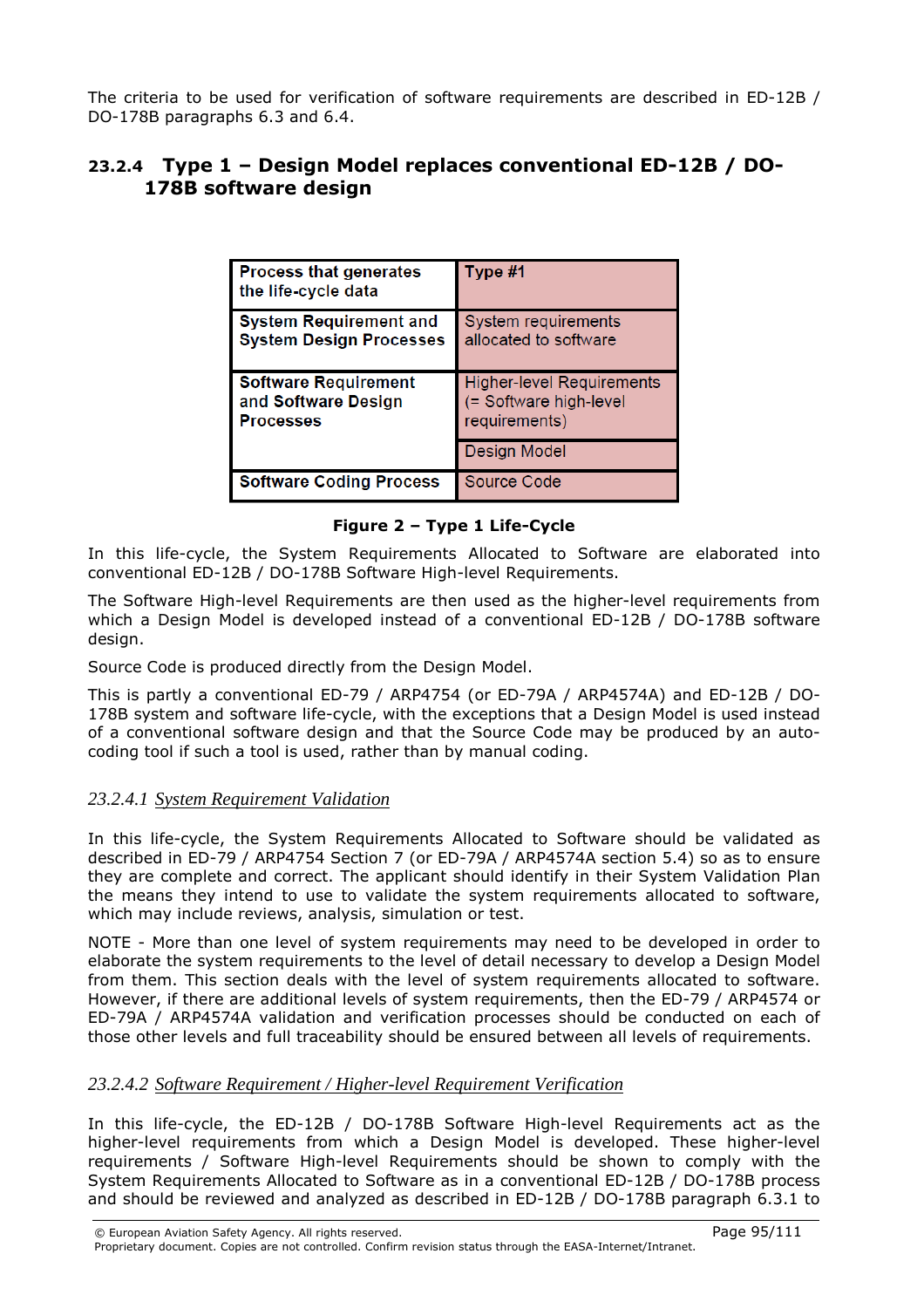ensure that they comply with the objectives for Software High-level Requirements shown in ED-12B / DO-178B Table A-3.

### *23.2.4.3 Design Model Verification Activities*

ED-12B / DO-178B verification activities should be conducted on the Design Model produced in this life-cycle as described in the sections below with the following headings -

- Verification of Design Models.
- Coverage of Design Models.

Simulation may be used as part of these verification activities, in which case the text in the following section also applies –

• Simulation of Executable Design Models.

#### *23.2.4.4 Verification of the Executable Object Code*

The Executable Object Code (EOC) should be shown to comply with the objectives in ED-12B / DO-178B Table A-6, including compliance with the software high-level requirements (which are the higher-level requirements for the Design Model) and compliance with the low-level requirements, which are within the Design Model.

Requirement-based test cases and procedures to be executed against the EOC should cover normal range and robustness values, the equivalence classes of the input data and any potential singularities.

The ED-12B / DO-178B Hardware / Software Integration testing as described in ED-12B / DO-178B paragraph 6.4.3 a. should be conducted with the ED-12B / DO-178B Executable Object Code loaded onto the target processor in the target environment.

#### *23.2.4.5 Other Applicable Activities*

The other general activities and objectives that are applicable to this life-cycle are shown below in the section dealing with General Principles and Activities.

These include –

- Traceability and Granularity of Requirements / Design Elements.
- Derived Requirements / Elements.
- Non-Functional Requirements.
- Requirement Coverage Analysis.
- Verification that Source Code Complies with Requirements and Standards.
- Structural Coverage of Source / Object Code.
- Qualification of Auto-coding Tools.
- Compliance with Standards.
- Independence.

#### *23.2.4.6 System Requirement Verification*

Once the testing of the software and airborne electronic hardware components of a system has been completed, the complete set of system level requirements needs to be verified to the degree required by section 8 of ED-79 / ARP4754 (or section 5.5 of ED-79A / ARP4574A) for the DAL/FDAL of the system. The verification methods and activities to be used for system level verification should be described in the System Verification Plan and conducted in accordance with that plan. The results should be recorded in the System Verification Data.

© European Aviation Safety Agency. All rights reserved. Page 96/111

Proprietary document. Copies are not controlled. Confirm revision status through the EASA-Internet/Intranet.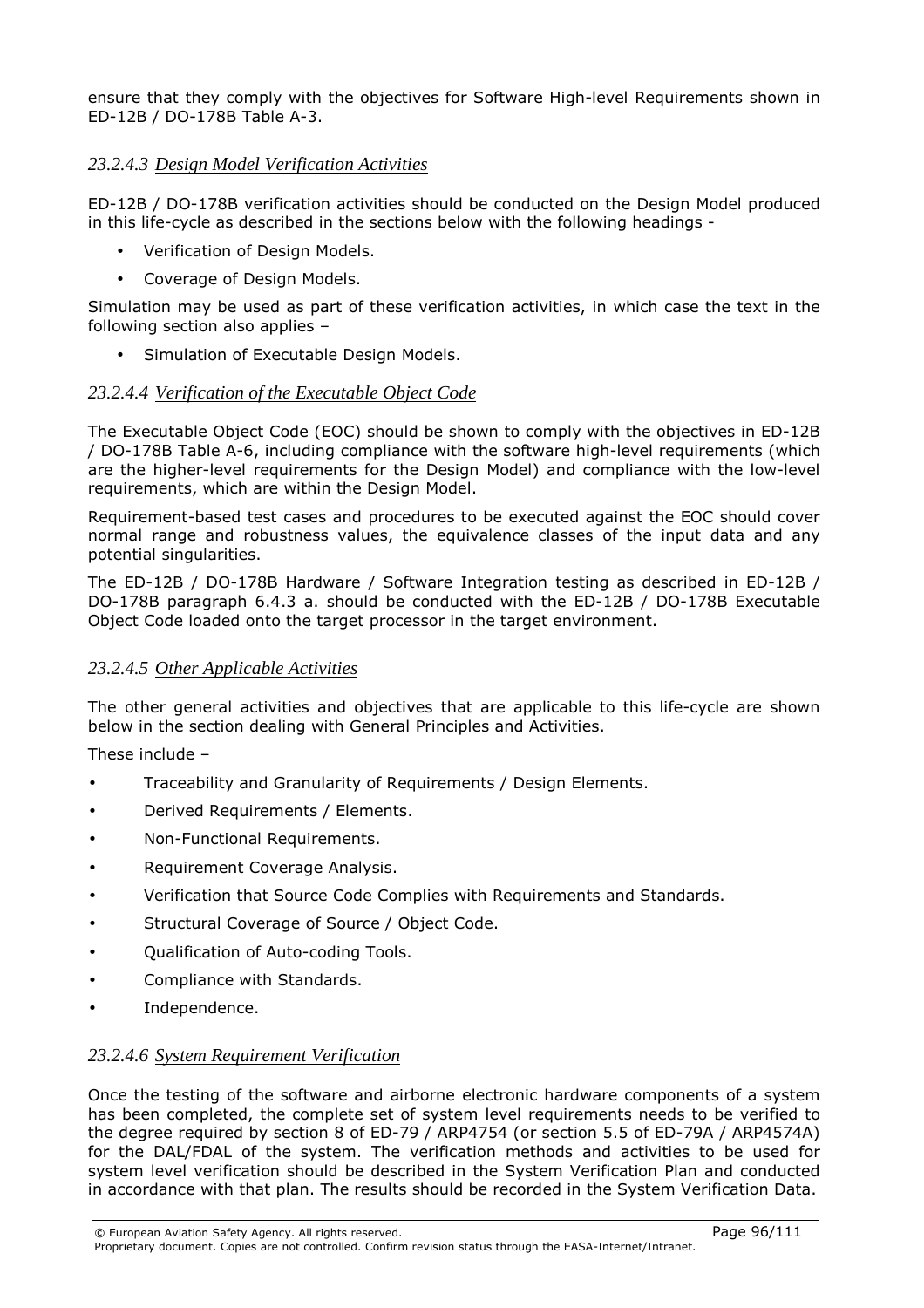## 23.2.5 Types 2a and 2b – Design Model replaces software high-level requirements and software design

| <b>Process that</b><br>generates the life-<br>cycle data                                | Type #2a                     | Type #2b                     |
|-----------------------------------------------------------------------------------------|------------------------------|------------------------------|
| <b>System</b><br><b>Requirement and</b><br><b>System Design</b>                         | Higher-level<br>Requirements | Higher-level<br>Requirements |
| <b>Processes</b>                                                                        |                              | Design Model                 |
| <b>Software</b><br><b>Requirement and</b><br><b>Software Design</b><br><b>Processes</b> | Design Model                 |                              |
| <b>Software Coding</b><br><b>Process</b>                                                | Source Code                  | Source Code                  |

### Figure 3 – Type 2 Life-Cycles

In these types of life-cycle, the system development processes produce a set of higher-level requirements that are developed into a Design Model, either by the system development processes or by the software development processes. Source Code is produced directly from the Design Model, either manually or automatically.

These life-cycles differ considerably from a conventional ED-79 / ARP4754 (or ED-79A / ARP4574A) and ED-12B / DO-178B system and software life-cycle, as the software requirement and software design processes produce neither conventional software high-level requirements nor a conventional software design, although they may produce the Design Model in Type 2a. In the figure above, the Design Model therefore takes the place that would be occupied by software high-level requirements and a software design in a conventional ED-12B / DO-178B life-cycle. An auto-coding tool may be used to produce the Source Code automatically rather than by manual coding.

NOTE - More than one level of system requirements may need to be developed in order to elaborate the system requirements to the level of detail necessary to develop a Design Model from them. This section deals with the level of system requirements immediately above the Design Model, i.e. the higher-level requirements from which the Design Model was developed. However, if there are more levels of system requirements than the higher-level requirements, then the ED-79 / ARP4574 or ED-79A / ARP4574A validation and verification processes should be conducted on each of those other levels and full traceability should be ensured between all levels of requirements.

### *23.2.5.1 Validation of Higher-level Requirements*

In these life-cycles, the higher-level requirements from which the Design Model is developed are at the system level. These higher-level requirements at the system level should be validated in the manner described in ED-79 / ARP4754 Section 7 (or ED-79A / ARP4574A section 5.4) so as to ensure that they are complete and correct. The applicant should identify in their System Validation Plan the means they intend to use to validate the system level requirements allocated to software, which may include reviews, analysis, simulation or test.

### *23.2.5.2 Design Model Verification Activities.*

ED-12B / DO-178B verification activities should be conducted on the Design Model produced in this life-cycle as described in the sections below with the following headings -

- Verification of Design Models.
- Coverage of Design Models.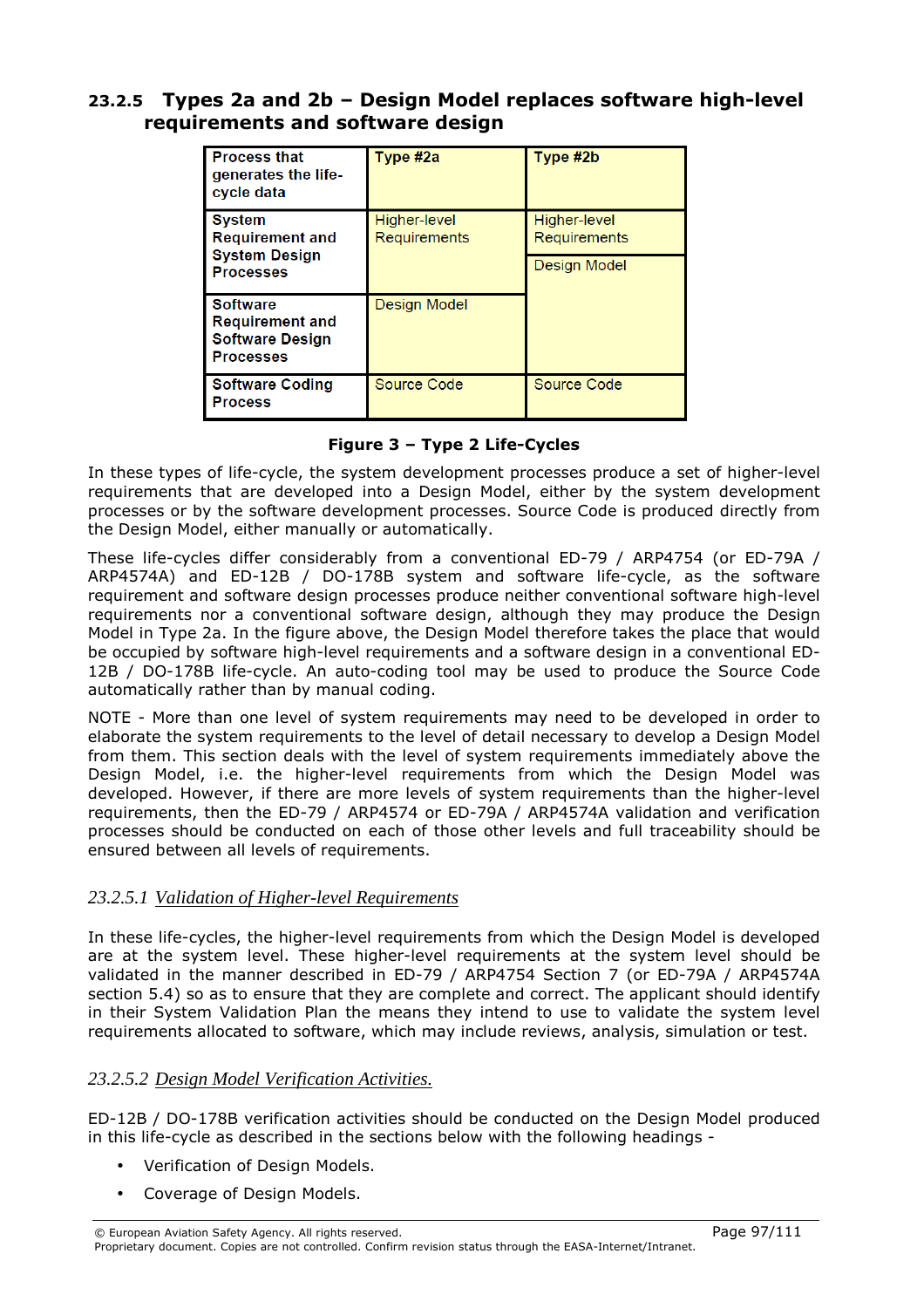Simulation may be used as part of these verification activities, in which case the text in the following section also applies –

• Simulation of Executable Design Models.

### *23.2.5.3 Verification of the Executable Object Code*

The Executable Object Code (EOC) should be shown to comply with the objectives in ED-12B / DO-178B Table A-6, including compliance with the higher-level requirements (which take the place of the software high-level requirements in Table A-6) and compliance with the requirements contained within the Design Model (which take the place of the software lowlevel requirements in Table A-6).

Requirement-based test cases and procedures to be executed against the EOC should cover normal range and robustness values, the equivalence classes of the input data and any potential singularities.

The ED-12B / DO-178B Hardware / Software Integration testing as described in ED-12B / DO-178B paragraph 6.4.3 a. should be conducted with the ED-12B / DO-178B Executable Object Code loaded onto the target processor in the target environment.

#### *23.2.5.4 Other Applicable Activities.*

The other general activities and objectives that are applicable to this life-cycle are shown below in the section dealing with General Principles and Activities.

These include –

- Traceability and Granularity of Requirements / Design Elements.
- Derived Requirements / Elements.
- Non-Functional Requirements.
- Requirement Coverage Analysis.
- Verification that Source Code Complies with Requirements and Standards.
- Structural Coverage of Source / Object Code.
- Qualification of Auto-coding Tools.
- Compliance with Standards.
- Independence.

#### *23.2.5.5 System Requirement Verification.*

Once the testing of the software and airborne electronic hardware components of a system has been completed, the complete set of system level requirements need to be verified to the degree required by section 8 of ED-79 / ARP4754 (or section 5.5 of ED-79A / ARP4574A) for the DAL/FDAL of the system. The verification methods and activities to be used for system level verification should be described in the System Verification Plan and conducted in accordance with that plan. The results should be recorded in the System Verification Data.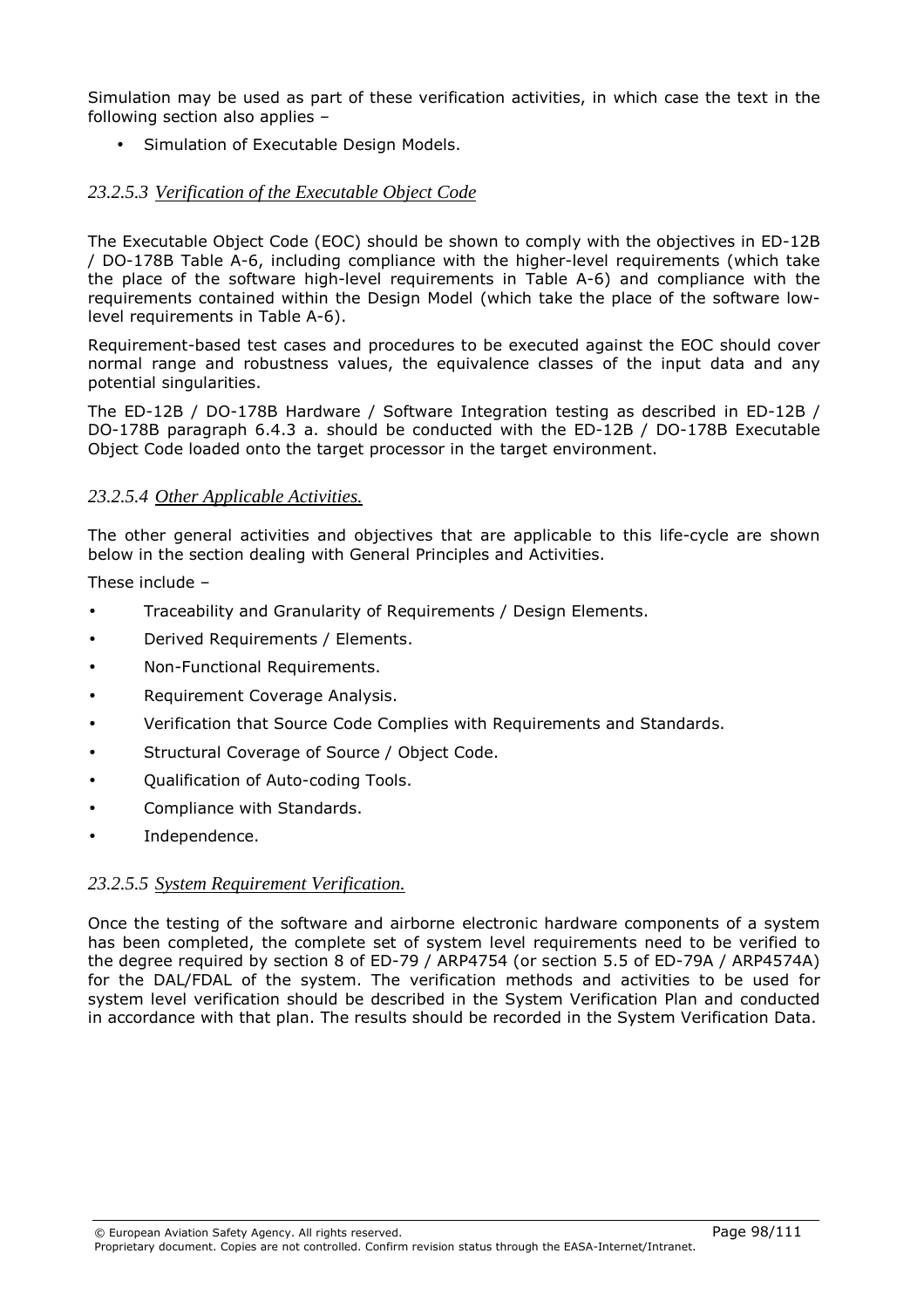## 23.2.6 Types 3a and 3b - Specification Model replaces software highlevel requirements

| <b>Process that</b><br>generates the life-<br>cycle data                                | Type #3a                                                                            | Type #3b                                      |
|-----------------------------------------------------------------------------------------|-------------------------------------------------------------------------------------|-----------------------------------------------|
| <b>System</b><br><b>Requirement and</b><br><b>System Design</b><br><b>Processes</b>     | Higher-level<br>Requirements                                                        | <b>Higher-level Requirements</b>              |
| <b>Software</b><br><b>Requirement and</b><br><b>Software Design</b><br><b>Processes</b> | <b>Specification Model</b><br>(= Higher-Level<br>Requirements for<br>Design Model.) | <b>Specification Model</b>                    |
|                                                                                         | Design Model                                                                        | ED-12B / DO-178B Design<br><b>Description</b> |
| <b>Software Coding</b><br><b>Process</b>                                                | Source Code                                                                         | Source Code                                   |

### Figure 4 – Type 3 Life-Cycles

In each of these types of life-cycle, a Specification Model is developed from system level higher-level requirements and is used in place of conventional ED-12B / DO-178B software high-level requirements. The Specification Model may then be further developed into either a Design Model or into a conventional ED-12B / DO-178B software design.

Source Code is then produced from the Design Model / the software design.

These life-cycles differ from a conventional life-cycle involving both ED-79 / ARP4754 (or ED-79A / ARP4574A) and ED-12B / DO-178B in that the software high-level requirements are replaced by a Specification Model, and in the first case, a conventional software design is replaced by a Design Model. In the case where a Design Model is produced, an auto-coding tool may be used to automatically produce the Source Code rather than by producing it by means of manual coding.

### *23.2.6.1 Validation of Higher-level Requirements*

In these cases, the higher-level requirements from which the Specification Model is developed are at the system level. These higher-level requirements at the system level should be validated in the manner described in ED-79 / ARP4754 Section 7 (or ED-79A / ARP4574A section 5.4) so as to ensure that they are complete and correct. The applicant should identify in their System Verification Plan the means they intend to use to validate the system level requirements allocated to software, which may include reviews, analysis, simulation or test.

NOTE - More than one level of system requirements may need to be developed in order to elaborate the system requirements to the level of detail necessary to develop a Specification Model from them. This section deals with the level of system requirements immediately above the Specification Model, i.e. the higher-level requirements from which the Specification Model was developed. However, if there are more levels of system requirements than the higher-level requirements, then the ED-79 / ARP4574 or ED-79A / ARP4574A validation and verification processes should be conducted on each of those other levels and full traceability should be ensured between all levels of requirements.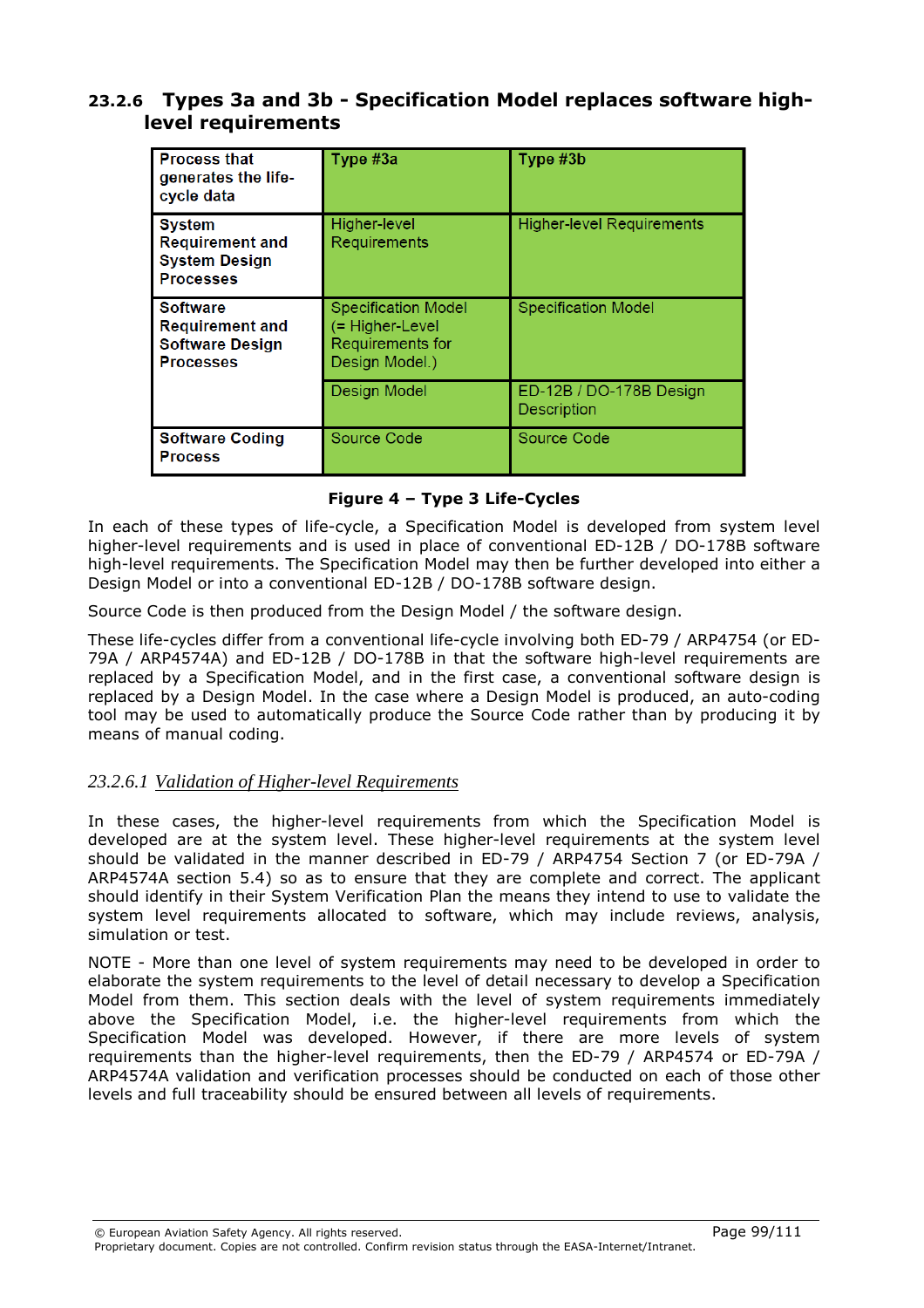### *23.2.6.2 Verification of Specification Models.*

The Specification Models produced in these life-cycles should be shown to comply with their higher-level requirements (which are at the system level) by conducting activities to show compliance with the objectives for software high-level requirements shown in ED-12B / DO-178B Table A-3 as in a conventional ED-12B / DO-178B process. Each Specification Model should, therefore, be reviewed and analyzed as described in ED-12B / DO-178B paragraph 6.3.1.

If a Design Model is developed from the Specification Model, then the Specification Model serves as the higher-level requirements for the Design Model, and these higher-level requirements are verified by verifying the Specification Model as described above. Testing conducted in a simulation of the Design Model (as described below in the paragraph on Simulation of Executable Design Models) may be used to provide partial evidence that the Specification Model was complete and correct.

### *23.2.6.3 Design Model Verification Activities (where applicable).*

If the life-cycle includes a Design Model, then ED-12B / DO-178B verification activities should be conducted on that Design Model.

The activities for the verification of Design Models are described in the paragraphs below that have the following headings –

- Verification of Design Models.
- Coverage of Design Models.

Simulation may be used as part of these verification activities, in which case the text in the following section also applies –

• Simulation of Executable Design Models.

### *23.2.6.4 Verification of a Conventional ED-12B / DO-178B Design (in Type 3b).*

If a conventional ED-12B / DO-178B software design is produced, then that software design should be shown to comply with the Specification Model by conducting the review and analysis activities described in ED-12B / DO-178B paragraphs 6.3.2 and 6.3.3 so as to comply with the objectives of Table A-4.

### *23.2.6.5 Verification of the Executable Object Code.*

The Executable Object Code (EOC) should be shown to comply with the objectives in ED-12B / DO-178B Table A-6. This includes compliance with the Specification Model (which takes the place of the software high-level requirements in Table A-6). For Type 3a, this also includes compliance with the requirements contained within the Design Model (which take the place of the software low-level requirements in Table A-6). For Type 3b, this also includes compliance with the software low-level requirements within the conventional DO-178B software design.

Requirement-based test cases and procedures to be executed against the EOC should cover normal range and robustness values, the equivalence classes of the input data and any potential singularities.

In all cases, the ED-12B / DO-178B Hardware / Software Integration testing as described in ED-12B / DO-178B paragraph 6.4.3 a. should be conducted with the ED-12B / DO-178B Executable Object Code loaded onto the target processor in the target environment.

© European Aviation Safety Agency. All rights reserved. Page 100/111 Proprietary document. Copies are not controlled. Confirm revision status through the EASA-Internet/Intranet.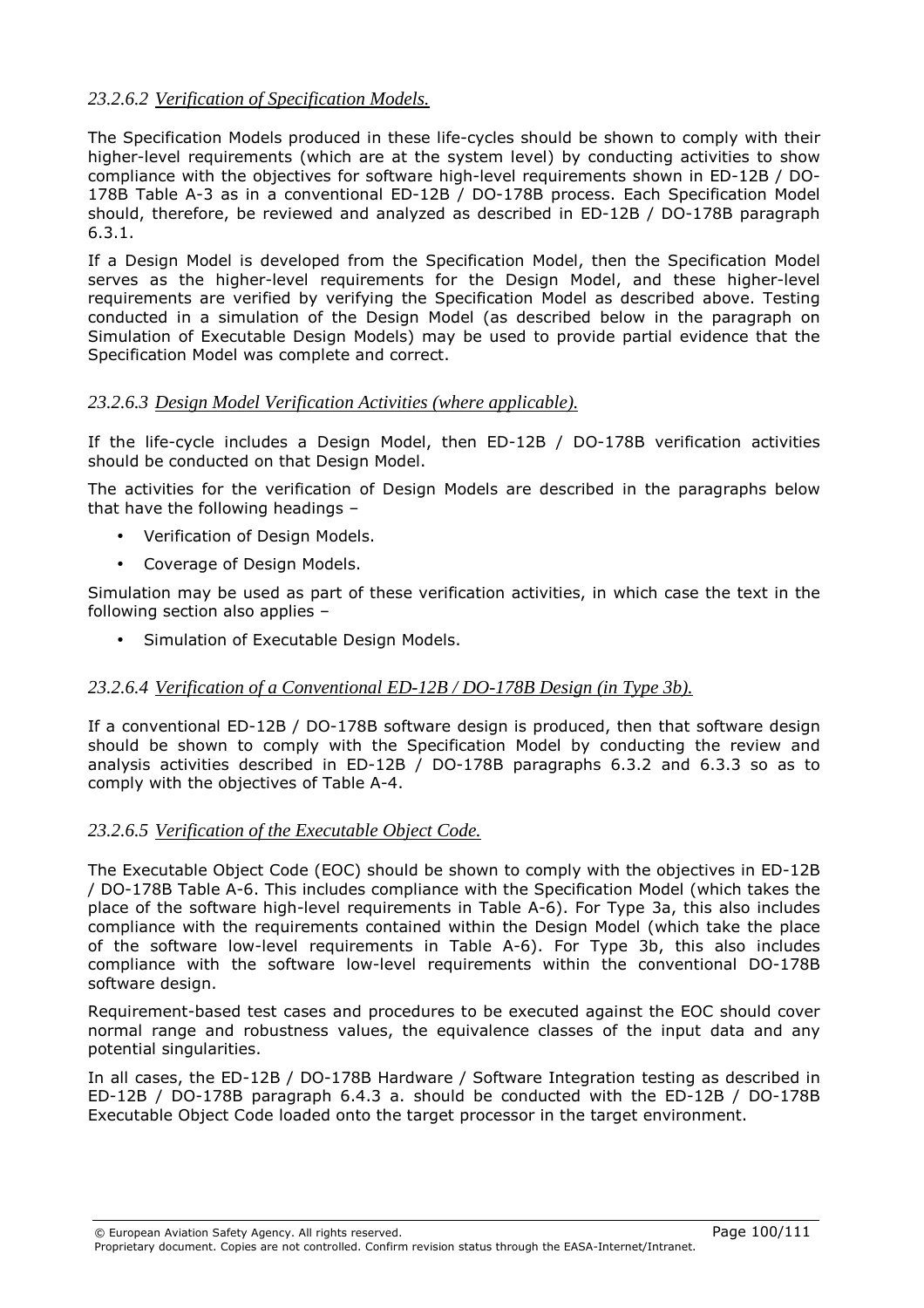### *23.2.6.6 Other Applicable Activities.*

The other general activities and objectives that are applicable to this life-cycle are shown below in the section dealing with General Principles and Activities.

These include –

- Traceability and Granularity of Requirements / Design Elements.
- Derived Requirements / Elements.
- Non-Functional Requirements
- Requirement Coverage Analysis.
- Verification that Source Code Complies with Requirements and Standards.
- Structural Coverage of Source / Object Code.
- Qualification of Auto-coding Tools.
- Compliance with Standards.
- Independence.

### *23.2.6.7 System Requirement Verification.*

Once the testing of the software and airborne electronic hardware components of a system has been completed, the complete set of system level requirements need to be verified to the degree required by section 8 of ED-79 / ARP4754 (or section 5.5 of ED-79A / ARP4574A) for the DAL/FDAL of the system. The verification methods and activities to be used for system level verification should be described in the System Verification Plan and conducted in accordance with that plan. The results should be recorded in the System Verification Data.

# 23.2.7 Verification of Design Models

In the types of life-cycle described above where Design Models are produced, those designs take the place of conventional ED-12B / DO-178B software designs. Activities should be identified and conducted by each applicant to show that each Design Model is complete and correct, that it complies with its higher-level requirements and that it does not include unintended functionality.

In ED-12B / DO-178B, these activities are described as verification activities. The applicant should conduct reviews and analyses of their Design Models in compliance with ED-12B / DO-178B paragraphs 6.3.2 and 6.3.3 so as to show compliance of each Design Model with the objectives in Table A-4 of ED-12B / DO-178B.

In these cases, the Design Model is taken to contain the low-level requirements and the architecture.

An additional means to show the compliance of a Design Model with these ED-12B / DO-178B objectives may be the use of simulation, as described below.

# 23.2.8 Simulation of executable Design Models

Executing a simulation of a Design Model may allow problems with the design and possibly with its higher-level requirements to be detected early in the software development process and to be corrected even before the production of the Source Code and the testing of the Executable Object Code.

Where the tools used to produce a Design Model permit that design to be executed within a simulator, simulation cases and procedures may be developed against the higher-level requirements in order to support the verification of the Design Model (cf. 23.2.7). To this purpose, the guidance in section 23.2.8.1 below should be followed.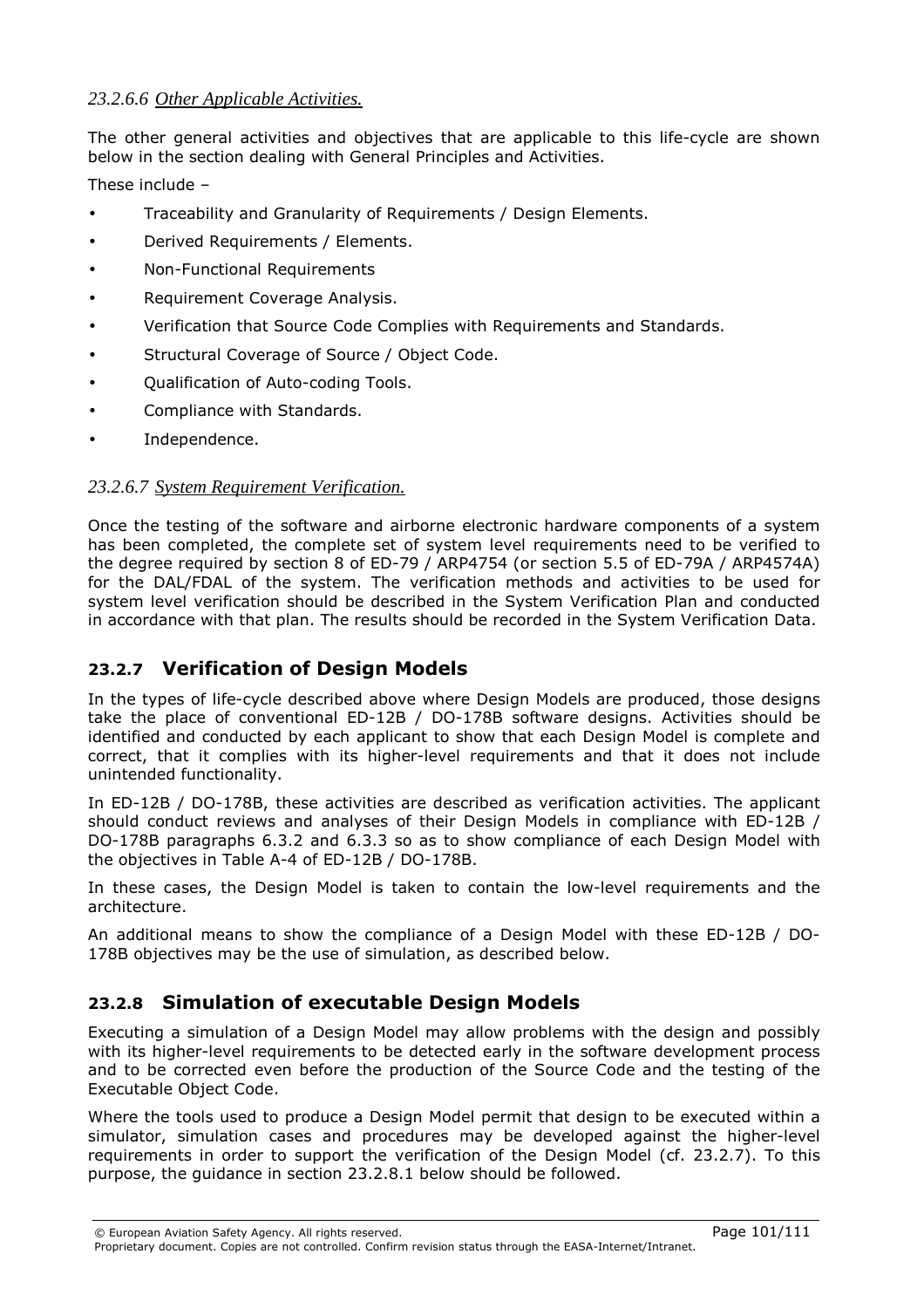Under certain conditions and with proper planning, it may also be possible to take some credit from simulation activities to support the verification of the Executable Object Code. To this purpose, the guidance in section 23.2.8.2 should be followed. However, as simulation involves a different environment and potentially different source code or executable object code from those used when testing the Source Code and Executable Object Code on the target processor, it is not possible to claim credit for the use of simulation instead of conducting Hardware/Software integration testing activities.

### *23.2.8.1 Simulation for verification of the Design Models (reviews and analyses)*

Simulation of the Design Model against the higher-level requirements can provide some evidence as to whether the Design Model complies with the higher-level requirements, which can be used to show compliance with some of the objectives in ED-12B / DO-178B Table A-4 (typically objectives 1, 2, 4, 7, 8, 9, 11) or some objectives of ED-79 / ARP4754 section 7 or ED-79A / ARP4574A section 5.4. Other objectives such as compatibility with the target computer, conformance to standards or partitioning integrity cannot be demonstrated through simulation and should be fulfilled by means of conventional reviews and analyses.

To this purpose, the applicant should:

- a. Determine precisely in the PSAC which objectives related to reviews and analyses are planned to be covered by simulation and justify how the identified simulation activity fulfils those objectives.
- b. Ensure that the simulation cases and procedures are developed and reviewed according to the guidance in section 23.2.8.3.

### *23.2.8.2 Simulation for verification of the Executable Object Code (testing)*

It may be possible to take some credit from executing a simulation of the Design Model in order to support compliance with objectives 1 and 2 of ED-12B / DO-178B Table A-6 and objective 3 of Table A-7.

Note: Since simulation cases should be based on the Higher-level Requirements, compliance with objectives 3 and 4 of Table A-6 cannot be wholly or partly claimed based on the use of simulation of the Design Model. Similarly, compliance with objective 5 of Table A-6 cannot be wholly or partly claimed based on the use of simulation of the Design Model because this objective is related to hardware compatibility aspects.

To this purpose, the applicant should:

- a. Ensure that the Design Model used for simulation is identical to the one used to produce the Source Code.
- b. Determine precisely in the PSAC which testing objectives are planned to be covered by simulation and justify how the identified simulation activity fulfils those objectives.
- c. Perform an analysis to identify any differences between the target environment and the simulation environment and provide a rationale for why these differences are acceptable.
- d. Ensure that there are no differences between the source code used for simulation and the Source Code of the final software product. If there are any differences, they should be minor and should be justified and a rationale provided for why they are acceptable.
- e. Note: For test coverage objectives (ED-12B / DO-178B objectives 5, 6, 7 and 8 of Table A-7), credit can be claimed only if the source code used for simulation and the Source Code of the final software product are identical.
- f. Perform an analysis to identify any differences between the executable object code used for simulation and the Executable Object Code of the final software product. These differences should be justified and a rationale provided for why they are acceptable.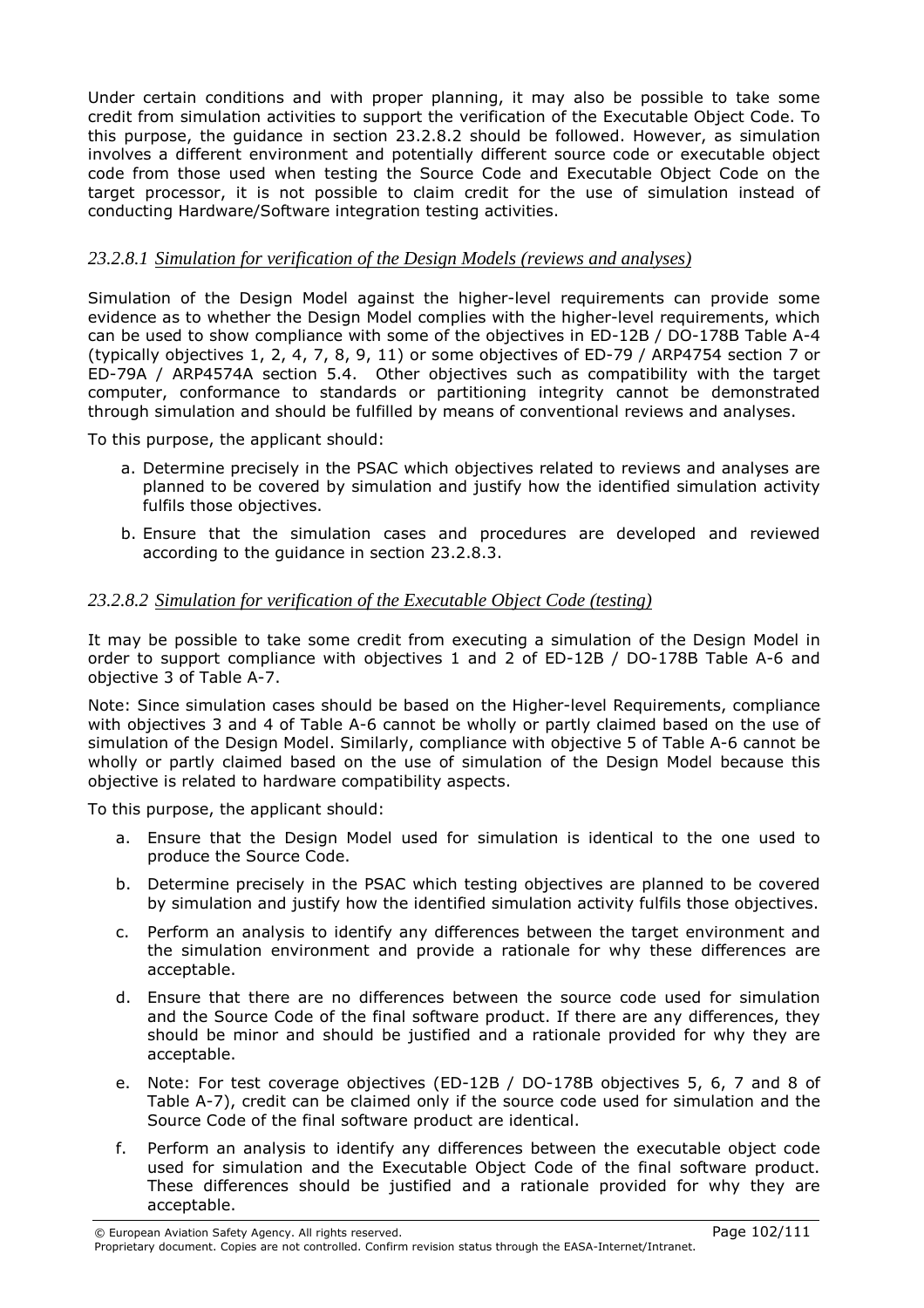g. Ensure that the simulation cases and procedures are developed and reviewed according to the guidance in section 23.2.8.3.

For Hardware/Software integration testing (ED-12B / DO-178B section 6.4.3.a), the test procedures should be executed with the Executable Object Code of the final Software product loaded into the target hardware and therefore no credit can be taken for the use of simulation instead of Hardware / Software integration testing.

### *23.2.8.3 Considerations on simulation cases, procedures and results*

For software level A, B and C, in order to gain any certification credit as described in 23.2.8.1 and 23.2.8.2, the simulation cases and procedures should be reviewed against the higher-level requirements. In particular, the applicant should perform analyses to verify that:

- The simulation cases are correct.

- The simulation cases satisfy the criteria of normal range and robustness as defined in section 6.4.2.of ED-12B / DO-178B.

- Simulation cases exist for each requirement that is intended to be verified by simulation.

- The simulation cases were accurately developed into simulation procedures and expected results.

- The simulation results are correct and that discrepancies between actual and expected results are explained.

The same cases and procedures that have been formally reviewed and corrected may be later re-used, if desired, as the basis for the test cases and procedures that are used to test the Executable Object Code against the higher-level requirements (cf. sections 23.2.4.4, 23.2.5.3 and 23.2.6.5).

# 23.2.9 Coverage of Design Models

The objective of showing coverage of a Design Model is to ensure that it contains no unintended functionality.

It should be demonstrated that full coverage of the functions of each Design Model is obtained by executing test cases and procedures that are based on the higher-level requirements.

Coverage of derived low-level requirements in a Design Model may be obtained by the use of test cases based on the Design Model itself if full coverage of those aspects cannot be obtained by use of test cases based on the higher-level requirements.

Coverage of a Design Model may be shown by testing based on the formal verification cases and procedures that are used for ED-12B / DO-178B verification or by the use of simulation test cases and procedures.

The following criteria may be used to assess the coverage of the Design Model:

- All the conditions of the logic components.
- All equivalence classes (valid/in-range and invalid/out-of-range classes) and singular points of the functional components and algorithms.
- All transitions of the state machines.

• Coverage of all characteristics of the functionality in context (e.g. Watchdog function is triggered).

The applicant should identify in their Software Verification Plan how they intend to demonstrate coverage of any Design Model that they produce.

#### © European Aviation Safety Agency. All rights reserved. Page 103/111

Proprietary document. Copies are not controlled. Confirm revision status through the EASA-Internet/Intranet.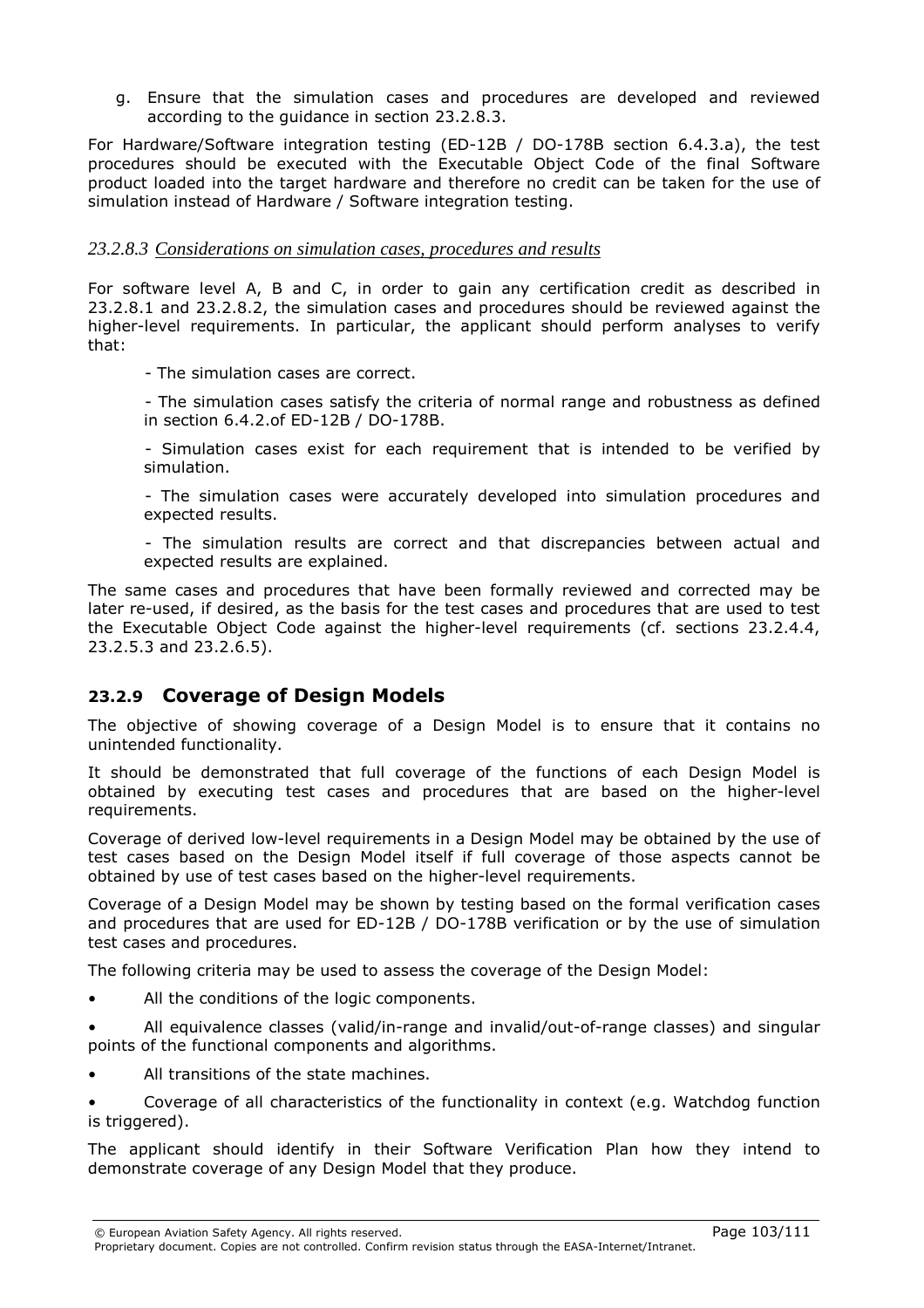Deficiencies in the coverage of a Design Model should be resolved by actions such as augmentation of the test cases, modification of the higher-level requirements, identification of deactivated elements of the Design Model, and the removal of any unintended functionality.

Coverage of a Design Model may also be obtained by conducting structural coverage analysis of the Source Code by means of test cases and procedures that are based on the higherlevel requirements for the Design Model. Equivalence that similar assurance is obtained with structural coverage analysis should be substantiated.

# 23.2.10 General principles and activities

The following activities apply to any of the cases where either a Specification Model or a Design Model is used.

### *23.2.10.1 Traceability and Granularity of Requirements / Design Elements.*

In any of these cases where Specification Models and /or Design Models are used, traceability should be shown and maintained from the system level of requirements through each of the successive levels of requirements and / or design to the Source Code. The individual requirements and the design functions of each level need to be identifiable so that they can be traced.

At each level of requirements or design, the requirements or the Design Models should be expressed with enough granularity to permit the next level of requirements / design / Source Code to be produced from them, and to permit the requirements / elements / Source Code of the next level to be traced to the requirements or to the design functions from which they were developed.

(The word 'granularity' is here used to express the equivalent of the phrase 'level of detail'. Requirements should contain enough detail for the next level of requirements / code to be developed from the requirements and to trace to them.)

### *23.2.10.2 Derived Requirements / Elements.*

Derived requirements / derived design elements may be introduced during the development of requirements and designs, whether or not the requirements or designs are model-based or stated in a formal language. Any derived requirements introduced at any level of requirements or designs should be identified as derived requirements / derived design elements and should be provided to the safety assessment process so they can be assessed for any potential impact on safety. Any impact on safety due to a derived requirement / design element may result in the alteration or deletion of that derived requirement / design element, or the introduction of some form of mitigation.

### *23.2.10.3 Non-Functional Requirements or Elements.*

There may be elements of Specification Models or Design Models that are non-functional, i.e. they are not requirements for functions to be performed by the system. These should be identified, since non-functional elements do not need to be covered by testing or by traceability. It should be ensured that no functional requirement / element traces to a nonfunctional requirement / element. Non-functional elements should still be reviewed to ensure that they are pertinent to the functional requirements and that they are consistent with them.

### *23.2.10.4 Requirement Coverage Analysis.*

Analysis should be performed to ensure that all requirements at all levels of the system and software are covered by test cases and procedures, whether or not the requirements are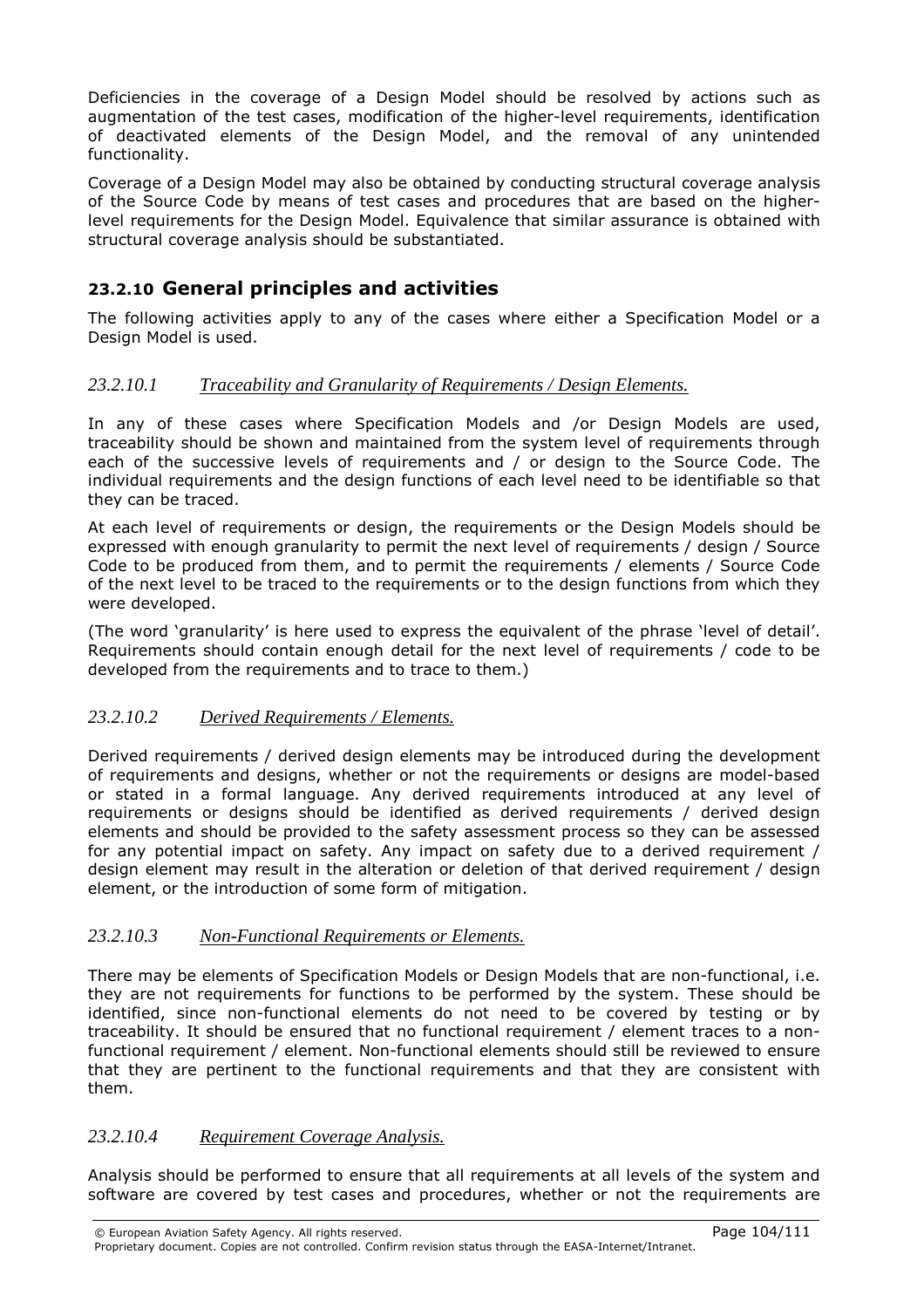developed and captured in a conventional manner, and the test cases and procedures should be augmented if any requirements are not covered by tests.

Coverage of requirements at the software level shows compliance with ED-12B / DO-178B objectives A-7.3 and A-7.4. Compliance with objective A7-4 is typically achieved through model coverage checking. Coverage of requirements at the system level shows compliance with ED-79 / ARP4574 section 8.4.2.2 or ED-79A / ARP4574A section 5.5.5.3.1.

NOTE - If a test case and its corresponding test procedure are developed and executed for higher-level requirement-based testing and satisfy the objectives for coverage of the requirements and of the Design Model as well as the structural coverage objectives, it is not necessary to duplicate the tests at the Design Model level. The use of tests at the Design Model level instead of tests based on higher-level requirements may be less effective because less of the overall functionality in context will be tested.

### *23.2.10.5 Verification that Source Code Complies with Requirements and Standards.*

In any of the above cases, the Source Code should be shown to comply with the objectives in ED-12B / DO-178B Table A-5. In the case of a Design Model, the low-level requirements and the architecture with which the Source Code has to comply are contained in the Design Model. The Source Code should be reviewed against both the Design Model and the Coding Standards and analyzed as described in ED-12B / DO-178B paragraph 6.3.4 in order to comply with the objectives of Table A-5.

### *23.2.10.6 Structural Coverage of Source / Object Code.*

In all these life-cycles described above, structural coverage of the Source Code as described in ED-12B / DO-178B paragraph 6.4.4.2 and Table A-7 of ED-12B / DO-178B should be demonstrated to the degree required for the DAL/IDAL of the software. This may be accomplished with the use of an auto-coding tool, provided that the tool has been qualified to the extent that the structural coverage objectives of ED-12B / DO-178B are met by the qualification of the tool (as detailed in the next sub-section).

Applicants should identify in their Software Verification Plan the means they intend to use in order to demonstrate structural coverage.

Any deficiencies in structural coverage should be resolved as described in ED-12B / DO-178B paragraph 6.4.4.3.

Further details and considerations related to structural coverage analysis are provided in section 22 of this Certification Memorandum.

### *23.2.10.7 Qualification of Auto-coding Tools.*

In some cases, the software developer may develop or utilize an auto-coding tool so as to produce Source Code directly from a Design Model without the need for manual coding of the elements of the Design Model. (Manual coding is often necessary for other parts of the Source Code with which the auto-code has to interface.)

If the software developer wishes to take certification credit against any of the ED-12B / DO-178B objectives due to the use of an auto-coding tool, the auto-coding tool will need to be qualified as a development tool as described in ED-12B / DO-178B section 12, and the tool qualification will have to be documented and verified as described in ED-12B / DO-178B section 12.

In addition, if a library of model elements is used to produce a Design Model, each of these elements should be developed and verified according to ED-12B / DO-178B guidance at the DAL/IDAL at which it is intended to be used.

Where certification credit due to the use of an auto-coding tool is sought for the ED-12B / DO-178B verification objectives related to structural coverage analysis, the auto-coding tool

© European Aviation Safety Agency. All rights reserved. Page 105/111 Proprietary document. Copies are not controlled. Confirm revision status through the EASA-Internet/Intranet.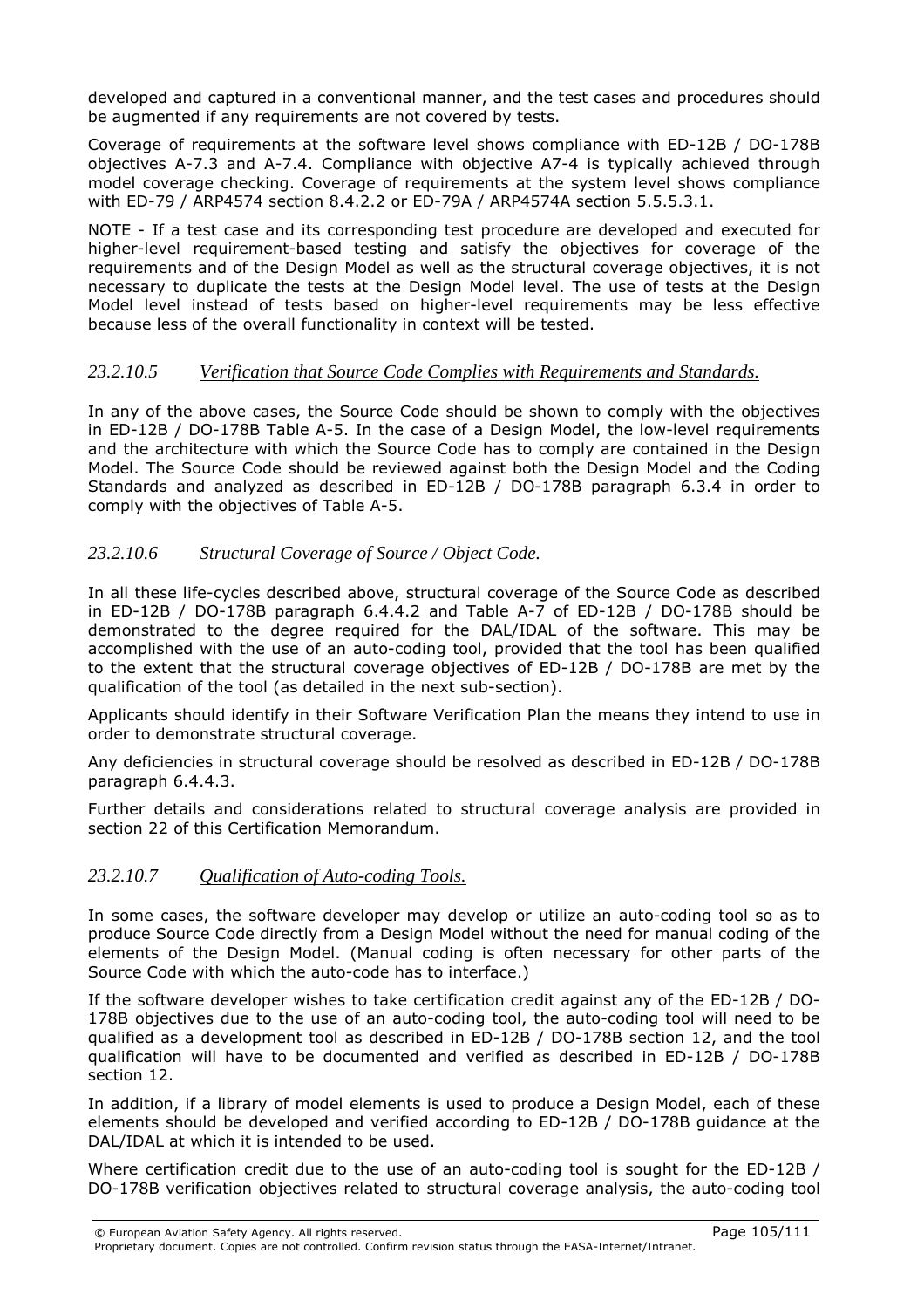will also need to be qualified as a software development tool in the context of the target processor and of the tools used to produce the Source Code.

As part of the qualification of an auto-coding tool when credit is sought against ED-12B / DO-178B structural coverage objectives, the actual operational context in which the tool is used needs to be taken into account. The aspects to consider may include, but are not limited to, the following:

- The definition of a set of representative input files that include, in particular
	- o All the library elements used to produce Design Models in accordance with the applicable standards.
	- o Representative combinations of those library elements.
	- o Limits imposed by the applicable standards.
	- o The degree of complexity that is permitted for Design Models.
- The execution of the auto-code generator on the set of input files and the generation of Source Code.
- The generation of the Executable Object Code by using the same generation environment as is used for the airborne software, including the same compiler/linker with the same selected options.
- The verification of the compliance of the Executable Object Code with respect to the representative input files.

If the tool used to produce the Source Code from the Design Model is not qualified as a ED-12B / DO-178B development tool, no certification credit will be granted for the use of that tool against any of the ED-12B / DO-178B objectives for the verification of the Source Code by review, analysis or test, and the activities corresponding to those objectives should be fully conducted as in a conventional ED-12B / DO-178B software development.

### *23.2.10.8 Compliance with Standards.*

All the model-based and conventional life-cycle data items that capture requirements, designs or Source Code should be shown to comply with the standards that are applicable to them and that were identified and documented during the system and software Planning Processes.

According to the level of each item, the standards applicable may be System Requirement Standards, System Design Standards, Software Requirement Standards, Software Design Standards, Software Coding Standards, Specification Model Standards, or Design Model Standards. Each standard to be used should be identified and provided in the system / software plans.

#### *23.2.10.9 Independence*

Independence in software activities should be ensured in compliance with ED-12B / DO-178B to a degree appropriate for the DAL/IDAL of the software.

Independence in system level activities should be ensured to a degree appropriate to the system DAL/FDAL in compliance with the intent of ED-79 / ARP4754 section 7: "The validation process at each level of the requirements hierarchy should involve all relevant technical disciplines, including the safety assessment process".

In projects where ED-79A / ARP4574A applies, independence in validation and verification activities should be ensured in compliance with sections 5.4.5, 5.5.3, 5.5.4 and 5.7 of ED-79A / ARP4574A and described in the Validation and Verification Plans according to sections 5.4.7.1 and 5.5.6.1 respectively.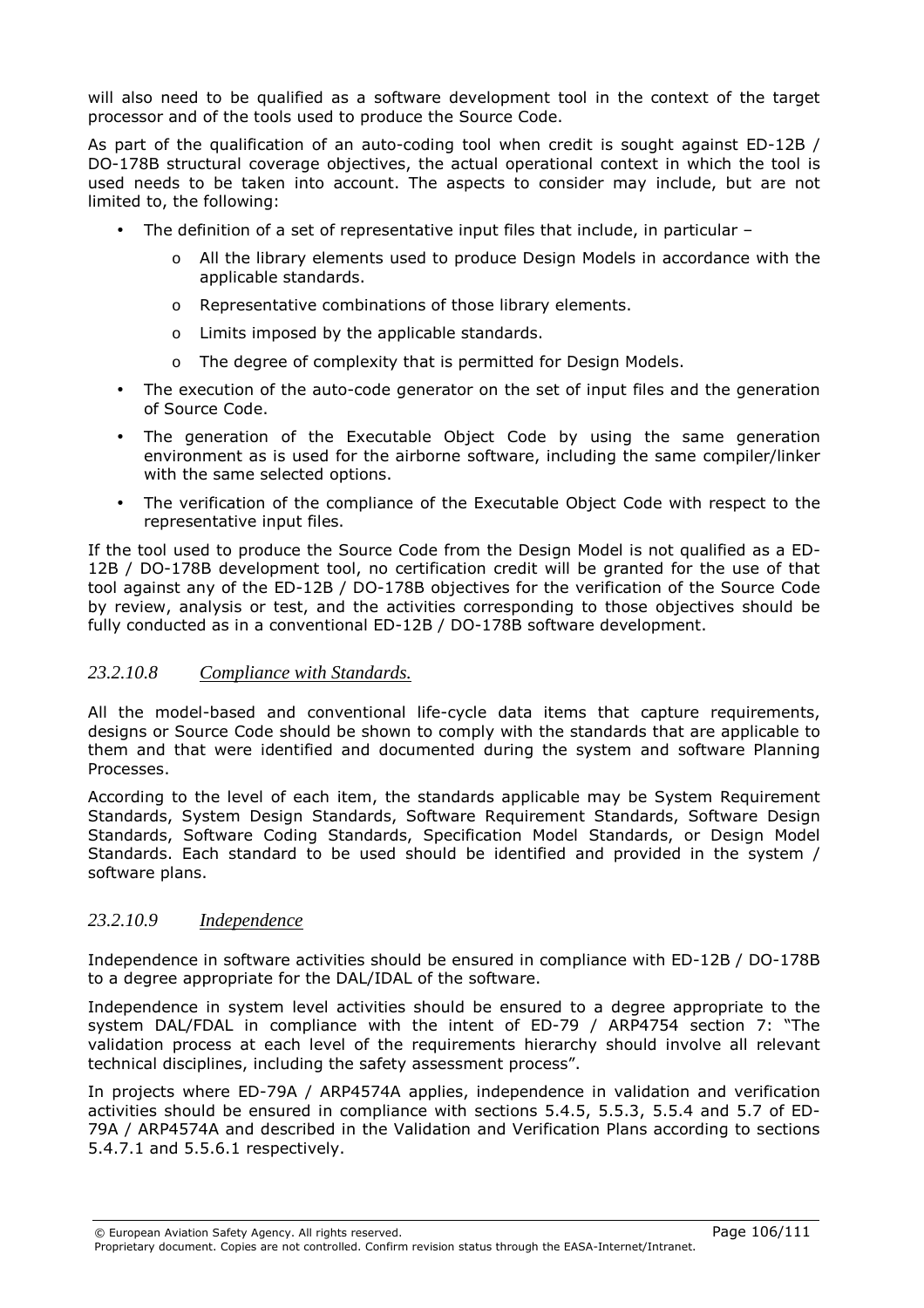# 24 THE USE OF PSEUDOCODE AS LOW-LEVEL REQUIREMENTS

# 24.1 BACKGROUND

Pseudocode can be seen as a textual description of a computer programming language that is intended for human reading rather than machine reading. Pseudocode typically omits details that are not essential for human understanding of the algorithm (e.g. variable declarations).

Pseudocode may be used in a variety of ways in software development. Some applicants may use pseudocode to provide more precise information within some of their low-level requirements (for example, to provide details of an algorithm). This may be an acceptable way to use pseudocode.

However, the systematic use of pseudocode for all or most low-level requirements is not encouraged by EASA, whether it is an intermediate step between low-level requirements and Source Code or whether it is used in order to satisfy the following sentence in ED-12C/DO-178C, section 5.0: "Low-level requirements are software requirements from which Source Code can be directly implemented without further information."

It should be noted that pseudocode is neither required, nor recommended, by ED-12C/DO-178C; nevertheless, if pseudocode is used, the applicant will need to pay particular attention to some aspects of the ED-12C/DO-178C processes.

If pseudocode is instead used to satisfy the ED-12C/DO-178C need for low-level requirements (LLRs), several aspects of compliance with the objectives of ED-12C/DO-178C may prove difficult, and some concerns may appear. For example:

- a. In some cases where the pseudocode is very close to the code, and therefore the gap between high-level and low-level requirements may be too large: - it may become more difficult to detect unintended functionality at the level of the low-level requirements by means of HLR/LLR review. - the software architecture may not be detailed enough or may even be non-existent.
- b. Unique identification of each low-level requirement may be difficult when the LLRs are in the form of pseudocode, which may complicate the bi-directional traceability between the pseudocode (LLRs) and HLRs and possibly the bi-directional traceability between the pseudocode (LLRs) and the Source Code.
- c. Performing low-level testing against the pseudocode (LLRs) may lead to direct testing of the code structure defined in the pseudocode. In such a case, the functional aspects of the pseudocode may be missed, some potential missing functionality may not be detected, and robustness cases may be omitted.
- d. In cases where low-level tests are established from the structure of the pseudocode, the capacity of low-level tests to detect incorrect functionality, implementation errors and unintended functions introduced during the elaboration of the pseudocode (LLRs) is reduced.
- e. The purpose of structural coverage analysis is to detect code that was not exercised during requirement-based tests. In contrast, the adverse effect when performing the structural coverage analysis from low-level tests based on the pseudocode is to finally exercise all the structure of the Source Code. As a possible consequence, data and control flow on the calling of modules and the data inputs to such tests are often not taken into consideration because low-level tests exercised mainly the internal modules data exchange. For these reasons, tests based on the code structure may not be compatible with determining which parts of the Source Code structure would not be exercised when the whole of the Executable Object Code is executed.
- f. Pseudocode may be less functionally-oriented than textual LLRs. Thus derived requirements may in some cases not be adequately identified and fed back to the safety assessment processes.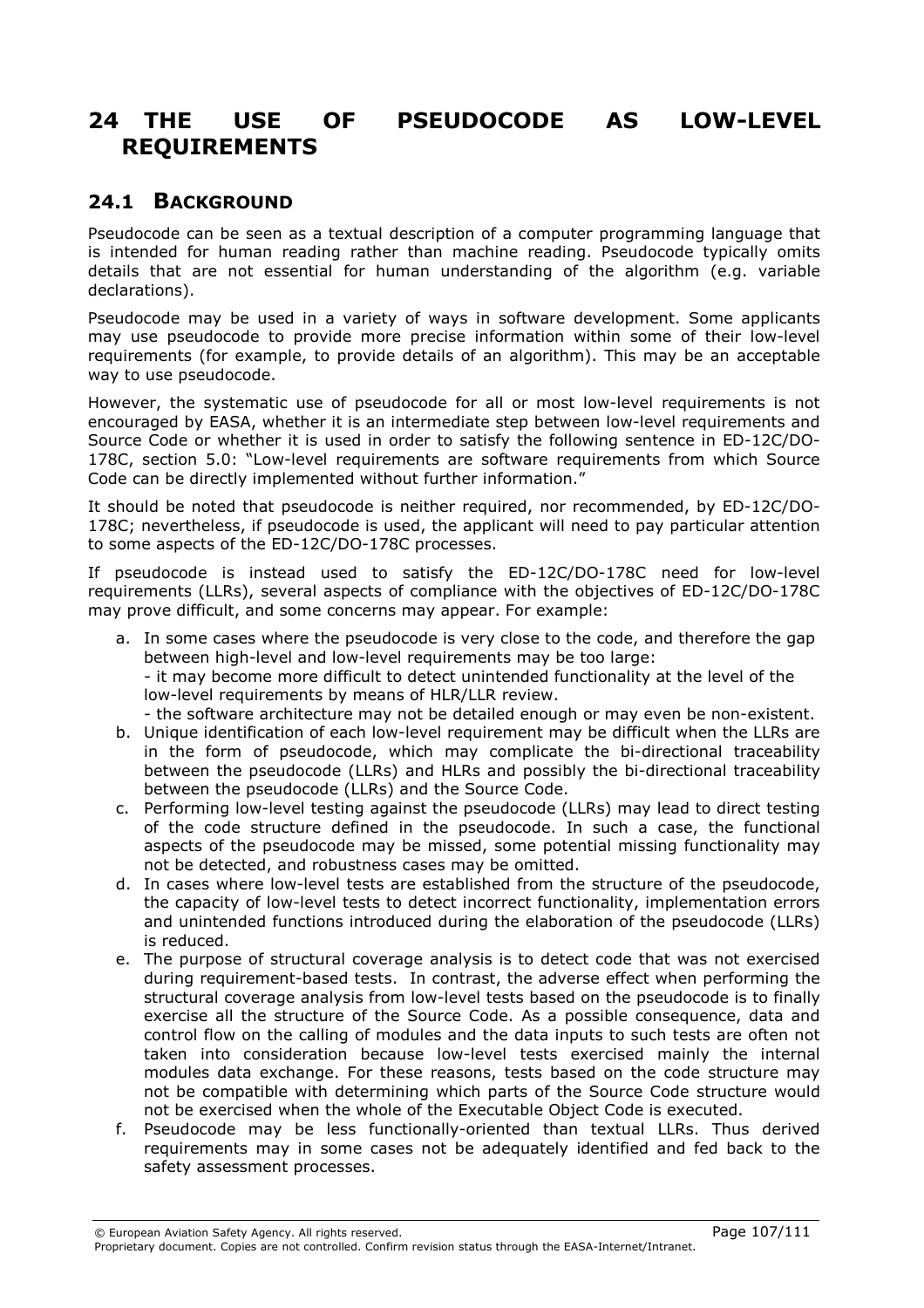# 24.2 GUIDANCE

As stated earlier, although it may be acceptable to use pseudocode to provide details of some particular individual low-level requirements, EASA does not encourage the systematic use of pseudocode to express software low-level requirements. However, if pseudocode is used to satisfy the ED-12C/DO-178C need for low-level requirements (LLRs), the following topics should be taken into consideration, which may help to justify that the above concerns have been mitigated:

- 1) All the ED-12C/DO-178C guidance for design, development and verification should be applied.
- 2) The review of the pseudocode (LLRs) against the HLRs should be performed very carefully so as to check that none of the pseudocode included in the low-level requirements introduces any unintended functionality or unexpected behaviour, and that all the derived requirements have been identified. In order to facilitate this analysis, some activities could be added into the process (for example, the addition of one or more levels of high-level requirements to specify the detailed functionality of the pseudocode, or the addition of traceability tags within the pseudocode and the Source Code).
- 3) It should be confirmed that the ability of structural coverage analysis to detect unexercised code as stated in ED-12C/DO-178C section 6.4.4.3 has not been affected by the use of pseudocode. In particular, the low-level requirements-based verification cases (including the robustness cases) should be based on the expected functionality expressed by the pseudocode, and should not be based primarily on the structure of the pseudocode. Preferably, structural coverage analysis of the code should be performed using HLR based tests.
- 4) A software architecture should be developed that allows the verification of the data flow and control flow in the Source Code (see ED-12C/DO-178C, §6.3.4 "Reviews and Analyses of Source Code", bullet b: "Compliance with the software architecture: The objective is to ensure that the Source Code matches the data flow and control flow defined in the software architecture").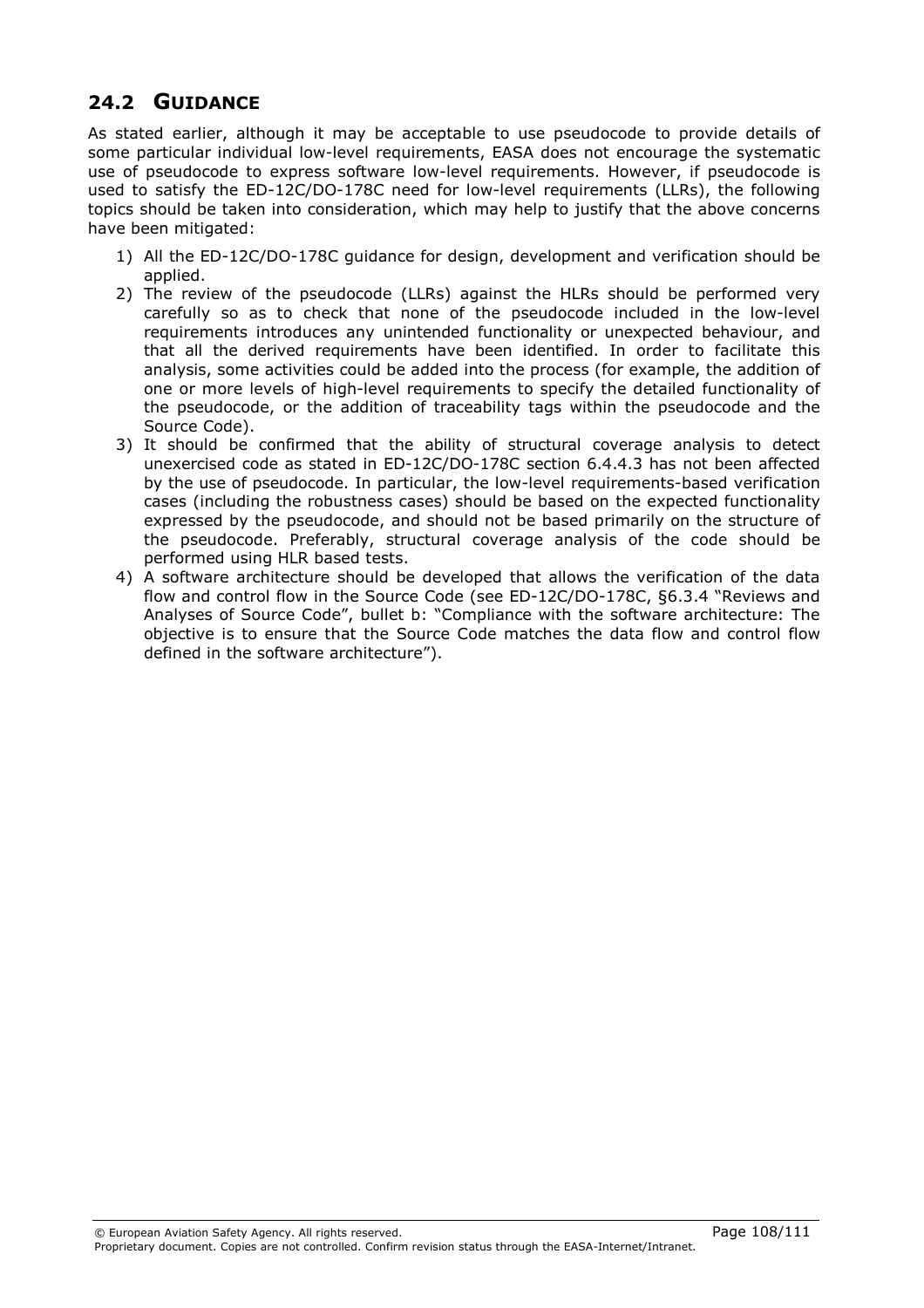# 25 STACK OVERFLOWS

### 25.1 PURPOSE

The purpose of this Section is to provide guidance for determining whether software designs should implement protection mechanisms to cope with stack overflows.

ED-12B / DO-178B already provides guidance regarding stack usage and stack overflows in the areas of code reviews and requirement based verification, however, it does not cover the possibility that a data corruption may occur and lead to a stack overflow.

The purpose of this section is not to change the intent of ED-12B / DO-178B but rather to provide details of specific aspects of stack usage and stack overflows to which attention should be paid. Although this section only refers to stack overflows, it should be understood that stack underflows also need to be taken into account in each case where stack overflows are mentioned and that the guidance in this section also applies to any other area of dynamic memory that is used during the runtime of an airborne software program, such as a heap.

### 25.2 BACKGROUND

Most avionics systems incorporate a real-time operating system, which may have many stacks that are used dynamically. In addition, there may be secondary stacks which may be used to manage aggregate data (for example dynamically sized arrays) or data whose lifetime extends beyond its calling frame (e.g. a locally declared record being returned from the function where it is declared).

Depending on the programming language used and the implementation of the compiler, various problems may arise in the event of a stack overflow. The problems may manifest themselves as:

- 1. A corruption of data (if the stack overflow causes the software to write into a data location).
- 2. A machine exception (if the stack overflow is adjacent to protected memory, either code or read-only memory).
- 3. Unpredictable program execution (if the corruption of data occurs and code addresses are corrupted, e.g. the return address of a function).
- 4. A software exception (if the program contains code to check the stack).

As secondary stacks are used less frequently and their use is typically under the control of run-time functions, stack checks are often put in place to monitor all secondary stack usage. Typically, run-time checks on primary stacks are avoided for performance reasons.

ED-12B/DO-178B requests that stack usage should be addressed appropriately by review of the source code and stack overflows should be addressed by requirement-based hardware/software integration testing.

Analysis of the theoretical worst case scenario helps to determine whether the use and implementation of stacks has been well-designed in order to adequately manage data that needs to be handled through stack usage.

Static analysis of worst case stack use consists of identifying all the functions in the program and obtaining their stack frame sizes, determining the call graph of each separate execution thread (typically a task), and combining this data into a set of worst case stack sizes for each stack. This can be done at the source code level by counting the sizes of all data declarations and parameters. This raises the problems that the sizes chosen by the compiler, any alignment gaps and any temporary compiler-allocated data on the stack would all need to be accounted for.

© European Aviation Safety Agency. All rights reserved. Page 109/111 Proprietary document. Copies are not controlled. Confirm revision status through the EASA-Internet/Intranet.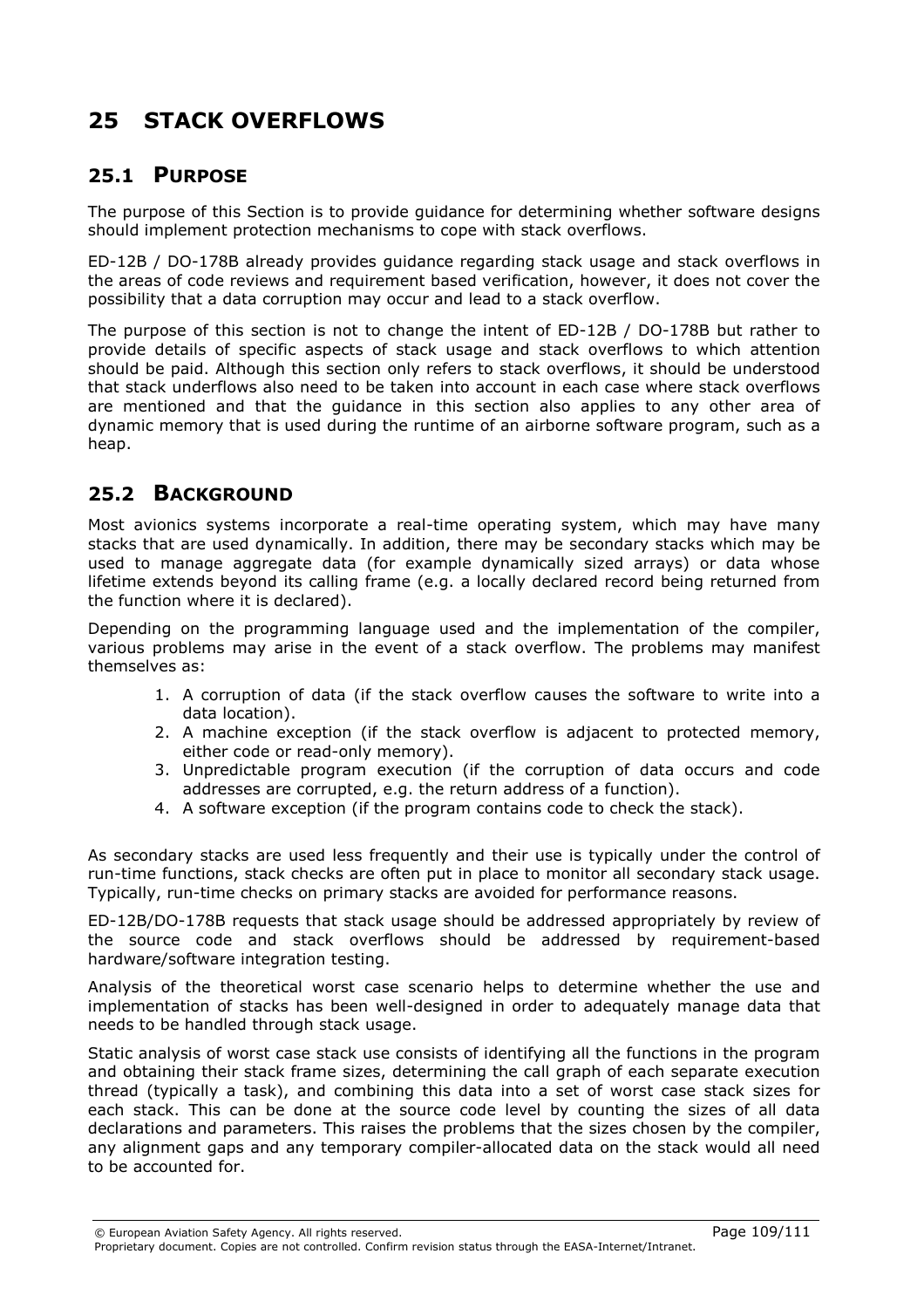Stack analysis may also be performed by testing. The typical approach is to fill the memory with a certain memory pattern and to execute tests which force the maximum usage of the stack. As this behaviour is dynamic, it may be difficult to determine the worst-case scenario except for simple programs.

Nonetheless, there is an additional potential risk that an unintended stack overflow may occur during the execution of a program for various reasons, such as:

- A hardware failure.
- A software development error.
- **Unintended software behaviour.**
- A memory corruption.
- A single event upset (SEU).
- $e^+$

In such cases, when a stack overflow occurs during the execution of level A software, the consequences could be catastrophic as the software may be out of control.

Although an SEU is unlikely to be repeated, if a stack corruption or an overflow occurs due to a software error, then given the same program state and input conditions, the software error will be repeated. Such a repetition may cause the recovery mechanism to be ineffective.

### 25.3 GUIDANCE

EASA considers that for Level A software, there is a need to consider the possibility of a stack overflow occurring in flight. This means that theoretical measurements performed to determine that stack overflows cannot occur may be not sufficient to ensure that the software behaves as intended. Consequently, stack monitoring may be necessary to detect any stack overflows and handle the potential risks.

To conduct run time monitoring of stack overflow is not trivial and usually implies the incorporation of specific requirements to cover those concerns. The following activities have been identified:

- a) An analysis should be performed to define whether or not it is necessary to perform continuous stack monitoring, based on criteria such as the stack type, the use of built-in monitors, etc.,
- b) If continuous monitoring of the stack is used, it should be performed in real time,
- c) The monitoring mechanism (e.g. the monitoring of the stack pointer) should be specified in the requirements,
- d) In the event that the monitor detects an overflow, the expected behaviour (e.g. exception) should be specified and verified accordingly.

There may be several stacks with different monitoring policies (data, executive-level, program counters, etc.) and the above analyses may be needed for each stack.